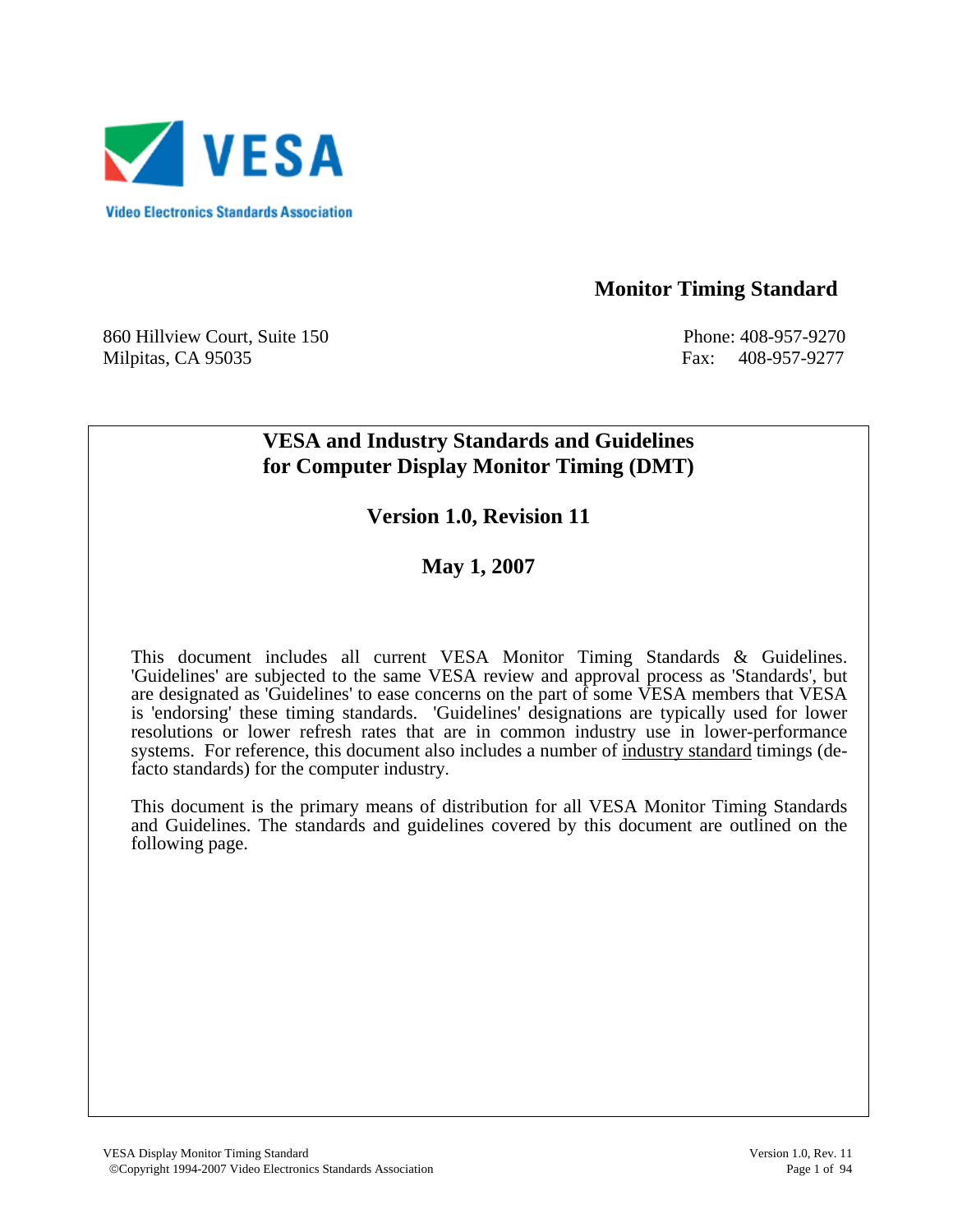# **Table of Contents**

| 1.                                                                                 |                      |
|------------------------------------------------------------------------------------|----------------------|
| 2.                                                                                 |                      |
|                                                                                    |                      |
| DMT Video Timing Parameter Definitions - Positive H & Positive V Syncs:  11<br>3.1 |                      |
| DMT Video Timing Parameter Definitions - Positive H & Negative V Syncs: 11<br>3.2  |                      |
| DMT Video Timing Parameter Definitions - Negative H & Negative V Syncs:  11<br>3.3 |                      |
| DMT Video Timing Parameter Definitions - Negative H & Positive V Syncs: 12<br>3.4  |                      |
| 3.5                                                                                |                      |
|                                                                                    |                      |
|                                                                                    |                      |
|                                                                                    |                      |
|                                                                                    |                      |
|                                                                                    |                      |
|                                                                                    |                      |
|                                                                                    |                      |
|                                                                                    |                      |
|                                                                                    |                      |
|                                                                                    |                      |
|                                                                                    |                      |
|                                                                                    |                      |
|                                                                                    |                      |
|                                                                                    |                      |
|                                                                                    |                      |
|                                                                                    |                      |
|                                                                                    |                      |
|                                                                                    |                      |
|                                                                                    |                      |
|                                                                                    |                      |
|                                                                                    |                      |
|                                                                                    |                      |
|                                                                                    |                      |
|                                                                                    |                      |
|                                                                                    |                      |
|                                                                                    |                      |
|                                                                                    |                      |
|                                                                                    |                      |
|                                                                                    |                      |
|                                                                                    |                      |
|                                                                                    |                      |
|                                                                                    |                      |
|                                                                                    |                      |
|                                                                                    |                      |
|                                                                                    |                      |
|                                                                                    |                      |
|                                                                                    |                      |
|                                                                                    |                      |
|                                                                                    |                      |
|                                                                                    |                      |
|                                                                                    |                      |
|                                                                                    |                      |
| <b>VESA Display Monitor Timing Standard</b>                                        | Version 1.0, Rev. 11 |
|                                                                                    |                      |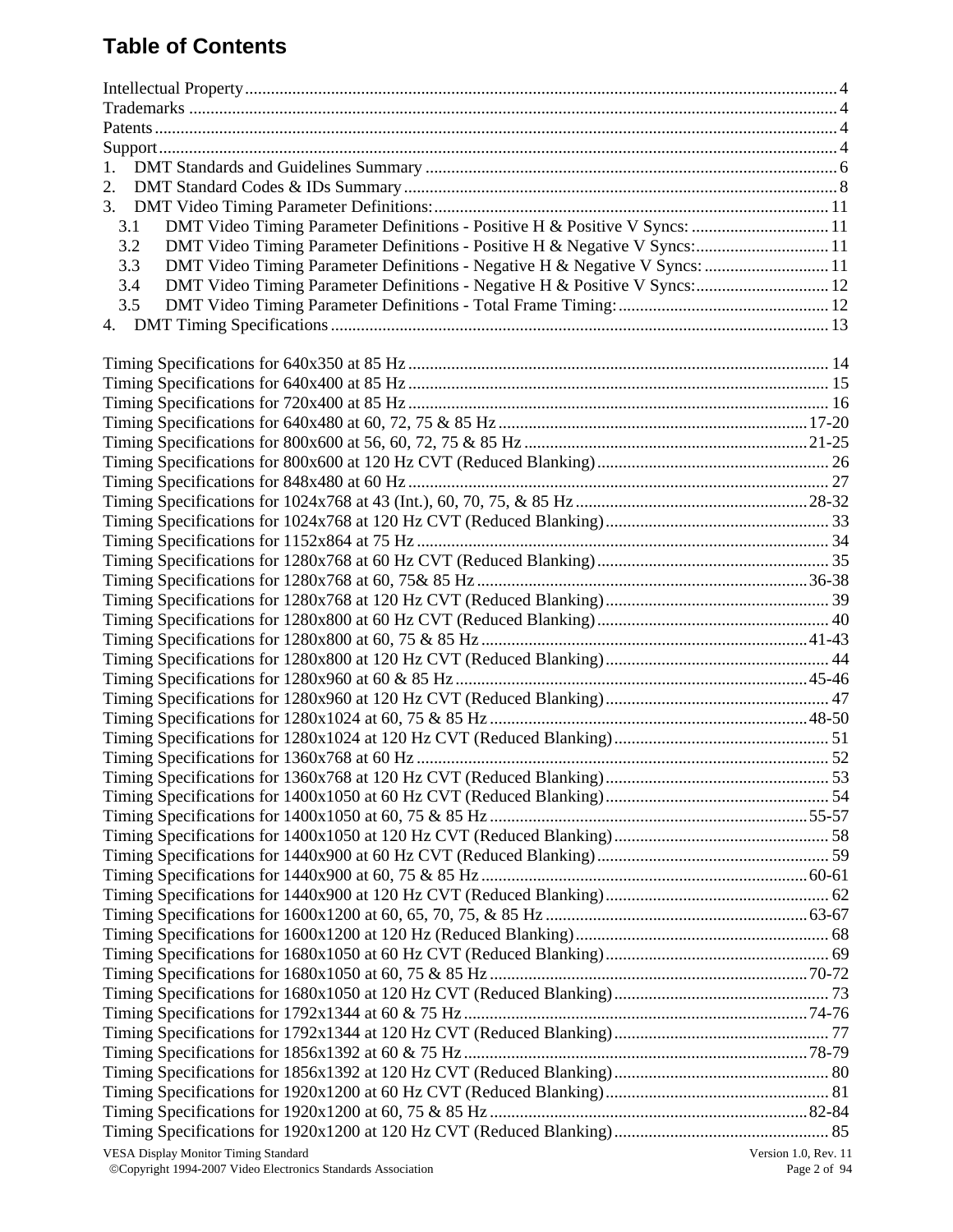# **Tables**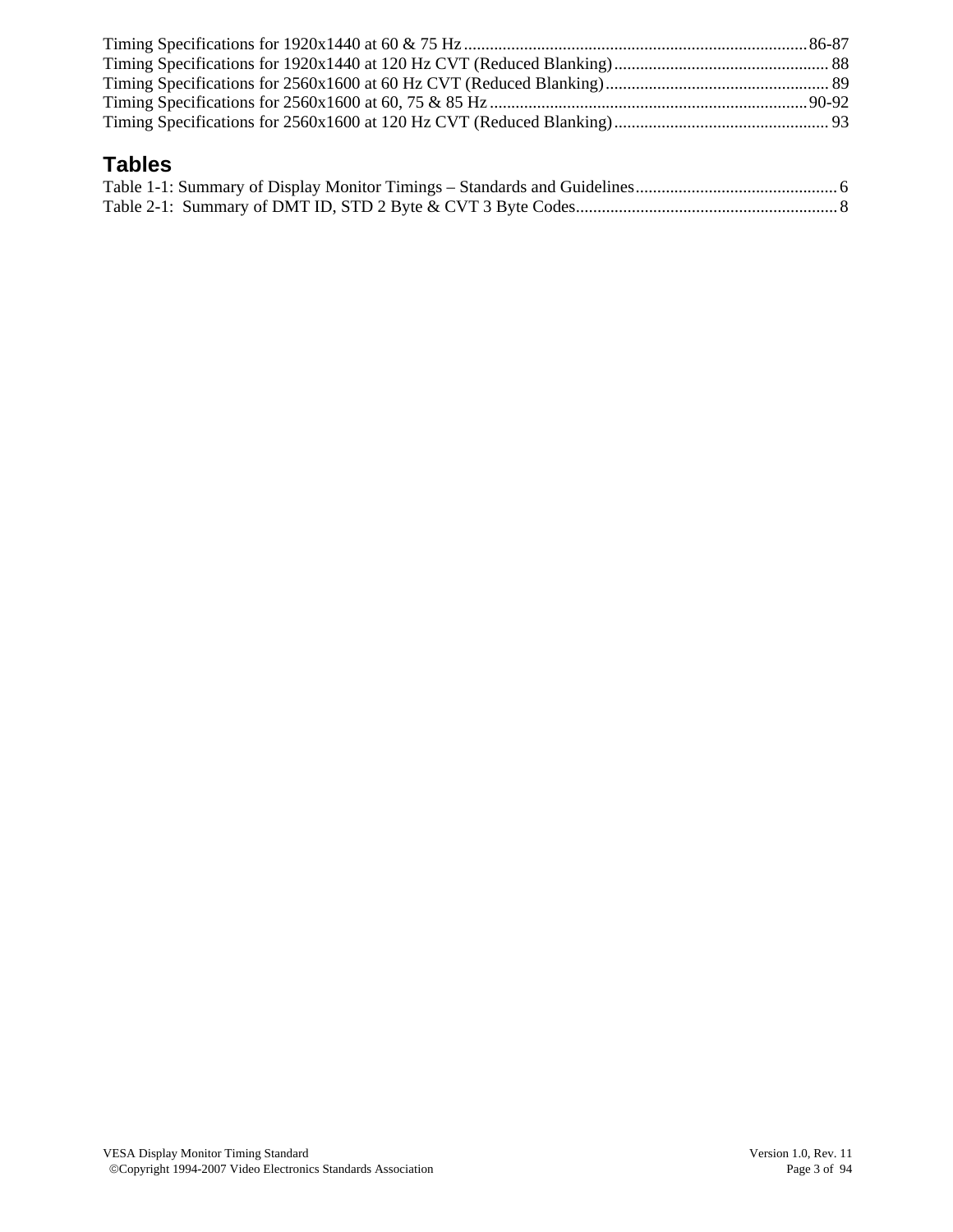#### **Intellectual Property**

© Copyright 1994, 1995, 1996, 1998 – 2007 Video Electronics Standards Association. All other rights reserved.

While every precaution has been taken in the preparation of this standard, VESA and its contributors assume no responsibility for errors or omissions, and make no warranties, expressed or implied, of functionality or suitability for any purpose.

#### **Trademarks**

All trademarks used in this document are property of their respective owners. VESA is a trademark of the Video Electronics Standards Association.

#### **Patents**

VESA draws attention to the fact that it is claimed that compliance with this specification may involve the use of a patent or other intellectual property right (collectively, "*IPR*"). VESA takes no position concerning the evidence, validity, and scope of this *IPR*.

Attention is drawn to the possibility that some of the elements of this VESA *Specification* may be the subject of *IPR* other than those identified above (Silicon Image). VESA shall not be held responsible for identifying any or all such *IPR*, and has made no inquiry into the possible existence of any such *IPR*. THIS *SPECIFICATION* IS BEING OFFERED WITHOUT ANY WARRANTY WHATSOEVER, AND IN PARTICULAR, ANY WARRANTY OF NON-INFRINGEMENT IS EXPRESSLY DISCLAIMED. ANY IMPLEMENTATION OF THIS *SPECIFICATION* SHALL BE MADE ENTIRELY AT THE *IMPLEMENTER*'S OWN RISK, AND NEITHER VESA, NOR ANY OF ITS *MEMBERS* OR *SUBMITTERS*, SHALL HAVE ANY LIABILITY WHATSOEVER TO ANY *IMPLEMENTER* OR THIRD PARTY FOR ANY DAMAGES OF ANY NATURE WHATSOEVER DIRECTLY OR INDIRECTLY ARISING FROM THE IMPLEMENTATION OF THIS *SPECIFICATION*.

#### **Support**

If you have a product that incorporates any of the standards in this document, you should ask the company that manufactured your product for assistance. If you are a display or controller manufacturer, VESA can assist you with any clarifications you may require. All comments or reported errors should be submitted in writing to VESA using one of the following methods:

Fax: 408-957-9277, Technical Support

Email: support@vesa.org

Mail: Video Electronics Standards Association 860 Hillview Ct., Suite 150 Milpitas, CA 95035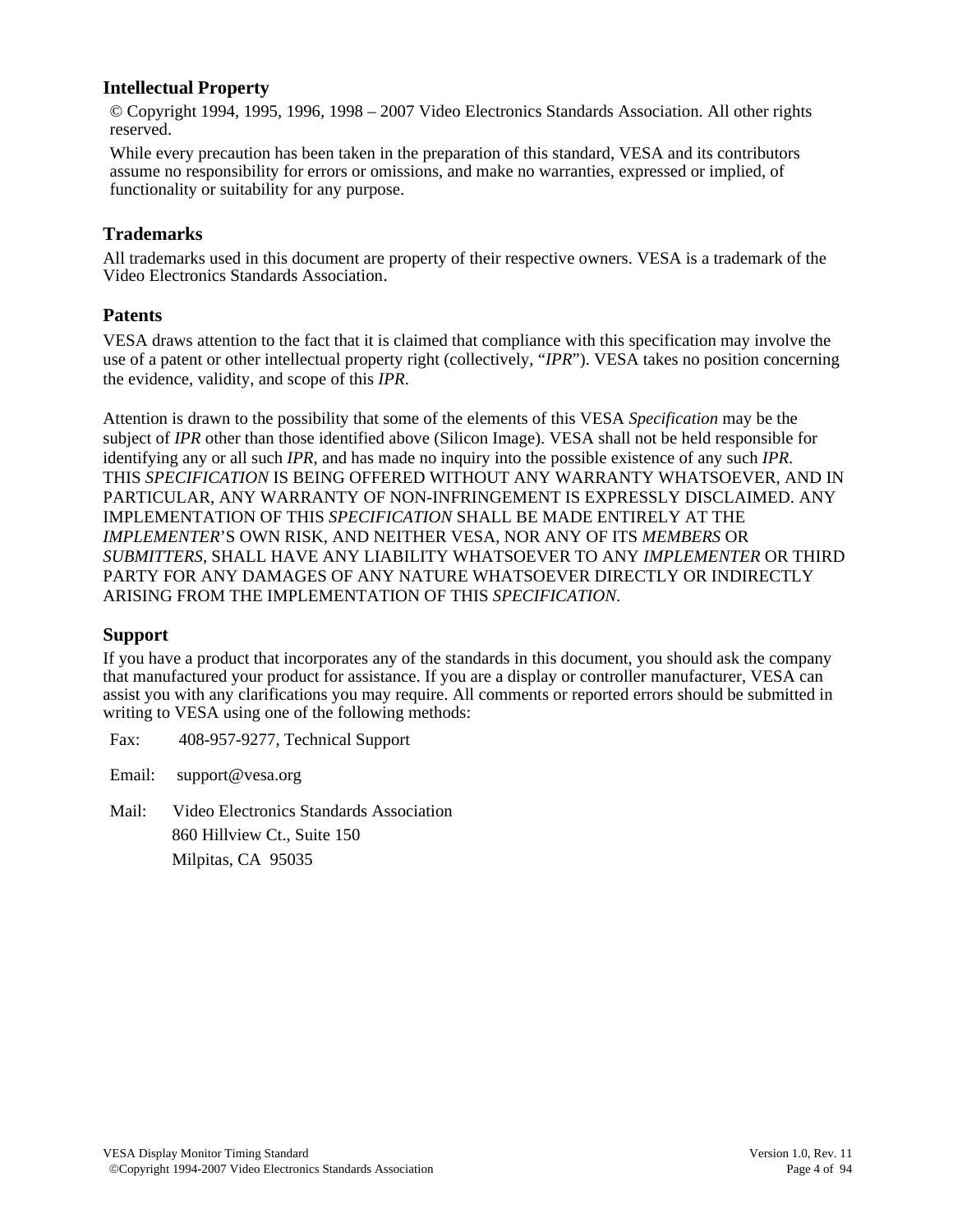# *Revision History*

| Version 1.0 Revision 0.0  |               | Sept. 12, 1994 Initial Release of the Standard                                                                                                          |
|---------------------------|---------------|---------------------------------------------------------------------------------------------------------------------------------------------------------|
| Version 1.0 Revision 0.1  | Oct. 10, 1994 | Fixed sync polarity of $1024x768 \t@ 60 \t& 70 Hz$ . Removed<br>page numbers so new timings could be added.                                             |
| Version 1.0 Revision 0.2  | Nov. 4, 1994  | Added notes & comments to clarify timing of interlaced modes.                                                                                           |
| Version 1.0 Revision 0.3  | Feb. 16, 1995 | Fixed miscellaneous typos                                                                                                                               |
| Version 1.0 Revision 0.4  | May 4, 1995   | Added EDID IDs for DDC, fixed 1024x768 interlace vertical<br>times.                                                                                     |
| Version 1.0 Revision 0.5  | June 14, 1995 | Added BIOS mode #s, fixed miscellaneous typos                                                                                                           |
| Version 1.0 Revision 0.6  |               | April 10, 1996 Added new modes from VDMTPROP V1.0, R0.6 passed in<br>March 1996 (85 Hz stds, 1152x864@75, 1280x960@60).                                 |
| Version 1.0 Revision 0.6a | Sept. 8, 1996 | Reformatted to Word 6 for electronic distribution                                                                                                       |
| Version 1.0 Revision 0.7  | Dec. 18, 1996 | Added new modes from VDMTREV V1.0, R0.8 passed in<br>Dec. 1996 (1280x1024@60, 1600x1200@60, 65, 70, 75, 85)                                             |
| Version 1.0 Revision 0.8  | July 22, 1998 | Added 1792x1344, 1856X1392 & 1920x1440 all @60, 75 Hz.<br>Corrected EDID code for 1600x1200@85 Hz.                                                      |
| Version 1.0 Revision 0.9  | Aug. 21, 2003 | Added 848x480@60 Hz, CVT 1280x768 timings,<br>1360x768@60 Hz, CVT 1400x1050 timings, & CVT<br>1920x1200 timings based on US & Japan workgroup requests. |
| Version 1.0 Revision 10   | July 14, 2004 | Added CVT 1.30MA (1440x900) & CVT 1.76MA<br>$(1680x1050)$ formats.                                                                                      |
| Version 1.0 Revision 11   | May 1, 2007   | Added several DMT CVT Reduced Blanking Timings,<br>1280x800@60/75/85 Hz timings, 2560x1600@60/75/85 Hz<br>and DMT IDs.                                  |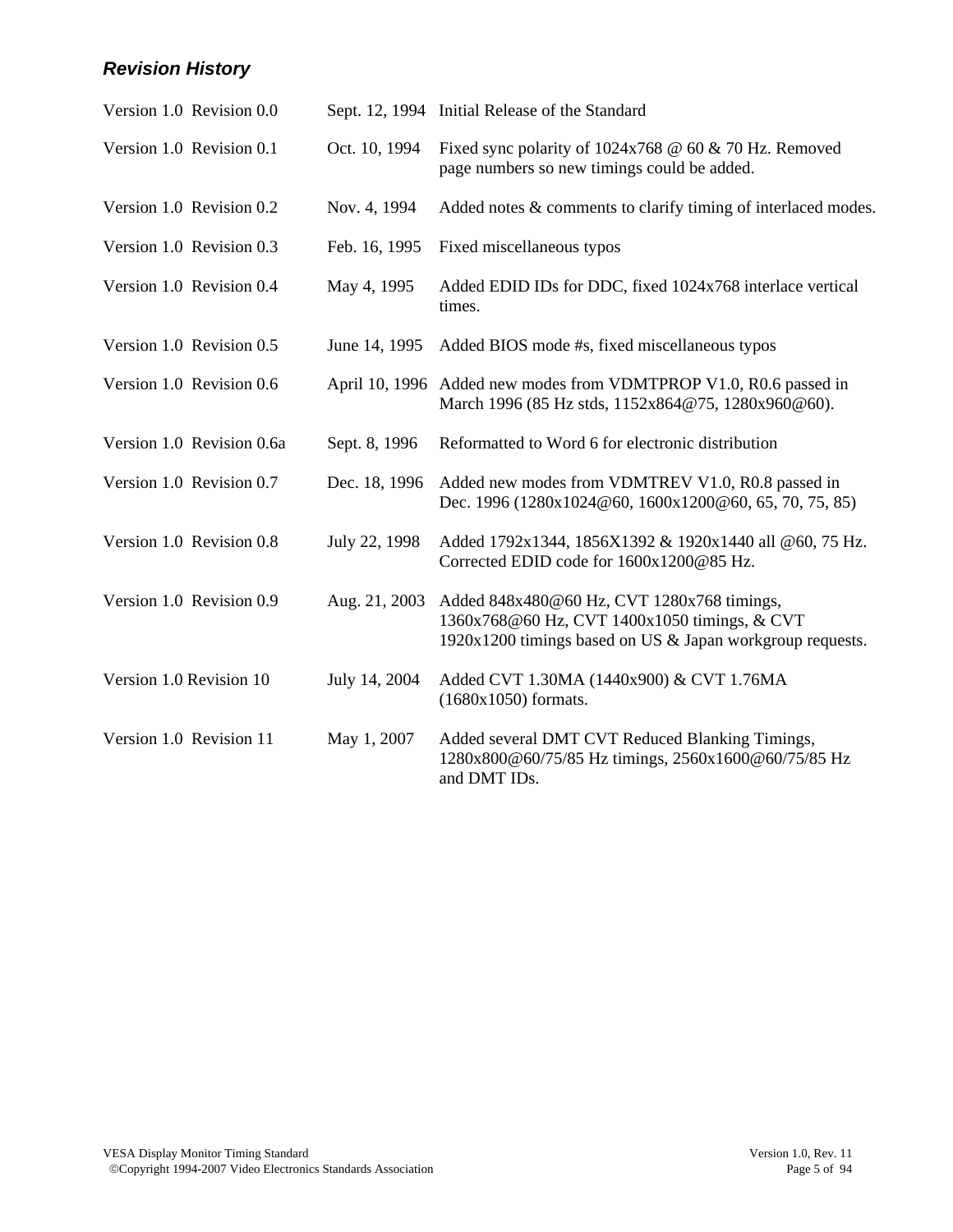# **1. DMT Standards and Guidelines Summary**

Table 1-1 contains a summary of display monitor timings (DMT) that are defined in this standard. All DMTs listed in Table 1-1 are non-interlaced video timing modes - unless otherwise specified using the symbol "(Int.)". The symbol "(Int.)" means that this DMT is interlaced. All DMTs listed in Table 1-1 include normal video blanking - unless otherwise specified using the symbol "(RB)". The symbol "(RB)" means that this DMT includes Reduced Blanking. Reduced Blanking timings can only be generated using the Coordinated Video Timing (CVT) Formula. Complete timing specifications for these DMTs are defined in section 7.

| <b>Pixel</b><br>Format | <b>Refresh Rate</b> | <b>Horizontal</b><br>Frequency | <b>Pixel Frequency</b> | <b>Standard Type</b>     | Original<br><b>Document</b> | <b>Date</b> |
|------------------------|---------------------|--------------------------------|------------------------|--------------------------|-----------------------------|-------------|
| 640 x 350              | 85 Hz               | 37.9 kHz                       | 31.500 MHz             | <b>VESA</b> Standard     | <b>VDMTPROP</b>             | 3/1/96      |
| 640 x 400              | 85 Hz               | 37.9 kHz                       | 31.500 MHz             | <b>VESA</b> Standard     | <b>VDMTPROP</b>             | 3/1/96      |
| 720 x 400              | 85 Hz               | 37.9 kHz                       | 35.500 MHz             | <b>VESA</b> Standard     | <b>VDMTPROP</b>             | 3/1/96      |
| 640 x 480              | 60 Hz               | 31.5 kHz                       | 25.175 MHz             | <b>Industry Standard</b> | n/a                         | n/a         |
|                        | 72 Hz               | 37.9 kHz                       | 31.500 MHz             | <b>VESA</b> Standard     | VS901101                    | 12/2/92     |
|                        | 75 Hz               | 37.5 kHz                       | 31.500 MHz             | <b>VESA</b> Standard     | VDMT75HZ                    | 10/4/93     |
|                        | 85 Hz               | 43.3 kHz                       | 36.000 MHz             | <b>VESA</b> Standard     | <b>VDMTPROP</b>             | 3/1/96      |
| 800 x 600              | 56 Hz               | 35.2 kHz                       | 36.000 MHz             | <b>VESA Guidelines</b>   | VG900601                    | 8/6/90      |
|                        | 60 Hz               | 37.9 kHz                       | 40.000 MHz             | <b>VESA Guidelines</b>   | VG900602                    | 8/6/90      |
|                        | 72 Hz               | 48.1 kHz                       | 50.000 MHz             | <b>VESA</b> Standard     | VS900603A                   | 8/6/90      |
|                        | 75 Hz               | 46.9 kHz                       | 49.500 MHz             | <b>VESA</b> Standard     | VDMT75HZ                    | 10/4/93     |
|                        | 85 Hz               | 53.7 kHz                       | 56.250 MHz             | <b>VESA</b> Standard     | <b>VDMTPROP</b>             | 3/1/96      |
|                        | 120 Hz (RB)         | 76.3 kHz                       | 73.250 MHz             | CVT Red. Blanking        | n/a                         | 5/1/07      |
| 848 x 480              | 60 Hz               | 31.0 kHz                       | 33.750 MHz             | <b>VESA</b> Standard     | AddDMT                      | 3/4/03      |
| 1024 x 768             | 43 Hz (Int.)        | 35.5 kHz                       | 44.900 MHz             | <b>Industry Standard</b> | n/a                         | n/a         |
|                        | $60\ \mathrm{Hz}$   | 48.4 kHz                       | 65.000 MHz             | <b>VESA Guidelines</b>   | VG901101A                   | 9/10/91     |
|                        | 70 Hz               | 56.5 kHz                       | 75.000 MHz             | <b>VESA</b> Standard     | VS910801-2                  | 8/9/91      |
|                        | 75 Hz               | 60.0 kHz                       | 78.750 MHz             | <b>VESA</b> Standard     | VDMT75HZ                    | 10/4/93     |
|                        | 85 Hz               | 68.7 kHz                       | 94.500 MHz             | <b>VESA</b> Standard     | <b>VDMTPROP</b>             | 3/1/96      |
|                        | 120 Hz (RB)         | 97.6 kHz                       | 115.500 MHz            | CVT Red. Blanking        | n/a                         | 5/1/07      |
| 1152 x 864             | 75 Hz               | 67.5 kHz                       | 108.000 MHz            | <b>VESA</b> Standard     | <b>VDMTPROP</b>             | 3/1/96      |
| 1280 x 768             | $60$ Hz(RB)         | 47.4 kHz                       | 68.250 MHz             | CVT Red. Blanking        | AddDMT                      | 3/4/03      |
|                        | 60 Hz               | 47.8 kHz                       | 79.500 MHz             | <b>CVT</b>               | AddDMT                      | 3/4/03      |
|                        | 75 Hz               | 60.3 kHz                       | 102.250 MHz            | <b>CVT</b>               | AddDMT                      | 3/4/03      |
|                        | 85 Hz               | 68.6 kHz                       | 117.500 MHz            | <b>CVT</b>               | AddDMT                      | 3/4/03      |
|                        | 120 Hz (RB)         | 97.4 kHz                       | 140.250 MHz            | CVT Red. Blanking        | n/a                         | 5/1/07      |
| 1280 x 800             | $60$ Hz(RB)         | 49.3 kHz                       | 71.000 MHz             | CVT Red. Blanking        | CVT1.02MA-R                 | 5/1/07      |
|                        | 60 Hz               | 49.7 kHz                       | 83.500 MHz             | <b>CVT</b>               | <b>CVT 1.02MA</b>           | 5/1/07      |
|                        | 75 Hz               | 62.8 kHz                       | 106.500 MHz            | <b>CVT</b>               | CVT 1.02MA                  | 5/1/07      |
|                        | 85 Hz               | 71.6 kHz                       | 122.500 MHz            | <b>CVT</b>               | CVT 1.02MA                  | 5/1/07      |
|                        | 120 Hz (RB)         | 101.6 kHz                      | 146.250 MHz            | CVT Red. Blanking        | n/a                         | 5/1/07      |
| 1280 x 960             | 60 Hz               | 60.0 kHz                       | 108.000 MHz            | <b>VESA</b> Standard     | <b>VDMTPROP</b>             | 3/1/96      |
|                        | 85 Hz               | 85.9 kHz                       | 148.500 MHz            | <b>VESA</b> Standard     | <b>VDMTPROP</b>             | 3/1/96      |
|                        | 120 Hz (RB)         | 121.9 kHz                      | 175.500 MHz            | CVT Red. Blanking        | n/a                         | 5/1/07      |

**Table 1-1: Summary of Display Monitor Timings – Standards and Guidelines** 

VESA Display Monitor Timing Standard<br>
© Copyright 1994-2007 Video Electronics Standards Association Page 6 of 94 ©Copyright 1994-2007 Video Electronics Standards Association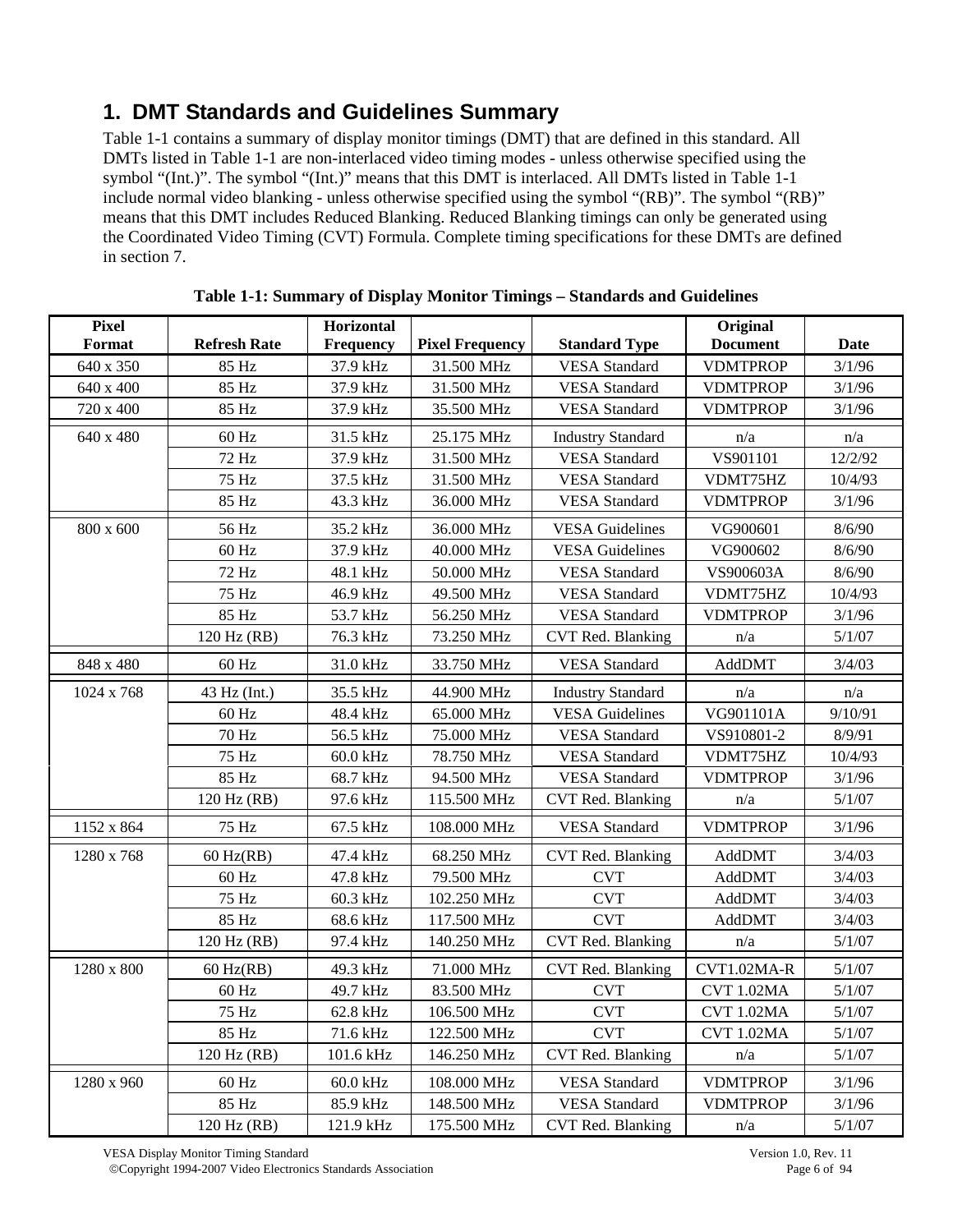| <b>Pixel</b><br>Format | <b>Refresh Rate</b> | Horizontal<br><b>Frequency</b> | <b>Pixel Frequency</b>           | <b>Standard Type</b>                         | Original<br><b>Document</b> | Date              |
|------------------------|---------------------|--------------------------------|----------------------------------|----------------------------------------------|-----------------------------|-------------------|
| 1280 x 1024            | 60 Hz               | 64.0 kHz                       | 108.000 MHz                      | <b>VESA</b> Standard                         | <b>VDMTREV</b>              | 12/18/96          |
|                        | 75 Hz               |                                | 135.000 MHz                      |                                              |                             |                   |
|                        | 85 Hz               | 80.0 kHz                       |                                  | <b>VESA</b> Standard<br><b>VESA</b> Standard | VDMT75HZ                    | 10/4/93<br>3/1/96 |
|                        |                     | 91.1 kHz                       | 157.500 MHz<br>187.250 MHz       |                                              | <b>VDMTPROP</b>             |                   |
|                        | 120 Hz (RB)         | 130.0 kHz                      |                                  | CVT Red. Blanking<br>n/a                     |                             | 5/1/07            |
| 1360 x 768             | 60 Hz               | 47.7 kHz                       | 85.500 MHz                       | <b>VESA</b> Standard                         | AddDMT                      | 3/4/03            |
|                        | 120 Hz (RB)         | 97.5 kHz                       | 148.250 MHz                      | CVT Red. Blanking                            | n/a                         | 5/1/07            |
| 1400 x 1050            | $60$ Hz(RB)         | 64.7 kHz                       | 101.000 MHz                      | CVT Red. Blanking                            | AddDMT                      | 5/13/03           |
|                        | 60 Hz               | 65.3 kHz                       | 121.750 MHz                      | <b>CVT</b>                                   | AddDMT                      | 3/4/03            |
|                        | 75 Hz               | 82.3 kHz                       | 156.000 MHz                      | <b>CVT</b>                                   | AddDMT                      | 3/4/03            |
|                        | 85 Hz               | 93.9 kHz                       | 179.500 MHz                      | <b>CVT</b>                                   | AddDMT                      | 3/4/03            |
|                        | 120 Hz (RB)         | 133.3 kHz                      | 208.000 MHz                      | CVT Red. Blanking                            | n/a                         | 5/1/07            |
| 1440 x 900             | $60$ Hz(RB)         | 55.5 kHz                       | 88.750 MHz                       | CVT Red. Blanking                            | CVT1.30MA-R                 | 7/14/04           |
|                        | 60 Hz               | 55.9 kHz                       | 106.500 MHz                      | <b>CVT</b>                                   | <b>CVT 1.30MA</b>           | 7/14/04           |
|                        | 75 Hz               | 70.6 kHz                       | 136.750 MHz                      | <b>CVT</b>                                   | CVT 1.30MA                  | 7/14/04           |
|                        | 85 Hz               | 80.4 kHz                       | 157.000 MHz                      | <b>CVT</b>                                   | CVT 1.30MA                  | 7/14/04           |
|                        | 120 Hz (RB)         | 114.2 kHz                      | 182.750 MHz                      | CVT Red. Blanking                            | n/a                         | 5/1/07            |
|                        |                     |                                |                                  |                                              |                             |                   |
| 1600 x 1200            | 60 Hz               | 75.0 kHz                       | 162.000 MHz                      | <b>VESA</b> Standard                         | <b>VDMTREV</b>              | 12/18/96          |
|                        | 65 Hz               | 81.3 kHz                       | 175.500 MHz                      | <b>VESA</b> Standard                         | <b>VDMTREV</b>              | 12/18/96          |
|                        | 70 Hz               | 87.5 kHz                       | 189.000 MHz                      | <b>VESA</b> Standard                         | <b>VDMTREV</b>              | 12/18/96          |
|                        | 75 Hz               | 93.8 kHz                       | 202.500 MHz                      | <b>VESA</b> Standard                         | <b>VDMTREV</b>              | 12/18/96          |
|                        | 85 Hz               | 106.3 kHz                      | 229.500 MHz                      | <b>VESA</b> Standard                         | <b>VDMTREV</b>              | 12/18/96          |
|                        | 120 Hz (RB)         | 152.4 kHz                      | 268.250 MHz<br>CVT Red. Blanking |                                              | n/a                         | 5/1/07            |
| 1680 x 1050            | $60$ Hz(RB)         | 64.7 kHz                       | 119.000 MHz                      | CVT Red. Blanking                            | CVT1.76MA-R                 | 7/14/04           |
|                        | 60 Hz               | 65.3 kHz                       | 146.250 MHz                      | <b>CVT</b>                                   | <b>CVT 1.76MA</b>           | 7/14/04           |
|                        | 75 Hz               | 82.3 kHz                       | 187.000 MHz                      | <b>CVT</b>                                   | <b>CVT 1.76MA</b>           | 7/14/04           |
|                        | 85 Hz               | 93.9 kHz                       | 214.750 MHz                      | <b>CVT</b>                                   | <b>CVT 1.76MA</b>           | 7/14/04           |
|                        | 120 Hz (RB)         | 133.4 kHz                      | 245.500 MHz                      | CVT Red. Blanking                            | n/a                         | 5/1/07            |
| 1792 x 1344            | 60 Hz               | 83.6 kHz                       | 204.750 MHz                      | <b>VESA</b> Standard                         | <b>VDMTREV</b>              | 9/17/98           |
|                        | 75 Hz               | 106.3 kHz                      | 261.000 MHz                      | <b>VESA</b> Standard                         | <b>VDMTREV</b>              | 9/17/98           |
|                        | 120 Hz (RB)         | 170.7 kHz                      | 333.250 MHz                      | CVT Red. Blanking                            | n/a                         | 5/1/07            |
| 1856 x 1392            | 60 Hz               | 86.3 kHz                       | 218.250 MHz                      | <b>VESA</b> Standard                         | <b>VDMTREV</b>              | 9/17/98           |
|                        | 75 Hz               | 112.5 kHz                      | 288.000 MHz                      | <b>VESA</b> Standard                         | <b>VDMTREV</b>              | 9/17/98           |
|                        | 120 Hz (RB)         | 176.8 kHz                      | 356.500 MHz                      | CVT Red. Blanking                            | n/a                         | 5/1/07            |
|                        |                     |                                |                                  |                                              |                             |                   |
| 1920 x 1200            | $60$ Hz(RB)         | 74.0 kHz                       | 154.000 MHz                      | CVT Red. Blanking                            | AddDMT                      | 3/4/03            |
|                        | 60 Hz               | 74.6 kHz                       | 193.250 MHz                      | <b>CVT</b>                                   | AddDMT                      | 3/4/03            |
|                        | 75 Hz               | 94.0 kHz                       | 245.250 MHz                      | <b>CVT</b>                                   | AddDMT                      | 3/4/03            |
|                        | 85 Hz               | 107.2 kHz                      | 281.250 MHz                      | <b>CVT</b>                                   | AddDMT                      | 3/4/03            |
|                        | 120 Hz (RB)         | 152.4 kHz                      | 317.000 MHz                      | CVT Red. Blanking                            | n/a                         | 5/1/07            |
| 1920 x 1440            | $60\ \mathrm{Hz}$   | 90.0 kHz                       | 234.000 MHz                      | <b>VESA</b> Standard                         | <b>VDMTREV</b>              | 9/17/98           |
|                        | 75 Hz               | 112.5 kHz                      | 297.000 MHz                      | <b>VESA</b> Standard                         | <b>VDMTREV</b>              | 9/17/98           |
|                        | 120 Hz (RB)         | 182.9 kHz                      | 380.500 MHz                      | CVT Red. Blanking                            | n/a                         | 5/1/07            |
| 2560 x 1600            | 60 Hz (RB)          | 98.7 kHz                       | 268.500 MHz                      | CVT Red. Blanking                            | CVT4.10MA-R                 | 5/1/07            |
|                        | 60 Hz               | 99.5 kHz                       | 348.500 MHz                      | <b>CVT</b>                                   | CVT 4.10MA                  | 5/1/07            |
|                        | 75 Hz               | 125.4 kHz                      | 443.250 MHz                      | <b>CVT</b>                                   | <b>CVT 4.10MA</b>           | 5/1/07            |
|                        | 85 Hz               | 142.9 kHz                      | 505.250 MHz                      | <b>CVT</b>                                   | CVT 4.10MA                  | 5/1/07            |
|                        | 120 Hz (RB)         | 203.2 kHz                      | 552.750 MHz                      | CVT Red. Blanking                            | n/a                         | 5/1/07            |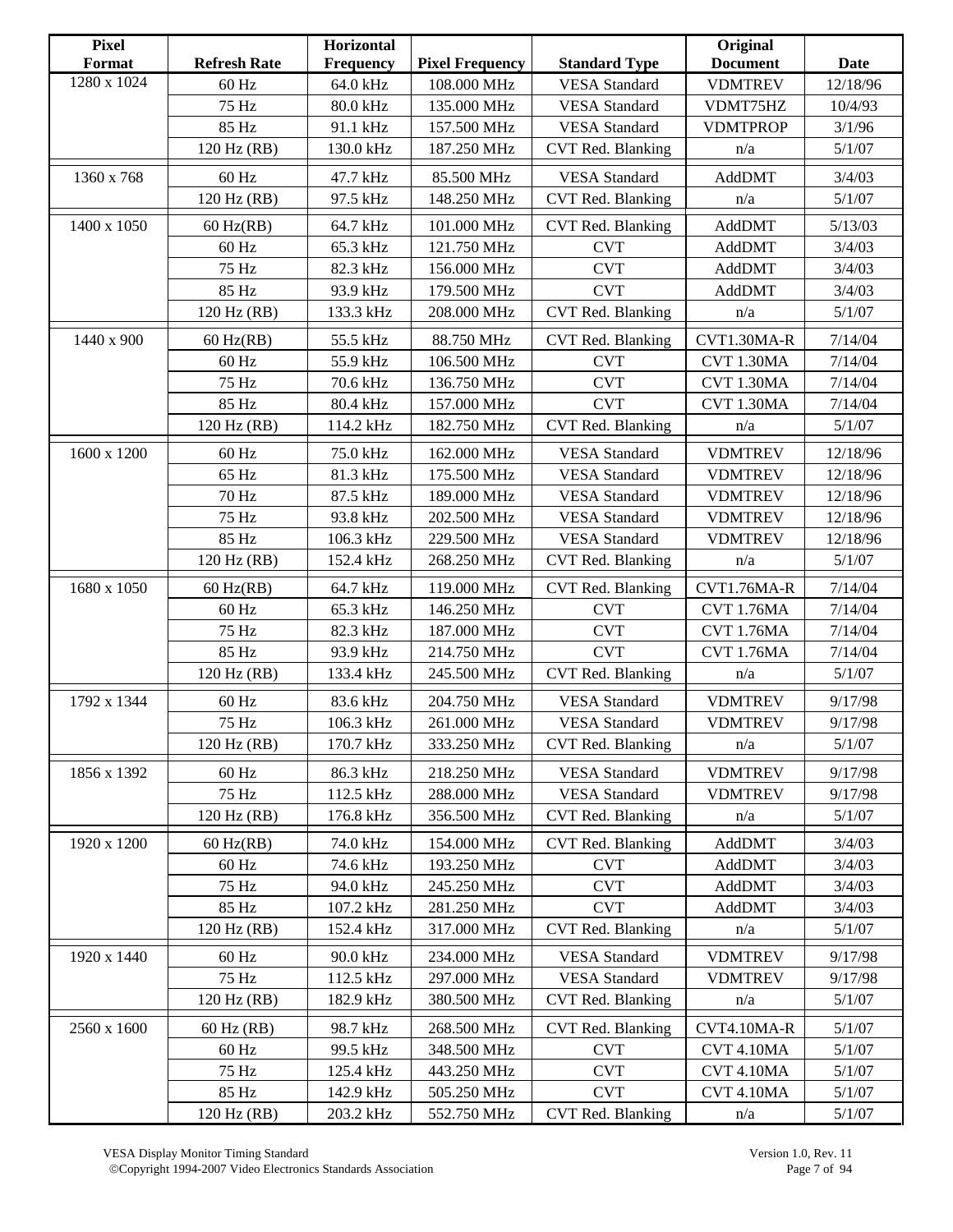# **2. DMT Standard Codes & IDs Summary**

Table 2-1 includes a list of Display Monitor Timing Identification (DMT ID) codes, Standard (STD) Timing 2 byte codes and Coordinated Video Timing (CVT) 3 byte codes. A display may use these codes to indicated support for the associated DMT. Refer to the latest version of VESA's Enhanced Extended Display Identification (E-EDID) Standard for an explanation of how to derive the STD 2 byte codes and the CVT 3 byte codes. The letters "n/a" (not applicable) indicates that a STD 2 byte code and/or a CVT 3 byte code (DMT is not CVT compliant) cannot be created. The symbol "---" indicates that the listed DMT is CVT compliant, but the CVT 3 byte code is not listed here.

| <b>Pixel</b> |                     | <b>DMT ID</b>   | <b>STD</b>          | <b>CVT</b>          |
|--------------|---------------------|-----------------|---------------------|---------------------|
| Format       | <b>Refresh Rate</b> | Codes           | <b>2 Byte Codes</b> | <b>3 Byte Codes</b> |
| 640 x 350    | 85 Hz               | 01 <sub>h</sub> | n/a                 | n/a                 |
| 640 x 400    | 85 Hz               | 02h             | (31, 19)h           | n/a                 |
| 720 x 400    | 85 Hz               | 03h             | n/a                 | n/a                 |
|              |                     |                 |                     |                     |
| 640 x 480    | 60 Hz               | 04h             | (31, 40)h           | n/a                 |
|              | 72 Hz               | 05h             | (31, 4C)h           | n/a                 |
|              | 75 Hz               | 06h             | (31, 4F)h           | n/a                 |
|              | 85 Hz               | 07h             | $(31, 59)$ h        | n/a                 |
|              |                     |                 |                     |                     |
| 800 x 600    | 56 Hz               | 08h             | n/a                 | n/a                 |
|              | 60 Hz               | 09h             | (45, 40)h           | n/a                 |
|              | 72 Hz               | 0Ah             | (45, 4C)h           | n/a                 |
|              | 75 Hz               | 0Bh             | (45, 4F)h           | n/a                 |
|              | 85 Hz               | 0 <sub>Ch</sub> | $(45, 59)$ h        | n/a                 |
|              | 120 Hz (RB)         | 0Dh<br>n/a      |                     | n/a                 |
|              |                     |                 |                     |                     |
| 848 x 480    | 60 Hz               | 0Eh             | n/a                 | n/a                 |
|              |                     |                 |                     |                     |
| 1024 x 768   | 43 Hz (Int.)        | 0Fh             | n/a                 | n/a                 |
|              | 60 Hz               | 10 <sub>h</sub> | $(61, 40)$ h        | n/a                 |
|              | 70 Hz               | 11h             | (61, 4A)h           | n/a                 |
|              | 75 Hz               | 12h             | (61, 4F)h           | n/a                 |
|              | 85 Hz               | 13h             | $(61, 59)$ h        | n/a                 |
|              | 120 Hz (RB)         | 14h             | n/a                 | n/a                 |
|              |                     |                 |                     |                     |
| 1152 x 864   | 75 Hz               | 15h             | (71, 4F)h           | n/a                 |
|              |                     |                 |                     |                     |
| 1280 x 768   | $60$ Hz(RB)         | 16h             | n/a                 | (7F, 1C, 21)h       |
|              | 60 Hz               | 17h             | n/a                 | (7F, 1C, 28)h       |
|              | 75 Hz               | 18h             | n/a                 | (7F, 1C, 44)h       |
|              | 85 Hz               | 19h             | n/a                 | (7F, 1C, 62)h       |
|              | 120 Hz (RB)         | 1Ah             | n/a                 | n/a                 |
|              |                     |                 |                     |                     |

**Table 2-1: Summary of DMT ID, STD 2 Byte & CVT 3 Byte Codes**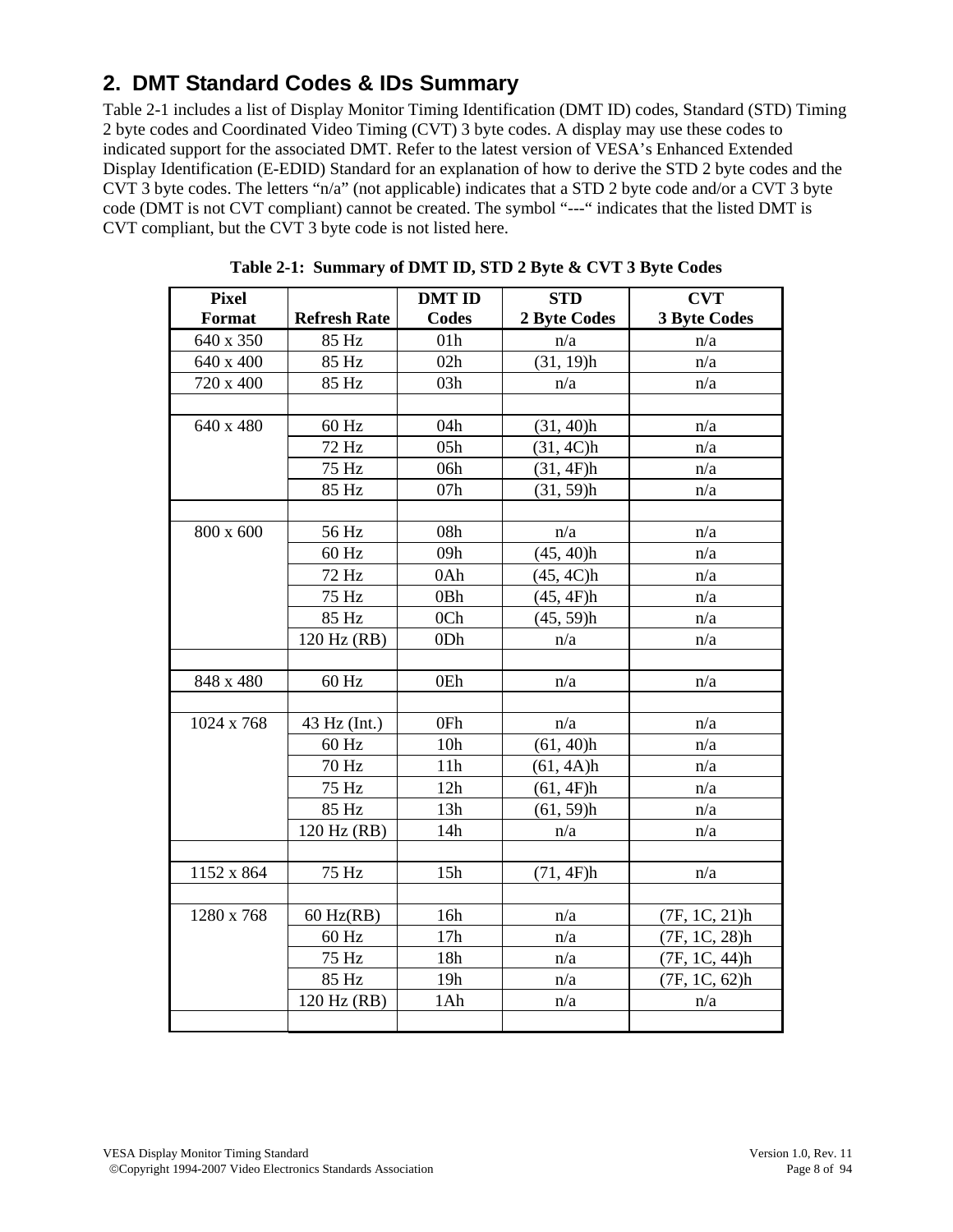| <b>Pixel</b>  |                     | <b>DMT ID</b> | <b>STD</b>   | <b>CVT</b>          |
|---------------|---------------------|---------------|--------------|---------------------|
| <b>Format</b> | <b>Refresh Rate</b> | Codes         | 2 Byte Codes | <b>3 Byte Codes</b> |
| 1280 x 800    | 60 Hz (RB)          | 1Bh           | n/a          | (8F, 18, 21)h       |
|               | 60 Hz               | 1Ch           | $(81, 00)$ h | (8F, 18, 28)h       |
|               | 75 Hz               | 1Dh           | (81, 0F)h    | (8F, 18, 44)h       |
|               | 85 Hz               | 1Eh           | $(81, 19)$ h | (8F, 18, 62)h       |
|               | 120 Hz (RB)         | 1Fh           | n/a          | n/a                 |
|               |                     |               |              |                     |
| 1280 x 960    | 60 Hz               | 20h           | (81, 40)h    | n/a                 |
|               | 85 Hz               | 21h           | $(81, 59)$ h | n/a                 |
|               | 120 Hz (RB)         | 22h           | n/a          | n/a                 |
|               |                     |               |              |                     |
| 1280 x 1024   | 60 Hz               | 23h           | $(81, 80)$ h | n/a                 |
|               | 75 Hz               | 24h           | (81, 8F)h    | n/a                 |
|               | 85 Hz               | 25h           | $(81, 99)$ h | n/a                 |
|               | 120 Hz (RB)         | 26h           | n/a          | n/a                 |
|               |                     |               |              |                     |
| 1360 x 768    | 60 Hz               | 27h           | n/a          | n/a                 |
|               | 120 Hz (RB)         | 28h           | n/a          | n/a                 |
|               |                     |               |              |                     |
| 1400 x 1050   | $60$ Hz(RB)         | 29h           | n/a          | $(0C, 20, 21)$ h    |
|               | 60 Hz               | 2Ah           | $(90, 40)$ h | $(0C, 20, 28)$ h    |
|               | 75 Hz               | 2Bh           | (90, 4F)h    | $(0C, 20, 44)$ h    |
|               | 85 Hz               | 2Ch           | $(90, 59)$ h | $(0C, 20, 62)$ h    |
|               | 120 Hz (RB)         | 2Dh           | n/a          | n/a                 |
|               |                     |               |              |                     |
| 1440 x 900    | $60$ Hz(RB)         | 2Eh           | n/a          | (C1, 18, 21)h       |
|               | 60 Hz               | 2Fh           | $(95, 00)$ h | $(C1, 18, 28)$ h    |
|               | 75 Hz               | 30h           | (95, 0F)h    | (C1, 18, 44)h       |
|               | 85 Hz               | 31h           | $(95, 19)$ h | (C1, 18, 68)h       |
|               | 120 Hz (RB)         | 32h           | n/a          | n/a                 |
|               |                     |               |              |                     |
| 1600 x 1200   | $60$ Hz             | 33h           | (A9, 40)h    | n/a                 |
|               | 65 Hz               | 34h           | (A9, 45)h    | n/a                 |
|               | 70 Hz               | 35h           | (A9, 4A)h    | n/a                 |
|               | 75 Hz               | 36h           | (A9, 4F)h    | n/a                 |
|               | 85 Hz               | 37h           | (A9, 59)h    | n/a                 |
|               | 120 Hz (RB)         | 38h           | n/a          | n/a                 |
|               |                     |               |              |                     |
| 1680 x 1050   | $60$ Hz(RB)         | 39h           | n/a          | $(0C, 28, 21)$ h    |
|               | $60$ Hz             | 3Ah           | (B3, 00)h    | $(0C, 28, 28)$ h    |
|               | 75 Hz               | 3Bh           | (B3, 0F)h    | (0C, 28, 44)h       |
|               | 85 Hz               | 3Ch           | (B3, 19)h    | $(0C, 28, 68)$ h    |
|               | 120 Hz (RB)         | 3Dh           | n/a          | n/a                 |
|               |                     |               |              |                     |
| 1792 x 1344   | 60 Hz               | 3Eh           | (C1, 40)h    | n/a                 |
|               | 75 Hz               | 3Fh           | (C1, 4F)h    | n/a                 |
|               | 120 Hz (RB)         | 40h           | n/a          | n/a                 |
|               |                     |               |              |                     |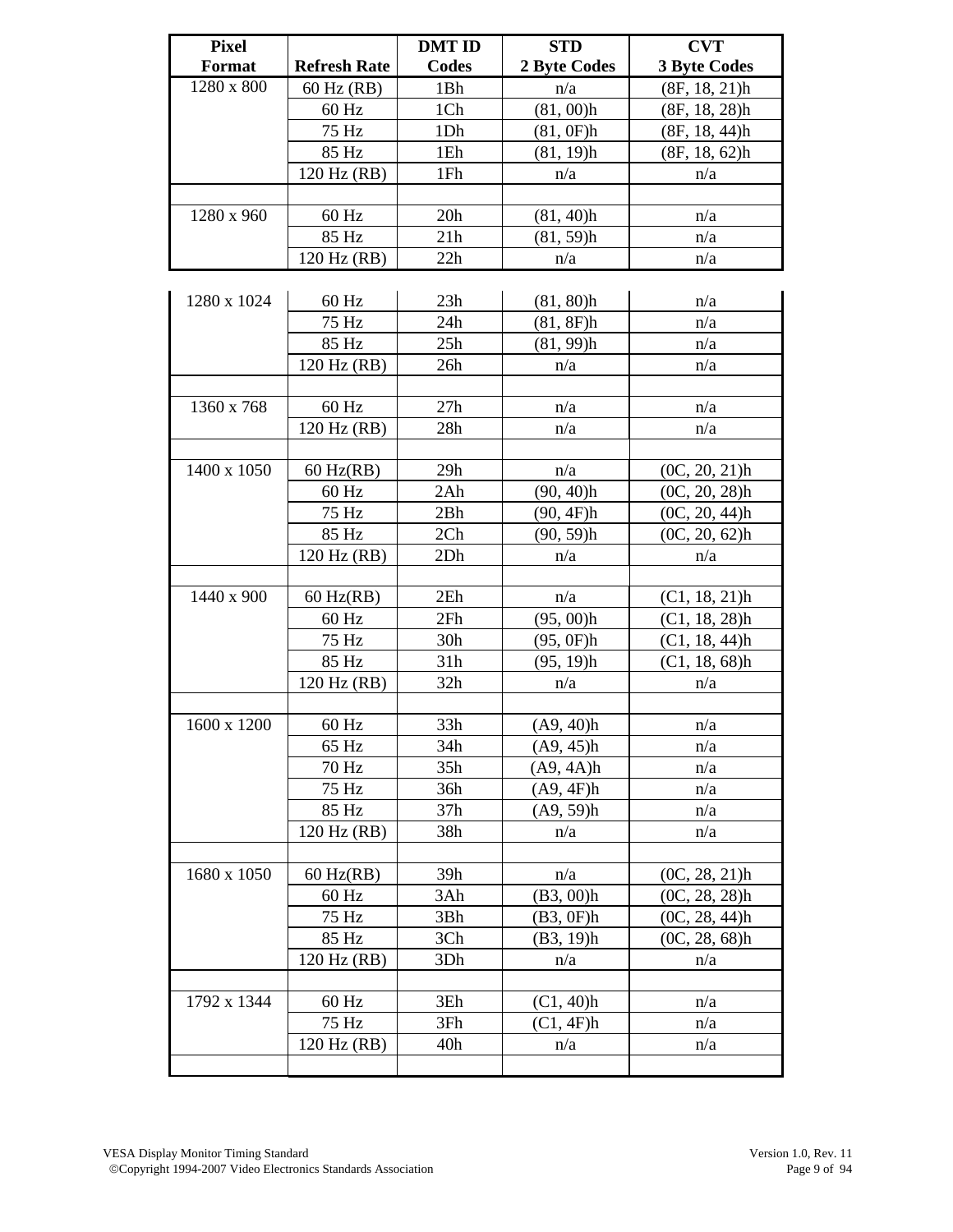| <b>Pixel</b> |                     | <b>DMT ID</b>   | <b>STD</b>   | <b>CVT</b>          |
|--------------|---------------------|-----------------|--------------|---------------------|
| Format       | <b>Refresh Rate</b> | Codes           | 2 Byte Codes | <b>3 Byte Codes</b> |
| 1856 x 1392  | $60$ Hz             | 41h             | (C9, 40)h    | n/a                 |
|              | 75 Hz               | 42h             | (C9, 4F)h    | n/a                 |
|              | 120 Hz (RB)         | 43h             | n/a          | n/a                 |
|              |                     |                 |              |                     |
| 1920 x 1200  | $60$ Hz(RB)         | 44h             | n/a          | $(57, 28, 21)$ h    |
|              | $60$ Hz             | 45h             | $(D1, 00)$ h | $(57, 28, 28)$ h    |
|              | 75 Hz               | 46h             | (D1, 0F)h    | $(57, 28, 44)$ h    |
|              | 85 Hz               | 47h             | (D1, 19)h    | $(57, 28, 62)$ h    |
|              | 120 Hz (RB)         | 48h             | n/a          | n/a                 |
|              |                     |                 |              |                     |
| 1920 x 1440  | $60$ Hz             | 49h             | (D1, 40)h    | n/a                 |
|              | 75 Hz               | 4Ah             | (D1, 4F)h    | n/a                 |
|              | 120 Hz (RB)         | 4Bh             | n/a          | n/a                 |
|              |                     |                 |              |                     |
| 2560 x 1600  | 60 Hz (RB)          | 4Ch             | n/a          | (1F, 38, 21)h       |
|              | $60$ Hz             | 4Dh             | n/a          | (1F, 38, 28)h       |
|              | 75 Hz               | 4Eh             | n/a          | (1F, 38, 44)h       |
|              | 85 Hz               | 4Fh             | n/a          | (1F, 38, 62)h       |
|              | 120 Hz (RB)         | 50 <sub>h</sub> | n/a          | n/a                 |

**Notes** for Table 2-1:

1. The CVT 3 Byte Codes listed in Table 2-1 are unique and are assigned to one video timing mode that was generated using the CVT Formulas. A source may decode the CVT 3 Byte Code and determine the number of vertical lines, the aspect ratio, the number of horizontal pixels (calculated), the preferred vertical refresh rate, a single supported refresh rate and the blanking style. For example, a source can decode the CVT 3 Byte Code, (7F, 1C, 44)h, with the following

results: the number of vertical lines is 768, the aspect ratio is 15 : 9 AR, the number of horizontal pixels (calculated) is 1280, the preferred vertical refresh rate is 75 Hz, the supported vertical refresh rate is 75 Hz and the blanking style is standard (CRT style). Refer to VESA's E-EDID Standard (Release A, Revision 2) for an explanation on how to derive a CVT 3 Byte Code from the video timing mode parameters.

2. A display (receiver) manufacturer may use the CVT 3 Byte Code to indicate support for a fixed pixel format and one or more vertical refresh rates.

For example, a display may contain a CVT 3 Byte Code which indicates support for 1280 x 768 and support for 50 Hz, 60 Hz, 75 Hz & 85 Hz vertical refresh rates with 60 Hz being the preferred vertical refresh rate. In this case the CVT 3 Byte code would be (7F, 1C, 3E)h. When the source decodes the CVT 3 Byte code, (7F, 1C, 3E)h, it knows that the display supports 1280 x 768, along with 50 Hz, 60 Hz, 75 Hz & 85 Hz vertical refresh rates with 60 Hz being the preferred vertical refresh rate. The source should output 1280 x 768 at 60 Hz (standard CRT style blanking). The source also knows that the 60 Hz (reduced blanking) is not supported in the display. Refer to VESA E-EDID Standard (Release A, Revision 2) for an explanation on how to derive a CVT 3 Byte Code from the video timing mode parameters.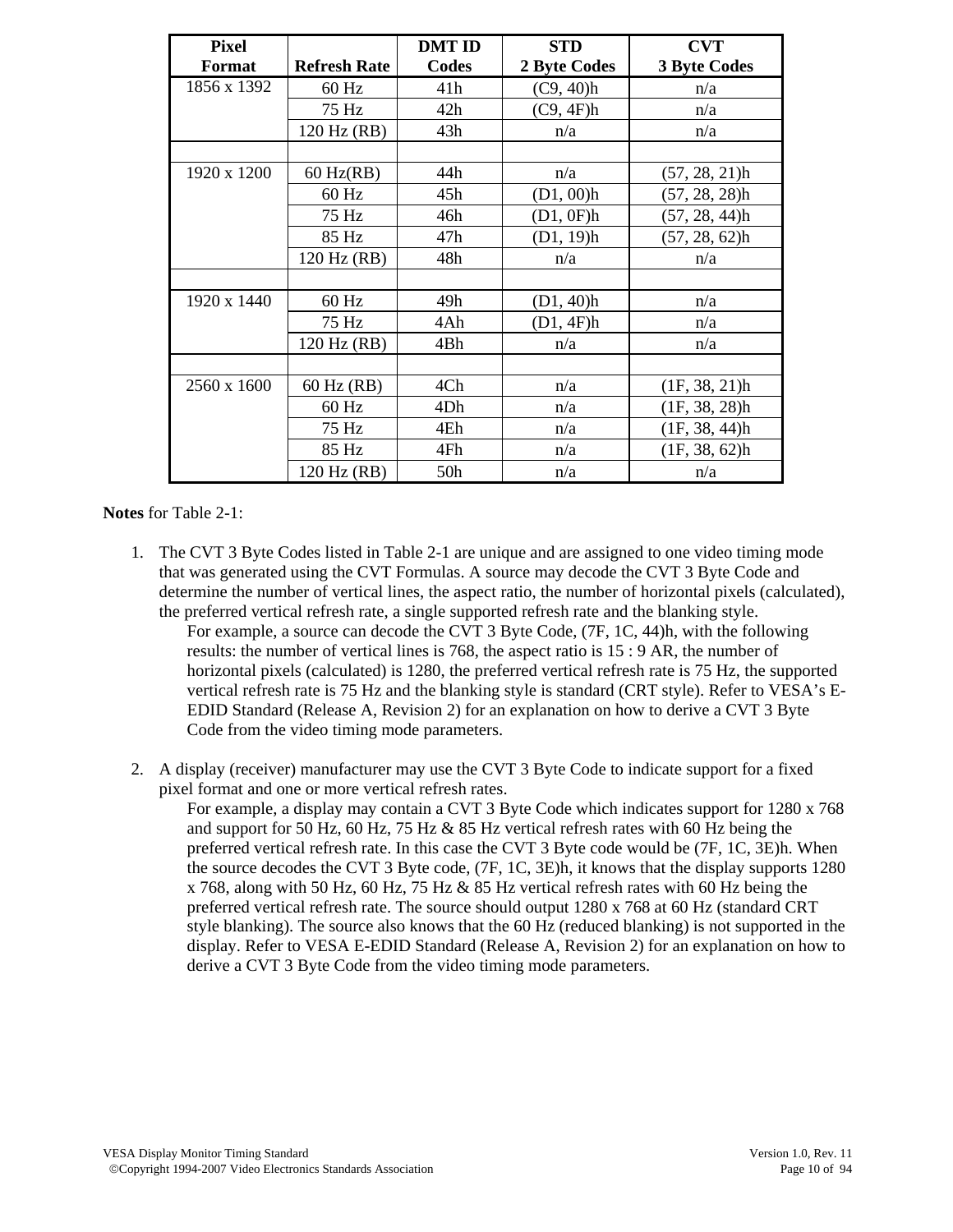# **3. DMT Video Timing Parameter Definitions:**

Section 3 includes a list of drawings that define the video timing parameters for all DMTs defined in this standard. There are four drawings based on the possible combinations of positive and negative horizontal and vertical syncs.

# *3.1 DMT Video Timing Parameter Definitions - Positive H & Positive V Syncs:*



#### *3.2 DMT Video Timing Parameter Definitions - Positive H & Negative V Syncs:*



#### *3.3 DMT Video Timing Parameter Definitions - Negative H & Negative V Syncs:*

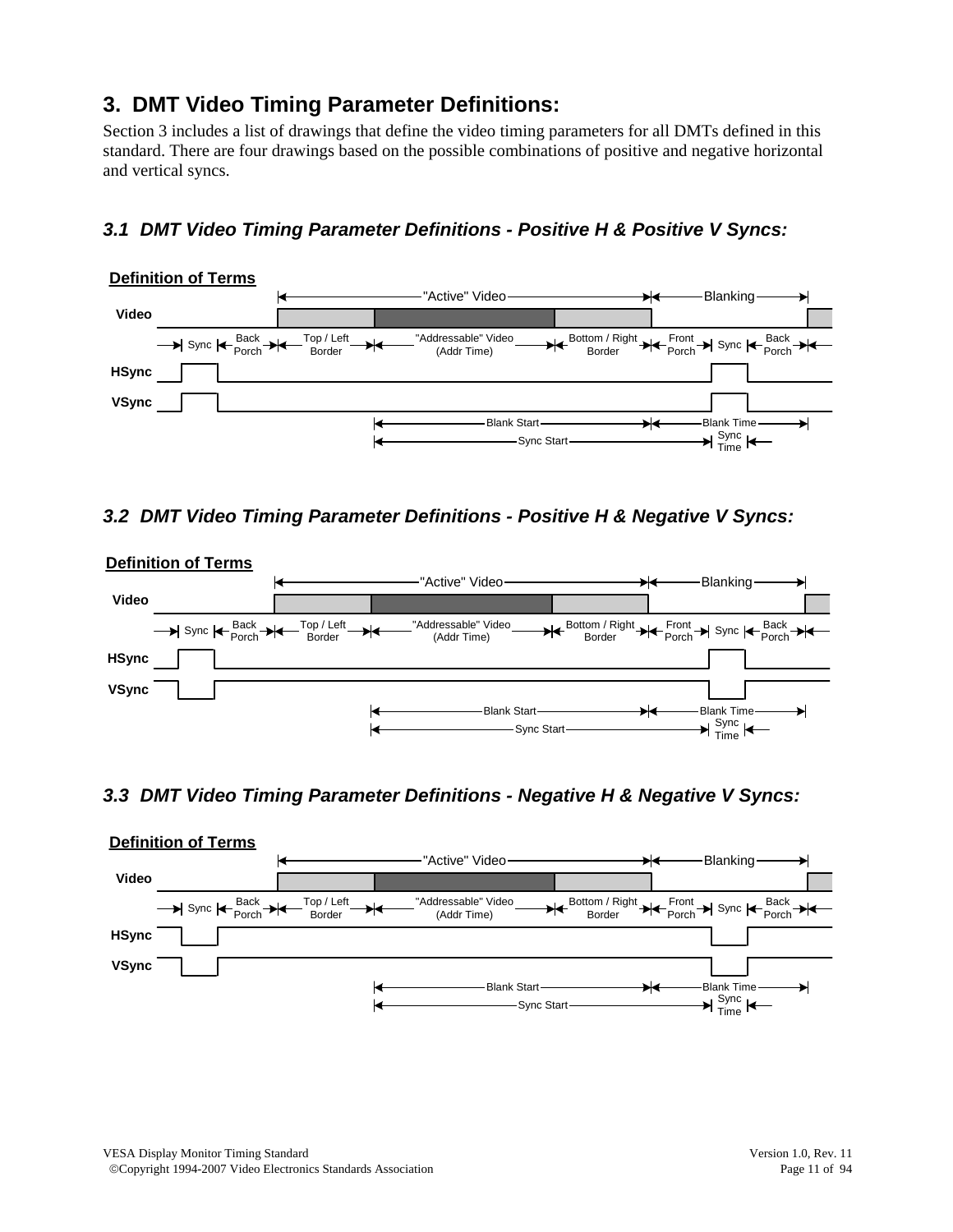#### *3.4 DMT Video Timing Parameter Definitions - Negative H & Positive V Syncs:*



# *3.5 DMT Video Timing Parameter Definitions - Total Frame Timing:*

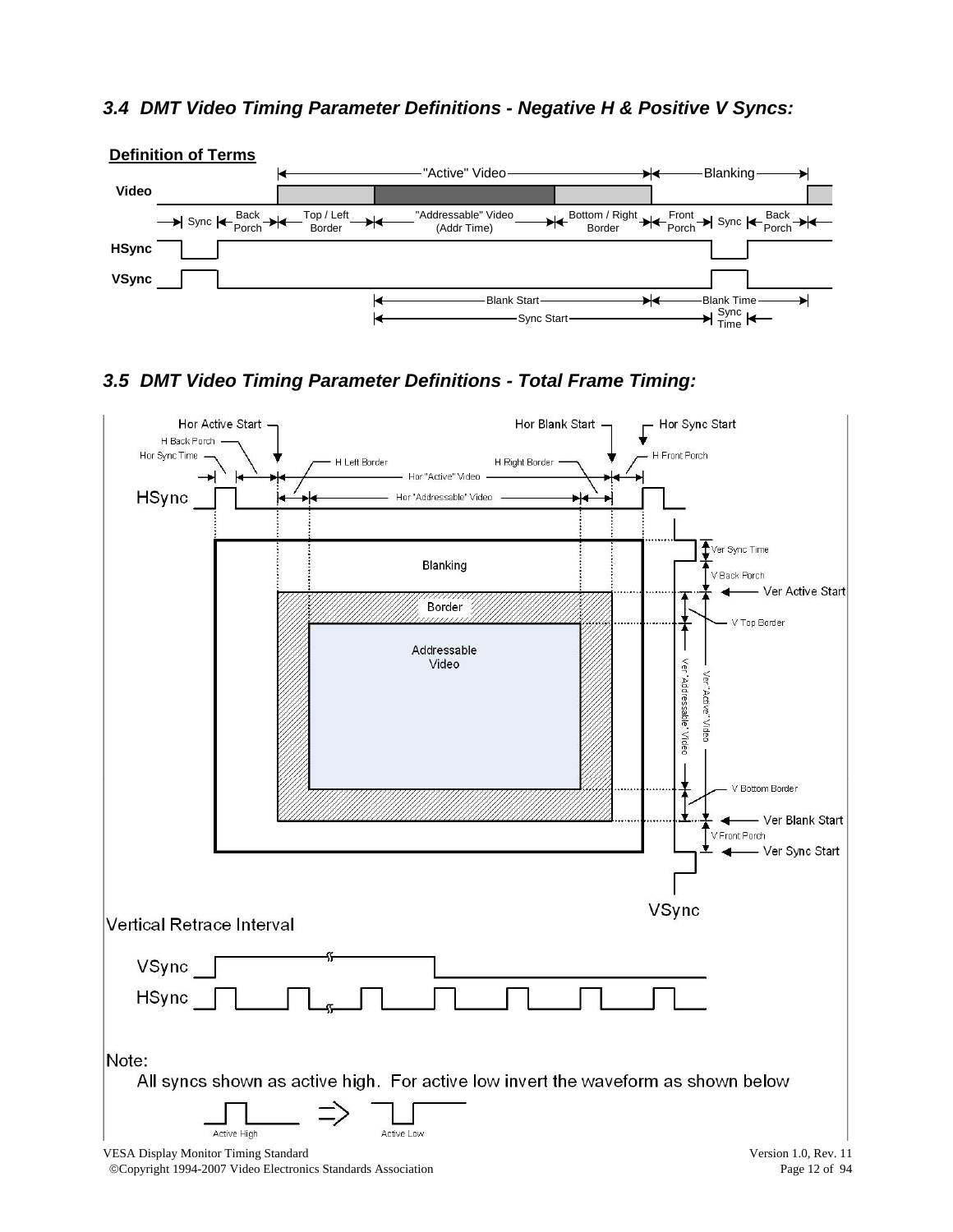# **4. DMT Timing Specifications**

Section 4 includes a list of detailed timing parameters for all DMTs defined in this standard.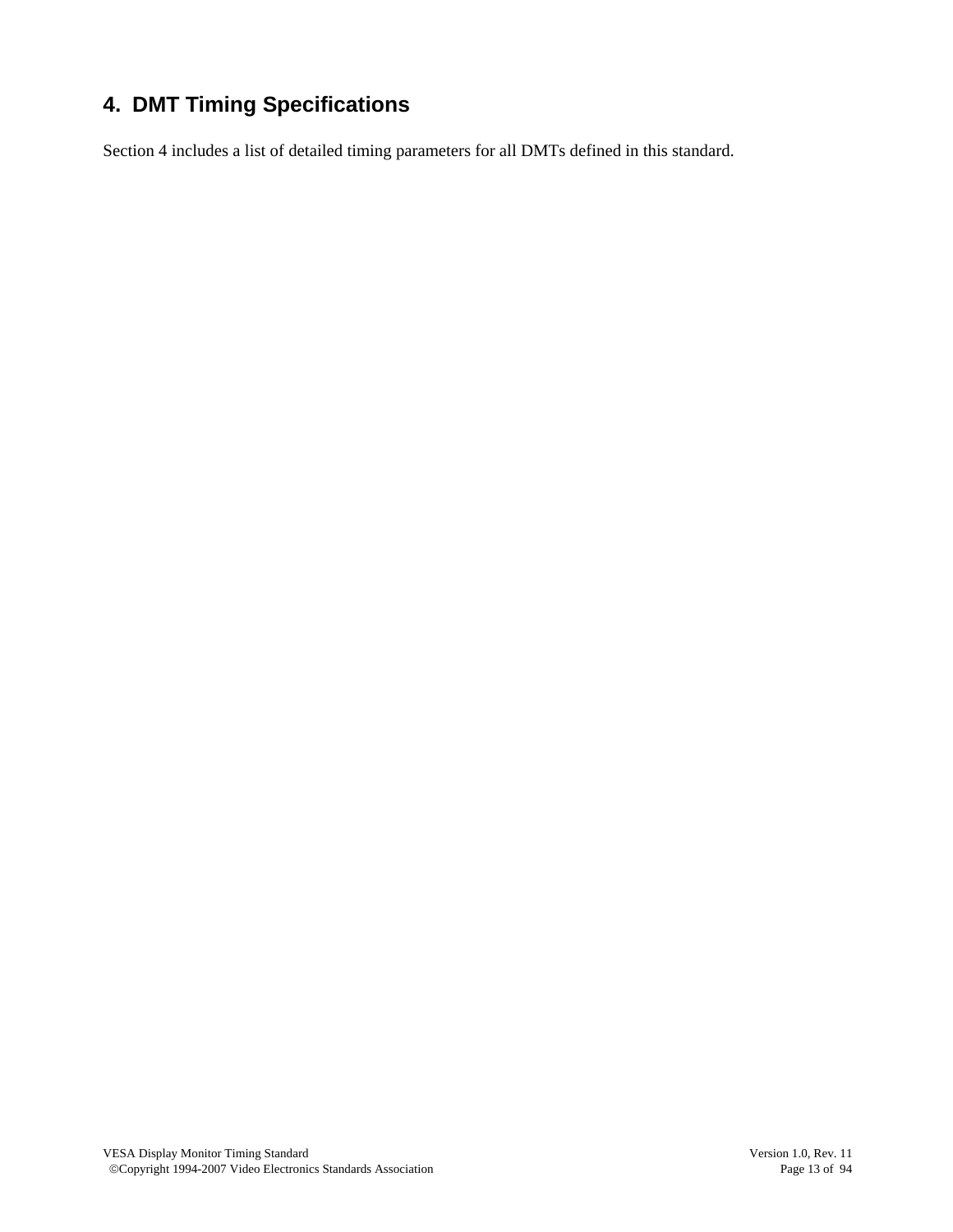Adopted: 3/1/96

Resolution: 640 x 350 at 85 Hz (non-interlaced)

EDID ID: DMT ID: 01h; STD 2 Byte Code: n/a; CVT 3 Byte Code: n/a<br>Method: \*\*\* NOT CVT COMPLIANT \*\*\*

Method: **\*\*\* NOT CVT COMPLIANT \*\*\*** 

# Detailed Timing Parameters

| <b>Timing Name</b>                                                                              | $= 640 \times 350 \text{ } \textcircled{a} 85 \text{Hz};$                  |                                                                                                                                    |                                      |                                                                                                                                                                 |
|-------------------------------------------------------------------------------------------------|----------------------------------------------------------------------------|------------------------------------------------------------------------------------------------------------------------------------|--------------------------------------|-----------------------------------------------------------------------------------------------------------------------------------------------------------------|
| <b>Hor Pixels</b><br><b>Ver Pixels</b>                                                          | 640;<br>$=$<br>$= 350;$                                                    | $\mathcal{U}$ Pixels<br>$//$ Lines                                                                                                 |                                      |                                                                                                                                                                 |
| Hor Frequency<br>Ver Frequency                                                                  | $= 37.861$ ;<br>$= 85.080;$                                                | // $kHz$<br>$\frac{1}{1}$ Hz                                                                                                       | $=$<br>$=$                           | $/$ line<br>$26.4$ usec<br>$11.8$ msec<br>frame<br>$\sqrt{2}$                                                                                                   |
| <b>Pixel Clock</b><br><b>Character Width</b>                                                    | $= 31.500$ ;<br>$= 8$ ;                                                    | $//$ MHz<br>$//$ Pixels                                                                                                            | $=$<br>$=$                           | 31.7 nsec<br>± 0.5%<br>254.0 nsec                                                                                                                               |
| Scan Type                                                                                       | $=$ NONINTERLACED;                                                         |                                                                                                                                    |                                      | // H Phase $=$<br>3.8 %                                                                                                                                         |
| Hor Sync Polarity<br>Ver Sync Polarity                                                          | $=$ POSITIVE:<br>$=$ <b>NEGATIVE;</b> // VBlank                            | // $HBlank =$                                                                                                                      | $=$                                  | 23.1% of HTotal<br>21.3% of VTotal                                                                                                                              |
| Hor Total Time<br>Hor Addr Time<br><b>Hor Blank Start</b><br>Hor Blank Time<br>Hor Sync Start   | $= 26.413$ ;<br>$= 20.317$ ;<br>$= 20.317$ ;<br>$= 6.095$ ;<br>$= 21.333;$ | $\frac{1}{2}$ (usec)<br>$\frac{1}{2}$ (usec)<br>$\frac{1}{2}$ (usec)<br>$\frac{1}{2}$ (usec)<br>$\frac{1}{2}$ (usec)               | $=$<br>$=$<br>$=$<br>$\equiv$<br>$=$ | 104<br>832 Pixels<br>$chars =$<br>640 Pixels<br>80<br>$chars =$<br>80<br>640 Pixels<br>$chars =$<br>192 Pixels<br>24 chars $=$<br>672 Pixels<br>84<br>chars $=$ |
| // H Right Border<br>// H Front Porch<br>Hor Sync Time<br>// H Back Porch<br>// H Left Border   | $= 0.000$<br>$= 1.016$ ;<br>$= 2.032;$<br>$= 3.048$ ;<br>$= 0.000;$        | $\frac{1}{2}$ (usec)<br>$\frac{1}{2}$ (usec)<br>$\frac{1}{2}$ (usec)<br>$\frac{1}{2}$ (usec)<br>$\frac{1}{2}$ (usec)               | $=$<br>$=$<br>$=$<br>$=$<br>$=$      | 0 Pixels<br>0<br>chars $=$<br>32 Pixels<br>4<br>$chars =$<br>64 Pixels<br>8<br>$chars =$<br>96 Pixels<br>12<br>chars $=$<br>$\bf{0}$<br>chars $=$<br>0 Pixels   |
| Ver Total Time<br>Ver Addr Time<br>Ver Blank Start<br>Ver Blank Time<br>Ver Sync Start          | $= 11.754$ ;<br>$= 9.244;$<br>$= 9.244$ ;<br>$= 2.509$ ;<br>$= 10.090$ ;   | $\mathcal{U}$ (msec)<br>$\mathcal{U}$ (msec)<br>$\mathcal{U}$ (msec)<br>$\mathcal{U}$ (msec)<br>$\mathcal{U}$ (msec)               | $=$<br>$=$<br>$=$<br>$=$<br>$=$      | 445 lines<br>$HT - (1.06xHA)$<br>350 lines<br>$= 4.88$<br>350 lines<br>95 lines<br>382 lines                                                                    |
| // V Bottom Border<br>// V Front Porch<br>Ver Sync Time<br>// V Back Porch<br>$//$ V Top Border | $= 0.000;$<br>$= 0.845$ ;<br>$= 0.079$ ;<br>$= 1.585$ ;<br>$= 0.000;$      | $\frac{1}{\sqrt{2}}$ (msec)<br>$\mathcal{U}$ (msec)<br>$\mathcal{U}$ (msec)<br>$\frac{1}{\sqrt{2}}$ (msec)<br>$\mathcal{U}$ (msec) | $=$<br>$=$<br>$=$<br>$=$<br>$=$      | <b>0</b> lines<br>32 lines<br>3 lines<br>60 lines<br><b>0</b> lines                                                                                             |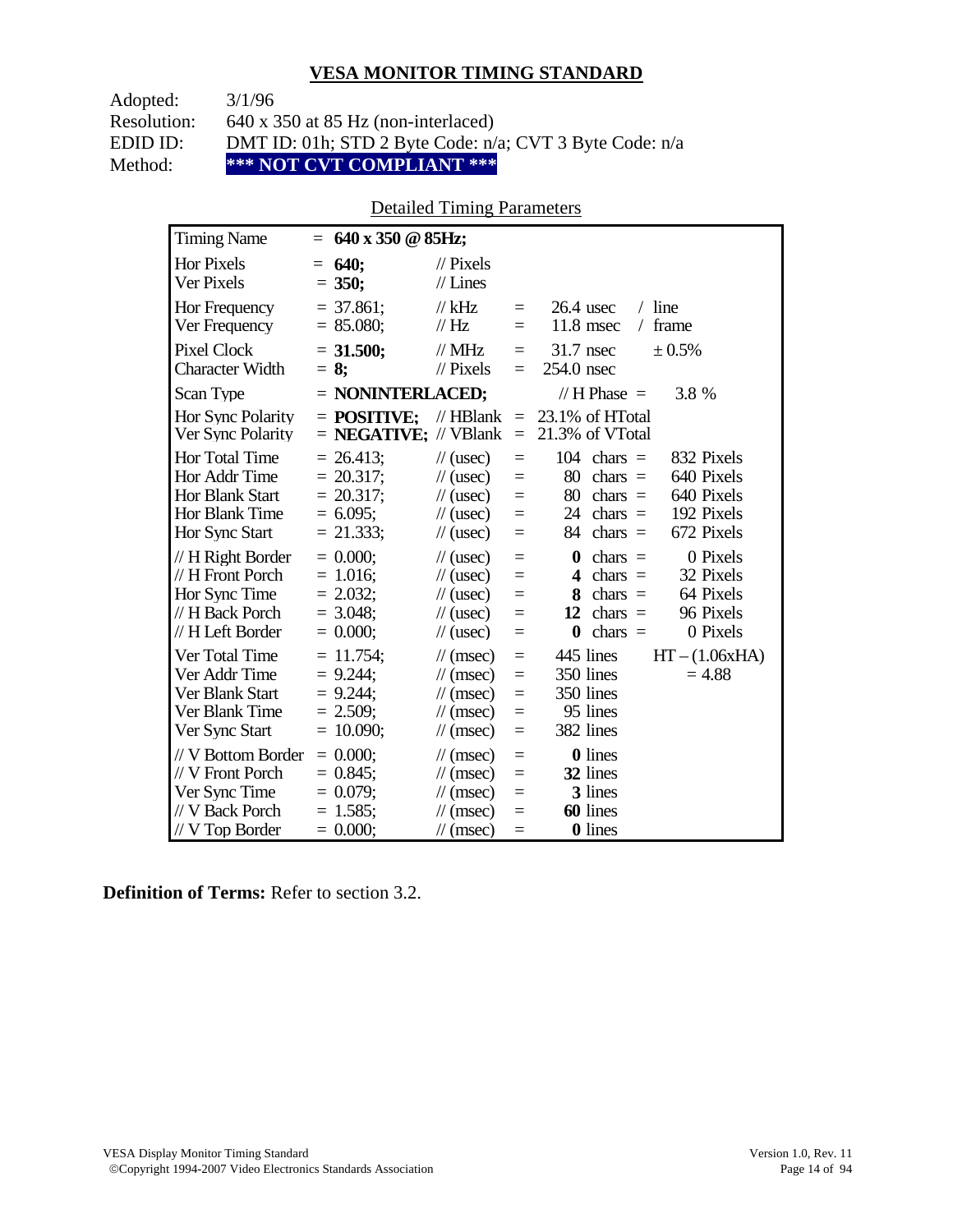Adopted: 3/1/96

Resolution: 640 x 400 at 85 Hz (non-interlaced)

EDID ID: DMT ID: 02h; STD 2 Byte Code: (31, 19)h; CVT 3 Byte Code: n/a<br>Method: \*\*\* NOT CVT COMPLIANT \*\*\*

Method: **\*\*\* NOT CVT COMPLIANT \*\*\*** 

# Detailed Timing Parameters

| <b>Timing Name</b>                                                                            | $= 640 \times 400 \text{ @ } 85 \text{Hz};$                                 |                                                                                                                                                  |                                 |                                                                                                                                                                          |
|-----------------------------------------------------------------------------------------------|-----------------------------------------------------------------------------|--------------------------------------------------------------------------------------------------------------------------------------------------|---------------------------------|--------------------------------------------------------------------------------------------------------------------------------------------------------------------------|
| <b>Hor Pixels</b><br><b>Ver Pixels</b>                                                        | <b>640;</b><br>$=$<br>$= 400;$                                              | $\mathcal{U}$ Pixels<br>$//$ Lines                                                                                                               |                                 |                                                                                                                                                                          |
| Hor Frequency<br>Ver Frequency                                                                | $=$ 37.861;<br>$= 85.080;$                                                  | $//$ kHz<br>$\frac{1}{1}$ Hz                                                                                                                     | $=$<br>$=$                      | $26.4$ usec<br>$/$ line<br>$11.8$ msec<br>frame<br>$\sqrt{2}$                                                                                                            |
| <b>Pixel Clock</b><br><b>Character Width</b>                                                  | $= 31.500;$<br>$= 8$ ;                                                      | $//$ MHz<br>$//$ Pixels                                                                                                                          | $=$<br>$=$                      | $31.7$ nsec<br>± 0.5%<br>254.0 nsec                                                                                                                                      |
| Scan Type                                                                                     | $=$ NONINTERLACED;                                                          |                                                                                                                                                  |                                 | // H Phase $=$<br>3.8 %                                                                                                                                                  |
| Hor Sync Polarity<br>Ver Sync Polarity                                                        | $=$ <b>NEGATIVE</b> ; // HBlank<br>$=$ POSITIVE;                            | // VBlank                                                                                                                                        | $\equiv$<br>$\equiv$            | 23.1% of HTotal<br>10.1% of VTotal                                                                                                                                       |
| Hor Total Time<br>Hor Addr Time<br><b>Hor Blank Start</b><br>Hor Blank Time<br>Hor Sync Start | $= 26.413$ ;<br>$= 20.317$ ;<br>$= 20.317$ ;<br>$= 6.095$ ;<br>$= 21.333;$  | $\frac{1}{2}$ (usec)<br>$\frac{1}{2}$ (usec)<br>$\frac{1}{2}$ (usec)<br>$\frac{1}{2}$ (usec)<br>$\frac{1}{2}$ (usec)                             | $=$<br>$=$<br>$=$<br>$=$<br>$=$ | 104<br>832 Pixels<br>$chars =$<br>80<br>$chars =$<br>640 Pixels<br>640 Pixels<br>80<br>chars $=$<br>192 Pixels<br>24<br>$chars =$<br>672 Pixels<br>84<br>$chars =$       |
| // H Right Border<br>// H Front Porch<br>Hor Sync Time<br>// H Back Porch<br>// H Left Border | $= 0.000$<br>$= 1.016$ ;<br>$= 2.032;$<br>$= 3.048$ ;<br>$= 0.000;$         | $\frac{1}{2}$ (usec)<br>$\frac{1}{2}$ (usec)<br>$\frac{1}{2}$ (usec)<br>$\frac{1}{2}$ (usec)<br>$\frac{1}{2}$ (usec)                             | $=$<br>$=$<br>$=$<br>$=$<br>$=$ | 0 Pixels<br>chars $=$<br>$\mathbf{0}$<br>32 Pixels<br>$chars =$<br>4<br>64 Pixels<br>8<br>chars $=$<br>96 Pixels<br>12<br>chars $=$<br>$\bf{0}$<br>chars $=$<br>0 Pixels |
| Ver Total Time<br>Ver Addr Time<br>Ver Blank Start<br>Ver Blank Time<br>Ver Sync Start        | $= 11.754$ ;<br>$= 10.565$ ;<br>$= 10.565$ ;<br>$= 1.189$ ;<br>$= 10.591$ ; | $\mathcal{U}$ (msec)<br>$\mathcal{U}$ (msec)<br>$\frac{1}{\sqrt{2}}$ (msec)<br>$\mathcal{U}$ (msec)<br>$\mathcal{U}$ (msec)                      | $=$<br>$=$<br>$=$<br>$=$<br>$=$ | 445 lines<br>$HT - (1.06xHA)$<br>400 lines<br>$= 4.88$<br>400 lines<br>45 lines<br>401 lines                                                                             |
| // V Bottom Border<br>// V Front Porch<br>Ver Sync Time<br>// V Back Porch<br>// V Top Border | $= 0.000$<br>$= 0.026$ ;<br>$= 0.079$ ;<br>$= 1.083;$<br>$= 0.000;$         | $\mathcal{U}$ (msec)<br>$\frac{1}{\sqrt{2}}$ (msec)<br>$\frac{1}{\sqrt{2}}$ (msec)<br>$\frac{1}{\sqrt{2}}$ (msec)<br>$\frac{1}{\sqrt{2}}$ (msec) | $=$<br>$=$<br>$=$<br>$=$<br>$=$ | <b>0</b> lines<br>1 lines<br>3 lines<br>41 lines<br><b>0</b> lines                                                                                                       |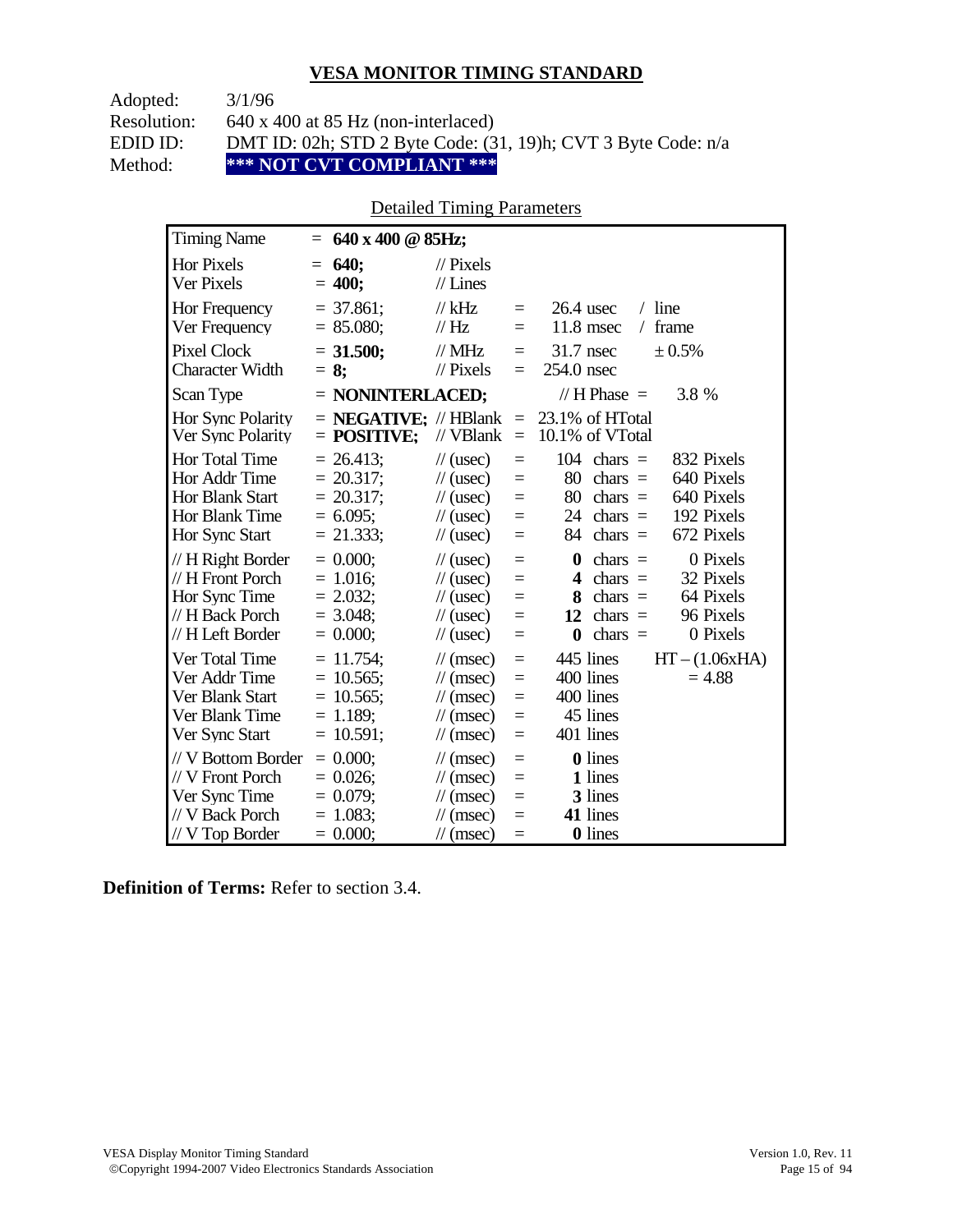Adopted: 3/1/96

Resolution: 720 x 400 at 85 Hz (non-interlaced)

EDID ID: DMT ID: 03h; STD 2 Byte Code: n/a; CVT 3 Byte Code: n/a<br>Method: \*\*\* NOT CVT COMPLIANT \*\*\*

Method: **\*\*\* NOT CVT COMPLIANT \*\*\*** 

# Detailed Timing Parameters

| <b>Timing Name</b>                                                                              |     | $= 720 \times 400 \text{ @ } 85 \text{Hz};$                                |                                                                                                                                               |                                           |                                                                                                                                                                                                     |
|-------------------------------------------------------------------------------------------------|-----|----------------------------------------------------------------------------|-----------------------------------------------------------------------------------------------------------------------------------------------|-------------------------------------------|-----------------------------------------------------------------------------------------------------------------------------------------------------------------------------------------------------|
| <b>Hor Pixels</b><br><b>Ver Pixels</b>                                                          | $=$ | 720:<br>$= 400;$                                                           | $//$ Pixels<br>$//$ Lines                                                                                                                     |                                           |                                                                                                                                                                                                     |
| Hor Frequency<br>Ver Frequency                                                                  |     | $= 37.927$ ;<br>$= 85.039;$                                                | $//$ kHz<br>// Hz                                                                                                                             | $\equiv$<br>$=$                           | $/$ line<br>$26.4$ usec<br>$11.8$ msec<br>frame<br>$\sqrt{2}$                                                                                                                                       |
| Pixel Clock<br><b>Character Width</b>                                                           |     | $= 35.500;$<br>$= 9;$                                                      | $//$ MHz<br>$\frac{1}{2}$ Pixels                                                                                                              | $\equiv$<br>$\equiv$                      | $28.2$ nsec<br>± 0.5%<br>253.5 nsec                                                                                                                                                                 |
| Scan Type                                                                                       |     | $=$ NONINTERLACED;                                                         |                                                                                                                                               |                                           | // $H$ Phase $=$<br>3.8 %                                                                                                                                                                           |
| Hor Sync Polarity<br>Ver Sync Polarity                                                          |     | $=$ <b>NEGATIVE;</b> // HBlank<br>$=$ POSITIVE;                            | // VBlank                                                                                                                                     | $\equiv$<br>$\equiv$                      | 23.1% of HTotal<br>10.3% of VTotal                                                                                                                                                                  |
| Hor Total Time<br>Hor Addr Time<br><b>Hor Blank Start</b><br>Hor Blank Time<br>Hor Sync Start   |     | $= 26.366$ ;<br>$= 20.282;$<br>$= 20.282$ ;<br>$= 6.085$ ;<br>$= 21.296$ ; | $\frac{1}{2}$ (usec)<br>$\frac{1}{2}$ (usec)<br>$\frac{1}{2}$ (usec)<br>$\frac{1}{2}$ (usec)<br>$\frac{1}{2}$ (usec)                          | $=$<br>$\equiv$<br>$=$<br>$\equiv$<br>$=$ | 104<br>936 Pixels<br>$chars =$<br>80<br>720 Pixels<br>chars $=$<br>80<br>720 Pixels<br>$chars =$<br>216 Pixels<br>24<br>chars $=$<br>756 Pixels<br>84<br>chars $=$                                  |
| // H Right Border<br>// H Front Porch<br>Hor Sync Time<br>// H Back Porch<br>// H Left Border   |     | $= 0.000$<br>$= 1.014$ ;<br>$= 2.028$ ;<br>$= 3.042;$<br>$= 0.000;$        | $\frac{1}{2}$ (usec)<br>$\frac{1}{2}$ (usec)<br>$\frac{1}{2}$ (usec)<br>$\frac{1}{2}$ (usec)<br>$\frac{1}{2}$ (usec)                          | $=$<br>$=$<br>$=$<br>$=$<br>$\equiv$      | 0 Pixels<br>$\boldsymbol{0}$<br>$chars =$<br>36 Pixels<br>$chars =$<br>$\overline{\mathbf{4}}$<br>72 Pixels<br>8<br>$chars =$<br>108 Pixels<br>chars $=$<br>12<br>0 Pixels<br>chars $=$<br>$\bf{0}$ |
| Ver Total Time<br>Ver Addr Time<br>Ver Blank Start<br>Ver Blank Time<br>Ver Sync Start          |     | $= 11.759$ ;<br>$= 10.546$ ;<br>$= 10.546$ ;<br>$= 1.213$ ;<br>$= 10.573;$ | $\mathcal{U}$ (msec)<br>$\frac{1}{\sqrt{2}}$ (msec)<br>$\frac{1}{\pi}$ (msec)<br>$\frac{1}{\sqrt{2}}$ (msec)<br>$\mathcal{U}$ (msec)          | $\equiv$<br>$=$<br>$=$<br>$\equiv$<br>$=$ | $HT - (1.06xHA)$<br>446 lines<br>400 lines<br>$= 4.87$<br>400 lines<br>46 lines<br>401 lines                                                                                                        |
| // V Bottom Border<br>// V Front Porch<br>Ver Sync Time<br>// V Back Porch<br>$// V$ Top Border |     | $= 0.000$<br>$= 0.026$ ;<br>$= 0.079;$<br>$= 1.107$ ;<br>$= 0.000;$        | $\mathcal{U}$ (msec)<br>$\frac{1}{\sqrt{2}}$ (msec)<br>$\frac{1}{\sqrt{2}}$ (msec)<br>$\frac{1}{\sqrt{2}}$ (msec)<br>$\frac{1}{\tan(\theta)}$ | $=$<br>$=$<br>$=$<br>$=$<br>$=$           | 0 lines<br>1 lines<br>3 lines<br>42 lines<br>0 lines                                                                                                                                                |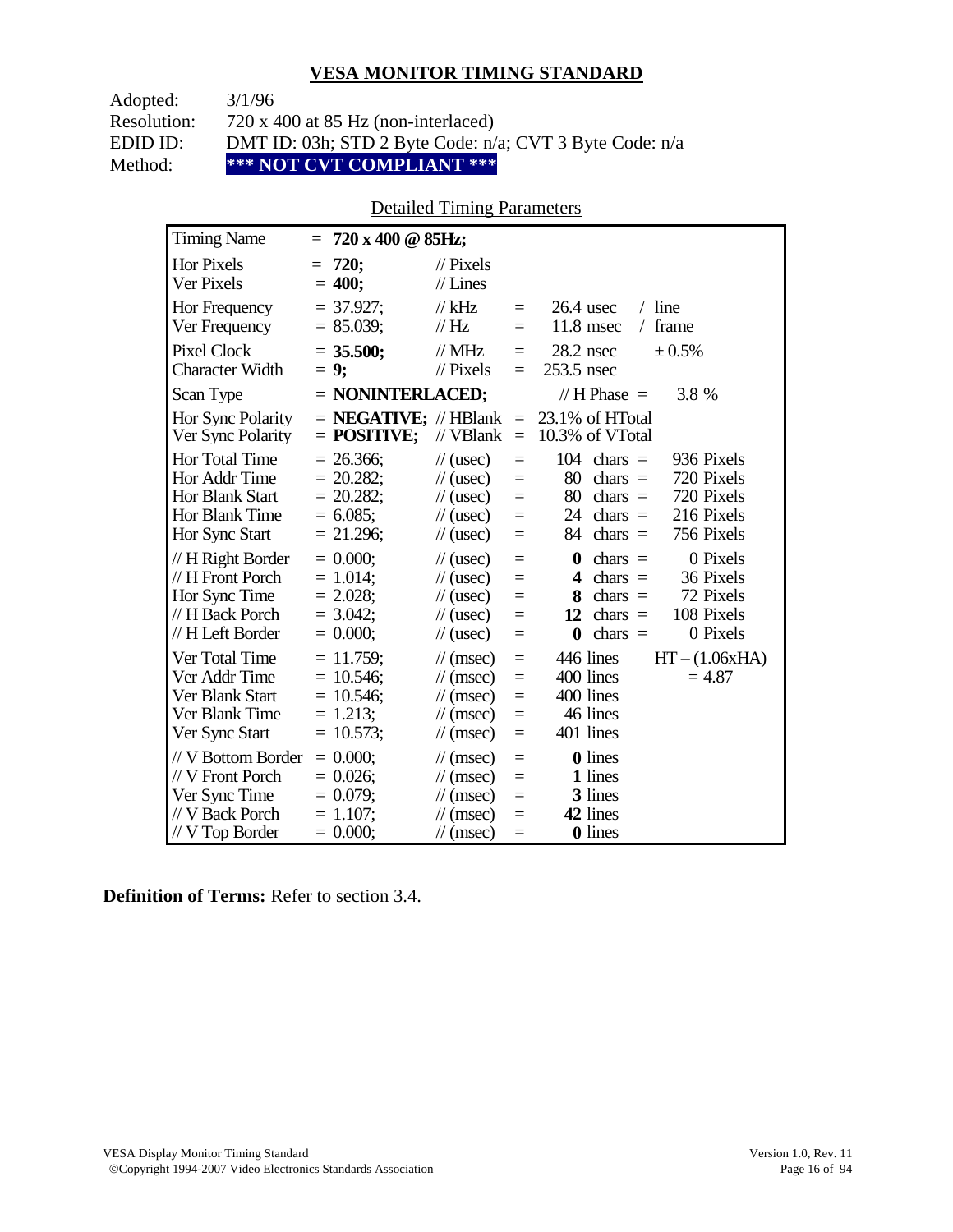| Adopted:    | $n/a$ ** For Reference Only - Not a VESA Standard **                                  |
|-------------|---------------------------------------------------------------------------------------|
| Resolution: | $640 \times 480$ at 60 Hz (non-interlaced)                                            |
| EDID ID:    | DMT ID: 04h; STD 2 Byte Code: (31, 40)h; CVT 3 Byte Code: n/a                         |
|             | BIOS Modes: 11h, 12h, 101h, 110h, 111h, & 112h $(1, 4, 8, 15, 16, \& 24 \text{ bpp})$ |
| Method:     | *** NOT CVT COMPLIANT ***                                                             |

## Detailed Timing Parameters

| <b>Timing Name</b>                                                                              | $= 640 \times 480 \text{ } \textcircled{a} 60 \text{Hz};$                  |                                                                                                                             |                                 |                                                                                                                                                                          |
|-------------------------------------------------------------------------------------------------|----------------------------------------------------------------------------|-----------------------------------------------------------------------------------------------------------------------------|---------------------------------|--------------------------------------------------------------------------------------------------------------------------------------------------------------------------|
| <b>Hor Pixels</b><br>Ver Pixels                                                                 | $= 640;$<br>$= 480;$                                                       | $\frac{1}{2}$ Pixels<br>$//$ Lines                                                                                          |                                 |                                                                                                                                                                          |
| Hor Frequency<br>Ver Frequency                                                                  | $=$ 31.469;<br>$= 59.940$ ;                                                | $//$ kHz<br>$\frac{1}{1}$ Hz                                                                                                | $\equiv$<br>$\equiv$            | $/$ line<br>$31.8$ usec<br>16.7 msec<br>frame<br>$\sqrt{2}$                                                                                                              |
| Pixel Clock<br><b>Character Width</b>                                                           | $= 25.175$ ;<br>$= 8$ ;                                                    | $//$ MHz<br>$\frac{1}{2}$ Pixels                                                                                            | $\equiv$<br>$\equiv$            | 39.7 nsec<br>± 0.5%<br>317.8 nsec                                                                                                                                        |
| Scan Type                                                                                       | $=$ NONINTERLACED;                                                         |                                                                                                                             |                                 | // H Phase $=$<br>2.0 %                                                                                                                                                  |
| Hor Sync Polarity<br>Ver Sync Polarity                                                          | $=$ <b>NEGATIVE</b> ; // HBlank $=$<br>$=$ <b>NEGATIVE</b> ; // VBlank     |                                                                                                                             | $\equiv$                        | 18.0% of HTotal<br>5.5% of VTotal                                                                                                                                        |
| Hor Total Time<br>Hor Addr Time<br><b>Hor Blank Start</b><br>Hor Blank Time<br>Hor Sync Start   | $= 31.778$ ;<br>$= 25.422$ ;<br>$= 25.740$ ;<br>$= 5.720$ ;<br>$= 26.058;$ | $\frac{1}{\sqrt{2}}$ (usec)<br>$\frac{1}{2}$ (usec)<br>$\frac{1}{2}$ (usec)<br>$\frac{1}{2}$ (usec)<br>$\frac{1}{2}$ (usec) | $=$<br>$=$<br>$=$<br>$=$<br>$=$ | 100<br>800 Pixels<br>$chars =$<br>80<br>640 Pixels<br>$chars =$<br>648 Pixels<br>81<br>chars $=$<br>144 Pixels<br>18<br>$chars =$<br>656 Pixels<br>82<br>$chars =$       |
| // H Right Border<br>// H Front Porch<br>Hor Sync Time<br>// H Back Porch<br>// H Left Border   | $= 0.318$ ;<br>$= 0.318$ ;<br>$= 3.813$ ;<br>$= 1.589$ ;<br>$= 0.318$ ;    | $\frac{1}{2}$ (usec)<br>$\frac{1}{2}$ (usec)<br>$\frac{1}{2}$ (usec)<br>$\frac{1}{2}$ (usec)<br>$\frac{1}{2}$ (usec)        | $=$<br>$=$<br>$=$<br>$=$<br>$=$ | 8 Pixels<br>1<br>chars $=$<br>$\mathbf{1}$<br>8 Pixels<br>$chars =$<br>96 Pixels<br>12 chars $=$<br>40 Pixels<br>5<br>$chars =$<br>8 Pixels<br>$\mathbf{1}$<br>$chars =$ |
| Ver Total Time<br>Ver Addr Time<br>Ver Blank Start<br>Ver Blank Time<br>Ver Sync Start          | $= 16.683$ ;<br>$= 15.253;$<br>$= 15.507;$<br>$= 0.922$ ;<br>$= 15.571;$   | $\mathcal{U}$ (msec)<br>$\frac{1}{\sqrt{2}}$ (msec)<br>$\mathcal{U}$ (msec)<br>$\mathcal{U}$ (msec)<br>$\mathcal{U}$ (msec) | $=$<br>$=$<br>$=$<br>$=$<br>$=$ | 525 lines<br>$HT - (1.06xHA)$<br>480 lines<br>$= 4.83$<br>488 lines<br>29 lines<br>490 lines                                                                             |
| // V Bottom Border<br>// V Front Porch<br>Ver Sync Time<br>// V Back Porch<br>$//$ V Top Border | $= 0.254$ ;<br>$= 0.064$ ;<br>$= 0.064$ ;<br>$= 0.794$ ;<br>$= 0.254$ ;    | $\mathcal{U}$ (msec)<br>$\mathcal{U}$ (msec)<br>$\mathcal{U}$ (msec)<br>$\mathcal{U}$ (msec)<br>$\mathcal{U}$ (msec)        | $=$<br>$=$<br>$=$<br>Ξ<br>$=$   | 8 lines<br>2 lines<br>2 lines<br>25 lines<br>8 lines                                                                                                                     |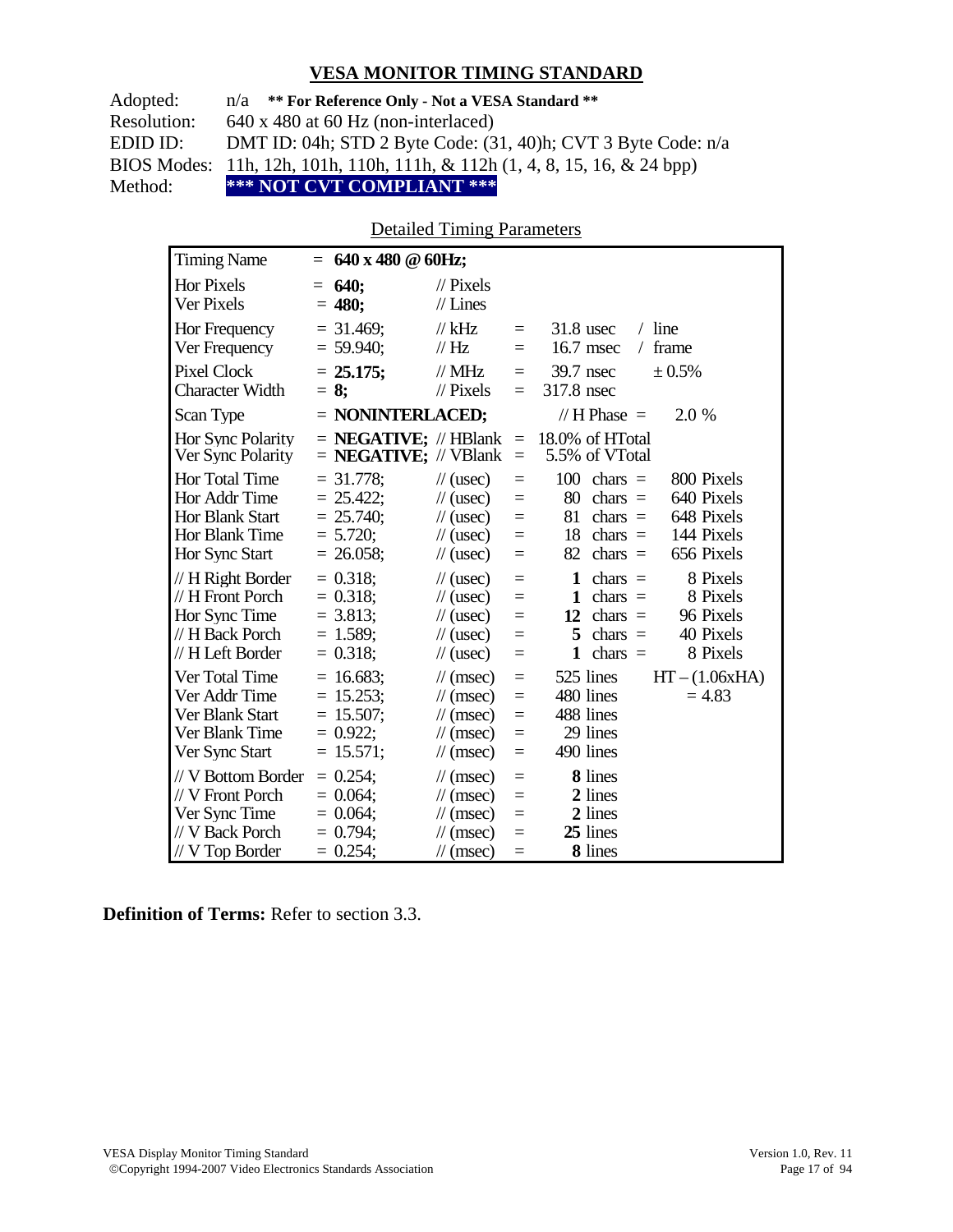Adopted: 11/11/90 (VESA #901101)

Resolution: 640 x 480 at 72 Hz (non-interlaced)

EDID ID: DMT ID: 05h; STD 2 Byte Code: (31, 4C)h; CVT 3 Byte Code: n/a

BIOS Modes: 11h, 12h, 101h, 110h, 111h, & 112h (1, 4, 8, 15, 16, & 24 bpp)

Method: **\*\*\* NOT CVT COMPLIANT \*\*\***

#### Detailed Timing Parameters

| <b>Timing Name</b>                                                                                   | 640 x 480 $@$ 72Hz;<br>$=$                                                 |                                                                                                                      |                                           |                                                                                                                                                                    |
|------------------------------------------------------------------------------------------------------|----------------------------------------------------------------------------|----------------------------------------------------------------------------------------------------------------------|-------------------------------------------|--------------------------------------------------------------------------------------------------------------------------------------------------------------------|
| <b>Hor Pixels</b><br><b>Ver Pixels</b>                                                               | 640:<br>$=$<br>$= 480;$                                                    | $\mathcal{U}$ Pixels<br>$//$ Lines                                                                                   |                                           |                                                                                                                                                                    |
| Hor Frequency<br>Ver Frequency                                                                       | $=$ 37.861;<br>$= 72.809$ ;                                                | $//$ kHz<br>$\frac{1}{1}$ Hz                                                                                         | $=$<br>$\equiv$                           | $/$ line<br>$26.4$ usec<br>13.7 msec<br>frame<br>$\sqrt{2}$                                                                                                        |
| <b>Pixel Clock</b><br><b>Character Width</b>                                                         | $= 31.500;$<br>$= 8$ ;                                                     | $//$ MHz<br>$//$ Pixels                                                                                              | $\equiv$<br>$\equiv$                      | 31.7 nsec<br>± 0.5%<br>254.0 nsec                                                                                                                                  |
| Scan Type                                                                                            | $=$ NONINTERLACED;                                                         |                                                                                                                      |                                           | 6.3 %<br>// H Phase $=$                                                                                                                                            |
| Hor Sync Polarity<br>Ver Sync Polarity                                                               | $=$ <b>NEGATIVE</b> ; // HBlank<br>$=$ <b>NEGATIVE</b> ; // VBlank         |                                                                                                                      | $\equiv$<br>$\equiv$                      | 21.2% of HTotal<br>4.6% of VTotal                                                                                                                                  |
| <b>Hor Total Time</b><br>Hor Addr Time<br><b>Hor Blank Start</b><br>Hor Blank Time<br>Hor Sync Start | $= 26.413$ ;<br>$= 20.317$ ;<br>$= 20.571$ ;<br>$= 5.587$ ;<br>$= 21.079;$ | $\frac{1}{2}$ (usec)<br>$\frac{1}{2}$ (usec)<br>$\frac{1}{2}$ (usec)<br>$\frac{1}{2}$ (usec)<br>$\frac{1}{2}$ (usec) | $=$<br>$=$<br>$=$<br>$\equiv$<br>$=$      | $104$ chars =<br>832 Pixels<br>640 Pixels<br>80<br>$chars =$<br>81<br>648 Pixels<br>$chars =$<br>176 Pixels<br>22<br>$chars =$<br>664 Pixels<br>83<br>$chars =$    |
| // H Right Border<br>// H Front Porch<br>Hor Sync Time<br>// H Back Porch<br>// H Left Border        | $= 0.254$ ;<br>$= 0.508;$<br>$= 1.270;$<br>$= 3.810$ ;<br>$= 0.254$ ;      | $\frac{1}{2}$ (usec)<br>$\frac{1}{2}$ (usec)<br>$\frac{1}{2}$ (usec)<br>$\frac{1}{2}$ (usec)<br>$\frac{1}{2}$ (usec) | $=$<br>$=$<br>$=$<br>$=$<br>$\equiv$      | $chars =$<br>8 Pixels<br>1<br>$chars =$<br>16 Pixels<br>2<br>5<br>$chars =$<br>40 Pixels<br>120 Pixels<br>$chars =$<br>15<br>chars $=$<br>8 Pixels<br>$\mathbf{1}$ |
| Ver Total Time<br>Ver Addr Time<br>Ver Blank Start<br>Ver Blank Time<br>Ver Sync Start               | $= 13.735$ ;<br>$= 12.678$ ;<br>$= 12.889;$<br>$= 0.634$ ;<br>$= 12.916$ ; | $\mathcal{U}$ (msec)<br>$\mathcal{U}$ (msec)<br>$\mathcal{U}$ (msec)<br>$\mathcal{U}$ (msec)<br>$\mathcal{U}$ (msec) | $\equiv$<br>$=$<br>$=$<br>$=$<br>$\equiv$ | $HT - (1.06xHA)$<br>520 lines<br>480 lines<br>$= 4.88$<br>488 lines<br>24 lines<br>489 lines                                                                       |
| // V Bottom Border<br>// V Front Porch<br>Ver Sync Time<br>// V Back Porch<br>// V Top Border        | $= 0.211$ ;<br>$= 0.026$<br>$= 0.079;$<br>$= 0.528;$<br>$= 0.211$ ;        | $\mathcal{U}$ (msec)<br>$\mathcal{U}$ (msec)<br>$\mathcal{U}$ (msec)<br>$\mathcal{U}$ (msec)<br>$\mathcal{U}$ (msec) | $=$<br>$=$<br>$=$<br>$=$<br>$\equiv$      | 8 lines<br>1 lines<br>3 lines<br>20 lines<br>8 lines                                                                                                               |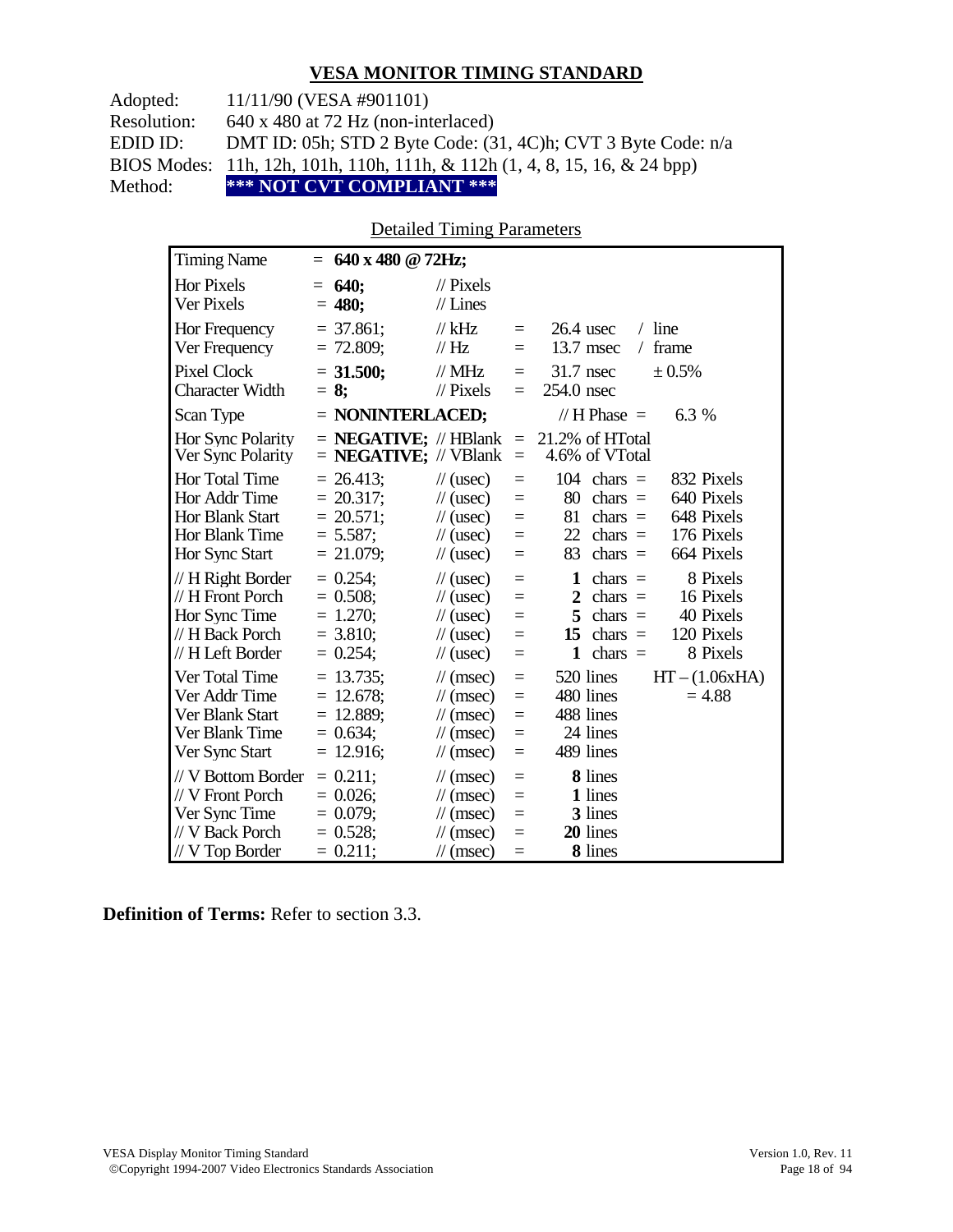| Adopted:    | 10/4/93                                                                    |
|-------------|----------------------------------------------------------------------------|
| Resolution: | $640 \times 480$ at 75 Hz (non-interlaced)                                 |
| EDID ID:    | DMT ID: 06h; STD 2 Byte Code: $(31, 4F)$ h; CVT 3 Byte Code: $n/a$         |
|             | BIOS Modes: 11h, 12h, 101h, 110h, 111h, & 112h (1, 4, 8, 15, 16, & 24 bpp) |
| Method:     | *** NOT CVT COMPLIANT ***                                                  |

## Detailed Timing Parameters

| <b>Timing Name</b>                                                                            | $= 640 \times 480 \text{ @ } 75 \text{Hz};$                                |                                                                                                                                         |                                 |                                                                                                                                                                                     |
|-----------------------------------------------------------------------------------------------|----------------------------------------------------------------------------|-----------------------------------------------------------------------------------------------------------------------------------------|---------------------------------|-------------------------------------------------------------------------------------------------------------------------------------------------------------------------------------|
| <b>Hor Pixels</b><br>Ver Pixels                                                               | 640:<br>$=$<br>$= 480;$                                                    | $//$ Pixels<br>$//$ Lines                                                                                                               |                                 |                                                                                                                                                                                     |
| Hor Frequency<br>Ver Frequency                                                                | $= 37.500$ ;<br>$= 75.000;$                                                | $//$ kHz<br>//Hz                                                                                                                        | $\equiv$<br>$=$                 | $26.7$ usec<br>$/$ line<br>$13.3$ msec<br>frame<br>$\sqrt{2}$                                                                                                                       |
| <b>Pixel Clock</b><br><b>Character Width</b>                                                  | $= 31.500$ ;<br>$= 8:$                                                     | $//$ MHz<br>$\frac{1}{2}$ Pixels                                                                                                        | $=$<br>$=$                      | $31.7$ nsec<br>$\pm 0.5\%$<br>254.0 nsec                                                                                                                                            |
| Scan Type                                                                                     | $=$ NONINTERLACED;                                                         |                                                                                                                                         |                                 | // H Phase $=$<br>6.2 %                                                                                                                                                             |
| Hor Sync Polarity<br>Ver Sync Polarity                                                        | $=$ <b>NEGATIVE;</b> // HBlank<br>$=$ <b>NEGATIVE</b> ; // VBlank          |                                                                                                                                         | $\equiv$<br>$=$                 | 23.8% of HTotal<br>4.0% of VTotal                                                                                                                                                   |
| Hor Total Time<br>Hor Addr Time<br>Hor Blank Start<br>Hor Blank Time<br>Hor Sync Start        | $= 26.667$ ;<br>$= 20.317$ ;<br>$= 20.317$ ;<br>$= 6.349$ ;<br>$= 20.825;$ | $\frac{1}{2}$ (usec)<br>$\frac{1}{2}$ (usec)<br>$\frac{1}{2}$ (usec)<br>$\frac{1}{2}$ (usec)<br>$\frac{1}{2}$ (usec)                    | $=$<br>$=$<br>$=$<br>$=$<br>$=$ | 105<br>840 Pixels<br>$chars =$<br>640 Pixels<br>80<br>$chars =$<br>640 Pixels<br>80<br>$chars =$<br>200 Pixels<br>$chars =$<br>25<br>656 Pixels<br>82<br>chars $=$                  |
| // H Right Border<br>// H Front Porch<br>Hor Sync Time<br>// H Back Porch<br>// H Left Border | $= 0.000;$<br>$= 0.508;$<br>$= 2.032;$<br>$=$ 3.810;<br>$= 0.000;$         | $\frac{1}{2}$ (usec)<br>$\frac{1}{2}$ (usec)<br>$\frac{1}{2}$ (usec)<br>$\frac{1}{2}$ (usec)<br>$\frac{1}{2}$ (usec)                    | $=$<br>$=$<br>$=$<br>$=$<br>$=$ | 0 Pixels<br>$\boldsymbol{0}$<br>chars $=$<br>$\overline{2}$<br>16 Pixels<br>$chars =$<br>64 Pixels<br>8<br>$chars =$<br>120 Pixels<br>chars $=$<br>15<br>chars $=$<br>0 Pixels<br>0 |
| Ver Total Time<br>Ver Addr Time<br>Ver Blank Start<br>Ver Blank Time<br>Ver Sync Start        | $= 13.333$ ;<br>$= 12.800;$<br>$= 12.800;$<br>$= 0.533;$<br>$= 12.827;$    | $\frac{1}{\tan(\theta)}$<br>$\frac{1}{\tan(\theta)}$<br>$\frac{1}{\tan(\theta)}$<br>$\frac{1}{\sqrt{2}}$ (msec)<br>$\mathcal{U}$ (msec) | $=$<br>$=$<br>$=$<br>$=$<br>$=$ | 500 lines<br>$HT - (1.06xHA)$<br>480 lines<br>$= 5.13$<br>480 lines<br>20 lines<br>481 lines                                                                                        |
| // V Bottom Border<br>// V Front Porch<br>Ver Sync Time<br>// V Back Porch<br>// V Top Border | $= 0.000$<br>$= 0.027$ ;<br>$= 0.080;$<br>$= 0.427$ ;<br>$= 0.000;$        | $\frac{1}{\tan(\theta)}$<br>$\frac{1}{\tan(\theta)}$<br>$\mathcal{U}$ (msec)<br>$\frac{1}{\pi}$ (msec)<br>$\mathcal{U}$ (msec)          | $=$<br>$=$<br>$=$<br>Ξ<br>$=$   | <b>0</b> lines<br>1 lines<br>3 lines<br>16 lines<br><b>0</b> lines                                                                                                                  |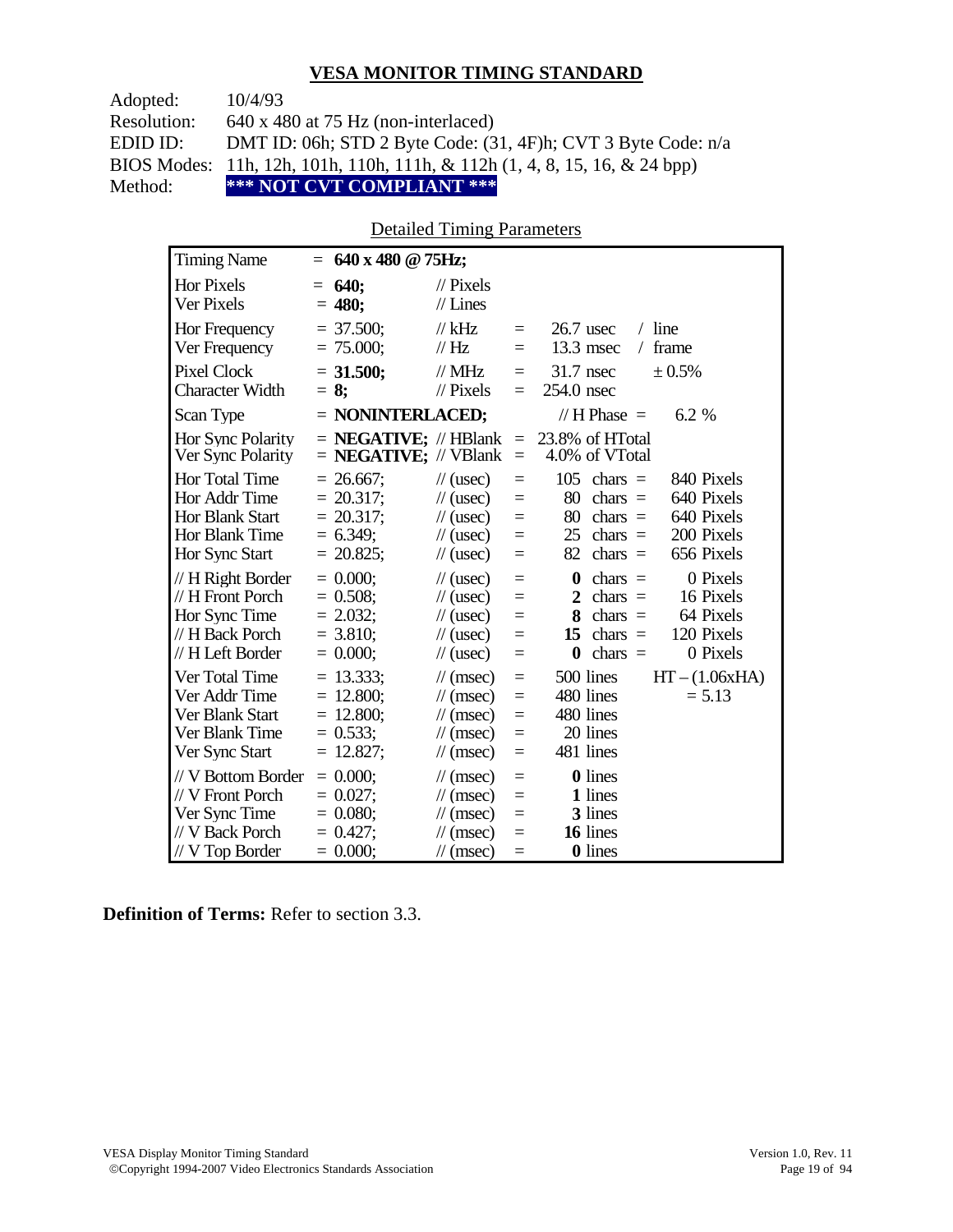Adopted: 3/1/96

Resolution: 640 x 480 at 85 Hz (non-interlaced)

EDID ID: DMT ID: 07h; STD 2 Byte Code: (31, 59)h; CVT 3 Byte Code: n/a<br>Method: \*\*\* NOT CVT COMPLIANT \*\*\*

\*\*\* NOT CVT COMPLIANT \*\*\*

# Detailed Timing Parameters

| <b>Timing Name</b>                                                                              | $= 640 \times 480 \text{ @ } 85 \text{Hz};$                                  |                                                                                                                             |                                      |                                                                                                                                                                      |
|-------------------------------------------------------------------------------------------------|------------------------------------------------------------------------------|-----------------------------------------------------------------------------------------------------------------------------|--------------------------------------|----------------------------------------------------------------------------------------------------------------------------------------------------------------------|
| <b>Hor Pixels</b><br>Ver Pixels                                                                 | 640;<br>$=$<br>$= 480;$                                                      | $\mathcal{U}$ Pixels<br>$//$ Lines                                                                                          |                                      |                                                                                                                                                                      |
| Hor Frequency<br>Ver Frequency                                                                  | $= 43.269$ ;<br>$= 85.008;$                                                  | // $kHz$<br>$\frac{1}{1}$ Hz                                                                                                | $\equiv$<br>$\equiv$                 | $/$ line<br>$23.1$ usec<br>11.8 msec<br>frame<br>$\sqrt{2}$                                                                                                          |
| <b>Pixel Clock</b><br><b>Character Width</b>                                                    | $= 36.000;$<br>$= 8$ ;                                                       | $//$ MHz<br>$//$ Pixels                                                                                                     | $\qquad \qquad =$<br>$\equiv$        | $27.8$ nsec<br>± 0.5%<br>222.2 nsec                                                                                                                                  |
| Scan Type                                                                                       | $=$ NONINTERLACED;                                                           |                                                                                                                             |                                      | // H Phase $=$<br>1.4 %                                                                                                                                              |
| Hor Sync Polarity<br>Ver Sync Polarity                                                          | $=$ <b>NEGATIVE</b> ; $\mathcal{N}$ HBlank<br>$=$ <b>NEGATIVE;</b> // VBlank |                                                                                                                             | $\equiv$<br>$\qquad \qquad =$        | 23.1% of HTotal<br>5.7% of VTotal                                                                                                                                    |
| Hor Total Time<br>Hor Addr Time<br><b>Hor Blank Start</b><br>Hor Blank Time<br>Hor Sync Start   | $= 23.111$ ;<br>$= 17.778$ ;<br>$= 17.778;$<br>$= 5.333;$<br>$= 19.333;$     | $\frac{1}{2}$ (usec)<br>$\frac{1}{2}$ (usec)<br>$\frac{1}{2}$ (usec)<br>$\frac{1}{2}$ (usec)<br>$\frac{1}{2}$ (usec)        | $=$<br>$\equiv$<br>$=$<br>$=$<br>$=$ | $104$ chars =<br>832 Pixels<br>640 Pixels<br>80<br>$chars =$<br>80<br>640 Pixels<br>$chars =$<br>192 Pixels<br>24 chars $=$<br>696 Pixels<br>87<br>$chars =$         |
| $// H$ Right Border<br>// H Front Porch<br>Hor Sync Time<br>// H Back Porch<br>// H Left Border | $= 0.000$<br>$= 1.556$ ;<br>$= 1.556;$<br>$= 2.222$ ;<br>$= 0.000;$          | $\frac{1}{2}$ (usec)<br>$\frac{1}{2}$ (usec)<br>$\frac{1}{2}$ (usec)<br>$\frac{1}{2}$ (usec)<br>$\frac{1}{2}$ (usec)        | $=$<br>$=$<br>$=$<br>$=$<br>$=$      | 0 Pixels<br>$\bf{0}$<br>$chars =$<br>56 Pixels<br>$chars =$<br>7<br>56 Pixels<br>7<br>chars $=$<br>10<br>$chars =$<br>80 Pixels<br>$\bf{0}$<br>chars $=$<br>0 Pixels |
| Ver Total Time<br>Ver Addr Time<br>Ver Blank Start<br>Ver Blank Time<br>Ver Sync Start          | $= 11.764$ ;<br>$= 11.093$ ;<br>$= 11.093$ ;<br>$= 0.670$ ;<br>$= 11.116;$   | $\frac{1}{\sqrt{2}}$ (msec)<br>$\mathcal{U}$ (msec)<br>$\mathcal{U}$ (msec)<br>$\mathcal{U}$ (msec)<br>$\mathcal{U}$ (msec) | $=$<br>$=$<br>$=$<br>$=$<br>$=$      | 509 lines<br>$HT - (1.06xHA)$<br>480 lines<br>$= 4.27$<br>480 lines<br>29 lines<br>481 lines                                                                         |
| // V Bottom Border<br>// V Front Porch<br>Ver Sync Time<br>// V Back Porch<br>$//$ V Top Border | $= 0.000;$<br>$= 0.023$ ;<br>$= 0.069$ ;<br>$= 0.578$ ;<br>$= 0.000;$        | $\frac{1}{\sqrt{2}}$ (msec)<br>$\mathcal{U}$ (msec)<br>$\mathcal{U}$ (msec)<br>$\mathcal{U}$ (msec)<br>$\mathcal{U}$ (msec) | $=$<br>$=$<br>$=$<br>$=$<br>$=$      | <b>0</b> lines<br>1 lines<br>3 lines<br>25 lines<br>0 lines                                                                                                          |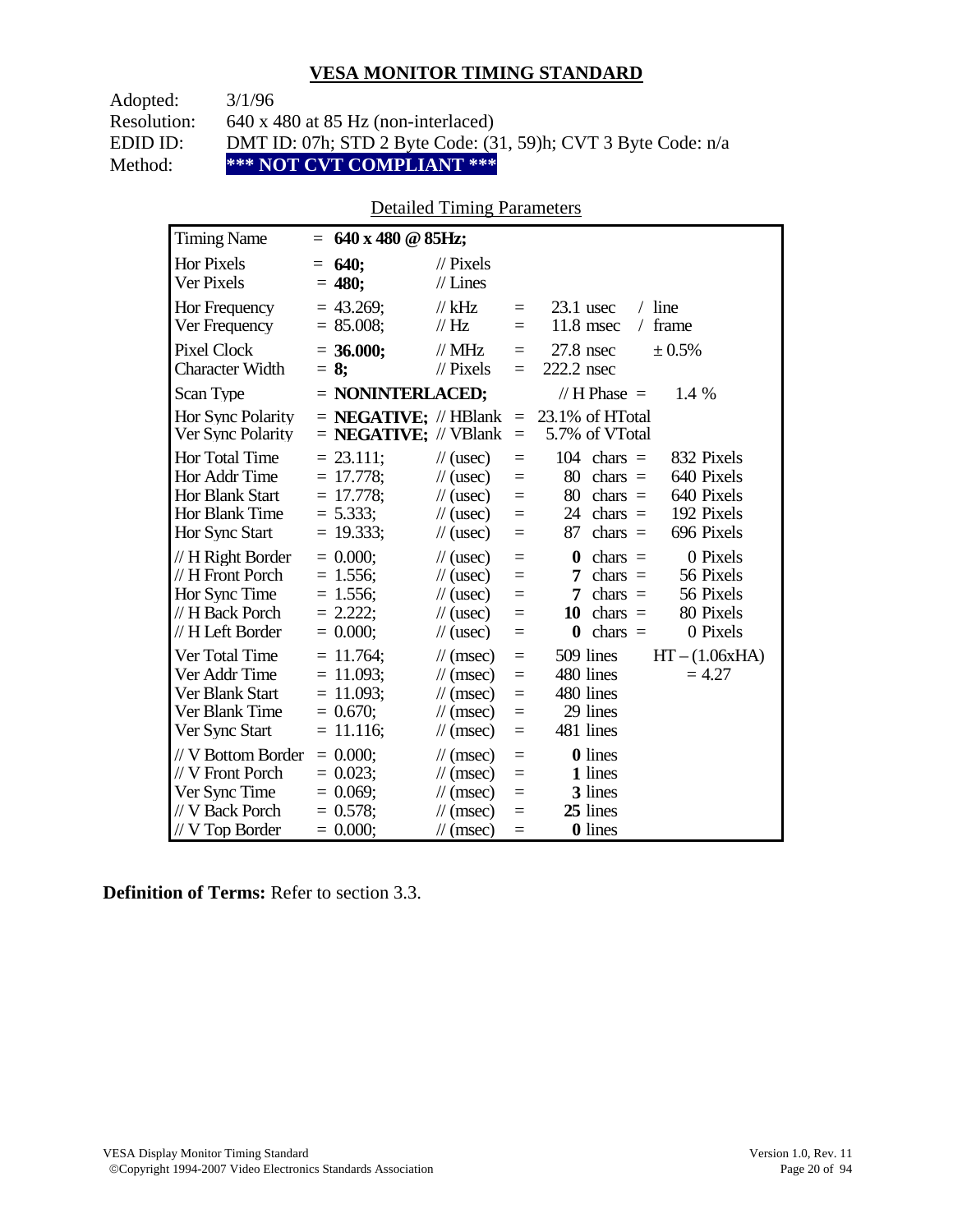Adopted: 8/7/90 (VESA #900601) Resolution: 800 x 600 at 56 Hz (non-interlaced) EDID ID: DMT ID: 08h; STD 2 Byte Code: n/a; CVT 3 Byte Code: n/a BIOS Modes: 102h, 103h, 113h, 114h, & 115h (4, 8, 15, 16, & 24 bpp) Method: **\*\*\* NOT CVT COMPLIANT \*\*\***

#### Detailed Timing Parameters

| <b>Timing Name</b>                                                                             | $=$ | $800 \times 600 \text{ @ } 56$ Hz;                                          |                                                                                                                                  |                                 |                                                                                                                                                                        |
|------------------------------------------------------------------------------------------------|-----|-----------------------------------------------------------------------------|----------------------------------------------------------------------------------------------------------------------------------|---------------------------------|------------------------------------------------------------------------------------------------------------------------------------------------------------------------|
| Hor Pixels<br>Ver Pixels                                                                       | $=$ | 800;<br>$= 600;$                                                            | $\frac{1}{2}$ Pixels<br>$//$ Lines                                                                                               |                                 |                                                                                                                                                                        |
| Hor Frequency<br>Ver Frequency                                                                 |     | $=$ 35.156;<br>$= 56.250;$                                                  | $//$ kHz<br>$\frac{1}{1}$ Hz                                                                                                     | $=$<br>$=$                      | line<br>$28.4$ usec<br>$\sqrt{2}$<br>17.8 msec<br>frame<br>$\sqrt{2}$                                                                                                  |
| <b>Pixel Clock</b><br><b>Character Width</b>                                                   |     | $= 36.000;$<br>$= 8:$                                                       | $//$ MHz<br>$\frac{1}{2}$ Pixels                                                                                                 | $=$<br>$=$                      | $27.8$ nsec<br>$\pm 0.5\%$<br>222.2 nsec                                                                                                                               |
| Scan Type                                                                                      |     | $=$ NONINTERLACED;                                                          |                                                                                                                                  |                                 | // $H$ Phase $=$<br>5.1 %                                                                                                                                              |
| Hor Sync Polarity<br>Ver Sync Polarity                                                         |     | $=$ POSITIVE:<br>$=$ POSITIVE;                                              | $//$ HBlank<br>// VBlank                                                                                                         | $\equiv$<br>$\equiv$            | 21.9% of HTotal<br>4.0% of VTotal                                                                                                                                      |
| Hor Total Time<br>Hor Addr Time<br><b>Hor Blank Start</b><br>Hor Blank Time<br>Hor Sync Start  |     | $= 28.444$ ;<br>$= 22.222$ ;<br>$= 22.222$ ;<br>$= 6.222$ ;<br>$= 22.889;$  | $\frac{1}{2}$ (usec)<br>$\frac{1}{2}$ (usec)<br>$\frac{1}{2}$ (usec)<br>$\frac{1}{2}$ (usec)<br>$\frac{1}{2}$ (usec)             | $=$<br>$=$<br>$=$<br>$=$<br>$=$ | 128<br>1024 Pixels<br>$chars =$<br>800 Pixels<br>100<br>$chars =$<br>800 Pixels<br>100<br>$chars =$<br>224 Pixels<br>28<br>chars $=$<br>824 Pixels<br>chars $=$<br>103 |
| // H Right Border<br>// H Front Porch<br>Hor Sync Time<br>// H Back Porch<br>// H Left Border  |     | $= 0.000$<br>$= 0.667$ ;<br>$= 2.000;$<br>$= 3.556$ ;<br>$= 0.000;$         | $\frac{1}{2}$ (usec)<br>$\frac{1}{2}$ (usec)<br>$\frac{1}{2}$ (usec)<br>$\frac{1}{2}$ (usec)<br>$\frac{1}{2}$ (usec)             | $=$<br>$=$<br>$=$<br>$=$<br>$=$ | 0 Pixels<br>$\bf{0}$<br>$chars =$<br>24 Pixels<br>3<br>$chars =$<br>72 Pixels<br>9<br>$chars =$<br>128 Pixels<br>$chars =$<br>16<br>$chars =$<br>0 Pixels<br>$\bf{0}$  |
| Ver Total Time<br>Ver Addr Time<br>Ver Blank Start<br>Ver Blank Time<br>Ver Sync Start         |     | $= 17.778$ ;<br>$= 17.067$ ;<br>$= 17.067$ ;<br>$= 0.711$ ;<br>$= 17.095$ ; | $\frac{1}{\tan(\theta)}$<br>$\frac{1}{\tan(\theta)}$<br>$\frac{1}{\pi}$ (msec)<br>$\mathcal{U}$ (msec)<br>$\frac{1}{\pi}$ (msec) | $=$<br>$=$<br>$=$<br>$=$<br>$=$ | 625 lines<br>$HT - (1.06xHA)$<br>600 lines<br>$= 4.89$<br>600 lines<br>25 lines<br>601 lines                                                                           |
| // V Bottom Border<br>// V Front Porch<br>Ver Sync Time<br>// V Back Porch<br>$//V$ Top Border |     | $= 0.000$<br>$= 0.028$ ;<br>$= 0.057$ ;<br>$= 0.626$ ;<br>$= 0.000;$        | $\mathcal{U}$ (msec)<br>$\mathcal{U}$ (msec)<br>$\frac{1}{\sqrt{2}}$ (msec)<br>$\frac{1}{\pi}$ (msec)<br>$\mathcal{U}$ (msec)    | $=$<br>$=$<br>$=$<br>$=$<br>$=$ | <b>0</b> lines<br>1 lines<br>2 lines<br>22 lines<br><b>0</b> lines                                                                                                     |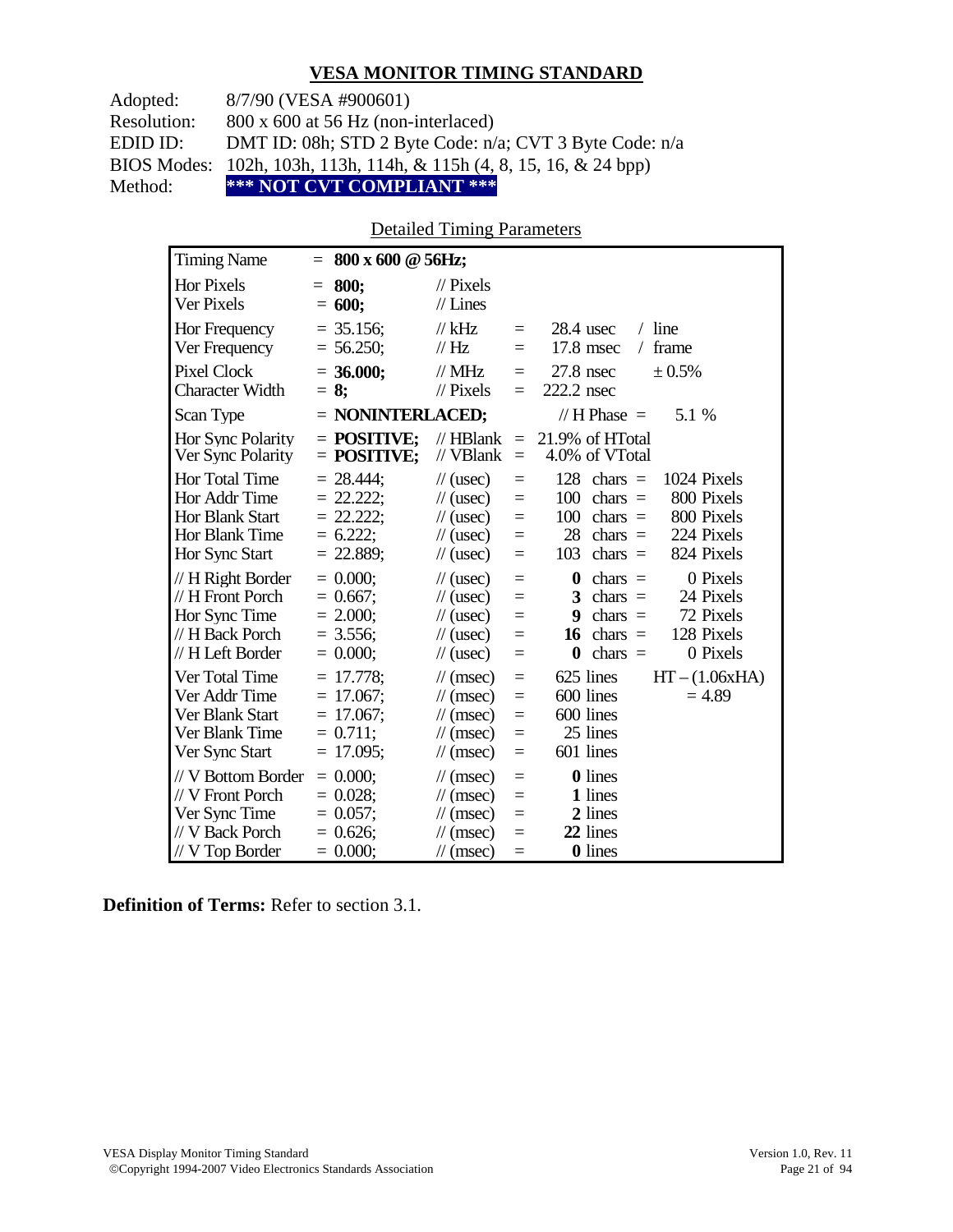Adopted: 8/7/90 (VESA #900602)

Resolution: 800 x 600 at 60 Hz (non-interlaced)

EDID ID: DMT ID: 09h; STD 2 Byte Code: (45, 40)h; CVT 3 Byte Code: n/a

BIOS Modes: 102h, 103h, 113h, 114h, & 115h (4, 8, 15, 16, & 24 bpp)

Method: **\*\*\* NOT CVT COMPLIANT \*\*\***

#### Detailed Timing Parameters

| <b>Timing Name</b>                                                                                   |            | $= 800 \times 600 \text{ } @60Hz;$                                         |                                                                                                                             |                                      |                                                                                                                                                                        |
|------------------------------------------------------------------------------------------------------|------------|----------------------------------------------------------------------------|-----------------------------------------------------------------------------------------------------------------------------|--------------------------------------|------------------------------------------------------------------------------------------------------------------------------------------------------------------------|
| <b>Hor Pixels</b><br><b>Ver Pixels</b>                                                               | $=$<br>$=$ | 800;<br>600;                                                               | $\frac{1}{2}$ Pixels<br>$//$ Lines                                                                                          |                                      |                                                                                                                                                                        |
| Hor Frequency<br>Ver Frequency                                                                       |            | $= 37.879$ ;<br>$= 60.317$ ;                                               | $//$ kHz<br>//Hz                                                                                                            | $=$<br>$=$                           | $/$ line<br>$26.4$ usec<br>16.6 msec<br>frame<br>$\sqrt{2}$                                                                                                            |
| <b>Pixel Clock</b><br><b>Character Width</b>                                                         | $= 8$ ;    | $= 40.000;$                                                                | $//$ MHz<br>$\frac{1}{2}$ Pixels                                                                                            | $=$<br>$=$                           | $25.0$ nsec<br>$\pm 0.5\%$<br>200.0 nsec                                                                                                                               |
| Scan Type                                                                                            |            | $=$ NONINTERLACED;                                                         |                                                                                                                             |                                      | // H Phase $=$<br>2.3 %                                                                                                                                                |
| Hor Sync Polarity<br>Ver Sync Polarity                                                               |            | $=$ POSITIVE:<br>$=$ POSITIVE;                                             | $//$ HBlank<br>// VBlank                                                                                                    | $\equiv$<br>$\equiv$                 | 24.2% of HTotal<br>4.5% of VTotal                                                                                                                                      |
| <b>Hor Total Time</b><br>Hor Addr Time<br><b>Hor Blank Start</b><br>Hor Blank Time<br>Hor Sync Start |            | $= 26.400$ ;<br>$= 20.000;$<br>$= 20.000;$<br>$= 6.400;$<br>$= 21.000;$    | $\frac{1}{2}$ (usec)<br>$\frac{1}{2}$ (usec)<br>$\frac{1}{2}$ (usec)<br>$\frac{1}{2}$ (usec)<br>$\frac{1}{2}$ (usec)        | $\equiv$<br>$=$<br>$=$<br>$=$<br>$=$ | 132<br>1056 Pixels<br>$chars =$<br>800 Pixels<br>100<br>$chars =$<br>800 Pixels<br>100<br>chars $=$<br>32<br>256 Pixels<br>chars $=$<br>840 Pixels<br>105<br>chars $=$ |
| // H Right Border<br>// H Front Porch<br>Hor Sync Time<br>// H Back Porch<br>// H Left Border        |            | $= 0.000$<br>$= 1.000;$<br>$= 3.200$ ;<br>$= 2.200$ ;<br>$= 0.000;$        | $\frac{1}{2}$ (usec)<br>$\frac{1}{2}$ (usec)<br>$\frac{1}{2}$ (usec)<br>$\frac{1}{2}$ (usec)<br>$\frac{1}{2}$ (usec)        | $=$<br>$=$<br>$=$<br>$=$<br>$=$      | 0 Pixels<br>$\bf{0}$<br>$chars =$<br>40 Pixels<br>5<br>$chars =$<br>128 Pixels<br>16<br>$chars =$<br>88 Pixels<br>11<br>$chars =$<br>chars $=$<br>0 Pixels<br>$\bf{0}$ |
| Ver Total Time<br>Ver Addr Time<br>Ver Blank Start<br>Ver Blank Time<br>Ver Sync Start               |            | $= 16.579$ ;<br>$= 15.840$ ;<br>$= 15.840$ ;<br>$= 0.739$ ;<br>$= 15.866;$ | $\mathcal{U}$ (msec)<br>$\mathcal{U}$ (msec)<br>$\mathcal{U}$ (msec)<br>$\mathcal{U}$ (msec)<br>$\mathcal{U}$ (msec)        | $\equiv$<br>$=$<br>$=$<br>$=$<br>$=$ | $HT - (1.06xHA)$<br>628 lines<br>600 lines<br>$= 5.2$<br>600 lines<br>28 lines<br>601 lines                                                                            |
| // V Bottom Border<br>// V Front Porch<br>Ver Sync Time<br>// V Back Porch<br>$//V$ Top Border       |            | $= 0.000;$<br>$= 0.026$<br>$= 0.106$ ;<br>$= 0.607$ ;<br>$= 0.000$         | $\mathcal{U}$ (msec)<br>$\mathcal{U}$ (msec)<br>$\mathcal{U}$ (msec)<br>$\mathcal{U}$ (msec)<br>$\frac{1}{\sqrt{2}}$ (msec) | $\equiv$<br>$=$<br>$=$<br>$=$<br>$=$ | 0 lines<br>1 lines<br>4 lines<br>23 lines<br>0 lines                                                                                                                   |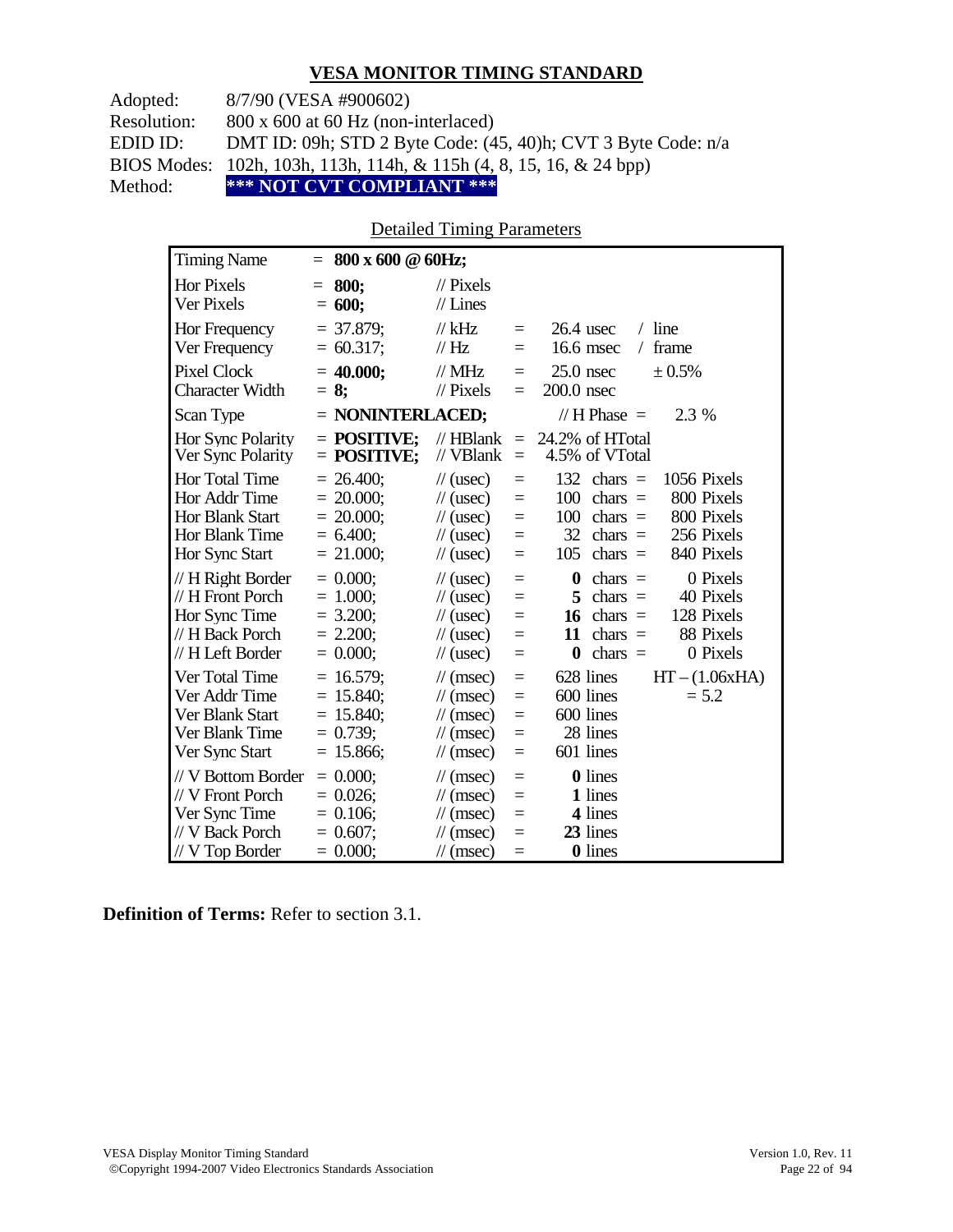Adopted: 9/10/91 (VESA #900603A)

Resolution: 800 x 600 at 72 Hz (non-interlaced)

EDID ID: DMT ID: 0Ah; STD 2 Byte Code: (45, 4C)h; CVT 3 Byte Code: n/a

BIOS Modes: 102h, 103h, 113h, 114h, & 115h (4, 8, 15, 16, & 24 bpp)

Method: **\*\*\* NOT CVT COMPLIANT \*\*\***

#### Detailed Timing Parameters

| <b>Timing Name</b>                                                                            | $= 800 \times 600 \text{ @ } 72 \text{Hz};$                                |                                                                                                                             |                                 |                                                                                                                                                                        |
|-----------------------------------------------------------------------------------------------|----------------------------------------------------------------------------|-----------------------------------------------------------------------------------------------------------------------------|---------------------------------|------------------------------------------------------------------------------------------------------------------------------------------------------------------------|
| Hor Pixels<br><b>Ver Pixels</b>                                                               | 800:<br>$=$<br>600;<br>$=$                                                 | $\mathcal{U}$ Pixels<br>$//$ Lines                                                                                          |                                 |                                                                                                                                                                        |
| Hor Frequency<br>Ver Frequency                                                                | $= 48.077$ ;<br>$= 72.188$ ;                                               | $//$ kHz<br>// Hz                                                                                                           | $\equiv$<br>$=$                 | $20.8$ usec<br>$/$ line<br>13.9 msec<br>frame<br>$\sqrt{2}$                                                                                                            |
| <b>Pixel Clock</b><br><b>Character Width</b>                                                  | $= 50.000;$<br>$= 8$ ;                                                     | $//$ MHz<br>$\frac{1}{2}$ Pixels                                                                                            | $=$<br>$=$                      | $20.0$ nsec<br>$\pm 0.5\%$<br>160.0 nsec                                                                                                                               |
| Scan Type                                                                                     | = NONINTERLACED;                                                           |                                                                                                                             |                                 | // H Phase $=$<br>$0.4\%$                                                                                                                                              |
| Hor Sync Polarity<br>Ver Sync Polarity                                                        | $=$ POSITIVE:<br>$=$ POSITIVE;                                             | $//$ HBlank<br>// VBlank                                                                                                    | $\equiv$<br>$=$                 | 23.1% of HTotal<br>9.9% of VTotal                                                                                                                                      |
| Hor Total Time<br>Hor Addr Time<br>Hor Blank Start<br>Hor Blank Time<br>Hor Sync Start        | $= 20.800;$<br>$= 16.000$ ;<br>$= 16.000$ ;<br>$= 4.800$ ;<br>$= 17.120$ ; | $\frac{1}{2}$ (usec)<br>$\frac{1}{2}$ (usec)<br>$\frac{1}{2}$ (usec)<br>$\frac{1}{2}$ (usec)<br>$\frac{1}{2}$ (usec)        | $=$<br>$=$<br>$=$<br>$=$<br>$=$ | 130<br>1040 Pixels<br>$chars =$<br>800 Pixels<br>100<br>chars $=$<br>100<br>800 Pixels<br>chars $=$<br>30<br>240 Pixels<br>$chars =$<br>107<br>$chars =$<br>856 Pixels |
| // H Right Border<br>// H Front Porch<br>Hor Sync Time<br>// H Back Porch<br>// H Left Border | $= 0.000;$<br>$= 1.120$ ;<br>$= 2.400$ ;<br>$= 1.280$ ;<br>$= 0.000;$      | $\frac{1}{2}$ (usec)<br>$\frac{1}{2}$ (usec)<br>$\frac{1}{2}$ (usec)<br>$\frac{1}{2}$ (usec)<br>$\frac{1}{2}$ (usec)        | $=$<br>$=$<br>$=$<br>$=$<br>$=$ | 0 Pixels<br>$chars =$<br>0<br>56 Pixels<br>7<br>$chars =$<br>120 Pixels<br>$chars =$<br>15<br>64 Pixels<br>$chars =$<br>8<br>chars $=$<br>0 Pixels<br>$\bf{0}$         |
| Ver Total Time<br>Ver Addr Time<br>Ver Blank Start<br>Ver Blank Time<br>Ver Sync Start        | $= 13.853$ ;<br>$= 12.480$ ;<br>$= 12.480$ ;<br>$= 1.373$ ;<br>$= 13.250;$ | $\mathcal{U}$ (msec)<br>$\mathcal{U}$ (msec)<br>$\mathcal{U}$ (msec)<br>$\mathcal{U}$ (msec)<br>$\mathcal{U}$ (msec)        | $=$<br>$=$<br>$=$<br>$=$<br>$=$ | 666 lines<br>$HT - (1.06xHA)$<br>600 lines<br>$= 3.84$<br>600 lines<br>66 lines<br>637 lines                                                                           |
| // V Bottom Border<br>// V Front Porch<br>Ver Sync Time<br>// V Back Porch<br>// V Top Border | $= 0.000;$<br>$= 0.770$<br>$= 0.125$ ;<br>$= 0.478$ ;<br>$= 0.000;$        | $\mathcal{U}$ (msec)<br>$\mathcal{U}$ (msec)<br>$\mathcal{U}$ (msec)<br>$\mathcal{U}$ (msec)<br>$\frac{1}{\sqrt{2}}$ (msec) | $=$<br>$=$<br>$=$<br>$=$<br>$=$ | 0 lines<br>37 lines<br>6 lines<br>23 lines<br>0 lines                                                                                                                  |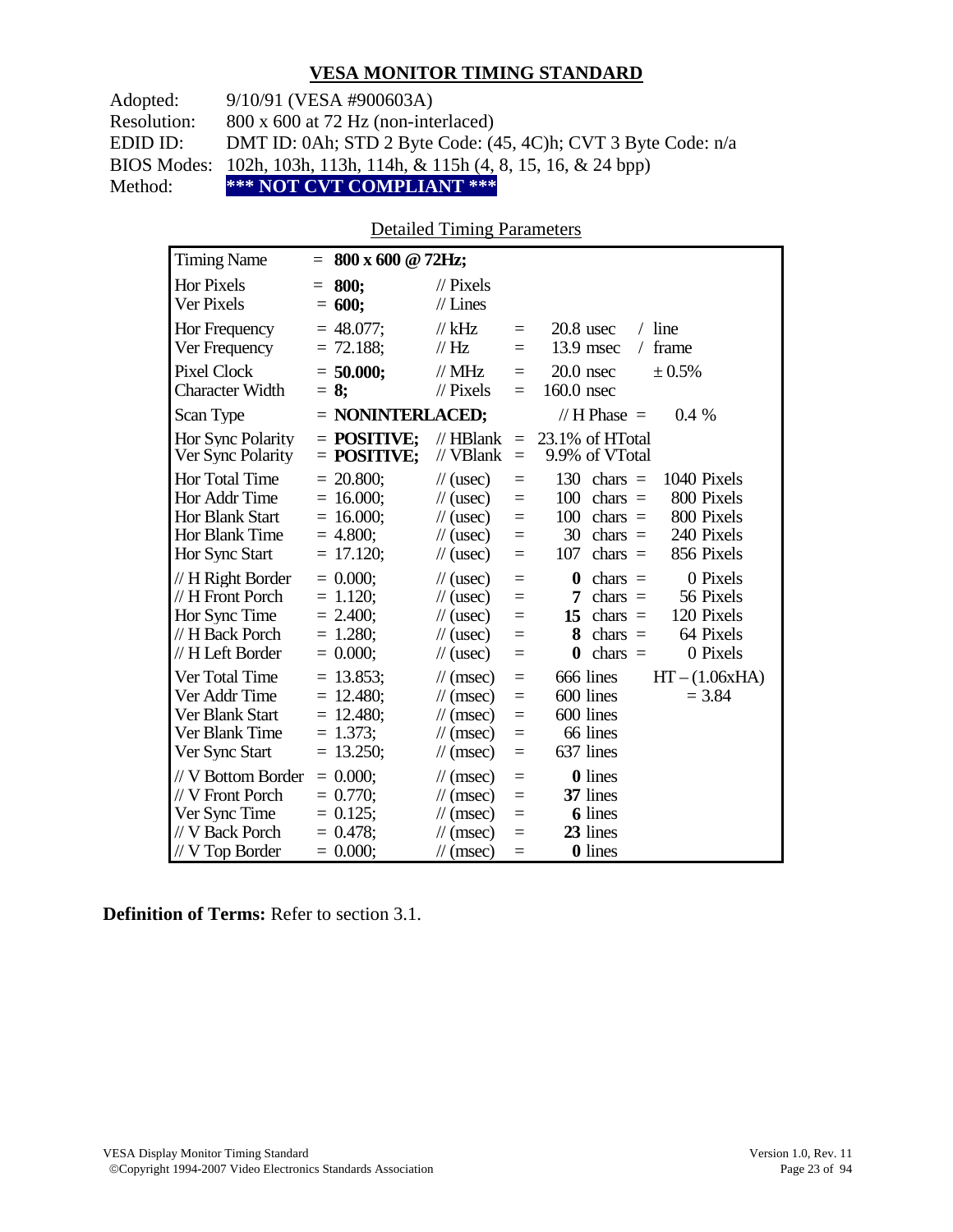| Adopted:    | 10/4/93                                                                        |
|-------------|--------------------------------------------------------------------------------|
| Resolution: | $800 \times 600$ at 75 Hz (non-interlaced)                                     |
| EDID ID:    | DMT ID: 0Bh; STD 2 Byte Code: (45, 4F)h; CVT 3 Byte Code: n/a                  |
|             | BIOS Modes: 102h, 103h, 113h, 114h, & 115h $(4, 8, 15, 16, \& 24 \text{ bpp})$ |
| Method:     | *** NOT CVT COMPLIANT ***                                                      |

## Detailed Timing Parameters

| <b>Timing Name</b>                                                                            | $800 \times 600 \text{ @ } 75 \text{Hz}$ ;<br>$=$                         |                                                                                                                      |                                 |                                                                                                                                                                                                   |
|-----------------------------------------------------------------------------------------------|---------------------------------------------------------------------------|----------------------------------------------------------------------------------------------------------------------|---------------------------------|---------------------------------------------------------------------------------------------------------------------------------------------------------------------------------------------------|
| <b>Hor Pixels</b><br>Ver Pixels                                                               | 800:<br>$=$<br>$= 600;$                                                   | $\frac{1}{2}$ Pixels<br>$//$ Lines                                                                                   |                                 |                                                                                                                                                                                                   |
| Hor Frequency<br>Ver Frequency                                                                | $= 46.875$ ;<br>$= 75.000;$                                               | $//$ kHz<br>//Hz                                                                                                     | $=$<br>$=$                      | $21.3$ usec<br>$/$ line<br>13.3 msec<br>frame<br>$\sqrt{2}$                                                                                                                                       |
| <b>Pixel Clock</b><br>Character Width                                                         | $= 49.500$ ;<br>$= 8:$                                                    | $//$ MHz<br>$\frac{1}{2}$ Pixels                                                                                     | $=$<br>$=$                      | $20.2$ nsec<br>$\pm 0.5\%$<br>$161.6$ nsec                                                                                                                                                        |
| Scan Type                                                                                     | = NONINTERLACED;                                                          |                                                                                                                      |                                 | // H Phase $=$<br>6.8 %                                                                                                                                                                           |
| Hor Sync Polarity<br>Ver Sync Polarity                                                        | $=$ POSITIVE:<br>$=$ POSITIVE;                                            | $//$ HBlank<br>// VBlank                                                                                             | $\equiv$<br>$\equiv$            | 24.2% of HTotal<br>4.0% of VTotal                                                                                                                                                                 |
| Hor Total Time<br>Hor Addr Time<br>Hor Blank Start<br>Hor Blank Time<br>Hor Sync Start        | $= 21.333;$<br>$= 16.162$ ;<br>$= 16.162$ ;<br>$= 5.172$ ;<br>$= 16.485;$ | $\frac{1}{2}$ (usec)<br>$\frac{1}{2}$ (usec)<br>$\frac{1}{2}$ (usec)<br>$\frac{1}{2}$ (usec)<br>$\frac{1}{2}$ (usec) | $=$<br>$=$<br>$=$<br>$=$<br>$=$ | 132<br>$chars =$<br>1056 Pixels<br>800 Pixels<br>100<br>chars $=$<br>800 Pixels<br>100<br>$chars =$<br>32<br>chars $=$<br>256 Pixels<br>816 Pixels<br>102<br>$chars =$                            |
| // H Right Border<br>// H Front Porch<br>Hor Sync Time<br>// H Back Porch<br>// H Left Border | $= 0.000;$<br>$= 0.323;$<br>$= 1.616;$<br>$= 3.232$ ;<br>$= 0.000;$       | $\frac{1}{2}$ (usec)<br>$\frac{1}{2}$ (usec)<br>$\frac{1}{2}$ (usec)<br>$\frac{1}{2}$ (usec)<br>$\frac{1}{2}$ (usec) | $=$<br>$=$<br>$=$<br>$=$<br>$=$ | 0 Pixels<br>$\boldsymbol{0}$<br>chars $=$<br>$\mathbf{2}$<br>16 Pixels<br>$chars =$<br>80 Pixels<br>10<br>$chars =$<br>chars $=$<br>160 Pixels<br>20<br>chars $=$<br>0 Pixels<br>$\boldsymbol{0}$ |
| Ver Total Time<br>Ver Addr Time<br>Ver Blank Start<br>Ver Blank Time<br>Ver Sync Start        | $= 13.333;$<br>$= 12.800;$<br>$= 12.800;$<br>$= 0.533;$<br>$= 12.821;$    | $\mathcal{U}$ (msec)<br>$\mathcal{U}$ (msec)<br>$\mathcal{U}$ (msec)<br>$\mathcal{U}$ (msec)<br>$\mathcal{U}$ (msec) | $=$<br>$=$<br>$=$<br>$=$<br>$=$ | 625 lines<br>$HT - (1.06xHA)$<br>600 lines<br>$= 4.2$<br>600 lines<br>25 lines<br>601 lines                                                                                                       |
| // V Bottom Border<br>// V Front Porch<br>Ver Sync Time<br>// V Back Porch<br>// V Top Border | $= 0.000$<br>$= 0.021$ ;<br>$= 0.064$ ;<br>$= 0.448$ ;<br>$= 0.000;$      | $\mathcal{U}$ (msec)<br>$\mathcal{U}$ (msec)<br>$\mathcal{U}$ (msec)<br>$\mathcal{U}$ (msec)<br>$\mathcal{U}$ (msec) | $=$<br>$=$<br>$=$<br>$=$<br>$=$ | <b>0</b> lines<br>1 lines<br>3 lines<br>21 lines<br><b>0</b> lines                                                                                                                                |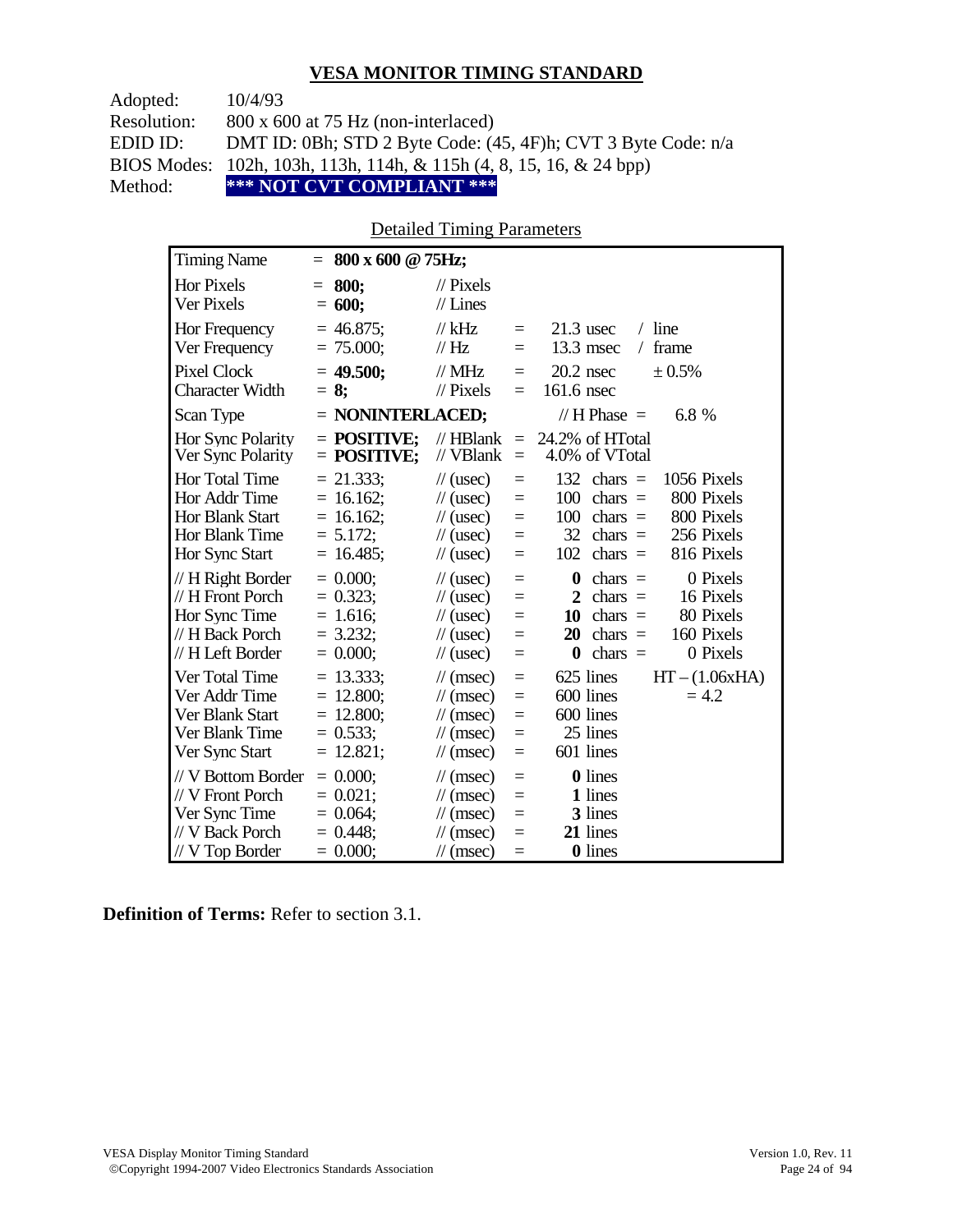| Adopted:    | 3/1/96                                                        |
|-------------|---------------------------------------------------------------|
| Resolution: | $800 \times 600$ at 85 Hz (non-interlaced)                    |
| EDID ID:    | DMT ID: 0Ch; STD 2 Byte Code: (45, 59)h; CVT 3 Byte Code: n/a |
| Method:     | *** NOT CVT COMPLIANT ***                                     |

## Detailed Timing Parameters

| <b>Timing Name</b>                                                                            | 800 x 600 @ 85Hz;<br>$=$                                                    |                                                                                                                                                                   |                                                                                                                                                                        |
|-----------------------------------------------------------------------------------------------|-----------------------------------------------------------------------------|-------------------------------------------------------------------------------------------------------------------------------------------------------------------|------------------------------------------------------------------------------------------------------------------------------------------------------------------------|
| <b>Hor Pixels</b><br>Ver Pixels                                                               | 800:<br>$=$<br>$= 600;$                                                     | $\frac{1}{2}$ Pixels<br>$//$ Lines                                                                                                                                |                                                                                                                                                                        |
| Hor Frequency<br>Ver Frequency                                                                | $= 53.674$ ;<br>$= 85.061;$                                                 | $//$ kHz<br>$=$<br>$\frac{1}{1}$ Hz<br>$\equiv$                                                                                                                   | $18.6$ usec<br>$/$ line<br>$11.8$ msec<br>frame<br>$\sqrt{2}$                                                                                                          |
| Pixel Clock<br><b>Character Width</b>                                                         | $= 56.250;$<br>$= 8$ ;                                                      | $\frac{1}{2}$ MHz<br>$\equiv$<br>// Pixels<br>$=$                                                                                                                 | $17.8$ nsec<br>± 0.5%<br>142.2 nsec                                                                                                                                    |
| Scan Type                                                                                     | = NONINTERLACED;                                                            |                                                                                                                                                                   | // H Phase $=$<br>5.7 %                                                                                                                                                |
| Hor Sync Polarity<br>Ver Sync Polarity                                                        | $=$ POSITIVE:<br>$=$ POSITIVE;                                              | $//$ HBlank<br>$\equiv$<br>// VBlank<br>$\equiv$                                                                                                                  | 23.7% of HTotal<br>4.9% of VTotal                                                                                                                                      |
| Hor Total Time<br>Hor Addr Time<br><b>Hor Blank Start</b><br>Hor Blank Time<br>Hor Sync Start | $= 18.631$ ;<br>$= 14.222$ ;<br>$= 14.222$ ;<br>$= 4.409$ ;<br>$= 14.791$ ; | $\frac{1}{2}$ (usec)<br>$=$<br>$\frac{1}{2}$ (usec)<br>$=$<br>$\frac{1}{2}$ (usec)<br>$\equiv$<br>$\frac{1}{2}$ (usec)<br>$\equiv$<br>$\frac{1}{2}$ (usec)<br>$=$ | 131<br>1048 Pixels<br>chars $=$<br>800 Pixels<br>100<br>$chars =$<br>800 Pixels<br>100<br>$chars =$<br>31<br>248 Pixels<br>chars $=$<br>832 Pixels<br>104<br>$chars =$ |
| // H Right Border<br>// H Front Porch<br>Hor Sync Time<br>// H Back Porch<br>// H Left Border | $= 0.000$<br>$= 0.569$ ;<br>$= 1.138$ ;<br>$= 2.702$ ;<br>$= 0.000;$        | $\frac{1}{2}$ (usec)<br>$=$<br>$\frac{1}{2}$ (usec)<br>$=$<br>$=$<br>$\frac{1}{2}$ (usec)<br>$\frac{1}{2}$ (usec)<br>$\equiv$<br>$\frac{1}{2}$ (usec)<br>$=$      | 0 Pixels<br>$\bf{0}$<br>$chars =$<br>32 Pixels<br>chars $=$<br>4<br>64 Pixels<br>8<br>$chars =$<br>152 Pixels<br>chars $=$<br>19<br>0 Pixels<br>chars $=$<br>$\bf{0}$  |
| Ver Total Time<br>Ver Addr Time<br>Ver Blank Start<br>Ver Blank Time<br>Ver Sync Start        | $= 11.756$ ;<br>$= 11.179;$<br>$= 11.179$ ;<br>$= 0.578;$<br>$= 11.197$ ;   | $\mathcal{U}$ (msec)<br>$\equiv$<br>$\mathcal{U}$ (msec)<br>$=$<br>$\mathcal{U}$ (msec)<br>$=$<br>$\mathcal{U}$ (msec)<br>$=$<br>$\mathcal{U}$ (msec)<br>$=$      | 631 lines<br>$HT - (1.06xHA)$<br>600 lines<br>$= 3.56$<br>600 lines<br>31 lines<br>601 lines                                                                           |
| // V Bottom Border<br>// V Front Porch<br>Ver Sync Time<br>// V Back Porch<br>// V Top Border | $= 0.000;$<br>$= 0.019$ ;<br>$= 0.056$ ;<br>$= 0.503$ ;<br>$= 0.000;$       | $\mathcal{U}$ (msec)<br>$\equiv$<br>$\mathcal{U}$ (msec)<br>$=$<br>$\mathcal{U}$ (msec)<br>$=$<br>$\mathcal{U}$ (msec)<br>$=$<br>$\mathcal{U}$ (msec)<br>$=$      | 0 lines<br>1 lines<br>3 lines<br>27 lines<br>0 lines                                                                                                                   |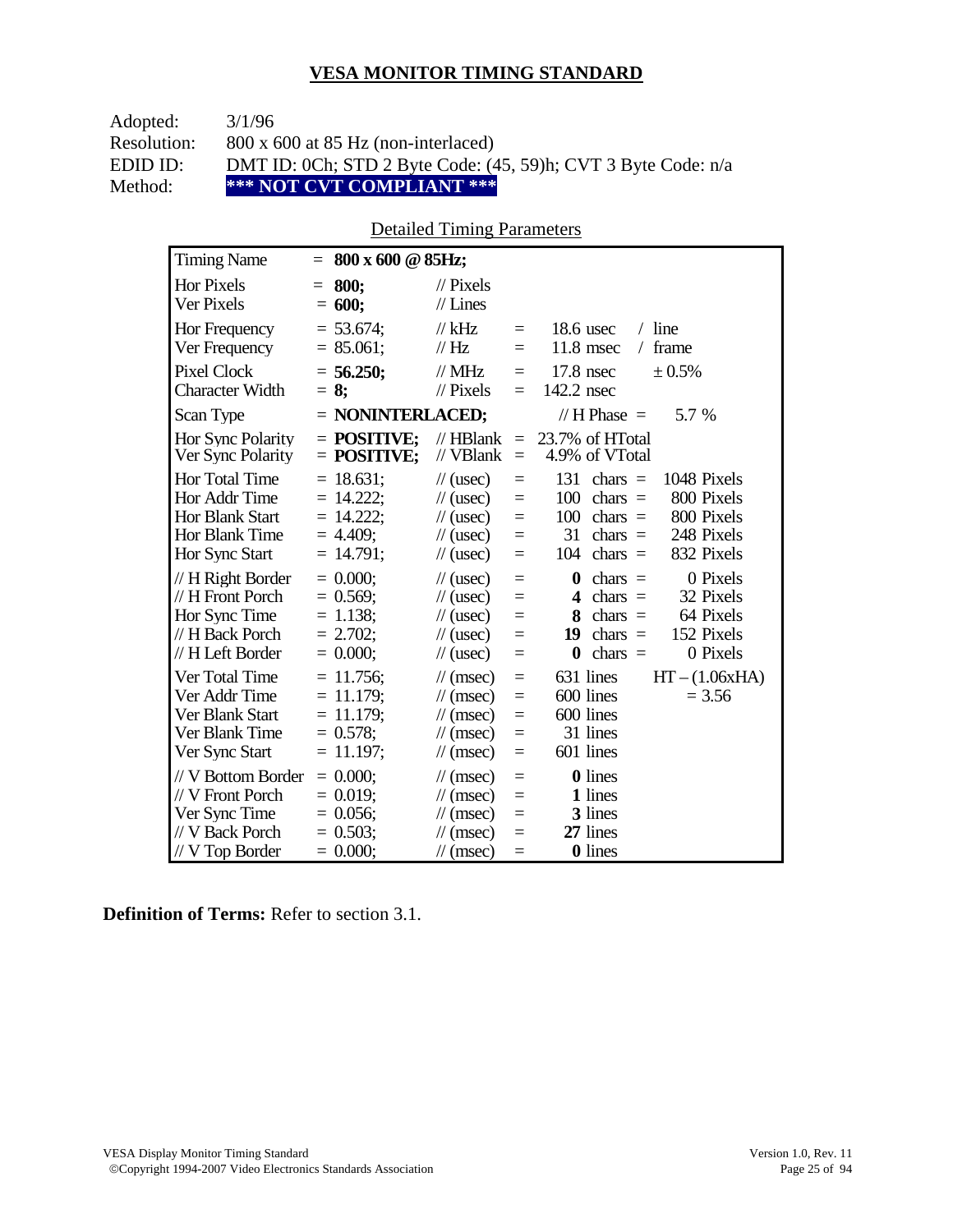Adopted: 5/1/07

Resolution: 800 x 600 at 120 Hz (non-interlaced) REDUCED BLANKING EDID ID: DMT ID: 0Dh; STD 2 Byte Code: n/a; CVT 3 Byte Code: n/a<br>Method: Generated using CVT (Reduced Blanking) Formula Generated using CVT (Reduced Blanking) Formula

Detailed Timing Parameters

| <b>Timing Name</b>                                                                              | $=$                                                                         |                                                                                                                      |                                 | 800 x 600 @ 120Hz CVT (Reduced Blanking);                                                                                                                             |
|-------------------------------------------------------------------------------------------------|-----------------------------------------------------------------------------|----------------------------------------------------------------------------------------------------------------------|---------------------------------|-----------------------------------------------------------------------------------------------------------------------------------------------------------------------|
| <b>Hor Pixels</b><br>Ver Pixels                                                                 | 800:<br>$=$<br>$= 600;$                                                     | $\mathcal{U}$ Pixels<br>$//$ Lines                                                                                   |                                 |                                                                                                                                                                       |
| Hor Frequency<br>Ver Frequency                                                                  | $= 76.302$ ;<br>$= 119.972;$                                                | $//$ kHz<br>$\mathcal{U}$ Hz                                                                                         | $=$<br>$=$                      | $13.1$ usec<br>$/$ line<br>8.3 msec<br>frame<br>$\sqrt{2}$                                                                                                            |
| <b>Pixel Clock</b><br><b>Character Width</b>                                                    | $= 73.250$ ;<br>$= 8:$                                                      | $//$ MHz<br>$\mathcal{U}$ Pixels                                                                                     | $\equiv$<br>$=$                 | $13.7$ nsec<br>$\pm 0.5\%$<br>109.2 nsec                                                                                                                              |
| Scan Type                                                                                       | $=$ NONINTERLACED;                                                          |                                                                                                                      |                                 | // H Phase $=$<br>1.7 %                                                                                                                                               |
| <b>Hor Sync Polarity</b><br>Ver Sync Polarity                                                   | $=$ POSITIVE:<br>$=$ NEGATIVE                                               | $//$ HBlank<br>// VBlank                                                                                             | $=$<br>$\equiv$                 | 16.7% of HTotal<br>5.7% of VTotal                                                                                                                                     |
| Hor Total Time<br>Hor Addr Time<br>Hor Blank Start<br>Hor Blank Time<br>Hor Sync Start          | $= 13.106$ ;<br>$= 10.922$ ;<br>$= 10.922$ ;<br>$= 2.184$ ;<br>$= 11.577$ ; | $\frac{1}{2}$ (usec)<br>$\frac{1}{2}$ (usec)<br>$\frac{1}{2}$ (usec)<br>$\frac{1}{2}$ (usec)<br>$\frac{1}{2}$ (usec) | $=$<br>$=$<br>$=$<br>$=$<br>$=$ | 120<br>960 Pixels<br>chars $=$<br>100<br>800 Pixels<br>chars $=$<br>100<br>800 Pixels<br>$chars =$<br>20<br>chars $=$<br>160 Pixels<br>848 Pixels<br>106<br>$chars =$ |
| // H Right Border<br>// H Front Porch<br>Hor Sync Time<br>// H Back Porch<br>// H Left Border   | $= 0.000$<br>$= 0.655$ ;<br>$= 0.437$ :<br>$= 1.092$<br>$= 0.000;$          | $\frac{1}{2}$ (usec)<br>$\frac{1}{2}$ (usec)<br>$\frac{1}{2}$ (usec)<br>$\frac{1}{2}$ (usec)<br>$\frac{1}{2}$ (usec) | $=$<br>$=$<br>$=$<br>$=$<br>$=$ | $\bf{0}$<br>0 Pixels<br>chars $=$<br>48 Pixels<br>$chars =$<br>6<br>32 Pixels<br>4<br>$chars =$<br>80 Pixels<br>10<br>chars $=$<br>0 Pixels<br>$\bf{0}$<br>chars $=$  |
| Ver Total Time<br>Ver Addr Time<br>Ver Blank Start<br>Ver Blank Time<br>Ver Sync Start          | $= 8.335$<br>$= 7.863$<br>$= 7.863$ ;<br>$= 0.472$<br>$= 7.903$ ;           | $\mathcal{U}$ (msec)<br>$\mathcal{U}$ (msec)<br>$\mathcal{U}$ (msec)<br>$\mathcal{U}$ (msec)<br>$\mathcal{U}$ (msec) | $=$<br>$=$<br>$=$<br>$=$<br>$=$ | $HT - (1.06xHA)$<br>636 lines<br>600 lines<br>$= 1.53$<br>600 lines<br>36 lines<br>603 lines                                                                          |
| // V Bottom Border<br>// V Front Porch<br>Ver Sync Time<br>// V Back Porch<br>$//$ V Top Border | $= 0.000$<br>$= 0.039$<br>$= 0.052$ ;<br>$= 0.380;$<br>$= 0.000;$           | $\mathcal{U}$ (msec)<br>$\mathcal{U}$ (msec)<br>$\mathcal{U}$ (msec)<br>$\mathcal{U}$ (msec)<br>$\mathcal{U}$ (msec) | $=$<br>$=$<br>$=$<br>$=$<br>$=$ | <b>0</b> lines<br>3 lines<br>4 lines<br>29 lines<br><b>0</b> lines                                                                                                    |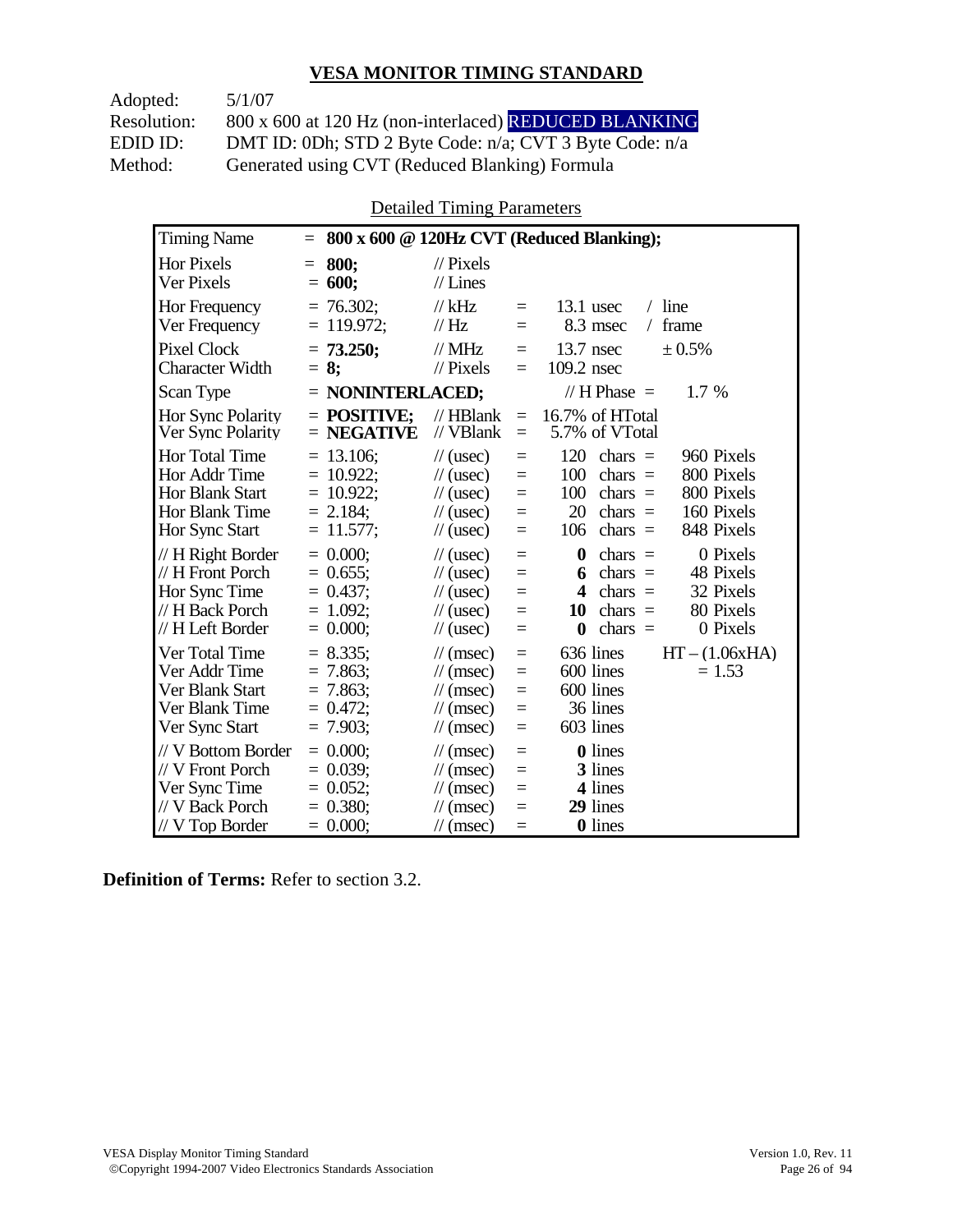Adopted: 8/21/03

Resolution: 848 x 480 at 60 Hz (non-interlaced)

EDID ID: DMT ID: 0Eh; STD 2 Byte Code: n/a; CVT 3 Byte Code: n/a<br>Method: \*\*\* NOT CVT COMPLIANT \*\*\*

**\*\*\* NOT CVT COMPLIANT \*\*\*** 

# Detailed Timing Parameters

| <b>Timing Name</b>                                                                              | $=$ 848 x 480 @ 60Hz;                                                      |                                                                                                                                                      |                                                                                                                                                                                                                         |
|-------------------------------------------------------------------------------------------------|----------------------------------------------------------------------------|------------------------------------------------------------------------------------------------------------------------------------------------------|-------------------------------------------------------------------------------------------------------------------------------------------------------------------------------------------------------------------------|
| <b>Hor Pixels</b><br>Ver Pixels                                                                 | 848;<br>$=$<br>$= 480;$                                                    | $\frac{1}{2}$ Pixels<br>$//$ Lines                                                                                                                   |                                                                                                                                                                                                                         |
| Hor Frequency<br>Ver Frequency                                                                  | $= 31.020;$<br>$= 60.000;$                                                 | // $kHz$<br>// Hz                                                                                                                                    | $/$ line<br>$32.2$ usec<br>$\equiv$<br>16.7 msec<br>frame<br>$\sqrt{2}$<br>$=$                                                                                                                                          |
| <b>Pixel Clock</b><br><b>Character Width</b>                                                    | $= 33.750;$<br>$= 8;$                                                      | $//$ MHz<br>$//$ Pixels                                                                                                                              | $29.6$ nsec<br>± 0.5%<br>$=$<br>237.0 nsec<br>$=$                                                                                                                                                                       |
| Scan Type                                                                                       | = NONINTERLACED;                                                           |                                                                                                                                                      | // H Phase $=$<br>4.4 %                                                                                                                                                                                                 |
| <b>Hor Sync Polarity</b><br>Ver Sync Polarity                                                   | $=$ POSITIVE;<br>$=$ POSITIVE;                                             | $\mathcal{U}$ HBlank<br>// VBlank                                                                                                                    | $22.1\%$ of HTotal<br>$=$<br>7.2% of VTotal<br>$=$                                                                                                                                                                      |
| Hor Total Time<br>Hor Addr Time<br>Hor Blank Start<br>Hor Blank Time<br>Hor Sync Start          | $= 32.237$ ;<br>$= 25.126$ ;<br>$= 25.126$ ;<br>$= 7.111$ ;<br>$= 25.600;$ | $\frac{1}{2}$ (usec)<br>$\frac{1}{2}$ (usec)<br>$\frac{1}{2}$ (usec)<br>$\frac{1}{2}$ (usec)<br>$\frac{1}{2}$ (usec)                                 | 136 chars $=$<br>1088 Pixels<br>$=$<br>$chars =$<br>848 Pixels<br>106<br>$=$<br>848 Pixels<br>106<br>$chars =$<br>$=$<br>240 Pixels<br>30<br>chars $=$<br>$=$<br>864 Pixels<br>108<br>chars $=$<br>$=$                  |
| // H Right Border<br>// H Front Porch<br>Hor Sync Time<br>// H Back Porch<br>// H Left Border   | $= 0.000;$<br>$= 0.474$ ;<br>$= 3.319;$<br>$= 3.319$ ;<br>$= 0.000;$       | $\frac{1}{2}$ (usec)<br>$\frac{1}{2}$ (usec)<br>$\frac{1}{2}$ (usec)<br>$\frac{1}{2}$ (usec)<br>$\frac{1}{2}$ (usec)                                 | 0 Pixels<br>$\bf{0}$<br>chars $=$<br>$=$<br>16 Pixels<br>$\mathbf{2}$<br>$chars =$<br>$=$<br>$=$<br>112 Pixels<br>14 chars $=$<br>112 Pixels<br>14 chars $=$<br>$=$<br>0 Pixels<br>chars $=$<br>$\boldsymbol{0}$<br>$=$ |
| Ver Total Time<br>Ver Addr Time<br>Ver Blank Start<br>Ver Blank Time<br>Ver Sync Start          | $= 16.667;$<br>$= 15.474$ ;<br>$= 15.474$ ;<br>$= 1.193$ ;<br>$= 15.667;$  | $\frac{1}{\sqrt{2}}$ (msec)<br>$\frac{1}{\sqrt{2}}$ (msec)<br>$\frac{1}{\sqrt{2}}$ (msec)<br>$\frac{1}{\tan(\theta)}$<br>$\frac{1}{\sqrt{2}}$ (msec) | 517 lines<br>$HT - (1.06xHA)$<br>$=$<br>480 lines<br>$= 5.6$<br>$=$<br>480 lines<br>$=$<br>37 lines<br>$=$<br>486 lines<br>$=$                                                                                          |
| // V Bottom Border<br>// V Front Porch<br>Ver Sync Time<br>// V Back Porch<br>$//$ V Top Border | $= 0.000;$<br>$= 0.193$ ;<br>$= 0.258;$<br>$= 0.741$ ;<br>$= 0.000;$       | $\frac{1}{\sqrt{2}}$ (msec)<br>$\frac{1}{\sqrt{2}}$ (msec)<br>$\frac{1}{\sqrt{2}}$ (msec)<br>$\frac{1}{\pi}$ (msec)<br>$\frac{1}{\pi}$ (msec)        | <b>0</b> lines<br>$=$<br><b>6</b> lines<br>$=$<br>8 lines<br>$=$<br>23 lines<br>$=$<br>0 lines<br>$=$                                                                                                                   |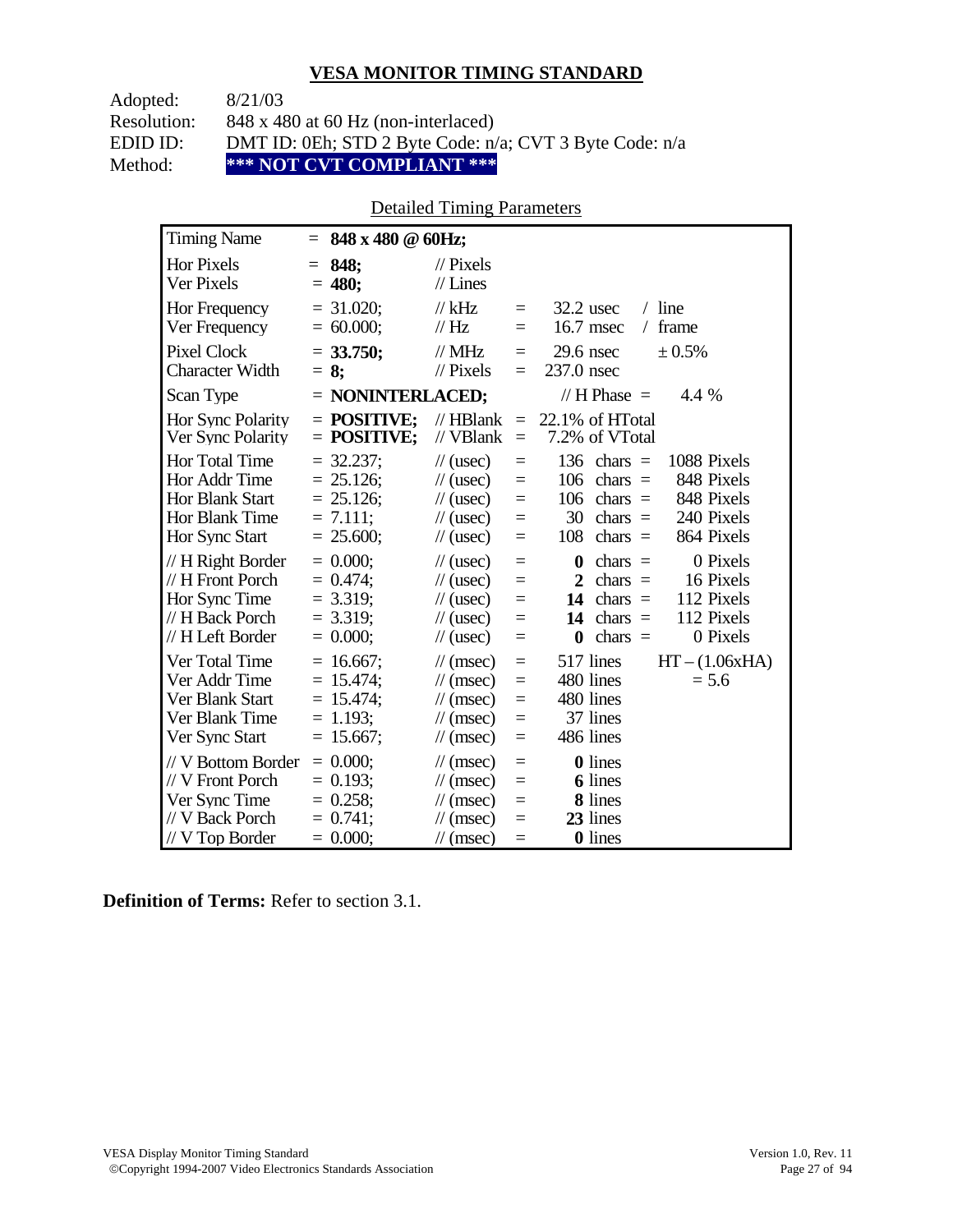| Adopted:    | n/a ** For Reference Only - Not a VESA Standard **                             |
|-------------|--------------------------------------------------------------------------------|
| Resolution: | $1024 \times 768$ at 43 Hz (interlaced)                                        |
| EDID ID:    | DMT ID: 0Fh; STD 2 Byte Code: n/a; CVT 3 Byte Code: n/a                        |
|             | BIOS Modes: 104h, 105h, 116h, 117h, & 118h $(4, 8, 15, 16, \& 24 \text{ bpp})$ |
| Method:     | *** NOT CVT COMPLIANT ***                                                      |

Detailed Timing Parameters

| <b>Timing Name</b>                                                                     | $1024 \times 768 \otimes 43Hz$ (Interlaced);<br>$=$                       |                                                                                                                      |                                 |                                                                                                                                                                           |
|----------------------------------------------------------------------------------------|---------------------------------------------------------------------------|----------------------------------------------------------------------------------------------------------------------|---------------------------------|---------------------------------------------------------------------------------------------------------------------------------------------------------------------------|
| <b>Hor Pixels</b><br>Ver Pixels                                                        | 1024;<br>$=$<br>$= 768;$                                                  | $\mathcal{U}$ Pixels<br>$//$ Lines                                                                                   |                                 |                                                                                                                                                                           |
| Hor Frequency<br>Ver Frequency                                                         | $= 35.522$ ;<br>$= 86.957;$                                               | $//$ kHz<br>$\mathcal{U}$ Hz                                                                                         | $=$<br>$=$                      | $/$ line<br>28.2 usec<br>$11.5$ msec<br>field<br>$\sqrt{2}$                                                                                                               |
| <b>Pixel Clock</b><br><b>Character Width</b>                                           | $= 44.900$ ;<br>$= 8$ ;                                                   | $//$ MHz<br>$\frac{1}{2}$ Pixels                                                                                     | $=$<br>$=$                      | $22.3$ nsec<br>± 0.5%<br>178.2 nsec                                                                                                                                       |
| Scan Type                                                                              | $=$ INTERLACED;                                                           |                                                                                                                      |                                 |                                                                                                                                                                           |
| Hor Sync Polarity<br>Ver Sync Polarity                                                 | $=$ POSITIVE:<br>$=$ POSITIVE;                                            | $//$ HBlank<br>// VBlank                                                                                             | $\equiv$<br>$\equiv$            | 19.0% of HTotal<br>5.9% of VTotal                                                                                                                                         |
| Hor Total Time<br>Hor Addr Time<br>Hor Blank Start<br>Hor Blank Time<br>Hor Sync Start | $= 28.151$ ;<br>$= 22.806$ ;<br>$= 22.806;$<br>$= 5.345$ ;<br>$= 22.984;$ | $\frac{1}{2}$ (usec)<br>$\frac{1}{2}$ (usec)<br>$\frac{1}{2}$ (usec)<br>$\frac{1}{2}$ (usec)<br>$\frac{1}{2}$ (usec) | $=$<br>$=$<br>$=$<br>$=$<br>$=$ | 158<br>1264 Pixels<br>chars $=$<br>128<br>chars $=$<br>1024 Pixels<br>128<br>1024 Pixels<br>chars $=$<br>240 Pixels<br>30<br>chars $=$<br>chars $=$<br>1032 Pixels<br>129 |
| // H Right Border<br>// H Front Porch<br>Hor Sync Time                                 | $= 0.000$<br>$= 0.178$ ;<br>$= 3.920$ ;                                   | $\frac{1}{2}$ (usec)<br>$\frac{1}{2}$ (usec)<br>$\frac{1}{2}$ (usec)                                                 | $=$<br>$=$<br>$=$               | 0 Pixels<br>chars $=$<br>0<br>8 Pixels<br>1<br>chars $=$<br>176 Pixels<br>22<br>$chars =$                                                                                 |
| // H Back Porch<br>// H Left Border                                                    | $= 1.247$ ;<br>$= 0.000$                                                  | $\frac{1}{2}$ (usec)<br>$\frac{1}{2}$ (usec)                                                                         | $=$<br>$=$                      | 56 Pixels<br>7<br>chars $=$<br>$\bf{0}$<br>$\text{chars}$ =<br>0 Pixels                                                                                                   |
| Ver Total Time                                                                         | $= 23.000;$                                                               | $\frac{1}{\sqrt{2}}$ (msec)                                                                                          | $=$                             | 817 lines<br>(Per Frame)                                                                                                                                                  |
| Ver Addr Time<br>Ver Blank Start                                                       | $= 21.620$ ;<br>$= 21.620$ ;                                              | $\mathcal{U}$ (msec)<br>$\frac{1}{\pi}$ (msec)                                                                       | $=$<br>$=$                      | 768 lines<br>(Per Frame)<br>768 lines<br>(Per Frame)                                                                                                                      |
| Ver Blank Time                                                                         | $= 0.676;$                                                                | $\frac{1}{\pi}$ (msec)                                                                                               | $=$                             | 24 lines<br>(Per Field)                                                                                                                                                   |
| Ver Sync Start                                                                         | $= 21.620$ ;                                                              | $\frac{1}{\pi}$ (msec)                                                                                               | $=$                             | 768 lines<br>(Per Frame)                                                                                                                                                  |
| // V Bottom Border                                                                     | $= 0.000;$                                                                | $\frac{1}{\pi}$ (msec)                                                                                               | $=$                             | 0 lines<br>(Odd Field)                                                                                                                                                    |
| // V Front Porch<br>Ver Sync Time                                                      | $= 0.000;$<br>$= 0.113;$                                                  | $\frac{1}{\sqrt{2}}$ (msec)<br>$\frac{1}{\sqrt{2}}$ (msec)                                                           | $=$<br>$=$                      | (Odd Field)<br>0 lines<br>4 lines<br>(Both Fields)                                                                                                                        |
| // V Back Porch                                                                        | $= 0.563$ ;                                                               | $\frac{1}{\pi}$ (msec)                                                                                               | $=$                             | 20 lines<br>(Odd Field)                                                                                                                                                   |
| $//$ V Top Border                                                                      | $= 0.000;$                                                                | $\mathcal{U}$ (msec)                                                                                                 | $=$                             | <b>0</b> lines<br>(Odd Field)                                                                                                                                             |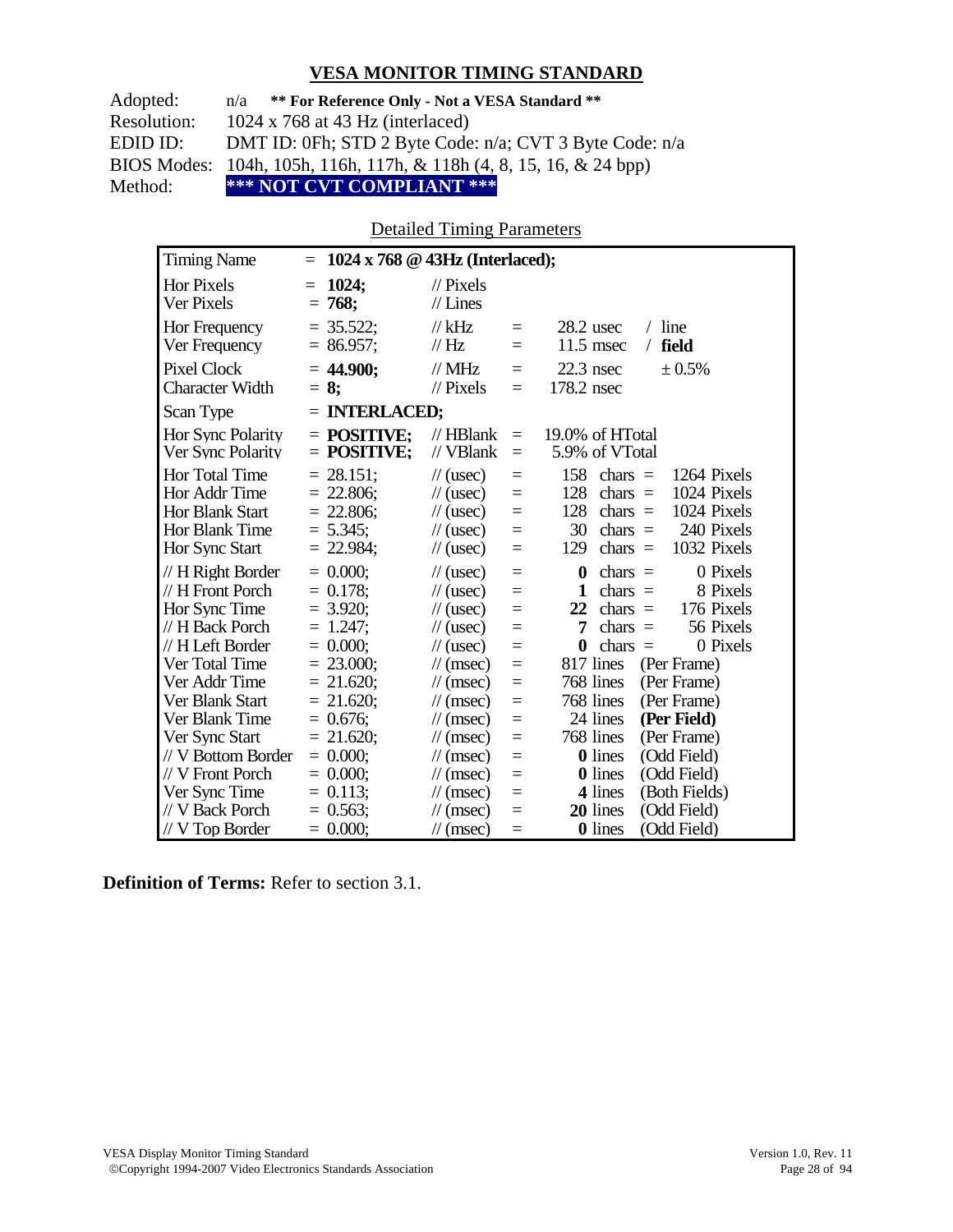Adopted: 9/10/91 (VESA #901101A)

Resolution: 1024 x 768 at 60 Hz (non-interlaced)

EDID ID: DMT ID: 10h; STD 2 Byte Code: (61, 40)h; CVT 3 Byte Code: n/a

BIOS Modes: 104h, 105h, 116h, 117h, & 118h (4, 8, 15, 16, & 24 bpp)

Method: **\*\*\* NOT CVT COMPLIANT \*\*\***

#### Detailed Timing Parameters

| <b>Timing Name</b>                                                                              |     | $= 1024 \times 768 \text{ } \textcircled{a} 60 \text{Hz};$                    |                                                                                                                             |                                      |                                                                                                                                                                           |
|-------------------------------------------------------------------------------------------------|-----|-------------------------------------------------------------------------------|-----------------------------------------------------------------------------------------------------------------------------|--------------------------------------|---------------------------------------------------------------------------------------------------------------------------------------------------------------------------|
| <b>Hor Pixels</b><br>Ver Pixels                                                                 | $=$ | 1024;<br>$= 768;$                                                             | $\frac{1}{2}$ Pixels<br>$//$ Lines                                                                                          |                                      |                                                                                                                                                                           |
| Hor Frequency<br>Ver Frequency                                                                  |     | $= 48.363$ ;<br>$= 60.004$ ;                                                  | $//$ kHz<br>//Hz                                                                                                            | $\equiv$<br>$=$                      | $/$ line<br>$20.7$ usec<br>16.7 msec<br>frame<br>$\sqrt{2}$                                                                                                               |
| <b>Pixel Clock</b><br><b>Character Width</b>                                                    |     | $= 65.000;$<br>$= 8$ ;                                                        | $//$ MHz<br>$\frac{1}{2}$ Pixels                                                                                            | $\equiv$<br>$\equiv$                 | $15.4$ nsec<br>± 0.5%<br>123.1 nsec                                                                                                                                       |
| Scan Type                                                                                       |     | $=$ NONINTERLACED;                                                            |                                                                                                                             |                                      | // $H$ Phase $=$<br>5.1 %                                                                                                                                                 |
| Hor Sync Polarity<br>Ver Sync Polarity                                                          |     | $=$ <b>NEGATIVE</b> ; $\mathcal{N}$ HBlank<br>$=$ <b>NEGATIVE</b> ; // VBlank |                                                                                                                             | $\equiv$<br>$\equiv$                 | 23.8% of HTotal<br>4.7% of VTotal                                                                                                                                         |
| <b>Hor Total Time</b><br>Hor Addr Time<br>Hor Blank Start<br>Hor Blank Time<br>Hor Sync Start   |     | $= 20.677$ ;<br>$= 15.754$ ;<br>$= 15.754$ ;<br>$= 4.923;$<br>$= 16.123;$     | $\frac{1}{2}$ (usec)<br>$\frac{1}{2}$ (usec)<br>$\frac{1}{2}$ (usec)<br>$\frac{1}{2}$ (usec)<br>$\frac{1}{2}$ (usec)        | $\equiv$<br>$=$<br>$=$<br>$=$<br>$=$ | 168<br>chars $=$<br>1344 Pixels<br>128<br>1024 Pixels<br>$chars =$<br>128<br>1024 Pixels<br>$chars =$<br>320 Pixels<br>40<br>chars $=$<br>1048 Pixels<br>131<br>chars $=$ |
| // H Right Border<br>// H Front Porch<br>Hor Sync Time<br>// H Back Porch<br>// H Left Border   |     | $= 0.000;$<br>$= 0.369$ ;<br>$= 2.092$ ;<br>$= 2.462$ ;<br>$= 0.000$          | $\frac{1}{2}$ (usec)<br>$\frac{1}{2}$ (usec)<br>$\frac{1}{2}$ (usec)<br>$\frac{1}{2}$ (usec)<br>$\frac{1}{2}$ (usec)        | $=$<br>$=$<br>$=$<br>$=$<br>$=$      | 0 Pixels<br>$\bf{0}$<br>$chars =$<br>3<br>chars $=$<br>24 Pixels<br>136 Pixels<br>17<br>$chars =$<br>160 Pixels<br>20<br>$chars =$<br>chars $=$<br>0 Pixels<br>$\bf{0}$   |
| Ver Total Time<br>Ver Addr Time<br>Ver Blank Start<br>Ver Blank Time<br>Ver Sync Start          |     | $= 16.666$ ;<br>$= 15.880;$<br>$= 15.880;$<br>$= 0.786$ ;<br>$= 15.942;$      | $\mathcal{U}$ (msec)<br>$\mathcal{U}$ (msec)<br>$\mathcal{U}$ (msec)<br>$\mathcal{U}$ (msec)<br>$\mathcal{U}$ (msec)        | $=$<br>$=$<br>$=$<br>$=$<br>$\equiv$ | $HT - (1.06xHA)$<br>806 lines<br>768 lines<br>$= 3.98$<br>768 lines<br>38 lines<br>771 lines                                                                              |
| // V Bottom Border<br>// V Front Porch<br>Ver Sync Time<br>// V Back Porch<br>$//$ V Top Border |     | $= 0.000;$<br>$= 0.062$ ;<br>$= 0.124$ ;<br>$= 0.600;$<br>$= 0.000;$          | $\mathcal{U}$ (msec)<br>$\mathcal{U}$ (msec)<br>$\frac{1}{\sqrt{2}}$ (msec)<br>$\mathcal{U}$ (msec)<br>$\mathcal{U}$ (msec) | $=$<br>$=$<br>$=$<br>$=$<br>$=$      | <b>0</b> lines<br>3 lines<br><b>6</b> lines<br>29 lines<br>0 lines                                                                                                        |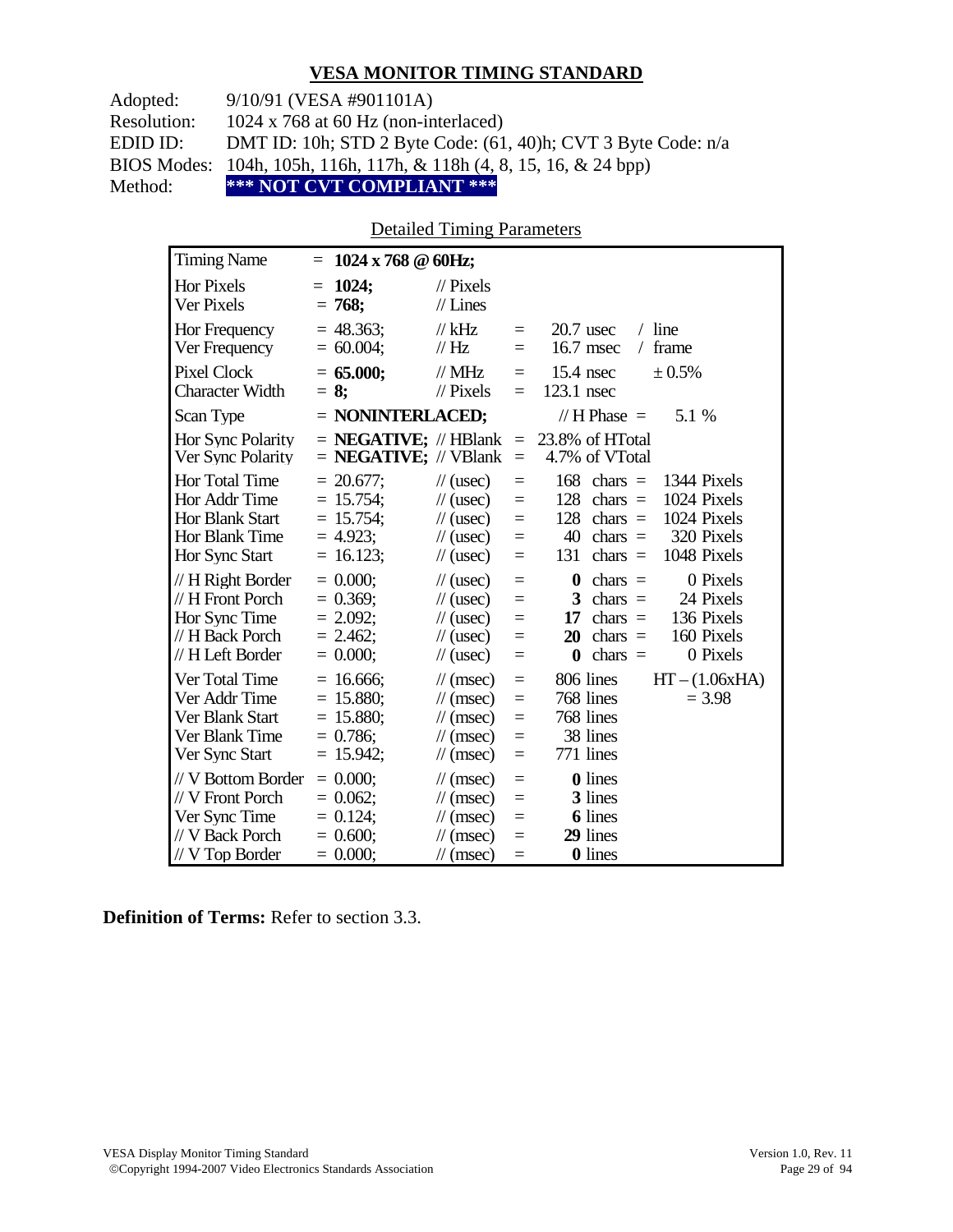Adopted: 8/9/91 (VESA #910801-2)

Resolution: 1024 x 768 at 70 Hz (non-interlaced)

EDID ID: DMT ID: 11h; STD 2 Byte Code: (61, 4A)h; CVT 3 Byte Code: n/a

BIOS Modes: 104h, 105h, 116h, 117h, & 118h (4, 8, 15, 16, & 24 bpp)

Method: **\*\*\* NOT CVT COMPLIANT \*\*\***

#### Detailed Timing Parameters

| <b>Timing Name</b>                                                                            | $= 1024 \times 768 \text{ @ } 70 \text{Hz};$                               |                                                                                                                                                                                                                                                                      |                                                                        |
|-----------------------------------------------------------------------------------------------|----------------------------------------------------------------------------|----------------------------------------------------------------------------------------------------------------------------------------------------------------------------------------------------------------------------------------------------------------------|------------------------------------------------------------------------|
| <b>Hor Pixels</b><br>Ver Pixels                                                               | 1024;<br>$=$<br>$= 768;$                                                   | $\mathcal{U}$ Pixels<br>$//$ Lines                                                                                                                                                                                                                                   |                                                                        |
| Hor Frequency<br>Ver Frequency                                                                | $= 56.476$ ;<br>$= 70.069$ ;                                               | $//$ kHz<br>$17.7$ usec<br>$/$ line<br>$=$<br>14.3 msec<br>frame<br>// $Hz$<br>$\sqrt{2}$<br>$=$                                                                                                                                                                     |                                                                        |
| <b>Pixel Clock</b><br><b>Character Width</b>                                                  | $= 75.000;$<br>$= 8$ ;                                                     | $\mathcal{N}$ MHz<br>$13.3$ nsec<br>$\pm 0.5\%$<br>$=$<br>106.7 nsec<br>$\frac{1}{2}$ Pixels<br>$=$                                                                                                                                                                  |                                                                        |
| Scan Type                                                                                     | $=$ NONINTERLACED;                                                         | // $H$ Phase $=$                                                                                                                                                                                                                                                     | 4.5 %                                                                  |
| Hor Sync Polarity<br>Ver Sync Polarity                                                        | $=$ <b>NEGATIVE</b> ; // HBlank<br>$=$ <b>NEGATIVE</b> ; // VBlank         | 22.9% of HTotal<br>$=$<br>4.7% of VTotal<br>$\equiv$                                                                                                                                                                                                                 |                                                                        |
| <b>Hor Total Time</b><br>Hor Addr Time<br>Hor Blank Start<br>Hor Blank Time<br>Hor Sync Start | $= 17.707$ ;<br>$= 13.653$ ;<br>$= 13.653$ ;<br>$= 4.053$ ;<br>$= 13.973;$ | 166<br>$chars =$<br>$\frac{1}{2}$ (usec)<br>$=$<br>128<br>$chars =$<br>$\frac{1}{2}$ (usec)<br>$\equiv$<br>128<br>$\frac{1}{2}$ (usec)<br>$chars =$<br>$=$<br>38<br>chars $=$<br>$\frac{1}{2}$ (usec)<br>$\equiv$<br>131<br>chars $=$<br>$\frac{1}{2}$ (usec)<br>$=$ | 1328 Pixels<br>1024 Pixels<br>1024 Pixels<br>304 Pixels<br>1048 Pixels |
| // H Right Border<br>// H Front Porch<br>Hor Sync Time<br>// H Back Porch<br>// H Left Border | $= 0.000$ ;<br>$= 0.320$ ;<br>$= 1.813$ ;<br>$= 1.920$ ;<br>$= 0.000;$     | $\bf{0}$<br>$chars =$<br>$\frac{1}{2}$ (usec)<br>$=$<br>$chars =$<br>$\frac{1}{2}$ (usec)<br>3<br>$=$<br>$\frac{1}{2}$ (usec)<br>17<br>chars $=$<br>$=$<br>18<br>$chars =$<br>$\frac{1}{2}$ (usec)<br>$=$<br>$\bf{0}$<br>$chars =$<br>$\frac{1}{2}$ (usec)<br>$=$    | 0 Pixels<br>24 Pixels<br>136 Pixels<br>144 Pixels<br>0 Pixels          |
| Ver Total Time<br>Ver Addr Time<br>Ver Blank Start<br>Ver Blank Time<br>Ver Sync Start        | $= 14.272$ ;<br>$= 13.599$ ;<br>$= 13.599$ ;<br>$= 0.673$ ;<br>$= 13.652;$ | 806 lines<br>$\mathcal{U}$ (msec)<br>$\equiv$<br>768 lines<br>$\mathcal{U}$ (msec)<br>$=$<br>768 lines<br>$\mathcal{U}$ (msec)<br>$=$<br>38 lines<br>$\mathcal{U}$ (msec)<br>$=$<br>771 lines<br>$\mathcal{U}$ (msec)<br>$=$                                         | $HT - (1.06xHA)$<br>$= 3.23$                                           |
| // V Bottom Border<br>// V Front Porch<br>Ver Sync Time<br>// V Back Porch<br>// V Top Border | $= 0.000;$<br>$= 0.053$ ;<br>$= 0.106$ ;<br>$= 0.513$ ;<br>$= 0.000$       | <b>0</b> lines<br>$\frac{1}{\sqrt{2}}$ (msec)<br>$=$<br>3 lines<br>$\mathcal{U}$ (msec)<br>$=$<br><b>6</b> lines<br>$\mathcal{U}$ (msec)<br>$=$<br>29 lines<br>$\mathcal{U}$ (msec)<br>$=$<br>0 lines<br>$\frac{1}{\sqrt{2}}$ (msec)<br>$=$                          |                                                                        |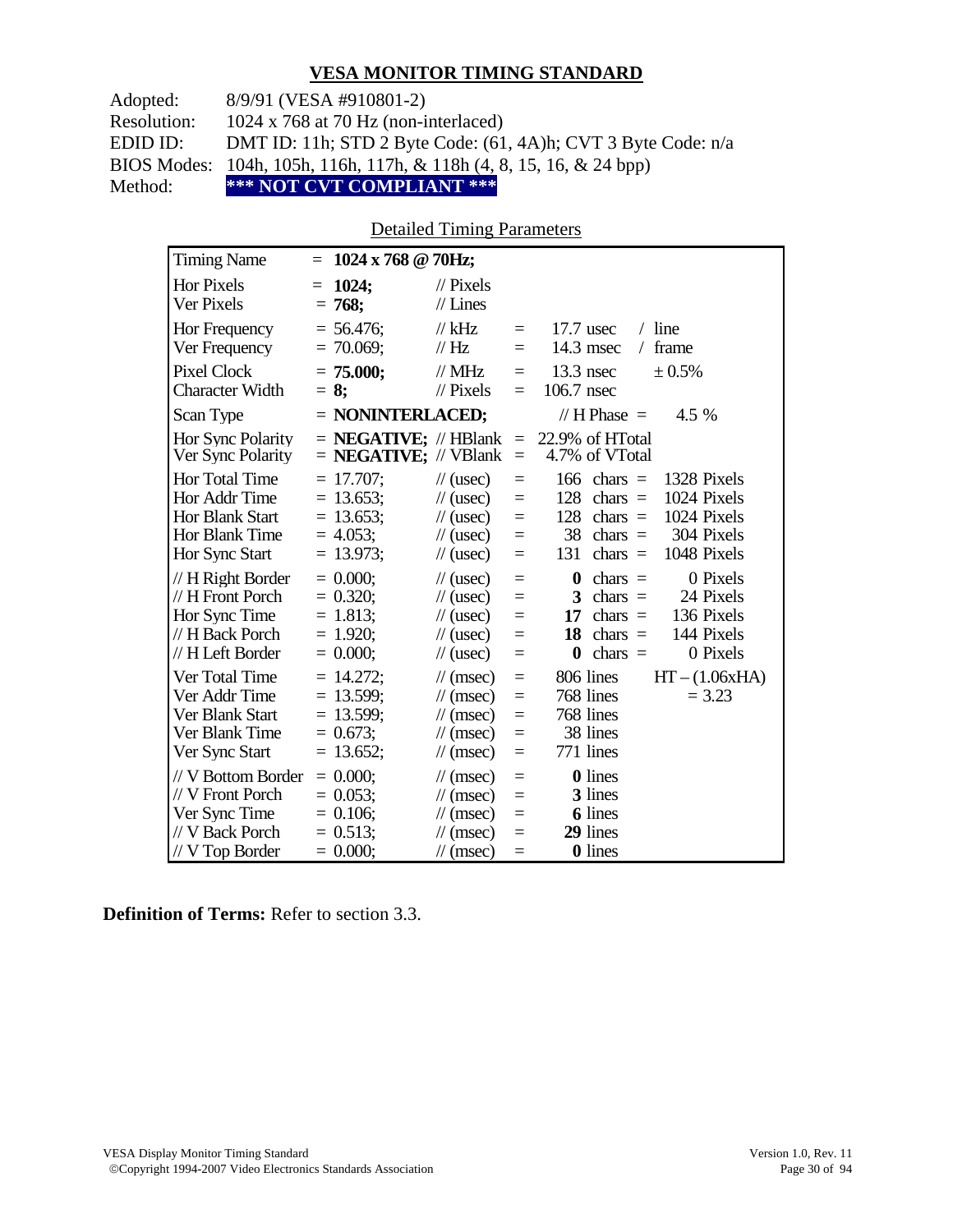| Adopted:    | 10/4/93                                                                        |
|-------------|--------------------------------------------------------------------------------|
| Resolution: | 1024 x 768 at 75 Hz (non-interlaced)                                           |
| EDID ID:    | DMT ID: 12h; STD 2 Byte Code: $(61, 4F)$ h; CVT 3 Byte Code: $n/a$             |
|             | BIOS Modes: 104h, 105h, 116h, 117h, & 118h $(4, 8, 15, 16, \& 24 \text{ bpp})$ |
| Method:     | *** NOT CVT COMPLIANT ***                                                      |

## Detailed Timing Parameters

| <b>Timing Name</b>                                                                     | $= 1024 \times 768 \text{ @ } 75 \text{Hz};$                               |                                                                                                                      |                                 |                                                                                                                                                                        |
|----------------------------------------------------------------------------------------|----------------------------------------------------------------------------|----------------------------------------------------------------------------------------------------------------------|---------------------------------|------------------------------------------------------------------------------------------------------------------------------------------------------------------------|
| <b>Hor Pixels</b><br>Ver Pixels                                                        | 1024;<br>$=$<br>$= 768;$                                                   | $\frac{1}{2}$ Pixels<br>$//$ Lines                                                                                   |                                 |                                                                                                                                                                        |
| Hor Frequency<br>Ver Frequency                                                         | $= 60.023$ ;<br>$= 75.029;$                                                | $//$ kHz<br>// Hz                                                                                                    | $=$<br>$=$                      | $16.7$ usec<br>$/$ line<br>$13.3$ msec<br>frame<br>$\sqrt{2}$                                                                                                          |
| <b>Pixel Clock</b><br><b>Character Width</b>                                           | $= 78.750$ ;<br>$= 8$ ;                                                    | $//$ MHz<br>$\frac{1}{2}$ Pixels                                                                                     | $=$<br>$=$                      | ± 0.5%<br>$12.7$ nsec<br>101.6 nsec                                                                                                                                    |
| Scan Type                                                                              | = NONINTERLACED;                                                           |                                                                                                                      |                                 | // H Phase $=$<br>6.1 \%                                                                                                                                               |
| Hor Sync Polarity<br>Ver Sync Polarity                                                 | $=$ POSITIVE:<br>$=$ POSITIVE;                                             | $//$ HBlank<br>// VBlank                                                                                             | $\equiv$<br>$\equiv$            | 22.0% of HTotal<br>4.0% of VTotal                                                                                                                                      |
| Hor Total Time<br>Hor Addr Time<br>Hor Blank Start<br>Hor Blank Time<br>Hor Sync Start | $= 16.660;$<br>$= 13.003$ ;<br>$= 13.003$ ;<br>$= 3.657$ ;<br>$= 13.206$ ; | $\frac{1}{2}$ (usec)<br>$\frac{1}{2}$ (usec)<br>$\frac{1}{2}$ (usec)<br>$\frac{1}{2}$ (usec)<br>$\frac{1}{2}$ (usec) | $=$<br>$=$<br>$=$<br>$=$<br>$=$ | 1312 Pixels<br>$164$ chars =<br>1024 Pixels<br>128<br>$chars =$<br>128<br>1024 Pixels<br>$chars =$<br>288 Pixels<br>36<br>$chars =$<br>1040 Pixels<br>130<br>$chars =$ |
| // H Right Border<br>// H Front Porch<br>Hor Sync Time                                 | $= 0.000$<br>$= 0.203$ ;<br>$= 1.219$ ;                                    | $\frac{1}{2}$ (usec)<br>$\frac{1}{2}$ (usec)<br>$\frac{1}{2}$ (usec)                                                 | $=$<br>$=$<br>$=$               | 0 Pixels<br>$chars =$<br>0<br>2<br>$chars =$<br>16 Pixels<br>12<br>96 Pixels<br>$chars =$                                                                              |
| // H Back Porch<br>// H Left Border                                                    | $= 2.235$ ;<br>$= 0.000;$                                                  | $\frac{1}{2}$ (usec)<br>$\frac{1}{2}$ (usec)                                                                         | $=$<br>$=$                      | 22<br>176 Pixels<br>chars $=$<br>0 Pixels<br>$chars =$<br>0                                                                                                            |
| Ver Total Time<br>Ver Addr Time<br>Ver Blank Start                                     | $= 13.328$ ;<br>$= 12.795$ ;<br>$= 12.795$ ;                               | $\mathcal{U}$ (msec)<br>$\frac{1}{\pi}$ (msec)<br>$\frac{1}{\sqrt{2}}$ (msec)                                        | $=$<br>$=$<br>$=$               | 800 lines<br>$HT - (1.06xHA)$<br>768 lines<br>$= 2.88$<br>768 lines                                                                                                    |
| Ver Blank Time                                                                         | $= 0.533;$                                                                 | $\mathcal{U}$ (msec)                                                                                                 | $=$                             | 32 lines                                                                                                                                                               |
| Ver Sync Start                                                                         | $= 12.812$ ;                                                               | $\mathcal{U}$ (msec)                                                                                                 | $=$                             | 769 lines                                                                                                                                                              |
| // V Bottom Border                                                                     | $= 0.000;$                                                                 | $\mathcal{U}$ (msec)                                                                                                 | $=$                             | <b>0</b> lines                                                                                                                                                         |
| // V Front Porch                                                                       | $= 0.017$ ;                                                                | $\frac{1}{\sqrt{2}}$ (msec)                                                                                          | $=$                             | 1 lines                                                                                                                                                                |
| Ver Sync Time<br>// V Back Porch                                                       | $= 0.050;$                                                                 | $\frac{1}{\sqrt{2}}$ (msec)                                                                                          | $=$                             | 3 lines<br>28 lines                                                                                                                                                    |
| $//V$ Top Border                                                                       | $= 0.466$ ;<br>$= 0.000$                                                   | $\mathcal{U}$ (msec)<br>$\frac{1}{\sqrt{2}}$ (msec)                                                                  | $=$<br>$=$                      | <b>0</b> lines                                                                                                                                                         |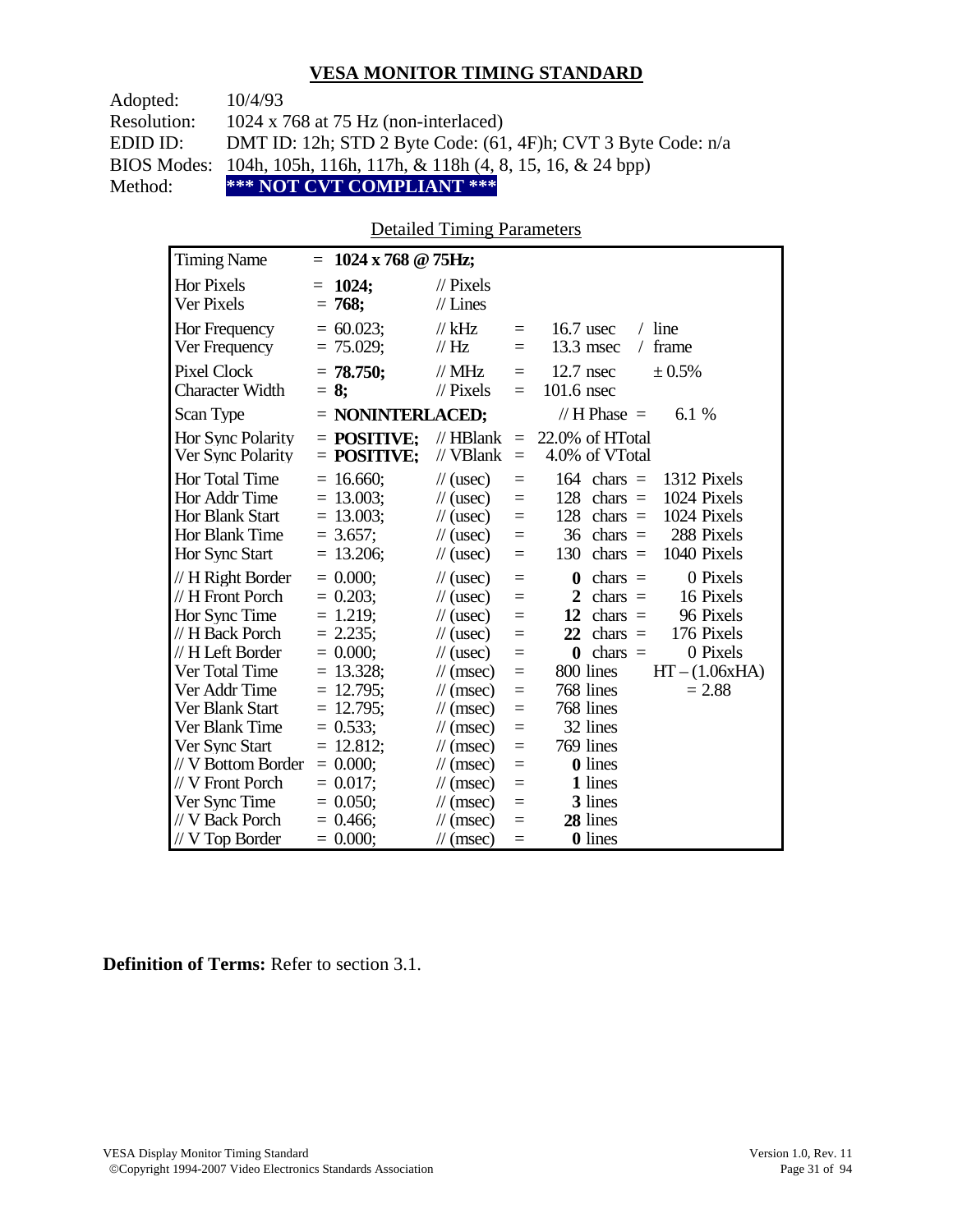Adopted: 3/1/96

Resolution: 1024 x 768 at 85 Hz (non-interlaced)

EDID ID: DMT ID: 13h; STD 2 Byte Code: (61, 59)h; CVT 3 Byte Code: n/a<br>Method: \*\*\* NOT CVT COMPLIANT \*\*\*

**\*\*\* NOT CVT COMPLIANT \*\*\*** 

# Detailed Timing Parameters

| <b>Timing Name</b>                                                                             | $1024 \times 768$ @ 85Hz;<br>$=$                                            |                                                                                                                                                                                                                                                                                                                                      |
|------------------------------------------------------------------------------------------------|-----------------------------------------------------------------------------|--------------------------------------------------------------------------------------------------------------------------------------------------------------------------------------------------------------------------------------------------------------------------------------------------------------------------------------|
| <b>Hor Pixels</b><br>Ver Pixels                                                                | 1024;<br>$=$<br>$= 768;$                                                    | $\frac{1}{2}$ Pixels<br>$//$ Lines                                                                                                                                                                                                                                                                                                   |
| Hor Frequency<br>Ver Frequency                                                                 | $= 68.677$ ;<br>$= 84.997$ ;                                                | // $kHz$<br>$/$ line<br>$14.6$ usec<br>$\equiv$<br>11.8 msec<br>frame<br>// $Hz$<br>$\sqrt{2}$<br>$\equiv$                                                                                                                                                                                                                           |
| <b>Pixel Clock</b><br><b>Character Width</b>                                                   | $= 94.500;$<br>$= 8$ ;                                                      | $//$ MHz<br>$10.6$ nsec<br>$\pm 0.5\%$<br>$\equiv$<br>84.7 nsec<br>$\frac{1}{2}$ Pixels<br>$=$                                                                                                                                                                                                                                       |
| Scan Type                                                                                      | = NONINTERLACED;                                                            | 5.8 %<br>// H Phase $=$                                                                                                                                                                                                                                                                                                              |
| Hor Sync Polarity<br>Ver Sync Polarity                                                         | $=$ POSITIVE:<br>$=$ POSITIVE;                                              | $\mathcal{U}$ HBlank<br>25.6% of HTotal<br>$\equiv$<br>// VBlank<br>5.0% of VTotal<br>$\equiv$                                                                                                                                                                                                                                       |
| Hor Total Time<br>Hor Addr Time<br><b>Hor Blank Start</b><br>Hor Blank Time<br>Hor Sync Start  | $= 14.561$ ;<br>$= 10.836$ ;<br>$= 10.836$ ;<br>$= 3.725$ ;<br>$= 11.344$ ; | 172<br>1376 Pixels<br>$\frac{1}{2}$ (usec)<br>chars $=$<br>$=$<br>1024 Pixels<br>128<br>$chars =$<br>$\frac{1}{2}$ (usec)<br>$=$<br>128<br>1024 Pixels<br>$\frac{1}{2}$ (usec)<br>$chars =$<br>$=$<br>$chars =$<br>352 Pixels<br>44<br>$\frac{1}{2}$ (usec)<br>$=$<br>$chars =$<br>1072 Pixels<br>134<br>$\frac{1}{2}$ (usec)<br>$=$ |
| // H Right Border<br>// H Front Porch<br>Hor Sync Time<br>// H Back Porch<br>// H Left Border  | $= 0.000$<br>$= 0.508$ ;<br>$= 1.016$ ;<br>$= 2.201$ ;<br>$= 0.000$         | 0 Pixels<br>$chars =$<br>$\frac{1}{2}$ (usec)<br>0<br>$=$<br>$chars =$<br>48 Pixels<br>$\frac{1}{2}$ (usec)<br>6<br>$=$<br>96 Pixels<br>$\frac{1}{2}$ (usec)<br>12<br>$chars =$<br>$=$<br>208 Pixels<br>26<br>$chars =$<br>$\frac{1}{2}$ (usec)<br>$=$<br>chars $=$<br>0 Pixels<br>$\frac{1}{2}$ (usec)<br>$\bf{0}$<br>$=$           |
| Ver Total Time<br>Ver Addr Time<br>Ver Blank Start<br>Ver Blank Time<br>Ver Sync Start         | $= 11.765$ ;<br>$= 11.183$ ;<br>$= 11.183$ ;<br>$= 0.582;$<br>$= 11.197$ ;  | 808 lines<br>$HT - (1.06xHA)$<br>$\mathcal{U}$ (msec)<br>$=$<br>768 lines<br>$= 3.07$<br>$\mathcal{U}$ (msec)<br>$=$<br>768 lines<br>$\mathcal{U}$ (msec)<br>$=$<br>40 lines<br>$\mathcal{U}$ (msec)<br>$=$<br>769 lines<br>$\mathcal{U}$ (msec)<br>$=$                                                                              |
| // V Bottom Border<br>// V Front Porch<br>Ver Sync Time<br>// V Back Porch<br>$//V$ Top Border | $= 0.000;$<br>$= 0.015$ ;<br>$= 0.044$ ;<br>$= 0.524$ ;<br>$= 0.000;$       | <b>0</b> lines<br>$\mathcal{U}$ (msec)<br>$=$<br>1 lines<br>$\mathcal{U}$ (msec)<br>$=$<br>3 lines<br>$\mathcal{U}$ (msec)<br>$=$<br>36 lines<br>$\frac{1}{\sqrt{2}}$ (msec)<br>$=$<br>0 lines<br>$\mathcal{U}$ (msec)<br>$\equiv$                                                                                                   |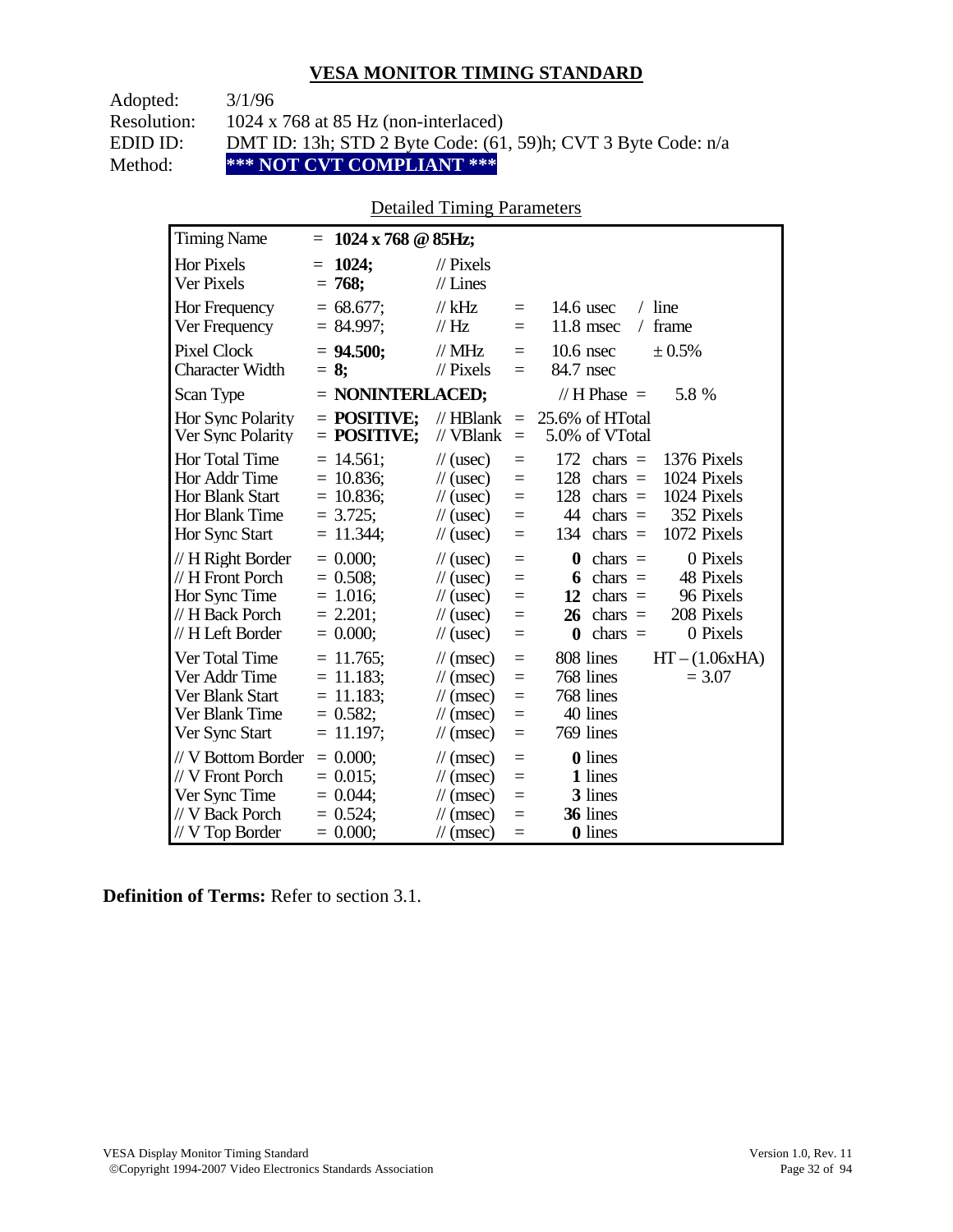Adopted: 5/1/07 Resolution: 1024 x 768 at 120 Hz (non-interlaced) REDUCED BLANKING EDID ID: DMT ID: 14h; STD 2 Byte Code: n/a; CVT 3 Byte Code: n/a<br>Method: Generated using CVT (Reduced Blanking) Formula Generated using CVT (Reduced Blanking) Formula

Detailed Timing Parameters

| <b>Timing Name</b>                                                                              | $\equiv$                                                                |                                                                                                                             |                                 | 1024 x 768 @ 120Hz CVT (Reduced Blanking);                                                                                                                                   |
|-------------------------------------------------------------------------------------------------|-------------------------------------------------------------------------|-----------------------------------------------------------------------------------------------------------------------------|---------------------------------|------------------------------------------------------------------------------------------------------------------------------------------------------------------------------|
| Hor Pixels<br>Ver Pixels                                                                        | 1024;<br>$=$<br>$= 768;$                                                | $//$ Pixels<br>$//$ Lines                                                                                                   |                                 |                                                                                                                                                                              |
| Hor Frequency<br>Ver Frequency                                                                  | $= 97.551$ ;<br>$= 119.989$ ;                                           | $//$ kHz<br>// Hz                                                                                                           | $\equiv$<br>$=$                 | $/$ line<br>$10.3$ usec<br>8.3 msec<br>frame<br>$\sqrt{2}$                                                                                                                   |
| Pixel Clock<br><b>Character Width</b>                                                           | $= 115.500$ ;<br>$= 8:$                                                 | $//$ MHz<br>$//$ Pixels                                                                                                     | $=$<br>$=$                      | 8.7 nsec<br>± 0.5%<br>69.3 nsec                                                                                                                                              |
| Scan Type                                                                                       | $=$ NONINTERLACED;                                                      |                                                                                                                             |                                 | // H Phase $=$<br>1.4 %                                                                                                                                                      |
| Hor Sync Polarity<br>Ver Sync Polarity                                                          | $=$ POSITIVE:<br>$=$ NEGATIVE                                           | $//$ HBlank<br>$//$ VBlank                                                                                                  | $\equiv$<br>$=$                 | 13.5% of HTotal<br>5.5% of VTotal                                                                                                                                            |
| Hor Total Time<br>Hor Addr Time<br>Hor Blank Start<br>Hor Blank Time<br>Hor Sync Start          | $= 10.251;$<br>$= 8.866$ ;<br>$= 8.866$ ;<br>$= 1.385$ ;<br>$= 9.281$ ; | $\frac{1}{2}$ (usec)<br>$\frac{1}{2}$ (usec)<br>$\frac{1}{2}$ (usec)<br>$\frac{1}{2}$ (usec)<br>$\frac{1}{2}$ (usec)        | $=$<br>$=$<br>$=$<br>$=$<br>$=$ | 148<br>chars $=$<br>1184 Pixels<br>1024 Pixels<br>128<br>chars $=$<br>1024 Pixels<br>128<br>chars $=$<br>20<br>160 Pixels<br>chars $=$<br>1072 Pixels<br>134<br>chars $=$    |
| // H Right Border<br>// H Front Porch<br>Hor Sync Time<br>// H Back Porch<br>// H Left Border   | $= 0.000$<br>$= 0.416$ ;<br>$= 0.277;$<br>$= 0.693$ ;<br>$= 0.000;$     | $\frac{1}{2}$ (usec)<br>$\frac{1}{2}$ (usec)<br>$\frac{1}{2}$ (usec)<br>$\frac{1}{2}$ (usec)<br>$\frac{1}{2}$ (usec)        | $=$<br>$=$<br>$=$<br>$=$<br>$=$ | $\boldsymbol{0}$<br>0 Pixels<br>chars $=$<br>chars $=$<br>48 Pixels<br>6<br>32 Pixels<br>$chars =$<br>4<br>80 Pixels<br>10<br>$chars =$<br>$\bf{0}$<br>chars $=$<br>0 Pixels |
| Ver Total Time<br>Ver Addr Time<br>Ver Blank Start<br>Ver Blank Time<br>Ver Sync Start          | $= 8.334$ ;<br>$= 7.873$ ;<br>$= 7.873$ ;<br>$= 0.461$ ;<br>$= 7.904$ ; | $\mathcal{U}$ (msec)<br>$\mathcal{U}$ (msec)<br>$\mathcal{U}$ (msec)<br>$\mathcal{U}$ (msec)<br>$\mathcal{U}$ (msec)        | $=$<br>$=$<br>$=$<br>$=$<br>$=$ | $HT - (1.06xHA)$<br>813 lines<br>768 lines<br>$= 0.85$<br>768 lines<br>45 lines<br>771 lines                                                                                 |
| // V Bottom Border<br>// V Front Porch<br>Ver Sync Time<br>// V Back Porch<br>$//$ V Top Border | $= 0.000$<br>$= 0.031$ ;<br>$= 0.041$ ;<br>$= 0.390$ ;<br>$= 0.000;$    | $\mathcal{U}$ (msec)<br>$\mathcal{U}$ (msec)<br>$\frac{1}{\sqrt{2}}$ (msec)<br>$\mathcal{U}$ (msec)<br>$\mathcal{U}$ (msec) | $=$<br>$=$<br>$=$<br>$=$<br>$=$ | <b>0</b> lines<br>3 lines<br>4 lines<br>38 lines<br><b>0</b> lines                                                                                                           |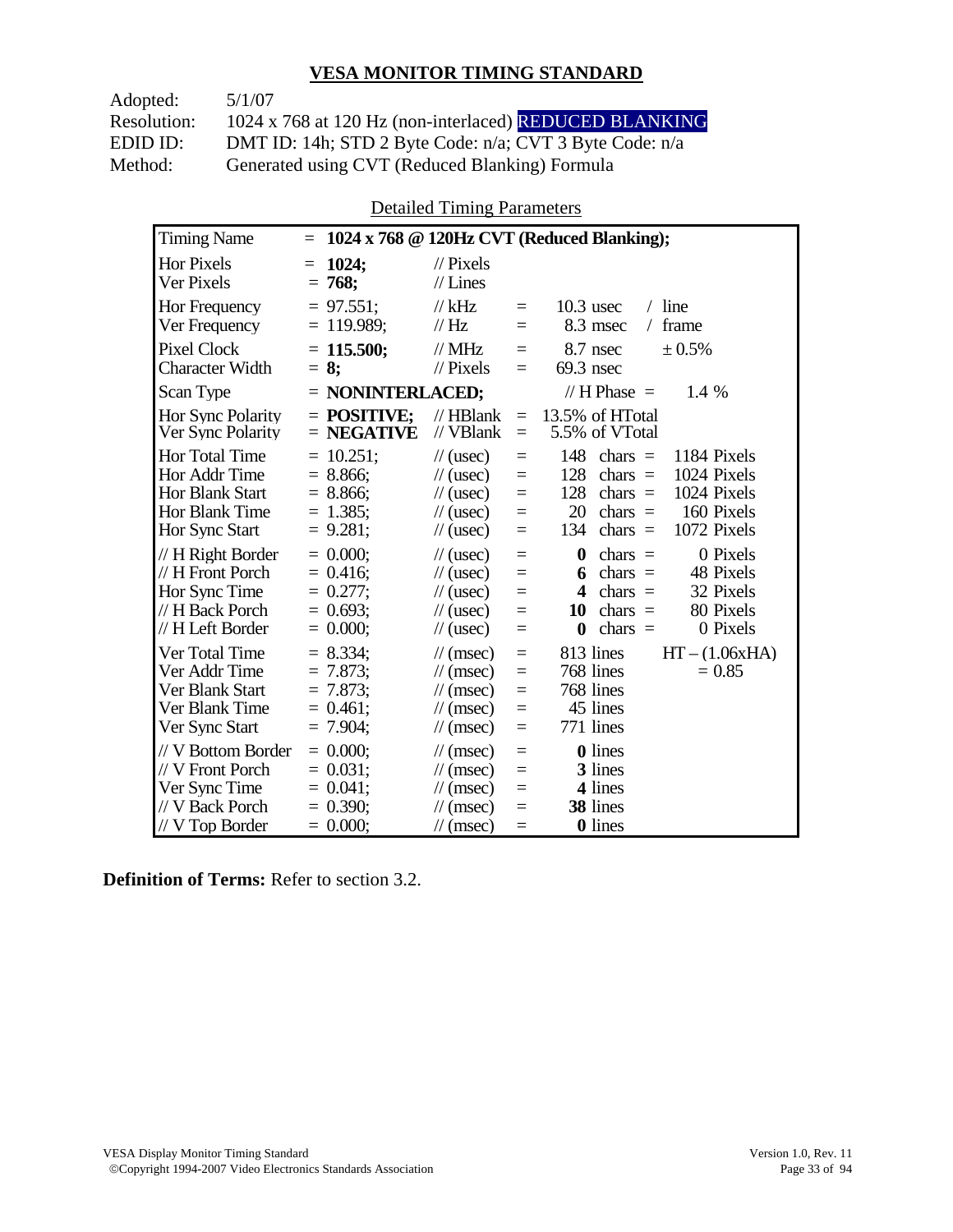Adopted: 3/1/96

Resolution: 1152 x 864 at 75 Hz (non-interlaced)

EDID ID: DMT ID: 15h; STD 2 Byte Code: (71, 4F)h; CVT 3 Byte Code: n/a<br>Method: \*\*\* NOT CVT COMPLIANT \*\*\*

**\*\*\* NOT CVT COMPLIANT \*\*\*** 

# Detailed Timing Parameters

| <b>Timing Name</b>                                                                             | $= 1152 \times 864 \text{ } \textcircled{g}$ 75Hz;                         |                                                                                                                                                                                                                                                                                                                                      |
|------------------------------------------------------------------------------------------------|----------------------------------------------------------------------------|--------------------------------------------------------------------------------------------------------------------------------------------------------------------------------------------------------------------------------------------------------------------------------------------------------------------------------------|
| <b>Hor Pixels</b><br><b>Ver Pixels</b>                                                         | 1152;<br>$=$<br>$= 864;$                                                   | $\mathcal{U}$ Pixels<br>$//$ Lines                                                                                                                                                                                                                                                                                                   |
| Hor Frequency<br>Ver Frequency                                                                 | $= 67.500$ ;<br>$= 75.000;$                                                | $/$ line<br>// $kHz$<br>$14.8$ usec<br>$\equiv$<br>13.3 msec<br>frame<br>// $Hz$<br>$=$<br>$\sqrt{2}$                                                                                                                                                                                                                                |
| Pixel Clock<br><b>Character Width</b>                                                          | $= 108.000;$<br>$= 8$ ;                                                    | // $MHz$<br>$9.3$ nsec<br>± 0.5%<br>$\equiv$<br>$\frac{1}{2}$ Pixels<br>74.1 nsec<br>$=$                                                                                                                                                                                                                                             |
| Scan Type                                                                                      | $=$ NONINTERLACED;                                                         | // H Phase $=$<br>6.0 %                                                                                                                                                                                                                                                                                                              |
| Hor Sync Polarity<br>Ver Sync Polarity                                                         | $=$ POSITIVE:<br>$=$ POSITIVE;                                             | $//$ HBlank<br>28.0% of HTotal<br>$\equiv$<br>// VBlank<br>4.0% of VTotal<br>$=$                                                                                                                                                                                                                                                     |
| <b>Hor Total Time</b><br>Hor Addr Time<br>Hor Blank Start<br>Hor Blank Time<br>Hor Sync Start  | $= 14.815$ ;<br>$= 10.667$ ;<br>$= 10.667$ ;<br>$= 4.148$ ;<br>$= 11.259;$ | 200<br>1600 Pixels<br>$\frac{1}{2}$ (usec)<br>$chars =$<br>$=$<br>1152 Pixels<br>144<br>chars $=$<br>$\frac{1}{2}$ (usec)<br>$=$<br>144<br>1152 Pixels<br>$\frac{1}{2}$ (usec)<br>$chars =$<br>$=$<br>56<br>448 Pixels<br>$chars =$<br>$\frac{1}{2}$ (usec)<br>$=$<br>152<br>$chars =$<br>1216 Pixels<br>$\frac{1}{2}$ (usec)<br>$=$ |
| // H Right Border<br>// H Front Porch<br>Hor Sync Time<br>// H Back Porch<br>// H Left Border  | $= 0.000;$<br>$= 0.593$ ;<br>$= 1.185$ ;<br>$= 2.370$ ;<br>$= 0.000;$      | 0 Pixels<br>$\frac{1}{2}$ (usec)<br>$\bf{0}$<br>$chars =$<br>$=$<br>64 Pixels<br>8<br>$chars =$<br>$\frac{1}{2}$ (usec)<br>$=$<br>16<br>128 Pixels<br>$\frac{1}{2}$ (usec)<br>$=$<br>$chars =$<br>32<br>256 Pixels<br>$chars =$<br>$\frac{1}{2}$ (usec)<br>$=$<br>chars $=$<br>0 Pixels<br>$\bf{0}$<br>$\frac{1}{2}$ (usec)<br>$=$   |
| Ver Total Time<br>Ver Addr Time<br>Ver Blank Start<br>Ver Blank Time<br>Ver Sync Start         | $= 13.333;$<br>$= 12.800;$<br>$= 12.800;$<br>$= 0.533$ ;<br>$= 12.815$ ;   | 900 lines<br>$HT - (1.06xHA)$<br>$\mathcal{U}$ (msec)<br>$\equiv$<br>864 lines<br>$= 3.51$<br>$\mathcal{U}$ (msec)<br>$=$<br>864 lines<br>$\mathcal{U}$ (msec)<br>$=$<br>36 lines<br>$\mathcal{U}$ (msec)<br>$=$<br>865 lines<br>$\mathcal{U}$ (msec)<br>$=$                                                                         |
| // V Bottom Border<br>// V Front Porch<br>Ver Sync Time<br>// V Back Porch<br>$//V$ Top Border | $= 0.000;$<br>$= 0.015$ ;<br>$= 0.044$ ;<br>$= 0.474$ ;<br>$= 0.000$       | <b>0</b> lines<br>$\mathcal{U}$ (msec)<br>$=$<br>1 lines<br>$\mathcal{U}$ (msec)<br>$=$<br>3 lines<br>$\mathcal{U}$ (msec)<br>$=$<br>32 lines<br>$\mathcal{U}$ (msec)<br>$=$<br>0 lines<br>$\frac{1}{\tan(\theta)}$<br>$=$                                                                                                           |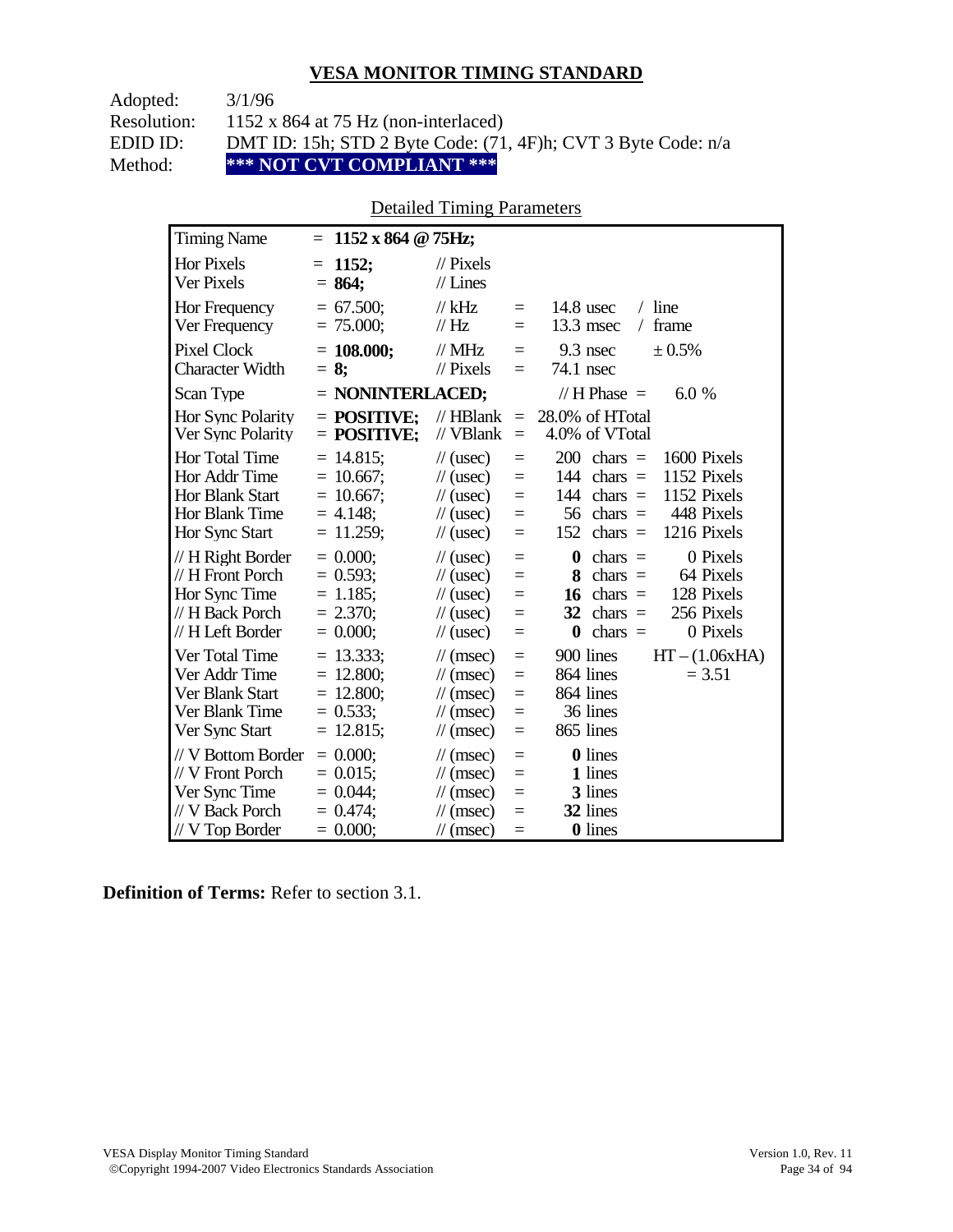| Adopted:           | 8/21/03                                                           |
|--------------------|-------------------------------------------------------------------|
| <b>Resolution:</b> | 1280 x 768 at 60 Hz (non-interlaced) REDUCED BLANKING             |
| EDID ID:           | DMT ID: 16h; STD 2 Byte Code: n/a; CVT 3 Byte Code: (7F, 1C, 21)h |
| Method:            | <b>CVT Reduced Blanking</b>                                       |

Detailed Timing Parameters

| <b>Timing Name</b>                                                                              | $=$                                                                         |                                                                                                                                                                        | 1280 x 768 @ 60Hz CVT (Reduced Blanking);                                                                                                                                 |
|-------------------------------------------------------------------------------------------------|-----------------------------------------------------------------------------|------------------------------------------------------------------------------------------------------------------------------------------------------------------------|---------------------------------------------------------------------------------------------------------------------------------------------------------------------------|
| <b>Hor Pixels</b><br>Ver Pixels                                                                 | 1280;<br>$=$<br>$= 768;$                                                    | $\frac{1}{2}$ Pixels<br>$//$ Lines                                                                                                                                     |                                                                                                                                                                           |
| Hor Frequency<br>Ver Frequency                                                                  | $= 47.396$ ;<br>$= 59.995;$                                                 | $//$ kHz<br>$=$<br>$\mathcal{U}$ Hz<br>$=$                                                                                                                             | $21.1$ usec<br>$/$ line<br>16.7 msec<br>frame<br>$\sqrt{2}$                                                                                                               |
| <b>Pixel Clock</b><br><b>Character Width</b>                                                    | $= 68.250;$<br>$= 8:$                                                       | $//$ MHz<br>$=$<br>$\frac{1}{2}$ Pixels<br>$=$                                                                                                                         | $14.7$ nsec<br>± 0.5%<br>117.2 nsec                                                                                                                                       |
| Scan Type                                                                                       | $=$ NONINTERLACED;                                                          |                                                                                                                                                                        | // H Phase $=$<br>1.1%                                                                                                                                                    |
| Hor Sync Polarity<br>Ver Sync Polarity                                                          | $=$ POSITIVE:<br>$=$ NEGATIVE                                               | $//$ HBlank<br>$\equiv$<br>// VBlank<br>$=$                                                                                                                            | 11.1% of HTotal<br>2.8% of VTotal                                                                                                                                         |
| Hor Total Time<br>Hor Addr Time<br><b>Hor Blank Start</b><br>Hor Blank Time<br>Hor Sync Start   | $= 21.099;$<br>$= 18.755$ ;<br>$= 18.755$ ;<br>$= 2.344$ ;<br>$= 19.458$ ;  | $\frac{1}{2}$ (usec)<br>$\equiv$<br>$\frac{1}{2}$ (usec)<br>$=$<br>$\frac{1}{2}$ (usec)<br>$\equiv$<br>$\frac{1}{2}$ (usec)<br>$\equiv$<br>$\frac{1}{2}$ (usec)<br>$=$ | 180<br>chars $=$<br>1440 Pixels<br>1280 Pixels<br>160<br>chars $=$<br>1280 Pixels<br>160<br>chars $=$<br>20<br>160 Pixels<br>chars $=$<br>chars $=$<br>1328 Pixels<br>166 |
| // H Right Border<br>// H Front Porch<br>Hor Sync Time<br>// H Back Porch<br>// H Left Border   | $= 0.000;$<br>$= 0.703$ ;<br>$= 0.469$ ;<br>$= 1.172$ ;<br>$= 0.000;$       | $\frac{1}{2}$ (usec)<br>$=$<br>$\frac{1}{2}$ (usec)<br>$=$<br>$\frac{1}{2}$ (usec)<br>$=$<br>$\frac{1}{2}$ (usec)<br>$=$<br>$\frac{1}{2}$ (usec)<br>$=$                | $\bf{0}$<br>0 Pixels<br>chars $=$<br>chars $=$<br>48 Pixels<br>6<br>32 Pixels<br>4<br>$chars =$<br>80 Pixels<br>chars $=$<br>10<br>$\bf{0}$<br>chars $=$<br>0 Pixels      |
| Ver Total Time<br>Ver Addr Time<br>Ver Blank Start<br>Ver Blank Time<br>Ver Sync Start          | $= 16.668$ ;<br>$= 16.204$ ;<br>$= 16.204$ ;<br>$= 0.464$ ;<br>$= 16.267$ ; | $\mathcal{U}$ (msec)<br>$=$<br>$\mathcal{U}$ (msec)<br>$=$<br>$\mathcal{U}$ (msec)<br>$=$<br>$\mathcal{U}$ (msec)<br>$=$<br>$\mathcal{U}$ (msec)<br>$=$                | 790 lines<br>$HT - (1.06xHA)$<br>768 lines<br>$= 1.22$<br>768 lines<br>22 lines<br>771 lines                                                                              |
| // V Bottom Border<br>// V Front Porch<br>Ver Sync Time<br>// V Back Porch<br>$// V$ Top Border | $= 0.000$<br>$= 0.063$<br>$= 0.148$ ;<br>$= 0.253$ ;<br>$= 0.000;$          | $\mathcal{U}$ (msec)<br>$=$<br>$\mathcal{U}$ (msec)<br>$=$<br>$\mathcal{U}$ (msec)<br>$=$<br>$\mathcal{U}$ (msec)<br>$=$<br>$\mathcal{U}$ (msec)<br>$=$                | <b>0</b> lines<br>3 lines<br>7 lines<br>12 lines<br><b>0</b> lines                                                                                                        |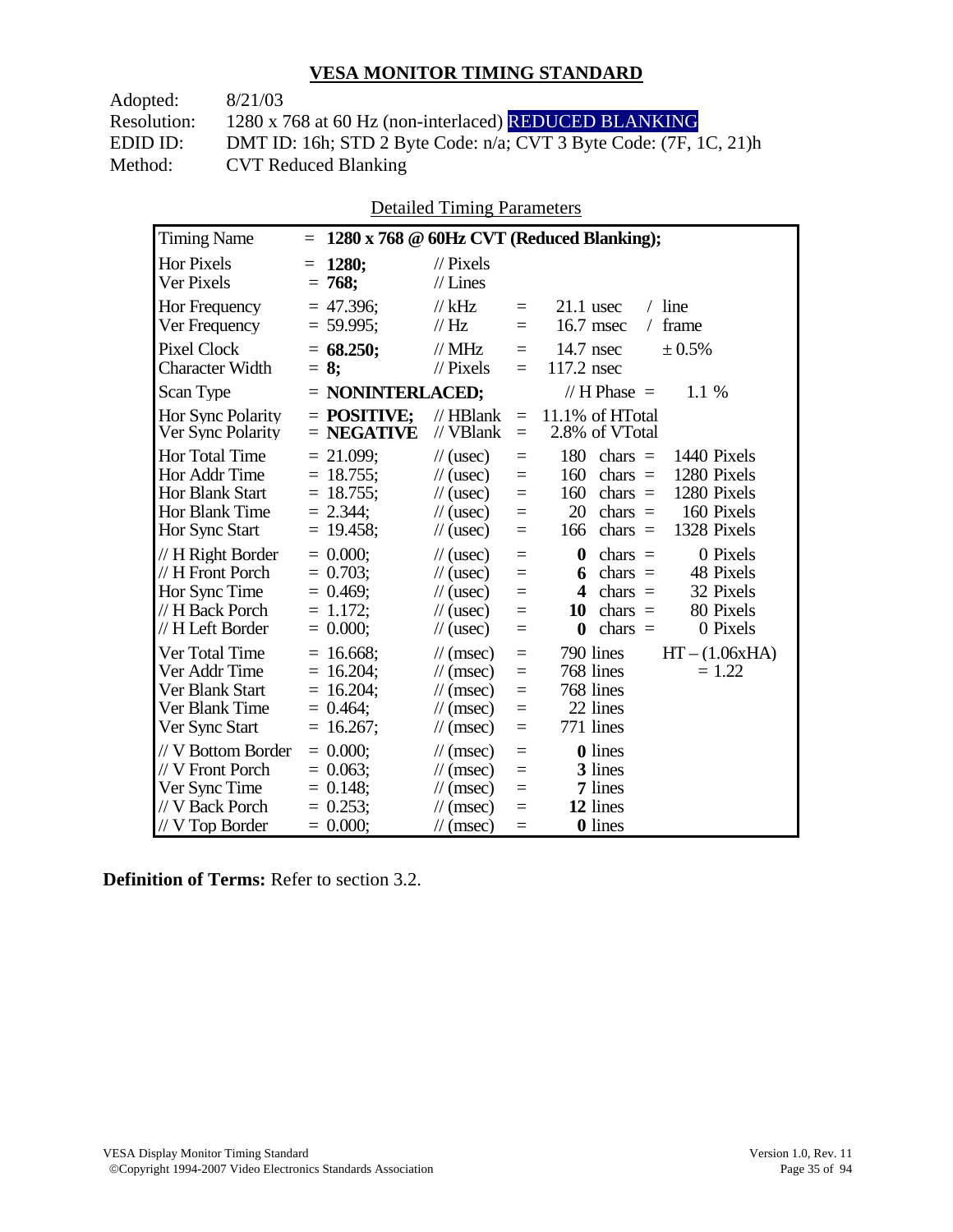| 8/21/03                                                                |
|------------------------------------------------------------------------|
| $1280 \times 768$ at 60 Hz (non-interlaced)                            |
| DMT ID: 17h; STD 2 Byte Code: $n/a$ ; CVT 3 Byte Code: $(7F, 1C, 28)h$ |
| <b>CVT</b> Compliant                                                   |
|                                                                        |

| <b>Timing Name</b>                                                                                   | $1280 \times 768$ @ 60Hz;<br>$=$                                               |                                                                                                                             |                                 |                                                                                                                                                                                 |
|------------------------------------------------------------------------------------------------------|--------------------------------------------------------------------------------|-----------------------------------------------------------------------------------------------------------------------------|---------------------------------|---------------------------------------------------------------------------------------------------------------------------------------------------------------------------------|
| <b>Hor Pixels</b><br>Ver Pixels                                                                      | 1280;<br>$=$<br>$= 768$                                                        | $\frac{1}{2}$ Pixels<br>$//$ Lines                                                                                          |                                 |                                                                                                                                                                                 |
| Hor Frequency<br>Ver Frequency                                                                       | $= 47.776$ ;<br>$= 59.870$ ;                                                   | $//$ kHz<br>// Hz                                                                                                           | $=$<br>$=$                      | $/$ line<br>$20.9$ usec<br>16.7 msec<br>frame                                                                                                                                   |
| <b>Pixel Clock</b><br><b>Character Width</b>                                                         | $= 79.500;$<br>$= 8:$                                                          | $//$ MHz<br>$//$ Pixels                                                                                                     | $=$<br>$=$                      | ± 0.5%<br>$12.6$ nsec<br>100.6 nsec                                                                                                                                             |
| Scan Type                                                                                            | = NONINTERLACED;                                                               |                                                                                                                             |                                 | // $H$ Phase $=$<br>3.8 %                                                                                                                                                       |
| Hor Sync Polarity<br>Ver Sync Polarity                                                               | $=$ NEGATIVE<br>$=$ POSITIVE;                                                  | $//$ HBlank<br>// VBlank                                                                                                    | $=$<br>$=$                      | 23.1% of HTotal<br>3.8% of VTotal                                                                                                                                               |
| <b>Hor Total Time</b><br>Hor Addr Time<br><b>Hor Blank Start</b><br>Hor Blank Time<br>Hor Sync Start | $= 20.931$ ;<br>$= 16.101;$<br>$= 16.101$ ;<br>$= 4.830;$<br>$= 16.906$ ;      | $\frac{1}{2}$ (usec)<br>$\frac{1}{2}$ (usec)<br>$\frac{1}{2}$ (usec)<br>$\frac{1}{2}$ (usec)<br>$\frac{1}{2}$ (usec)        | $=$<br>$=$<br>$=$<br>$=$<br>$=$ | 208<br>chars $=$<br>1664 Pixels<br>1280 Pixels<br>160<br>chars $=$<br>160<br>1280 Pixels<br>chars $=$<br>384 Pixels<br>48<br>chars $=$<br>1344 Pixels<br>168<br>chars $=$       |
| // H Right Border<br>// H Front Porch<br>Hor Sync Time<br>// H Back Porch<br>// H Left Border        | $= 0.000;$<br>$= 0.805$ ;<br>$= 1.610;$<br>$= 2.415$ ;<br>$= 0.000;$           | $\frac{1}{2}$ (usec)<br>$\frac{1}{2}$ (usec)<br>$\frac{1}{2}$ (usec)<br>$\frac{1}{2}$ (usec)<br>$\frac{1}{2}$ (usec)        | $=$<br>$=$<br>$=$<br>$=$<br>$=$ | $\bf{0}$<br>0 Pixels<br>$chars =$<br>64 Pixels<br>chars $=$<br>8<br>128 Pixels<br>16<br>$chars =$<br>192 Pixels<br>24<br>chars $=$<br>0 Pixels<br>$\boldsymbol{0}$<br>chars $=$ |
| Ver Total Time<br>Ver Addr Time<br>Ver Blank Start<br>Ver Blank Time<br>Ver Sync Start               | 16.703;<br>$=$<br>$= 16.075$ ;<br>$= 16.075$ ;<br>$= 0.628;$<br>16.138;<br>$=$ | $\mathcal{U}$ (msec)<br>$\mathcal{U}$ (msec)<br>$\mathcal{U}$ (msec)<br>$\mathcal{U}$ (msec)<br>$\frac{1}{\sqrt{2}}$ (msec) | $=$<br>$=$<br>$=$<br>$=$<br>$=$ | 798 lines<br>$HT - (1.06xHA)$<br>768 lines<br>$= 3.86$<br>768 lines<br>30 lines<br>771 lines                                                                                    |
| // V Bottom Border<br>// V Front Porch<br>Ver Sync Time<br>// V Back Porch<br>// V Top Border        | $= 0.000;$<br>$= 0.063$ ;<br>$= 0.147$ ;<br>$= 0.419$ ;<br>$= 0.000;$          | $\mathcal{U}$ (msec)<br>$\mathcal{U}$ (msec)<br>$\mathcal{U}$ (msec)<br>$\mathcal{U}$ (msec)<br>$\mathcal{U}$ (msec)        | $=$<br>$=$<br>$=$<br>$=$<br>$=$ | 0 lines<br>3 lines<br>7 lines<br>20 lines<br>0 lines                                                                                                                            |

Detailed Timing Parameters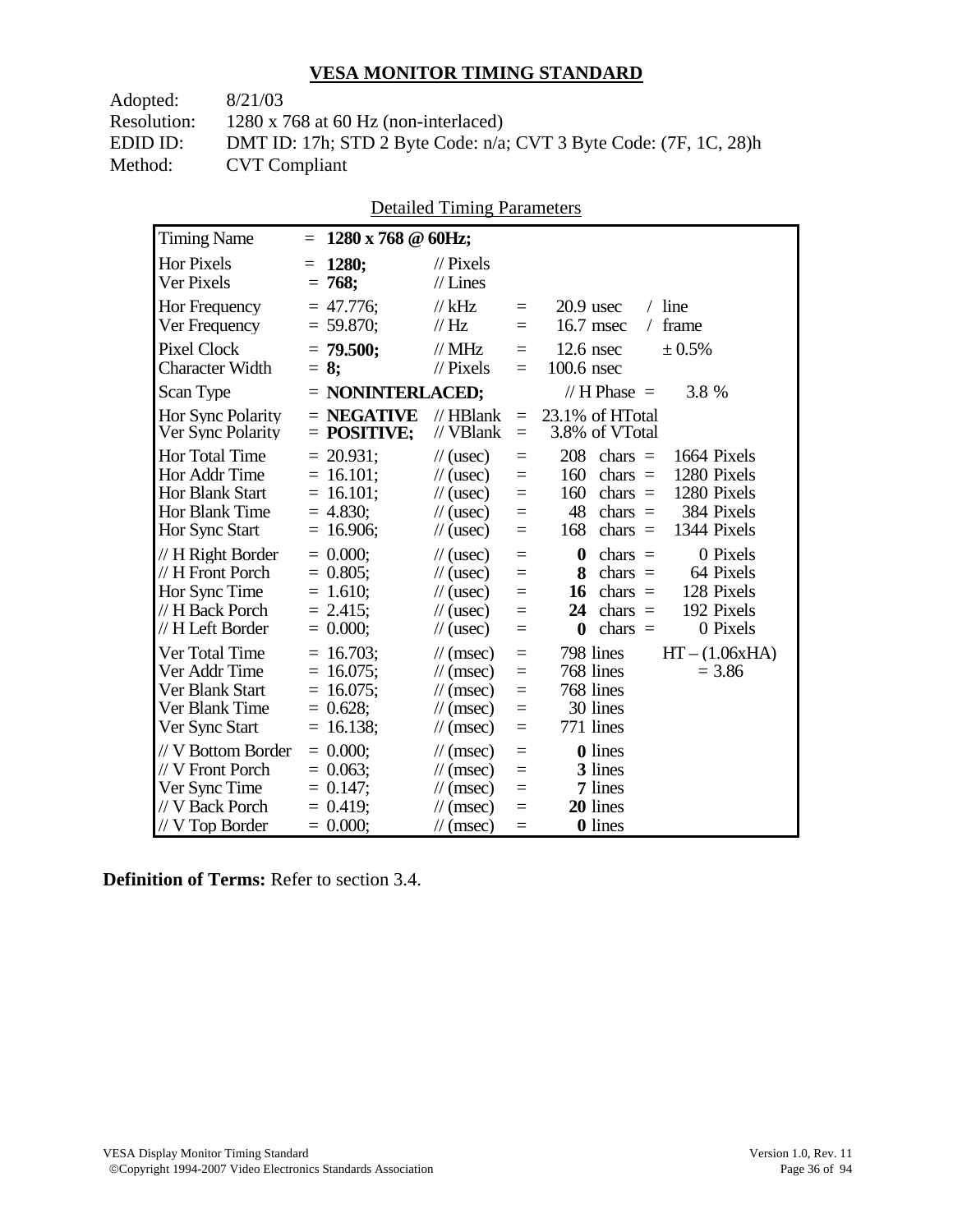| Adopted:           | 8/21/03                                                              |
|--------------------|----------------------------------------------------------------------|
| <b>Resolution:</b> | $1280 \times 768$ at 75 Hz (non-interlaced)                          |
| EDID ID:           | DMT ID: 18h; STD 2 Byte Code: $n/a$ ; CVT 3 Byte Code: (7F, 1C, 44)h |
| Method:            | <b>CVT</b> Compliant                                                 |

|                                                                                               |                                                                           | <b>Detailed Timing Parameters</b>                                                                                    |                                      |                                                                                                                                                                                |
|-----------------------------------------------------------------------------------------------|---------------------------------------------------------------------------|----------------------------------------------------------------------------------------------------------------------|--------------------------------------|--------------------------------------------------------------------------------------------------------------------------------------------------------------------------------|
| <b>Timing Name</b>                                                                            | $= 1280 \times 768 \text{ @ } 75 \text{Hz};$                              |                                                                                                                      |                                      |                                                                                                                                                                                |
| <b>Hor Pixels</b><br>Ver Pixels                                                               | <b>1280;</b><br>$=$<br>$= 768;$                                           | $\mathcal{U}$ Pixels<br>$//$ Lines                                                                                   |                                      |                                                                                                                                                                                |
| Hor Frequency<br>Ver Frequency                                                                | $= 60.289;$<br>$= 74.893;$                                                | $//$ KHz<br>// Hz                                                                                                    | $\equiv$<br>$=$                      | $/$ line<br>16.6 usec<br>13.4 msec<br>frame<br>$\sqrt{2}$                                                                                                                      |
| <b>Pixel Clock</b><br><b>Character Width</b>                                                  | $= 102.250;$<br>$= 8:$                                                    | $//$ MHz<br>$\frac{1}{2}$ Pixels                                                                                     | $=$<br>$=$                           | 9.8 nsec<br>$\pm 0.5\%$<br>78.2 nsec                                                                                                                                           |
| Scan Type                                                                                     | $=$ NONINTERLACED;                                                        |                                                                                                                      |                                      | // H Phase $=$<br>3.8 %                                                                                                                                                        |
| Hor Sync Polarity<br>Ver Sync Polarity                                                        | $=$ NEGATIVE<br>$=$ POSITIVE;                                             | $//$ HBlank<br>// VBlank                                                                                             | $\equiv$<br>$\equiv$                 | 24.5% of HTotal<br>4.6% of VTotal                                                                                                                                              |
| Hor Total Time<br>Hor Addr Time<br>Hor Blank Start<br>Hor Blank Time<br>Hor Sync Start        | $= 16.587$ ;<br>$= 12.518;$<br>$= 12.518$ ;<br>$= 4.068$ ;<br>$= 13.301;$ | $\frac{1}{2}$ (usec)<br>$\frac{1}{2}$ (usec)<br>$\frac{1}{2}$ (usec)<br>$\frac{1}{2}$ (usec)<br>$\frac{1}{2}$ (usec) | $=$<br>$\equiv$<br>$=$<br>$=$<br>$=$ | 212<br>1696 Pixels<br>$chars =$<br>1280 Pixels<br>160<br>chars $=$<br>160<br>1280 Pixels<br>$chars =$<br>$52 \text{ chars} =$<br>416 Pixels<br>170<br>1360 Pixels<br>chars $=$ |
| // H Right Border<br>// H Front Porch<br>Hor Sync Time<br>// H Back Porch<br>// H Left Border | $= 0.000$<br>$= 0.782;$<br>$= 1.252;$<br>$= 2.034$ ;<br>$= 0.000;$        | $\frac{1}{2}$ (usec)<br>$\frac{1}{2}$ (usec)<br>$\frac{1}{2}$ (usec)<br>$\frac{1}{2}$ (usec)<br>$\frac{1}{2}$ (usec) | $=$<br>$=$<br>$=$<br>$=$<br>$\equiv$ | $\bf{0}$<br>0 Pixels<br>chars $=$<br>80 Pixels<br>10<br>chars $=$<br>128 Pixels<br>16 chars $=$<br>208 Pixels<br>$26$ chars =<br>0 Pixels<br>$\bf{0}$<br>chars $=$             |
| Ver Total Time<br>Ver Addr Time<br>Ver Blank Start<br>Ver Blank Time<br>Ver Sync Start        | $= 13.352$ ;<br>$= 12.739;$<br>$= 12.739;$<br>$= 0.614$ ;<br>$= 12.788;$  | $\mathcal{U}$ (msec)<br>$\mathcal{U}$ (msec)<br>$\mathcal{U}$ (msec)<br>$\mathcal{U}$ (msec)<br>$\mathcal{U}$ (msec) | $=$<br>$=$<br>$=$<br>$=$<br>$=$      | 805 lines<br>$HT - (1.06xHA)$<br>768 lines<br>$= 3.32$<br>768 lines<br>37 lines<br>771 lines                                                                                   |
| // V Bottom Border<br>// V Front Porch<br>Ver Sync Time<br>// V Back Porch                    | $= 0.000;$<br>$= 0.050$ ;<br>$= 0.116$ ;<br>$= 0.448$                     | $\mathcal{U}$ (msec)<br>$\mathcal{U}$ (msec)<br>$\mathcal{U}$ (msec)<br>$\mathcal{U}$ (msec)                         | $=$<br>$=$<br>$=$<br>$=$             | <b>0</b> lines<br>3 lines<br>7 lines<br>27 lines                                                                                                                               |

**Definition of Terms:** Refer to section 3.4.

 $\frac{1}{\sqrt{V}}$  Top Border = 0.000;  $\frac{1}{\sqrt{V}}$  (msec) = 0 lines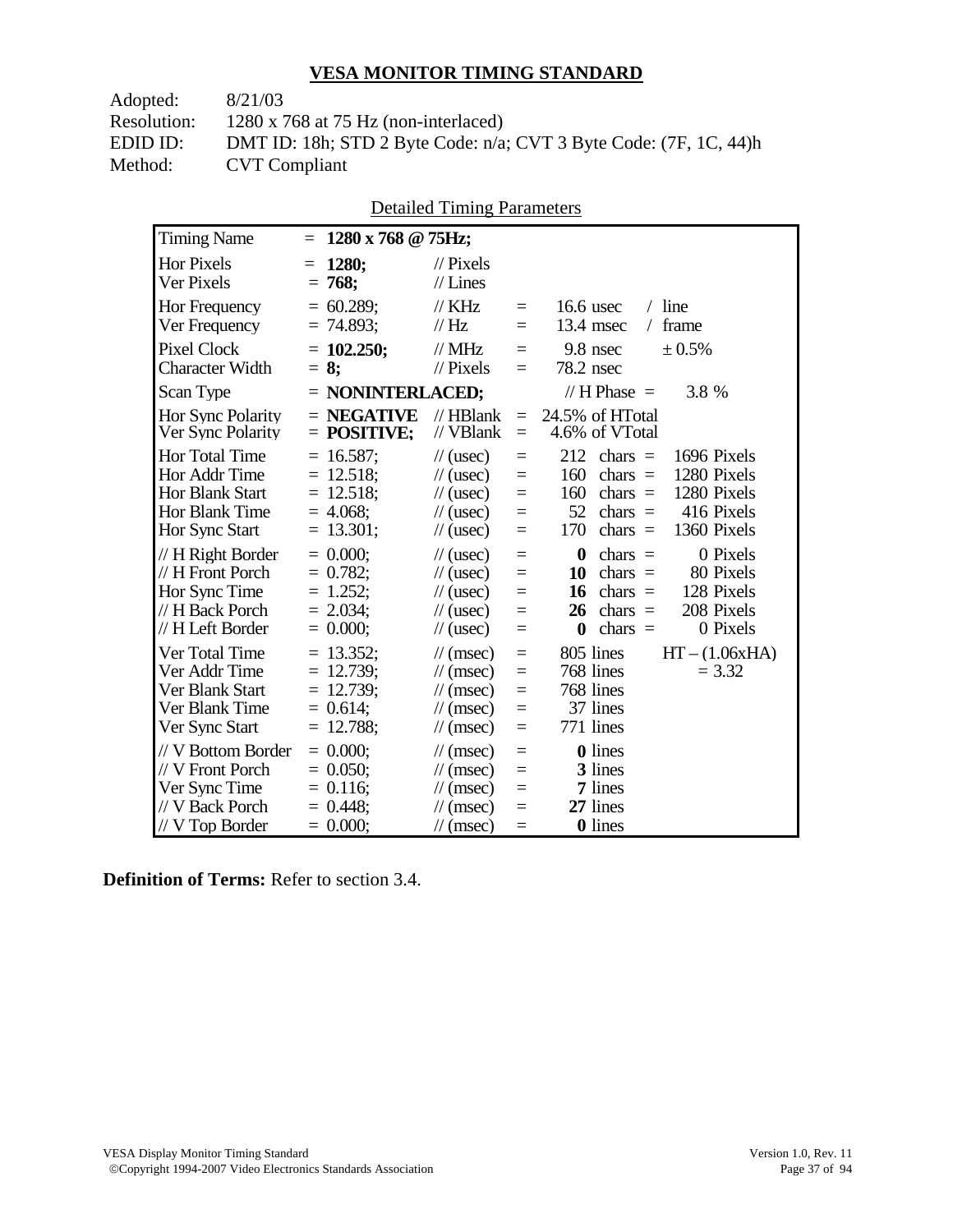| Adopted:           | 8/21/03                                                                |
|--------------------|------------------------------------------------------------------------|
| <b>Resolution:</b> | $1280 \times 768$ at 85 Hz (non-interlaced)                            |
| EDID ID:           | DMT ID: 19h; STD 2 Byte Code: $n/a$ ; CVT 3 Byte Code: $(7F, 1C, 62)h$ |
| Method:            | <b>CVT</b> Compliant                                                   |

|                                                                                               |                                                                               | DUMINI TIIIIIIL TATAMUUTS                                                                                                          |                                 |                                                                                                                                                                           |
|-----------------------------------------------------------------------------------------------|-------------------------------------------------------------------------------|------------------------------------------------------------------------------------------------------------------------------------|---------------------------------|---------------------------------------------------------------------------------------------------------------------------------------------------------------------------|
| <b>Timing Name</b>                                                                            | $1280 \times 768$ @ 85Hz;<br>$=$                                              |                                                                                                                                    |                                 |                                                                                                                                                                           |
| <b>Hor Pixels</b><br>Ver Pixels                                                               | 1280;<br>768;<br>$=$                                                          | $\frac{1}{2}$ Pixels<br>$//$ Lines                                                                                                 |                                 |                                                                                                                                                                           |
| Hor Frequency<br>Ver Frequency                                                                | $= 68.633;$<br>$= 84.837;$                                                    | $//$ kHz<br>// Hz                                                                                                                  | $=$<br>$=$                      | $/$ line<br>$14.6$ usec<br>$11.8$ msec<br>/ frame                                                                                                                         |
| <b>Pixel Clock</b><br><b>Character Width</b>                                                  | $= 117.500$ ;<br>$= 8$ ;                                                      | $//$ MHz<br>$//$ Pixels                                                                                                            | $=$<br>$=$                      | $8.5$ nsec<br>± 0.5%<br>68.1 nsec                                                                                                                                         |
| Scan Type                                                                                     | $=$ NONINTERLACED;                                                            |                                                                                                                                    |                                 | // H Phase $=$<br>4.0 %                                                                                                                                                   |
| Hor Sync Polarity<br>Ver Sync Polarity                                                        | $=$ NEGATIVE<br>$=$ POSITIVE;                                                 | // HBlank<br>// VBlank                                                                                                             | $=$<br>$=$                      | 25.2% of HTotal<br>5.1% of VTotal                                                                                                                                         |
| Hor Total Time<br>Hor Addr Time<br><b>Hor Blank Start</b><br>Hor Blank Time<br>Hor Sync Start | $= 14.570$ ;<br>$= 10.894$ ;<br>$= 10.894;$<br>$= 3.677$ ;<br>$= 11.574$ ;    | $\frac{1}{2}$ (usec)<br>$\frac{1}{2}$ (usec)<br>$\frac{1}{2}$ (usec)<br>$\frac{1}{2}$ (usec)<br>$\frac{1}{2}$ (usec)               | $=$<br>$=$<br>$=$<br>$=$<br>$=$ | 214<br>1712 Pixels<br>$chars =$<br>1280 Pixels<br>160<br>$chars =$<br>160<br>1280 Pixels<br>chars $=$<br>432 Pixels<br>54<br>chars $=$<br>170<br>chars $=$<br>1360 Pixels |
| // H Right Border<br>// H Front Porch<br>Hor Sync Time<br>// H Back Porch<br>// H Left Border | $= 0.000;$<br>$= 0.681;$<br>$= 1.157;$<br>$= 1.838;$<br>$= 0.000;$            | $\frac{1}{2}$ (usec)<br>$\frac{1}{2}$ (usec)<br>$\frac{1}{2}$ (usec)<br>$\frac{1}{2}$ (usec)<br>$\frac{1}{2}$ (usec)               | $=$<br>$=$<br>$=$<br>$=$<br>$=$ | 0 Pixels<br>0<br>$chars =$<br>80 Pixels<br>10<br>chars $=$<br>136 Pixels<br>17<br>$chars =$<br>216 Pixels<br>27<br>chars $=$<br>0 Pixels<br>$\bf{0}$<br>chars $=$         |
| Ver Total Time<br>Ver Addr Time<br>Ver Blank Start<br>Ver Blank Time<br>Ver Sync Start        | $= 11.787$ ;<br>$= 11.190$ ;<br>$= 11.190$ ;<br>$= 0.597$ ;<br>11.234;<br>$=$ | $\mathcal{U}$ (msec)<br>$\mathcal{U}$ (msec)<br>$\frac{1}{\sqrt{2}}$ (msec)<br>$\mathcal{U}$ (msec)<br>$\frac{1}{\sqrt{2}}$ (msec) | $=$<br>$=$<br>$=$<br>$=$<br>$=$ | 809 lines<br>$HT - (1.06xHA)$<br>768 lines<br>$= 3.02$<br>768 lines<br>41 lines<br>771 lines                                                                              |
| // V Bottom Border<br>// V Front Porch<br>Ver Sync Time<br>// V Back Porch<br>// V Top Border | $= 0.000$<br>$= 0.044$ ;<br>$= 0.102;$<br>$= 0.452$ ;<br>$= 0.000;$           | $\mathcal{U}$ (msec)<br>$\mathcal{U}$ (msec)<br>$\frac{1}{\sqrt{2}}$ (msec)<br>$\mathcal{U}$ (msec)<br>$\mathcal{U}$ (msec)        | $=$<br>$=$<br>$=$<br>$=$<br>$=$ | <b>0</b> lines<br>3 lines<br>7 lines<br>31 lines<br>0 lines                                                                                                               |

Detailed Timing Parameters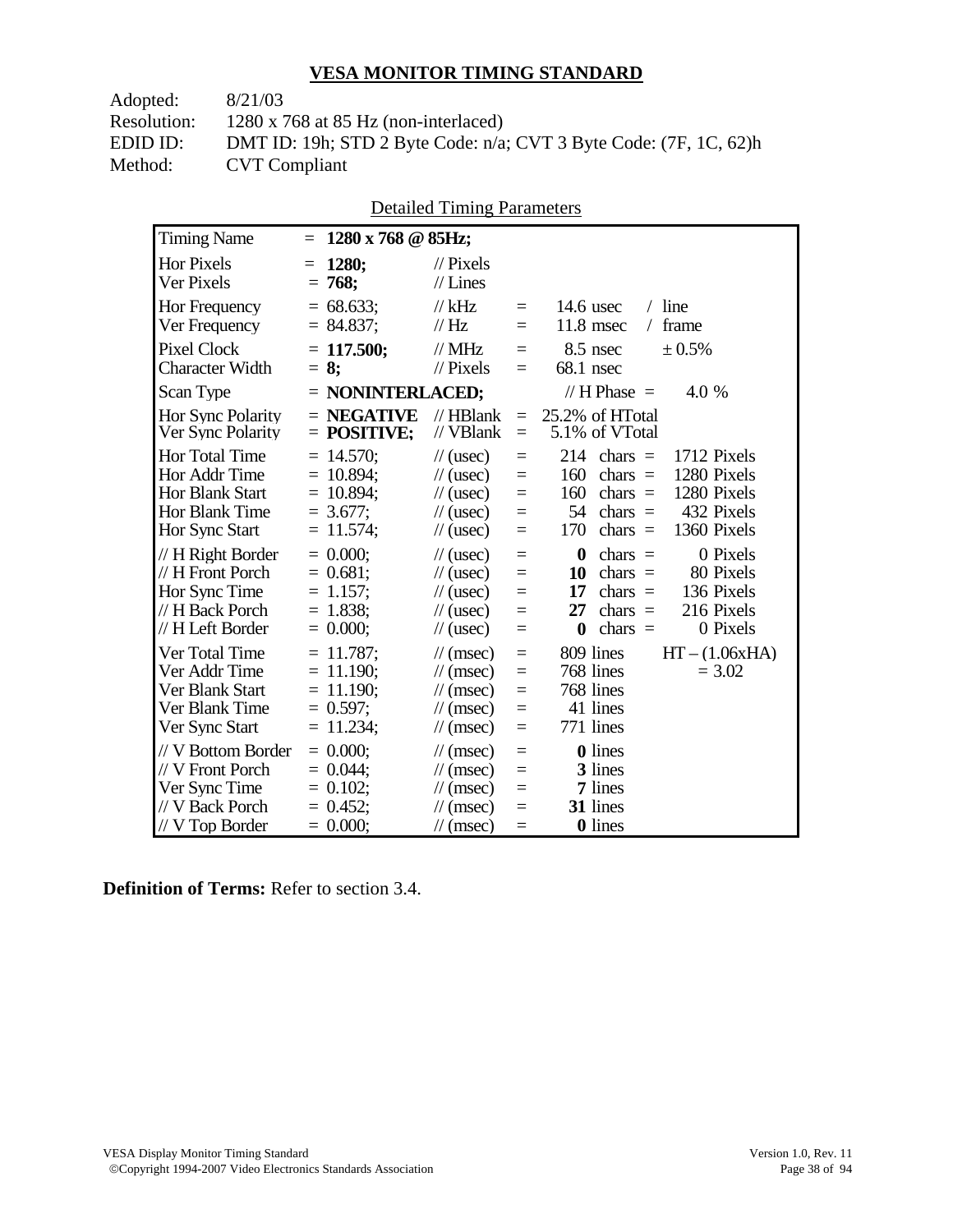Adopted: 5/1/07

Resolution: 1280 x 768 at 120 Hz (non-interlaced) REDUCED BLANKING EDID ID: DMT ID: 1Ah; STD 2 Byte Code: n/a; CVT 3 Byte Code: n/a<br>Method: Generated using CVT (Reduced Blanking) Formula Generated using CVT (Reduced Blanking) Formula

Detailed Timing Parameters

| <b>Timing Name</b>                                                                                   | $\equiv$                                                                 |                                                                                                                                    |                                 | 1280 x 768 @ 120Hz CVT (Reduced Blanking);                                                                                                                                           |
|------------------------------------------------------------------------------------------------------|--------------------------------------------------------------------------|------------------------------------------------------------------------------------------------------------------------------------|---------------------------------|--------------------------------------------------------------------------------------------------------------------------------------------------------------------------------------|
| <b>Hor Pixels</b><br>Ver Pixels                                                                      | 1280:<br>$= 768;$                                                        | $\frac{1}{2}$ Pixels<br>$//$ Lines                                                                                                 |                                 |                                                                                                                                                                                      |
| <b>Hor Frequency</b><br>Ver Frequency                                                                | $= 97.396$ ;<br>$= 119.798$ ;                                            | $//$ kHz<br>$\mathcal{U}$ Hz                                                                                                       | $=$<br>$=$                      | $10.3$ usec<br>$/$ line<br>8.3 msec<br>frame<br>$\sqrt{2}$                                                                                                                           |
| <b>Pixel Clock</b><br><b>Character Width</b>                                                         | $= 140.250$ ;<br>$= 8:$                                                  | $//$ MHz<br>$\frac{1}{2}$ Pixels                                                                                                   | $=$<br>$=$                      | $7.1$ nsec<br>± 0.5%<br>57.0 nsec                                                                                                                                                    |
| Scan Type                                                                                            | $=$ NONINTERLACED;                                                       |                                                                                                                                    |                                 | // $H$ Phase $=$<br>1.1 %                                                                                                                                                            |
| Hor Sync Polarity<br>Ver Sync Polarity                                                               | $=$ POSITIVE:<br>$=$ NEGATIVE                                            | $//$ HBlank<br>// VBlank                                                                                                           | $=$<br>$=$                      | 11.1% of HTotal<br>5.5% of VTotal                                                                                                                                                    |
| <b>Hor Total Time</b><br>Hor Addr Time<br><b>Hor Blank Start</b><br>Hor Blank Time<br>Hor Sync Start | $= 10.267$ ;<br>$= 9.127$ ;<br>$= 9.127$ ;<br>$= 1.141$ ;<br>$= 9.469$ ; | $\frac{1}{2}$ (usec)<br>$\frac{1}{2}$ (usec)<br>$\frac{1}{2}$ (usec)<br>$\frac{1}{2}$ (usec)<br>$\frac{1}{2}$ (usec)               | $=$<br>$=$<br>$=$<br>$=$<br>$=$ | 180<br>chars $=$<br>1440 Pixels<br>1280 Pixels<br>160<br>chars $=$<br>1280 Pixels<br>160<br>chars $=$<br>20<br>160 Pixels<br>$chars =$<br>1328 Pixels<br>$chars =$<br>166            |
| // H Right Border<br>// H Front Porch<br>Hor Sync Time<br>// H Back Porch<br>// H Left Border        | $= 0.000$<br>$= 0.342$ ;<br>$= 0.228;$<br>$= 0.570$ ;<br>$= 0.000;$      | $\frac{1}{2}$ (usec)<br>$\frac{1}{2}$ (usec)<br>$\frac{1}{2}$ (usec)<br>$\frac{1}{2}$ (usec)<br>$\frac{1}{2}$ (usec)               | $=$<br>$=$<br>$=$<br>$=$<br>$=$ | $\boldsymbol{0}$<br>0 Pixels<br>chars $=$<br>48 Pixels<br>$chars =$<br>6<br>32 Pixels<br>4<br>$chars =$<br>80 Pixels<br>$chars =$<br>10<br>0 Pixels<br>$\boldsymbol{0}$<br>$chars =$ |
| Ver Total Time<br>Ver Addr Time<br>Ver Blank Start<br>Ver Blank Time<br>Ver Sync Start               | $= 8.347$ ;<br>$= 7.885$ ;<br>$= 7.885$ ;<br>$= 0.462$ ;<br>$= 7.916$ ;  | $\mathcal{U}$ (msec)<br>$\frac{1}{\sqrt{2}}$ (msec)<br>$\mathcal{U}$ (msec)<br>$\mathcal{U}$ (msec)<br>$\frac{1}{\sqrt{2}}$ (msec) | $=$<br>$=$<br>$=$<br>$=$<br>$=$ | 813 lines<br>$HT - (1.06xHA)$<br>768 lines<br>$= 0.59$<br>768 lines<br>45 lines<br>771 lines                                                                                         |
| // V Bottom Border<br>// V Front Porch<br>Ver Sync Time<br>// V Back Porch<br>$//$ V Top Border      | $= 0.000$<br>$= 0.031$ :<br>$= 0.072$ ;<br>$= 0.359$ ;<br>$= 0.000;$     | $\mathcal{U}$ (msec)<br>$\frac{1}{\sqrt{2}}$ (msec)<br>$\mathcal{U}$ (msec)<br>$\mathcal{U}$ (msec)<br>$\mathcal{U}$ (msec)        | $=$<br>$=$<br>$=$<br>$=$<br>$=$ | <b>0</b> lines<br>3 lines<br>7 lines<br>35 lines<br>0 lines                                                                                                                          |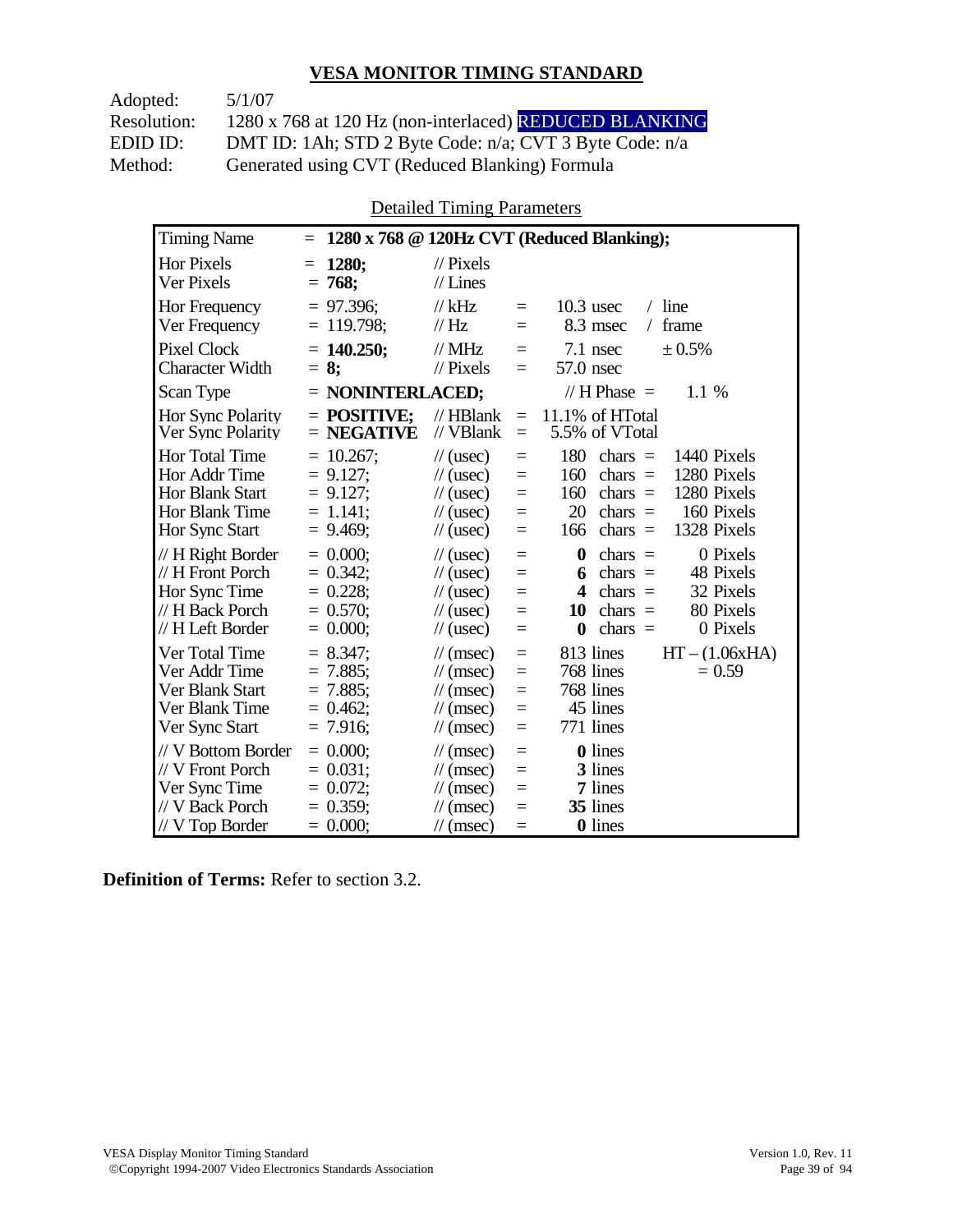Adopted: 5/1/07 Resolution: 1280 x 800 at 60 Hz (non-interlaced) REDUCED BLANKING EDID ID: DMT ID: 1Bh; STD 2 Byte Code: n/a; CVT 3 Byte Code: (8F, 18, 21)h<br>Method: CVT Reduced Blanking CVT Reduced Blanking

Detailed Timing Parameters

| <b>Timing Name</b>                                                                              | $=$                                                                         |                                                                                                                      |                                 | 1280 x 800 @ 60Hz CVT (Reduced Blanking);                                                                                                                                            |
|-------------------------------------------------------------------------------------------------|-----------------------------------------------------------------------------|----------------------------------------------------------------------------------------------------------------------|---------------------------------|--------------------------------------------------------------------------------------------------------------------------------------------------------------------------------------|
| <b>Hor Pixels</b><br>Ver Pixels                                                                 | 1280:<br>$=$<br>$= 800;$                                                    | $\mathcal{U}$ Pixels<br>$//$ Lines                                                                                   |                                 |                                                                                                                                                                                      |
| Hor Frequency<br>Ver Frequency                                                                  | 49.306;<br>$= 59.910$ ;                                                     | // $kHz$<br>$\frac{1}{1}$ Hz                                                                                         | $=$<br>$=$                      | $20.3$ usec<br>$/$ line<br>16.7 msec<br>frame<br>$\sqrt{2}$                                                                                                                          |
| <b>Pixel Clock</b><br><b>Character Width</b>                                                    | $= 71.000;$<br>$= 8:$                                                       | $//$ MHz<br>$\mathcal{U}$ Pixels                                                                                     | $=$<br>$=$                      | $14.1$ nsec<br>± 0.5%<br>112.7 nsec                                                                                                                                                  |
| Scan Type                                                                                       | $=$ NONINTERLACED;                                                          |                                                                                                                      |                                 | // H Phase $=$<br>1.1%                                                                                                                                                               |
| Hor Sync Polarity<br>Ver Sync Polarity                                                          | $=$ POSITIVE:<br>$=$ NEGATIVE;                                              | $//$ HBlank<br>// VBlank                                                                                             | $\equiv$<br>$=$                 | 11.1% of HTotal<br>2.8% of VTotal                                                                                                                                                    |
| Hor Total Time<br>Hor Addr Time<br><b>Hor Blank Start</b><br>Hor Blank Time<br>Hor Sync Start   | $= 20.282$ ;<br>$= 18.028$ ;<br>$= 18.028$ ;<br>$= 2.254$ ;<br>18.704;<br>Ξ | $\frac{1}{2}$ (usec)<br>$\frac{1}{2}$ (usec)<br>$\frac{1}{2}$ (usec)<br>$\frac{1}{2}$ (usec)<br>$\frac{1}{2}$ (usec) | $=$<br>$=$<br>$=$<br>$=$<br>$=$ | 180<br>chars $=$<br>1440 Pixels<br>1280 Pixels<br>160<br>chars $=$<br>1280 Pixels<br>160<br>$chars =$<br>20<br>160 Pixels<br>chars $=$<br>1328 Pixels<br>166<br>chars $=$            |
| $// H$ Right Border<br>// H Front Porch<br>Hor Sync Time<br>// H Back Porch<br>// H Left Border | $= 0.000$<br>$= 0.676$ ;<br>$= 0.451$ ;<br>$= 1.127$ ;<br>$= 0.000;$        | $\frac{1}{2}$ (usec)<br>$\frac{1}{2}$ (usec)<br>$\frac{1}{2}$ (usec)<br>$\frac{1}{2}$ (usec)<br>$\frac{1}{2}$ (usec) | $=$<br>$=$<br>$=$<br>$=$<br>$=$ | 0 Pixels<br>$\boldsymbol{0}$<br>$chars =$<br>48 Pixels<br>$chars =$<br>6<br>32 Pixels<br>4<br>chars $=$<br>80 Pixels<br>10<br>$chars =$<br>0 Pixels<br>$\boldsymbol{0}$<br>$chars =$ |
| Ver Total Time<br>Ver Addr Time<br>Ver Blank Start<br>Ver Blank Time<br>Ver Sync Start          | $= 16.692$ ;<br>$= 16.225$ ;<br>$= 16.225$ ;<br>0.466;<br>16.286;           | $\mathcal{U}$ (msec)<br>$\mathcal{U}$ (msec)<br>$\mathcal{U}$ (msec)<br>$\mathcal{U}$ (msec)<br>$\mathcal{U}$ (msec) | $=$<br>$=$<br>$=$<br>$=$<br>$=$ | 823 lines<br>$HT - (1.06xHA)$<br>800 lines<br>$= 1.17$<br>800 lines<br>23 lines<br>803 lines                                                                                         |
| // V Bottom Border<br>// V Front Porch<br>Ver Sync Time<br>// V Back Porch<br>$//$ V Top Border | $= 0.000$<br>$0.061$ ;<br>$=$<br>$= 0.122$ ;<br>$= 0.284$<br>$= 0.000;$     | $\mathcal{U}$ (msec)<br>$\mathcal{U}$ (msec)<br>$\mathcal{U}$ (msec)<br>$\mathcal{U}$ (msec)<br>$\mathcal{U}$ (msec) | $=$<br>$=$<br>$=$<br>$=$<br>$=$ | 0 lines<br>3 lines<br><b>6</b> lines<br>14 lines<br>0 lines                                                                                                                          |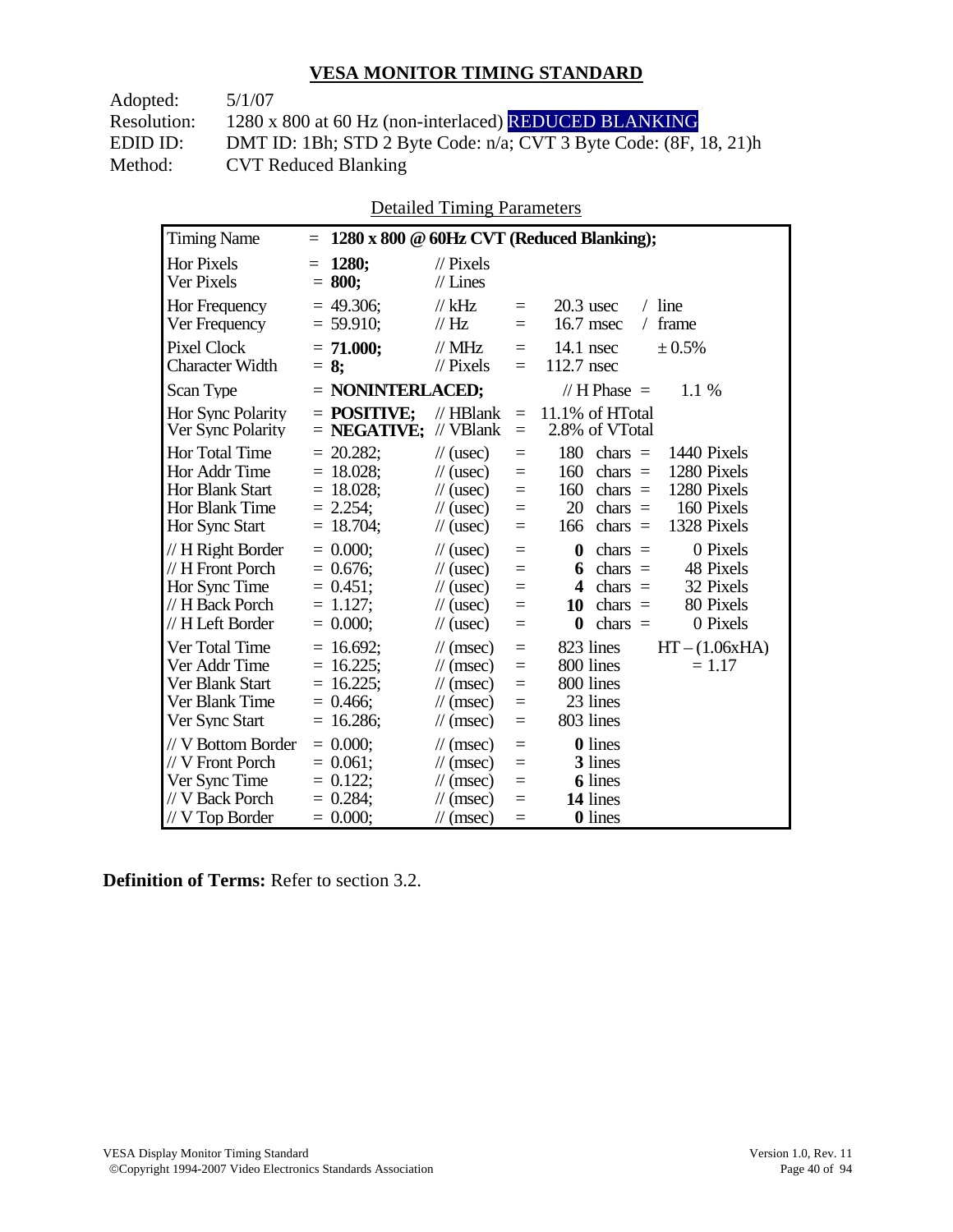Adopted: 5/1/07

Resolution: 1280 x 800 at 60 Hz (non-interlaced)

EDID ID: DMT ID: 1Ch; STD 2 Byte Code: (81, 00)h; CVT 3 Byte Code: (8F, 18, 28)h<br>Method: CVT Compliant **CVT Compliant** 

| <b>Detailed Timing Parameters</b> |
|-----------------------------------|
|-----------------------------------|

| <b>Timing Name</b>                                                                            | $1280 \times 800 \& 60$ Hz;<br>$=$                                          |                                                                                                                      |                                 |                                                                                                                                                                           |
|-----------------------------------------------------------------------------------------------|-----------------------------------------------------------------------------|----------------------------------------------------------------------------------------------------------------------|---------------------------------|---------------------------------------------------------------------------------------------------------------------------------------------------------------------------|
| <b>Hor Pixels</b><br>Ver Pixels                                                               | 1280;<br>$=$<br>$= 800;$                                                    | $\mathcal{U}$ Pixels<br>$//$ Lines                                                                                   |                                 |                                                                                                                                                                           |
| Hor Frequency<br>Ver Frequency                                                                | $= 49.702$ ;<br>$= 59.810$ ;                                                | // $kHz$<br>$\frac{1}{1}$ Hz                                                                                         | $=$<br>$=$                      | $20.1$ usec<br>$/$ line<br>16.7 msec<br>frame<br>$\sqrt{2}$                                                                                                               |
| <b>Pixel Clock</b><br><b>Character Width</b>                                                  | $= 83.500;$<br>$= 8$ ;                                                      | $\mathcal{U}$ MHz<br>$//$ Pixels                                                                                     | $=$<br>$=$                      | $12.0$ nsec<br>± 0.5%<br>95.8 nsec                                                                                                                                        |
| Scan Type                                                                                     | $=$ NONINTERLACED;                                                          |                                                                                                                      |                                 | // H Phase $=$<br>3.8 %                                                                                                                                                   |
| Hor Sync Polarity<br>Ver Sync Polarity                                                        | $=$ <b>NEGATIVE</b> ; // HBlank<br>$=$ POSITIVE;                            | // VBlank                                                                                                            | $=$<br>$=$                      | 23.8% of HTotal<br>3.7% of VTotal                                                                                                                                         |
| Hor Total Time<br>Hor Addr Time<br><b>Hor Blank Start</b><br>Hor Blank Time<br>Hor Sync Start | $= 20.120$ ;<br>$= 15.329$ ;<br>$= 15.329$ ;<br>$= 4.790$ ;<br>$= 16.192$ ; | $\frac{1}{2}$ (usec)<br>$\frac{1}{2}$ (usec)<br>$\frac{1}{2}$ (usec)<br>$\frac{1}{2}$ (usec)<br>$\frac{1}{2}$ (usec) | $=$<br>$=$<br>$=$<br>$=$<br>$=$ | 210<br>1680 Pixels<br>$chars =$<br>160<br>chars $=$<br>1280 Pixels<br>1280 Pixels<br>160<br>chars $=$<br>50<br>400 Pixels<br>chars $=$<br>1352 Pixels<br>169<br>$chars =$ |
| // H Right Border<br>// H Front Porch<br>Hor Sync Time<br>// H Back Porch<br>// H Left Border | $= 0.000$<br>$= 0.862$ ;<br>$= 1.533;$<br>$= 2.395;$<br>$= 0.000;$          | $\frac{1}{2}$ (usec)<br>$\frac{1}{2}$ (usec)<br>$\frac{1}{2}$ (usec)<br>$\frac{1}{2}$ (usec)<br>$\frac{1}{2}$ (usec) | $=$<br>$=$<br>$=$<br>$=$<br>$=$ | 0 Pixels<br>chars $=$<br>0<br>72 Pixels<br>9<br>$chars =$<br>128 Pixels<br>16<br>chars $=$<br>200 Pixels<br>25<br>chars $=$<br>0 Pixels<br>chars $=$<br>0                 |
| Ver Total Time<br>Ver Addr Time<br>Ver Blank Start<br>Ver Blank Time<br>Ver Sync Start        | $= 16.720$ ;<br>$= 16.096$ ;<br>$= 16.096$ ;<br>$= 0.624;$<br>$= 16.156$ ;  | $\mathcal{U}$ (msec)<br>$\mathcal{U}$ (msec)<br>$\mathcal{U}$ (msec)<br>$\mathcal{U}$ (msec)<br>$\mathcal{U}$ (msec) | $=$<br>$=$<br>$=$<br>$=$<br>$=$ | $HT - (1.06xHA)$<br>831 lines<br>800 lines<br>$= 3.87$<br>800 lines<br>31 lines<br>803 lines                                                                              |
| // V Bottom Border<br>// V Front Porch<br>Ver Sync Time<br>// V Back Porch<br>// V Top Border | $= 0.000;$<br>$= 0.060;$<br>$= 0.121$ ;<br>$= 0.443$<br>$= 0.000;$          | $\mathcal{U}$ (msec)<br>$\mathcal{U}$ (msec)<br>$\mathcal{U}$ (msec)<br>$\mathcal{U}$ (msec)<br>$\mathcal{U}$ (msec) | $=$<br>$=$<br>$=$<br>$=$<br>$=$ | 0 lines<br>3 lines<br><b>6</b> lines<br>22 lines<br>0 lines                                                                                                               |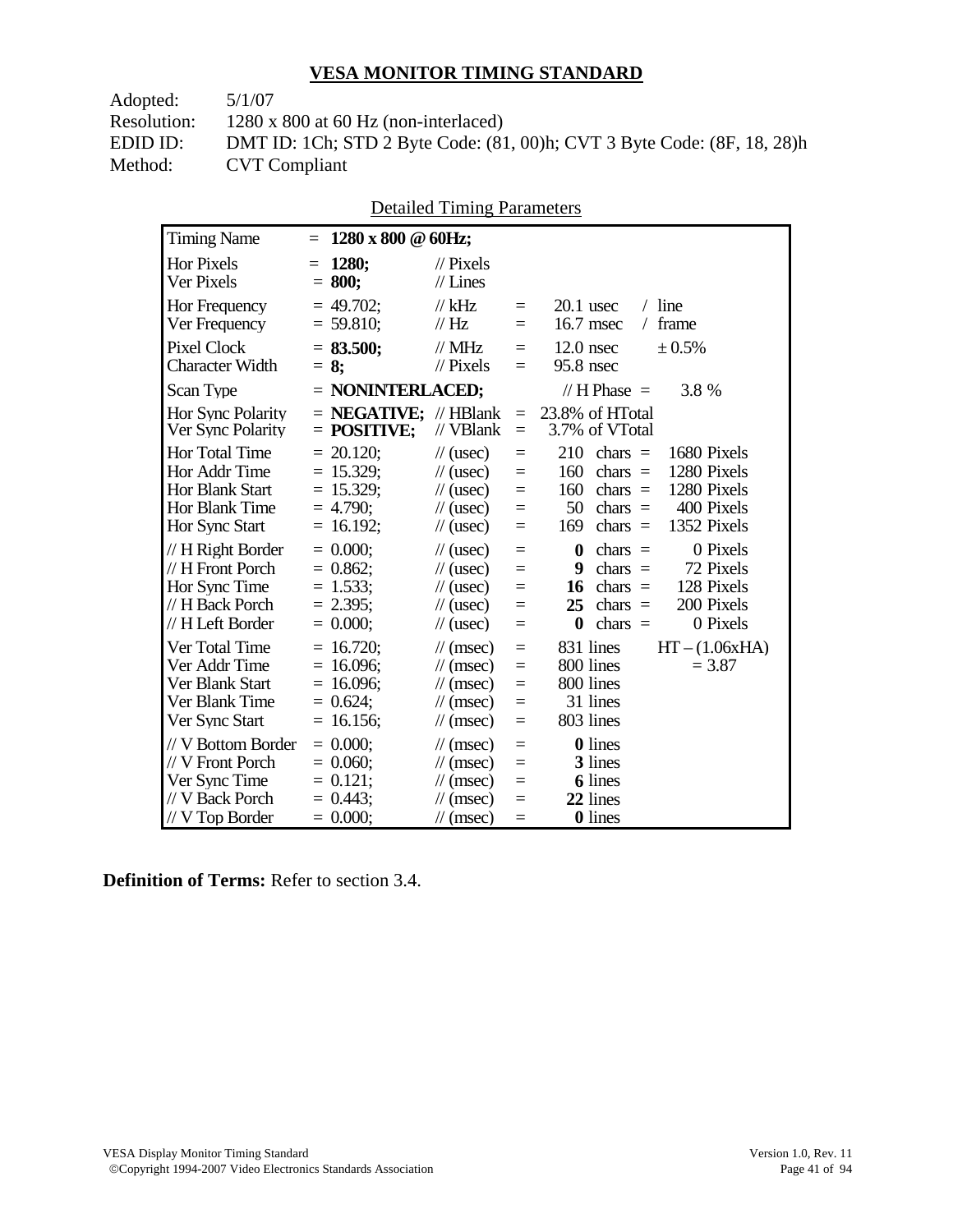Adopted: 5/1/07

Resolution: 1280 x 800 at 75 Hz (non-interlaced)

EDID ID: DMT ID: 1Dh; STD 2 Byte Code: (81, 0F)h; CVT 3 Byte Code: (8F, 18, 44)h<br>Method: CVT Compliant **CVT Compliant** 

| <b>Detailed Timing Parameters</b> |
|-----------------------------------|
|-----------------------------------|

| <b>Timing Name</b>                                                                             | $1280 \times 800 \text{ @ } 75 \text{Hz};$<br>$=$                          |                                                                                                                      |                                 |                                                                                                                                                                           |
|------------------------------------------------------------------------------------------------|----------------------------------------------------------------------------|----------------------------------------------------------------------------------------------------------------------|---------------------------------|---------------------------------------------------------------------------------------------------------------------------------------------------------------------------|
| <b>Hor Pixels</b><br>Ver Pixels                                                                | <b>1280:</b><br>$=$<br>$= 800;$                                            | $\mathcal{U}$ Pixels<br>$//$ Lines                                                                                   |                                 |                                                                                                                                                                           |
| Hor Frequency<br>Ver Frequency                                                                 | $= 62.795$ ;<br>$= 74.934$ ;                                               | $//$ kHz<br>$\frac{1}{1}$ Hz                                                                                         | $=$<br>Ξ                        | $/$ line<br>$15.9$ usec<br>13.3 msec<br>frame<br>$\sqrt{2}$                                                                                                               |
| <b>Pixel Clock</b><br><b>Character Width</b>                                                   | $= 106.500$ ;<br>$= 8$ ;                                                   | $//$ MHz<br>$//$ Pixels                                                                                              | $=$<br>$=$                      | ± 0.5%<br>9.4 nsec<br>75.1 nsec                                                                                                                                           |
| Scan Type                                                                                      | $=$ NONINTERLACED;                                                         |                                                                                                                      |                                 | // H Phase $=$<br>3.8 %                                                                                                                                                   |
| Hor Sync Polarity<br>Ver Sync Polarity                                                         | $=$ <b>NEGATIVE</b> ; // HBlank<br>$=$ POSITIVE;                           | // VBlank                                                                                                            | $=$<br>$=$                      | 24.5% of HTotal<br>4.5% of VTotal                                                                                                                                         |
| Hor Total Time<br>Hor Addr Time<br><b>Hor Blank Start</b><br>Hor Blank Time<br>Hor Sync Start  | $= 15.925$ ;<br>$= 12.019;$<br>$= 12.019$ ;<br>$= 3.906$ ;<br>$= 12.770$ ; | $\frac{1}{2}$ (usec)<br>$\frac{1}{2}$ (usec)<br>$\frac{1}{2}$ (usec)<br>$\frac{1}{2}$ (usec)<br>$\frac{1}{2}$ (usec) | $=$<br>$=$<br>$=$<br>$=$<br>$=$ | 212<br>1696 Pixels<br>$chars =$<br>1280 Pixels<br>160<br>chars $=$<br>160<br>1280 Pixels<br>chars $=$<br>52<br>416 Pixels<br>chars $=$<br>170<br>chars $=$<br>1360 Pixels |
| // H Right Border<br>// H Front Porch<br>Hor Sync Time<br>// H Back Porch<br>// H Left Border  | $= 0.000$<br>$= 0.751$ ;<br>$= 1.202$ ;<br>$= 1.953$ ;<br>$= 0.000;$       | $\frac{1}{2}$ (usec)<br>$\frac{1}{2}$ (usec)<br>$\frac{1}{2}$ (usec)<br>$\frac{1}{2}$ (usec)<br>$\frac{1}{2}$ (usec) | $=$<br>$=$<br>$=$<br>$=$<br>$=$ | 0 Pixels<br>$\bf{0}$<br>chars $=$<br>80 Pixels<br>10<br>$chars =$<br>128 Pixels<br>16<br>chars $=$<br>208 Pixels<br>26<br>$chars =$<br>0 Pixels<br>chars $=$<br>0         |
| Ver Total Time<br>Ver Addr Time<br>Ver Blank Start<br>Ver Blank Time<br>Ver Sync Start         | $= 13.345$ ;<br>$= 12.740;$<br>$= 12.740$ ;<br>$= 0.605$ ;<br>12.788;      | $\mathcal{U}$ (msec)<br>$\mathcal{U}$ (msec)<br>$\mathcal{U}$ (msec)<br>$\mathcal{U}$ (msec)<br>$\mathcal{U}$ (msec) | $=$<br>$=$<br>$=$<br>$=$<br>$=$ | 838 lines<br>$HT - (1.06xHA)$<br>800 lines<br>$= 3.18$<br>800 lines<br>38 lines<br>803 lines                                                                              |
| // V Bottom Border<br>// V Front Porch<br>Ver Sync Time<br>// V Back Porch<br>$//V$ Top Border | $= 0.000;$<br>$= 0.048$<br>$= 0.096$ ;<br>$= 0.462$<br>$= 0.000;$          | $\mathcal{U}$ (msec)<br>$\mathcal{U}$ (msec)<br>$\mathcal{U}$ (msec)<br>$\mathcal{U}$ (msec)<br>$\mathcal{U}$ (msec) | $=$<br>$=$<br>$=$<br>$=$<br>$=$ | 0 lines<br>3 lines<br><b>6</b> lines<br>29 lines<br>0 lines                                                                                                               |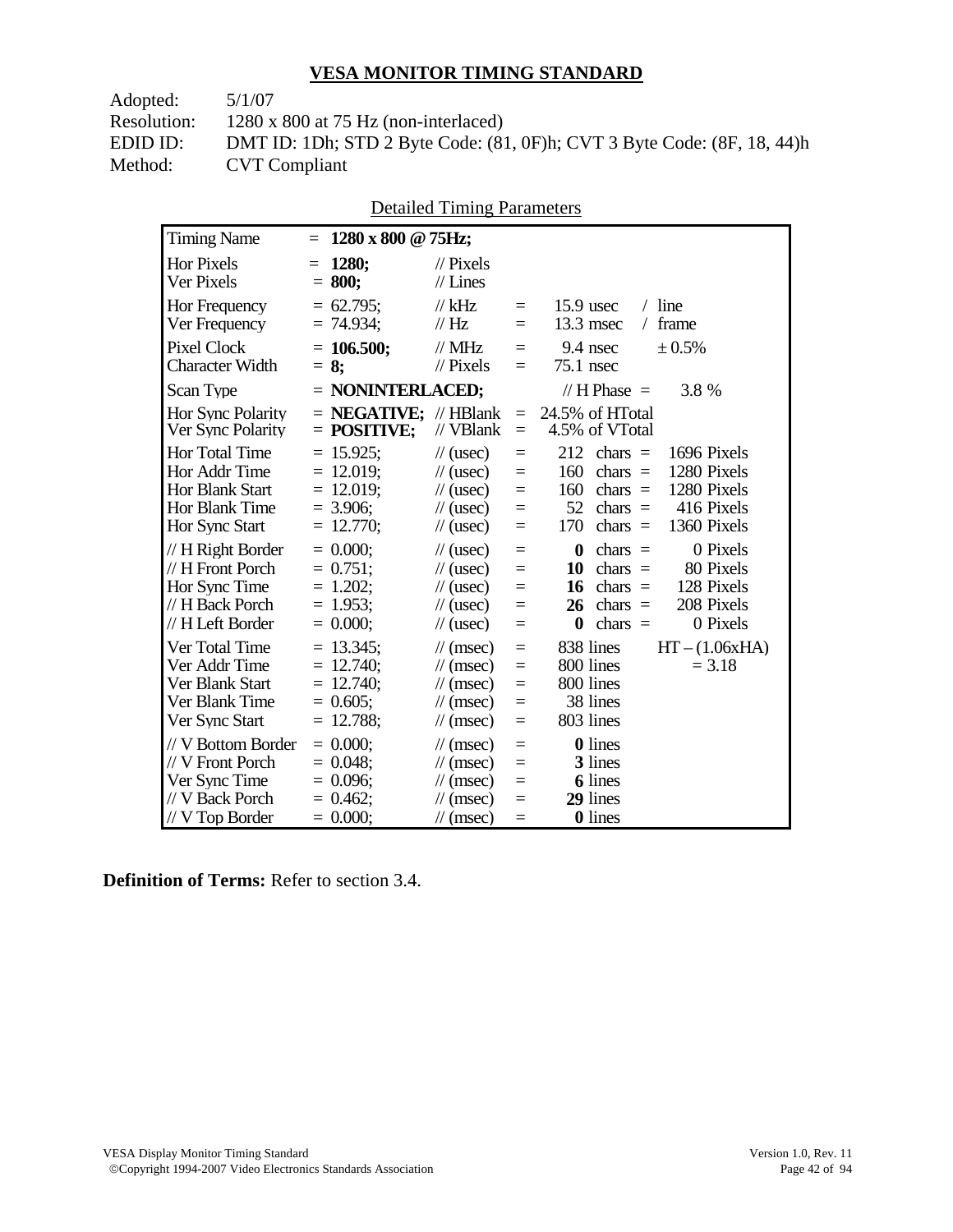Adopted: 5/1/07 Resolution: 1280 x 800 at 85 Hz (non-interlaced) EDID ID: DMT ID: 1Eh; STD 2 Byte Code: (81, 19)h; CVT 3 Byte Code: (8F, 18, 62)h<br>Method: CVT Compliant **CVT Compliant** 

|  | <b>Detailed Timing Parameters</b> |
|--|-----------------------------------|
|  |                                   |

| <b>Timing Name</b>                                                                                   | $1280 \times 800 \text{ @ } 85 \text{Hz};$<br>$=$                        |                                                                                                                      |                                           |                                                                                                                                                                           |
|------------------------------------------------------------------------------------------------------|--------------------------------------------------------------------------|----------------------------------------------------------------------------------------------------------------------|-------------------------------------------|---------------------------------------------------------------------------------------------------------------------------------------------------------------------------|
| <b>Hor Pixels</b><br>Ver Pixels                                                                      | 1280:<br>$=$<br>$= 800;$                                                 | $\mathcal{U}$ Pixels<br>$//$ Lines                                                                                   |                                           |                                                                                                                                                                           |
| Hor Frequency<br>Ver Frequency                                                                       | $= 71.554$ ;<br>$= 84.880;$                                              | $//$ kHz<br>$\frac{1}{1}$ Hz                                                                                         | $=$<br>$=$                                | $/$ line<br>$14.0$ usec<br>$11.8$ msec<br>frame<br>$\sqrt{2}$                                                                                                             |
| <b>Pixel Clock</b><br><b>Character Width</b>                                                         | $= 122.500;$<br>$= 8$ ;                                                  | $//$ MHz<br>$\frac{1}{2}$ Pixels                                                                                     | $=$<br>$=$                                | ± 0.5%<br>8.2 nsec<br>$65.3$ nsec                                                                                                                                         |
| Scan Type                                                                                            | $=$ NONINTERLACED;                                                       |                                                                                                                      |                                           | // H Phase $=$<br>4.0 %                                                                                                                                                   |
| Hor Sync Polarity<br>Ver Sync Polarity                                                               | $=$ <b>NEGATIVE:</b> // HBlank<br>$=$ POSITIVE;                          | // VBlank                                                                                                            | $\equiv$<br>$\equiv$                      | 25.2% of HTotal<br>5.1% of VTotal                                                                                                                                         |
| <b>Hor Total Time</b><br>Hor Addr Time<br><b>Hor Blank Start</b><br>Hor Blank Time<br>Hor Sync Start | $= 13.976$ ;<br>$= 10.449;$<br>$= 10.449$ ;<br>$= 3.527;$<br>$= 11.102;$ | $\frac{1}{2}$ (usec)<br>$\frac{1}{2}$ (usec)<br>$\frac{1}{2}$ (usec)<br>$\frac{1}{2}$ (usec)<br>$\frac{1}{2}$ (usec) | $=$<br>$=$<br>$=$<br>$=$<br>$=$           | 1712 Pixels<br>214<br>$chars =$<br>1280 Pixels<br>160<br>$chars =$<br>160<br>1280 Pixels<br>$chars =$<br>432 Pixels<br>54<br>chars $=$<br>170<br>chars $=$<br>1360 Pixels |
| // H Right Border<br>// H Front Porch<br>Hor Sync Time<br>// H Back Porch<br>// H Left Border        | $= 0.000$<br>$= 0.653$ ;<br>$= 1.110$ ;<br>$= 1.763$ ;<br>$= 0.000;$     | $\frac{1}{2}$ (usec)<br>$\frac{1}{2}$ (usec)<br>$\frac{1}{2}$ (usec)<br>$\frac{1}{2}$ (usec)<br>$\frac{1}{2}$ (usec) | $=$<br>$=$<br>$=$<br>$=$<br>$=$           | 0 Pixels<br>$\bf{0}$<br>$chars =$<br>10<br>$chars =$<br>80 Pixels<br>136 Pixels<br>17<br>chars $=$<br>216 Pixels<br>27<br>chars $=$<br>chars $=$<br>0 Pixels<br>0         |
| Ver Total Time<br>Ver Addr Time<br>Ver Blank Start<br>Ver Blank Time<br>Ver Sync Start               | $= 11.781;$<br>$= 11.180$ ;<br>$= 11.180$ ;<br>$= 0.601;$<br>$11.222$ ;  | $\mathcal{U}$ (msec)<br>$\mathcal{U}$ (msec)<br>$\mathcal{U}$ (msec)<br>$\mathcal{U}$ (msec)<br>$\mathcal{U}$ (msec) | $\equiv$<br>$\equiv$<br>$=$<br>$=$<br>$=$ | 843 lines<br>$HT - (1.06xHA)$<br>800 lines<br>$= 2.9$<br>800 lines<br>43 lines<br>803 lines                                                                               |
| // V Bottom Border<br>// V Front Porch<br>Ver Sync Time<br>// V Back Porch<br>$//$ V Top Border      | $= 0.000;$<br>$= 0.042$<br>$= 0.084$ ;<br>$= 0.475$ ;<br>$= 0.000;$      | $\mathcal{U}$ (msec)<br>$\mathcal{U}$ (msec)<br>$\mathcal{U}$ (msec)<br>$\mathcal{U}$ (msec)<br>$\mathcal{N}(msec)$  | $=$<br>$=$<br>$=$<br>$=$<br>$=$           | 0 lines<br>3 lines<br><b>6</b> lines<br>34 lines<br>0 lines                                                                                                               |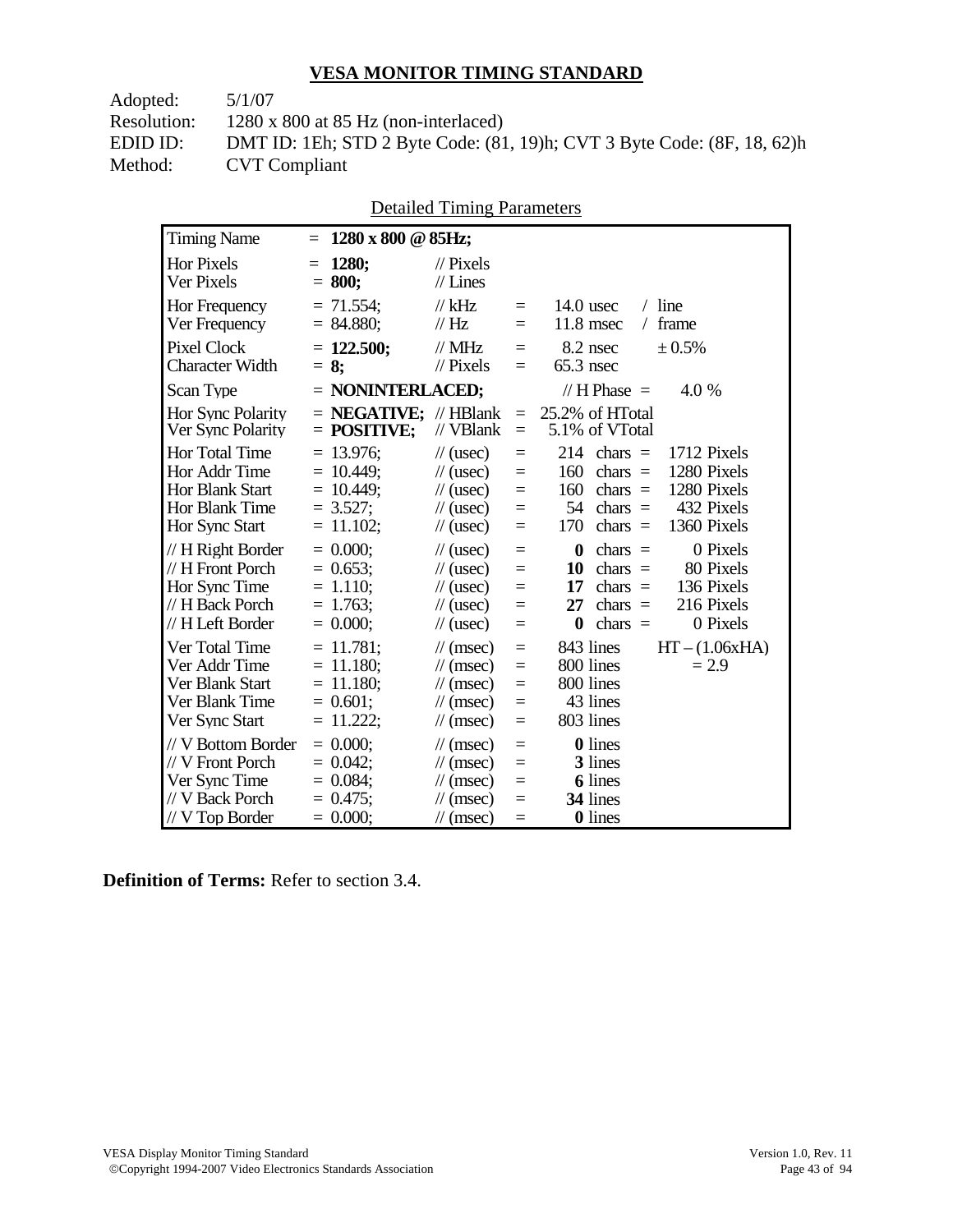| Adopted:    | 5/1/07                                                  |
|-------------|---------------------------------------------------------|
| Resolution: | 1280 x 800 at 120 Hz (non-interlaced) REDUCED BLANKING  |
| EDID ID:    | DMT ID: 1Fh; STD 2 Byte Code: n/a; CVT 3 Byte Code: n/a |
| Method:     | Generated using CVT (Reduced Blanking) Formula          |

Detailed Timing Parameters

| <b>Timing Name</b>                                                                              | $=$                                                                    |                                                                                                                             |                                      | $1280 \times 800 \odot 120$ Hz CVT (Reduced Blanking);                                                                                                                    |
|-------------------------------------------------------------------------------------------------|------------------------------------------------------------------------|-----------------------------------------------------------------------------------------------------------------------------|--------------------------------------|---------------------------------------------------------------------------------------------------------------------------------------------------------------------------|
| <b>Hor Pixels</b><br>Ver Pixels                                                                 | 1280;<br>II.<br>$= 800:$                                               | $\frac{1}{2}$ Pixels<br>$//$ Lines                                                                                          |                                      |                                                                                                                                                                           |
| Hor Frequency<br>Ver Frequency                                                                  | $= 101.563$ ;<br>$= 119.909$ ;                                         | $//$ kHz<br>// Hz                                                                                                           | $=$<br>$=$                           | $/$ line<br>9.8 usec<br>frame<br>8.3 msec<br>$\sqrt{2}$                                                                                                                   |
| <b>Pixel Clock</b><br><b>Character Width</b>                                                    | $= 146.250$ ;<br>$= 8:$                                                | $//$ MHz<br>$//$ Pixels                                                                                                     | $=$<br>$=$                           | 6.8 nsec<br>± 0.5%<br>54.7 nsec                                                                                                                                           |
| Scan Type                                                                                       | = NONINTERLACED;                                                       |                                                                                                                             |                                      | // H Phase $=$<br>1.1 %                                                                                                                                                   |
| Hor Sync Polarity<br>Ver Sync Polarity                                                          | $=$ POSITIVE;<br>$=$ NEGATIVE                                          | $//$ HBlank<br>// VBlank                                                                                                    | $\equiv$<br>$=$                      | 11.1% of HTotal<br>5.5% of VTotal                                                                                                                                         |
| Hor Total Time<br>Hor Addr Time<br><b>Hor Blank Start</b><br>Hor Blank Time<br>Hor Sync Start   | $= 9.846$ ;<br>$= 8.752;$<br>$= 8.752;$<br>$= 1.094$ ;<br>$= 9.080$ ;  | $\frac{1}{2}$ (usec)<br>$\frac{1}{2}$ (usec)<br>$\frac{1}{2}$ (usec)<br>$\frac{1}{2}$ (usec)<br>$\frac{1}{2}$ (usec)        | $=$<br>$=$<br>$\equiv$<br>$=$<br>$=$ | 180<br>chars $=$<br>1440 Pixels<br>1280 Pixels<br>160<br>chars $=$<br>160<br>1280 Pixels<br>chars $=$<br>20<br>160 Pixels<br>$chars =$<br>1328 Pixels<br>166<br>chars $=$ |
| // H Right Border<br>// H Front Porch<br>Hor Sync Time<br>// H Back Porch<br>// H Left Border   | $= 0.000$<br>$= 0.328$ ;<br>$= 0.219$ ;<br>$= 0.547$ ;<br>$= 0.000;$   | $\frac{1}{2}$ (usec)<br>$\frac{1}{2}$ (usec)<br>$\frac{1}{2}$ (usec)<br>$\frac{1}{2}$ (usec)<br>$\frac{1}{2}$ (usec)        | $=$<br>$=$<br>$=$<br>$\equiv$<br>$=$ | 0 Pixels<br>$\bf{0}$<br>$chars =$<br>48 Pixels<br>chars $=$<br>6<br>32 Pixels<br>4<br>chars $=$<br>80 Pixels<br>chars $=$<br>10<br>0 Pixels<br>$\bf{0}$<br>chars $=$      |
| Ver Total Time<br>Ver Addr Time<br>Ver Blank Start<br>Ver Blank Time<br>Ver Sync Start          | $= 8.340;$<br>$= 7.877$ ;<br>$= 7.877$ ;<br>$= 0.463$ ;<br>$= 7.906$ ; | $\frac{1}{\sqrt{2}}$ (msec)<br>$\mathcal{U}$ (msec)<br>$\mathcal{U}$ (msec)<br>$\mathcal{U}$ (msec)<br>$\mathcal{U}$ (msec) | $=$<br>$=$<br>$=$<br>$=$<br>$=$      | 847 lines<br>$HT - (1.06xHA)$<br>800 lines<br>$= 0.57$<br>800 lines<br>47 lines<br>803 lines                                                                              |
| // V Bottom Border<br>// V Front Porch<br>Ver Sync Time<br>// V Back Porch<br>$//$ V Top Border | $= 0.000$<br>$= 0.030$ ;<br>$= 0.059$ ;<br>$= 0.374$ ;<br>$= 0.000;$   | $\mathcal{U}$ (msec)<br>$\mathcal{U}$ (msec)<br>$\frac{1}{\sqrt{2}}$ (msec)<br>$\mathcal{U}$ (msec)<br>$\mathcal{U}$ (msec) | $=$<br>$=$<br>$=$<br>$=$<br>$=$      | <b>0</b> lines<br>3 lines<br><b>6</b> lines<br>38 lines<br><b>0</b> lines                                                                                                 |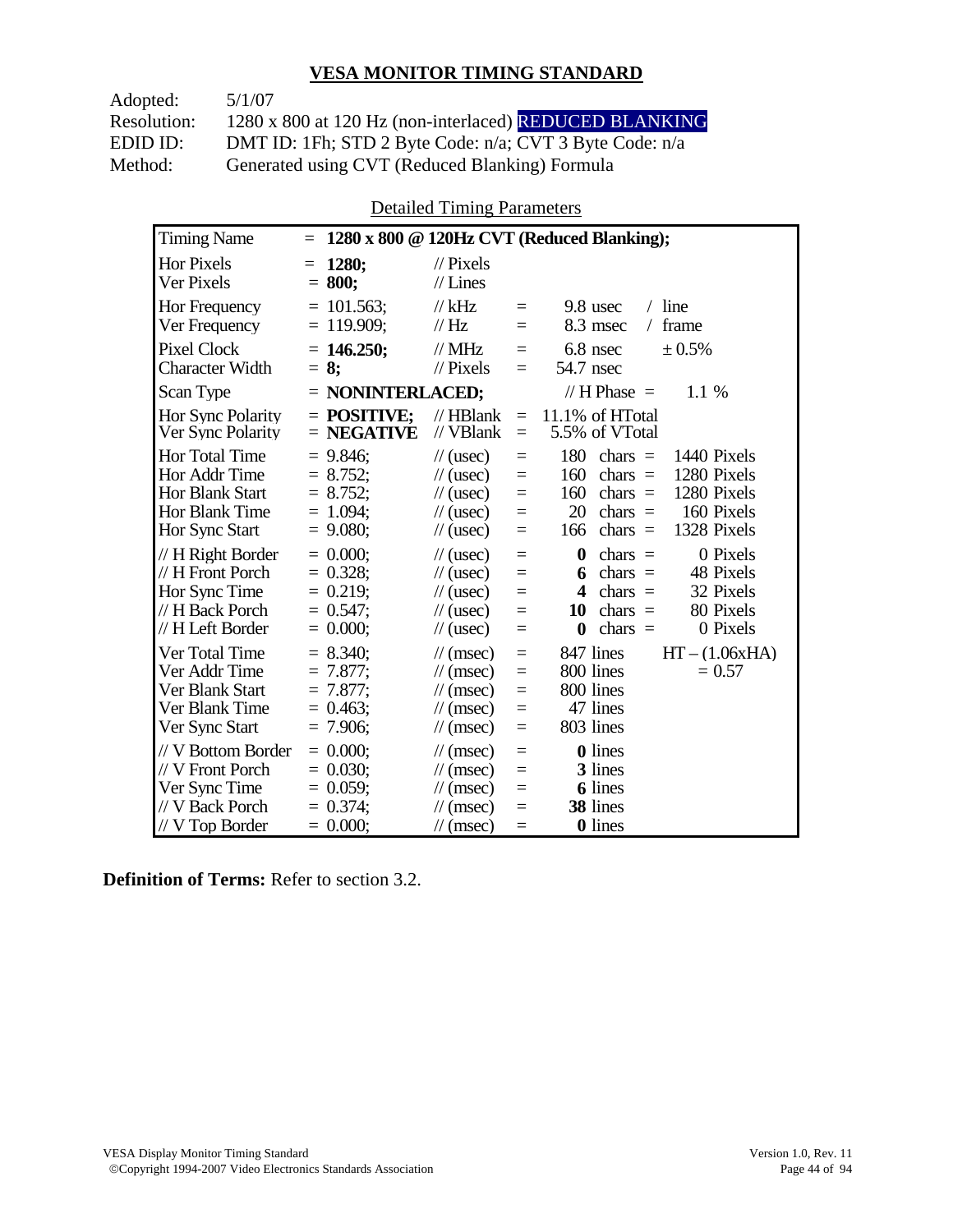| Adopted:    | 3/1/96                                                        |
|-------------|---------------------------------------------------------------|
| Resolution: | $1280 \times 960$ at 60 Hz (non-interlaced)                   |
| EDID ID:    | DMT ID: 20h; STD 2 Byte Code: (81, 40)h; CVT 3 Byte Code: n/a |
| Method:     | *** NOT CVT COMPLIANT ***                                     |

#### Detailed Timing Parameters

| <b>Timing Name</b>                                                                              | $1280 \times 960 \text{ } \textcircled{a}$ 60Hz;<br>$=$                    |                                                                                                                                    |                                 |                                                                                                                                                                           |
|-------------------------------------------------------------------------------------------------|----------------------------------------------------------------------------|------------------------------------------------------------------------------------------------------------------------------------|---------------------------------|---------------------------------------------------------------------------------------------------------------------------------------------------------------------------|
| <b>Hor Pixels</b><br>Ver Pixels                                                                 | 1280;<br>Ξ<br>$= 960;$                                                     | $\mathcal{U}$ Pixels<br>$//$ Lines                                                                                                 |                                 |                                                                                                                                                                           |
| Hor Frequency<br>Ver Frequency                                                                  | $= 60.000;$<br>$= 60.000;$                                                 | $//$ kHz<br>$\frac{1}{1}$ Hz                                                                                                       | $=$<br>$=$                      | $/$ line<br>16.7 usec<br>16.7 msec<br>frame<br>$\sqrt{2}$                                                                                                                 |
| Pixel Clock<br><b>Character Width</b>                                                           | $= 108.000;$<br>$= 8$ ;                                                    | $\frac{1}{1}$ MHz<br>$\frac{1}{2}$ Pixels                                                                                          | $=$<br>$=$                      | $9.3$ nsec<br>$\pm 0.5\%$<br>74.1 nsec                                                                                                                                    |
| Scan Type                                                                                       | $=$ NONINTERLACED;                                                         |                                                                                                                                    |                                 | // H Phase $=$<br>6.0%                                                                                                                                                    |
| Hor Sync Polarity<br>Ver Sync Polarity                                                          | $=$ POSITIVE:<br>$=$ POSITIVE;                                             | $//$ HBlank<br>// VBlank                                                                                                           | $\equiv$<br>$=$                 | 28.9% of HTotal<br>4.0% of VTotal                                                                                                                                         |
| Hor Total Time<br>Hor Addr Time<br><b>Hor Blank Start</b><br>Hor Blank Time<br>Hor Sync Start   | $= 16.667$ ;<br>$= 11.852$ ;<br>$= 11.852$ ;<br>$= 4.815$ ;<br>$= 12.741;$ | $\frac{1}{2}$ (usec)<br>$\frac{1}{2}$ (usec)<br>$\frac{1}{2}$ (usec)<br>$\frac{1}{2}$ (usec)<br>$\frac{1}{2}$ (usec)               | $=$<br>$=$<br>$=$<br>$=$<br>$=$ | 225<br>$chars =$<br>1800 Pixels<br>1280 Pixels<br>160<br>chars $=$<br>1280 Pixels<br>160<br>chars $=$<br>520 Pixels<br>65<br>chars $=$<br>172<br>1376 Pixels<br>$chars =$ |
| // H Right Border<br>// H Front Porch<br>Hor Sync Time<br>// H Back Porch<br>// H Left Border   | $= 0.000;$<br>$= 0.889$ ;<br>$= 1.037$ ;<br>$= 2.889$ ;<br>$= 0.000;$      | $\frac{1}{2}$ (usec)<br>$\frac{1}{2}$ (usec)<br>$\frac{1}{2}$ (usec)<br>$\frac{1}{2}$ (usec)<br>$\frac{1}{2}$ (usec)               | $=$<br>$=$<br>$=$<br>$=$<br>$=$ | $\boldsymbol{0}$<br>0 Pixels<br>$chars =$<br>12<br>96 Pixels<br>$chars =$<br>112 Pixels<br>14 chars $=$<br>312 Pixels<br>39<br>chars $=$<br>0 Pixels<br>0<br>$chars =$    |
| Ver Total Time<br>Ver Addr Time<br>Ver Blank Start<br>Ver Blank Time<br>Ver Sync Start          | $= 16.667$ ;<br>$= 16.000;$<br>$= 16.000;$<br>$= 0.667$ ;<br>$= 16.017;$   | $\mathcal{U}$ (msec)<br>$\mathcal{U}$ (msec)<br>$\mathcal{U}$ (msec)<br>$\mathcal{U}$ (msec)<br>$\mathcal{U}$ (msec)               | $=$<br>$=$<br>$=$<br>$=$<br>$=$ | 1000 lines<br>$HT - (1.06xHA)$<br>960 lines<br>$= 4.1$<br>960 lines<br>40 lines<br>961 lines                                                                              |
| // V Bottom Border<br>// V Front Porch<br>Ver Sync Time<br>// V Back Porch<br>$//$ V Top Border | $= 0.000$<br>$= 0.017$ ;<br>$= 0.050$ ;<br>$= 0.600;$<br>$= 0.000;$        | $\mathcal{U}$ (msec)<br>$\mathcal{U}$ (msec)<br>$\mathcal{U}$ (msec)<br>$\frac{1}{\sqrt{2}}$ (msec)<br>$\frac{1}{\sqrt{2}}$ (msec) | $=$<br>$=$<br>$=$<br>$=$<br>$=$ | <b>0</b> lines<br>1 lines<br>3 lines<br>36 lines<br><b>0</b> lines                                                                                                        |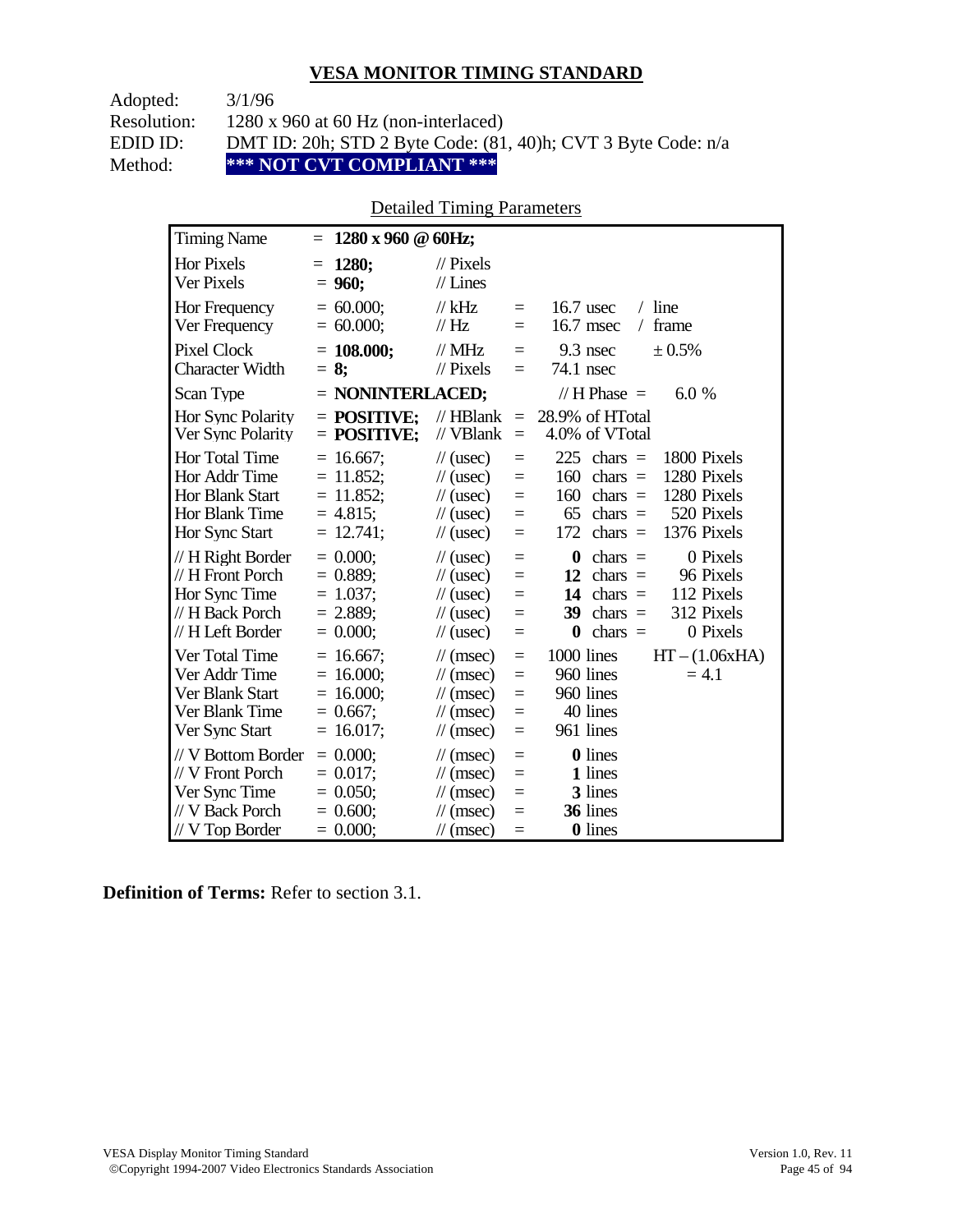| Adopted:    | 3/1/96                                                        |
|-------------|---------------------------------------------------------------|
| Resolution: | $1280 \times 960$ at 85 Hz (non-interlaced)                   |
| EDID ID:    | DMT ID: 21h; STD 2 Byte Code: (81, 59)h; CVT 3 Byte Code: n/a |
| Method:     | *** NOT CVT COMPLIANT ***                                     |

### Detailed Timing Parameters

| <b>Timing Name</b>                                                                              | $1280 \times 960 \text{ @ } 85 \text{Hz};$<br>$=$                         |                                                                                                                             |                                 |                                                                                                                                                                           |
|-------------------------------------------------------------------------------------------------|---------------------------------------------------------------------------|-----------------------------------------------------------------------------------------------------------------------------|---------------------------------|---------------------------------------------------------------------------------------------------------------------------------------------------------------------------|
| <b>Hor Pixels</b><br>Ver Pixels                                                                 | 1280;<br>$=$<br>$= 960;$                                                  | $\mathcal{U}$ Pixels<br>$//$ Lines                                                                                          |                                 |                                                                                                                                                                           |
| Hor Frequency<br>Ver Frequency                                                                  | $= 85.938$ ;<br>$= 85.002$ ;                                              | $//$ kHz<br>$\frac{1}{1}$ Hz                                                                                                | $=$<br>$=$                      | $/$ line<br>11.6 usec<br>11.8 msec<br>frame<br>$\sqrt{2}$                                                                                                                 |
| <b>Pixel Clock</b><br><b>Character Width</b>                                                    | $= 148.500;$<br>$= 8$ ;                                                   | $\frac{1}{1}$ MHz<br>$//$ Pixels                                                                                            | $=$<br>$=$                      | $6.7$ nsec<br>± 0.5%<br>53.9 nsec                                                                                                                                         |
| Scan Type                                                                                       | $=$ NONINTERLACED;                                                        |                                                                                                                             |                                 | // H Phase $=$<br>4.6 %                                                                                                                                                   |
| Hor Sync Polarity<br>Ver Sync Polarity                                                          | $=$ POSITIVE:<br>$=$ POSITIVE;                                            | $\mathcal{U}$ HBlank<br>// VBlank                                                                                           | $\equiv$<br>$\equiv$            | 25.9% of HTotal<br>5.0% of VTotal                                                                                                                                         |
| Hor Total Time<br>Hor Addr Time<br><b>Hor Blank Start</b><br>Hor Blank Time<br>Hor Sync Start   | $= 11.636$ ;<br>$= 8.620;$<br>$= 8.620;$<br>$= 3.017$ ;<br>$= 9.051$ ;    | $\frac{1}{2}$ (usec)<br>$\frac{1}{2}$ (usec)<br>$\frac{1}{2}$ (usec)<br>$\frac{1}{2}$ (usec)<br>$\frac{1}{2}$ (usec)        | $=$<br>$=$<br>$=$<br>$=$<br>$=$ | 216<br>$chars =$<br>1728 Pixels<br>1280 Pixels<br>160<br>chars $=$<br>1280 Pixels<br>160<br>$chars =$<br>448 Pixels<br>56<br>chars $=$<br>168<br>chars $=$<br>1344 Pixels |
| // H Right Border<br>// H Front Porch<br>Hor Sync Time<br>// H Back Porch<br>// H Left Border   | $= 0.000$<br>$= 0.431$ ;<br>$= 1.077;$<br>$= 1.508$ ;<br>$= 0.000;$       | $\frac{1}{2}$ (usec)<br>$\frac{1}{2}$ (usec)<br>$\frac{1}{2}$ (usec)<br>$\frac{1}{2}$ (usec)<br>$\frac{1}{2}$ (usec)        | $=$<br>$=$<br>$=$<br>$=$<br>$=$ | 0 Pixels<br>0<br>$chars =$<br>64 Pixels<br>8<br>$chars =$<br>160 Pixels<br>20<br>$chars =$<br>224 Pixels<br>28<br>chars $=$<br>0 Pixels<br>chars $=$<br>$\boldsymbol{0}$  |
| Ver Total Time<br>Ver Addr Time<br>Ver Blank Start<br>Ver Blank Time<br>Ver Sync Start          | $= 11.764$ ;<br>$= 11.171;$<br>$= 11.171$ ;<br>$= 0.593$ ;<br>$= 11.183;$ | $\mathcal{U}$ (msec)<br>$\mathcal{U}$ (msec)<br>$\mathcal{U}$ (msec)<br>$\frac{1}{\sqrt{2}}$ (msec)<br>$\mathcal{U}$ (msec) | $=$<br>$=$<br>$=$<br>$=$<br>$=$ | 1011 lines<br>$HT - (1.06xHA)$<br>960 lines<br>$= 2.5$<br>960 lines<br>51 lines<br>961 lines                                                                              |
| // V Bottom Border<br>// V Front Porch<br>Ver Sync Time<br>// V Back Porch<br>$//$ V Top Border | $= 0.000$<br>$= 0.012$ ;<br>$= 0.035$ ;<br>$= 0.547$ ;<br>$= 0.000;$      | $\mathcal{U}$ (msec)<br>$\mathcal{U}$ (msec)<br>$\mathcal{U}$ (msec)<br>$\mathcal{U}$ (msec)<br>$\frac{1}{\sqrt{2}}$ (msec) | $=$<br>$=$<br>$=$<br>$=$<br>$=$ | <b>0</b> lines<br>1 lines<br>3 lines<br>47 lines<br><b>0</b> lines                                                                                                        |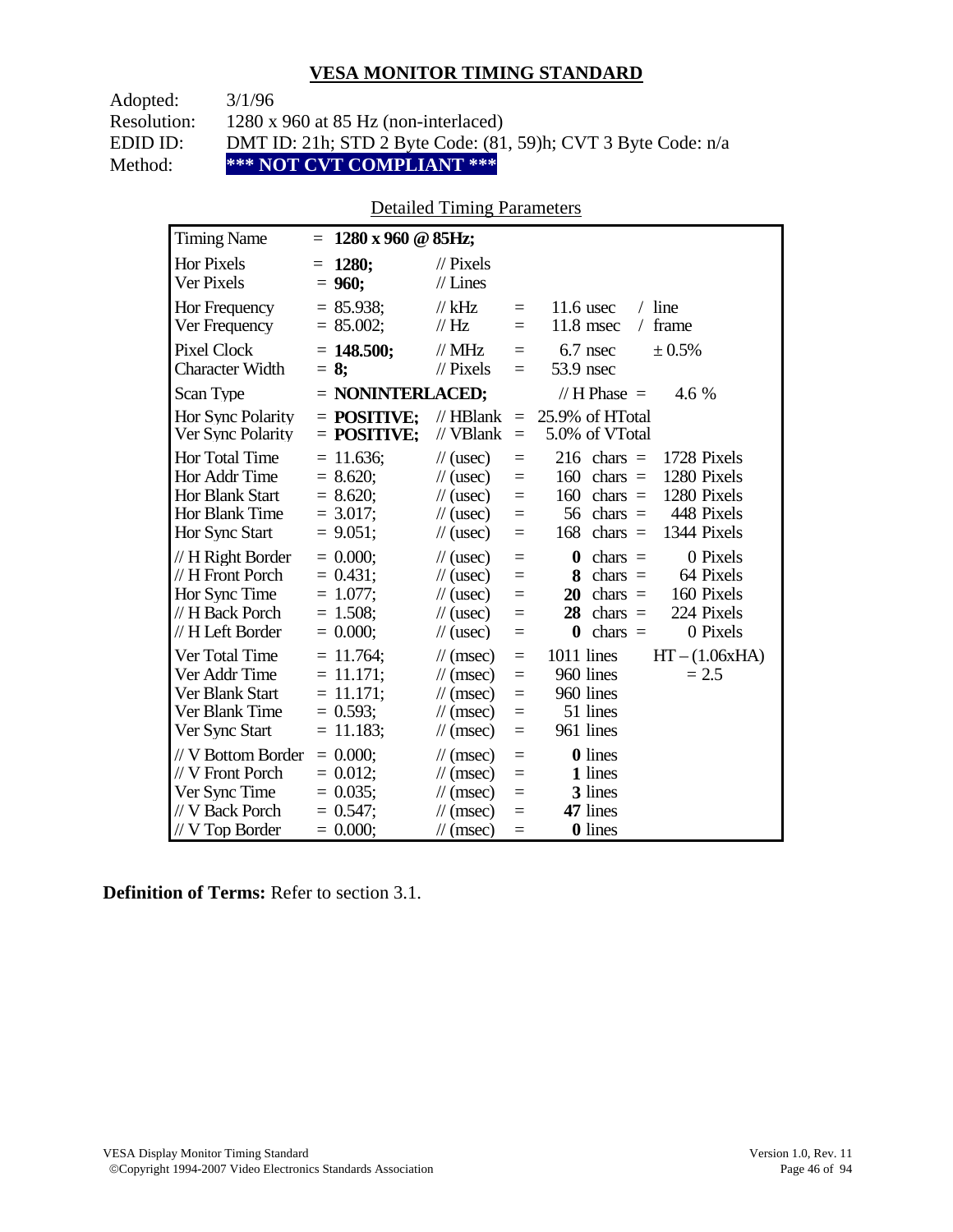| Adopted:    | 5/1/07                                                  |
|-------------|---------------------------------------------------------|
| Resolution: | 1280 x 960 at 120 Hz (non-interlaced) REDUCED BLANKING  |
| EDID ID:    | DMT ID: 22h; STD 2 Byte Code: n/a; CVT 3 Byte Code: n/a |
| Method:     | Generated using CVT (Reduced Blanking) Formula          |

Detailed Timing Parameters

| <b>Timing Name</b>                                                                                   | $=$                                                                     |                                                                                                                      |                                           | 1280 x 960 @ 120Hz CVT (Reduced Blanking);                                                                                                                                |
|------------------------------------------------------------------------------------------------------|-------------------------------------------------------------------------|----------------------------------------------------------------------------------------------------------------------|-------------------------------------------|---------------------------------------------------------------------------------------------------------------------------------------------------------------------------|
| <b>Hor Pixels</b><br>Ver Pixels                                                                      | <b>1280;</b><br>$=$<br>$= 960;$                                         | $\frac{1}{2}$ Pixels<br>$//$ Lines                                                                                   |                                           |                                                                                                                                                                           |
| Hor Frequency<br>Ver Frequency                                                                       | $= 121.875$ ;<br>$= 119.838$ ;                                          | $//$ kHz<br>$\mathcal{U}$ Hz                                                                                         | $\equiv$<br>$=$                           | $/$ line<br>$8.2$ usec<br>8.3 msec<br>frame<br>$\sqrt{2}$                                                                                                                 |
| <b>Pixel Clock</b><br><b>Character Width</b>                                                         | $= 175.500$ ;<br>$= 8:$                                                 | $//$ MHz<br>$\mathcal{U}$ Pixels                                                                                     | $=$<br>$=$                                | 5.7 nsec<br>± 0.5%<br>$45.6$ nsec                                                                                                                                         |
| Scan Type                                                                                            | $=$ NONINTERLACED;                                                      |                                                                                                                      |                                           | // H Phase $=$<br>1.1 %                                                                                                                                                   |
| Hor Sync Polarity<br>Ver Sync Polarity                                                               | $=$ POSITIVE:<br>$=$ NEGATIVE                                           | $//$ HBlank<br>// VBlank                                                                                             | $\equiv$<br>$=$                           | 11.1% of HTotal<br>5.6% of VTotal                                                                                                                                         |
| <b>Hor Total Time</b><br>Hor Addr Time<br><b>Hor Blank Start</b><br>Hor Blank Time<br>Hor Sync Start | $= 8.205$ ;<br>$= 7.293$<br>$= 7.293$ ;<br>$= 0.912$ ;<br>$= 7.567$ ;   | $\frac{1}{2}$ (usec)<br>$\frac{1}{2}$ (usec)<br>$\frac{1}{2}$ (usec)<br>$\frac{1}{2}$ (usec)<br>$\frac{1}{2}$ (usec) | $\equiv$<br>$=$<br>$\equiv$<br>$=$<br>$=$ | 180<br>1440 Pixels<br>chars $=$<br>160<br>1280 Pixels<br>$chars =$<br>160<br>1280 Pixels<br>$chars =$<br>20<br>chars $=$<br>160 Pixels<br>1328 Pixels<br>166<br>chars $=$ |
| // H Right Border<br>// H Front Porch<br>Hor Sync Time<br>// H Back Porch<br>// H Left Border        | $= 0.000$<br>$= 0.274$ ;<br>$= 0.182$ ;<br>$= 0.456$<br>$= 0.000;$      | $\frac{1}{2}$ (usec)<br>$\frac{1}{2}$ (usec)<br>$\frac{1}{2}$ (usec)<br>$\frac{1}{2}$ (usec)<br>$\frac{1}{2}$ (usec) | $=$<br>$=$<br>$=$<br>$=$<br>$=$           | $\bf{0}$<br>0 Pixels<br>chars $=$<br>48 Pixels<br>$chars =$<br>6<br>32 Pixels<br>4<br>$chars =$<br>chars $=$<br>80 Pixels<br>10<br>$\bf{0}$<br>chars $=$<br>0 Pixels      |
| Ver Total Time<br>Ver Addr Time<br>Ver Blank Start<br>Ver Blank Time<br>Ver Sync Start               | $= 8.345$ ;<br>$= 7.877$ ;<br>$= 7.877$ ;<br>$= 0.468$ ;<br>$= 7.902$ ; | $\mathcal{U}$ (msec)<br>$\mathcal{U}$ (msec)<br>$\mathcal{U}$ (msec)<br>$\mathcal{U}$ (msec)<br>$\mathcal{U}$ (msec) | $=$<br>$=$<br>$=$<br>$=$<br>$\equiv$      | 1017 lines<br>$HT - (1.06xHA)$<br>960 lines<br>$= 0.47$<br>960 lines<br>57 lines<br>963 lines                                                                             |
| // V Bottom Border<br>// V Front Porch<br>Ver Sync Time<br>// V Back Porch<br>$//$ V Top Border      | $= 0.000$<br>$= 0.025$ ;<br>$= 0.033;$<br>$= 0.410$ ;<br>$= 0.000;$     | $\mathcal{U}$ (msec)<br>$\mathcal{U}$ (msec)<br>$\mathcal{U}$ (msec)<br>$\mathcal{U}$ (msec)<br>$\mathcal{U}$ (msec) | $=$<br>$=$<br>$=$<br>$=$<br>$=$           | 0 lines<br>3 lines<br>4 lines<br>50 lines<br><b>0</b> lines                                                                                                               |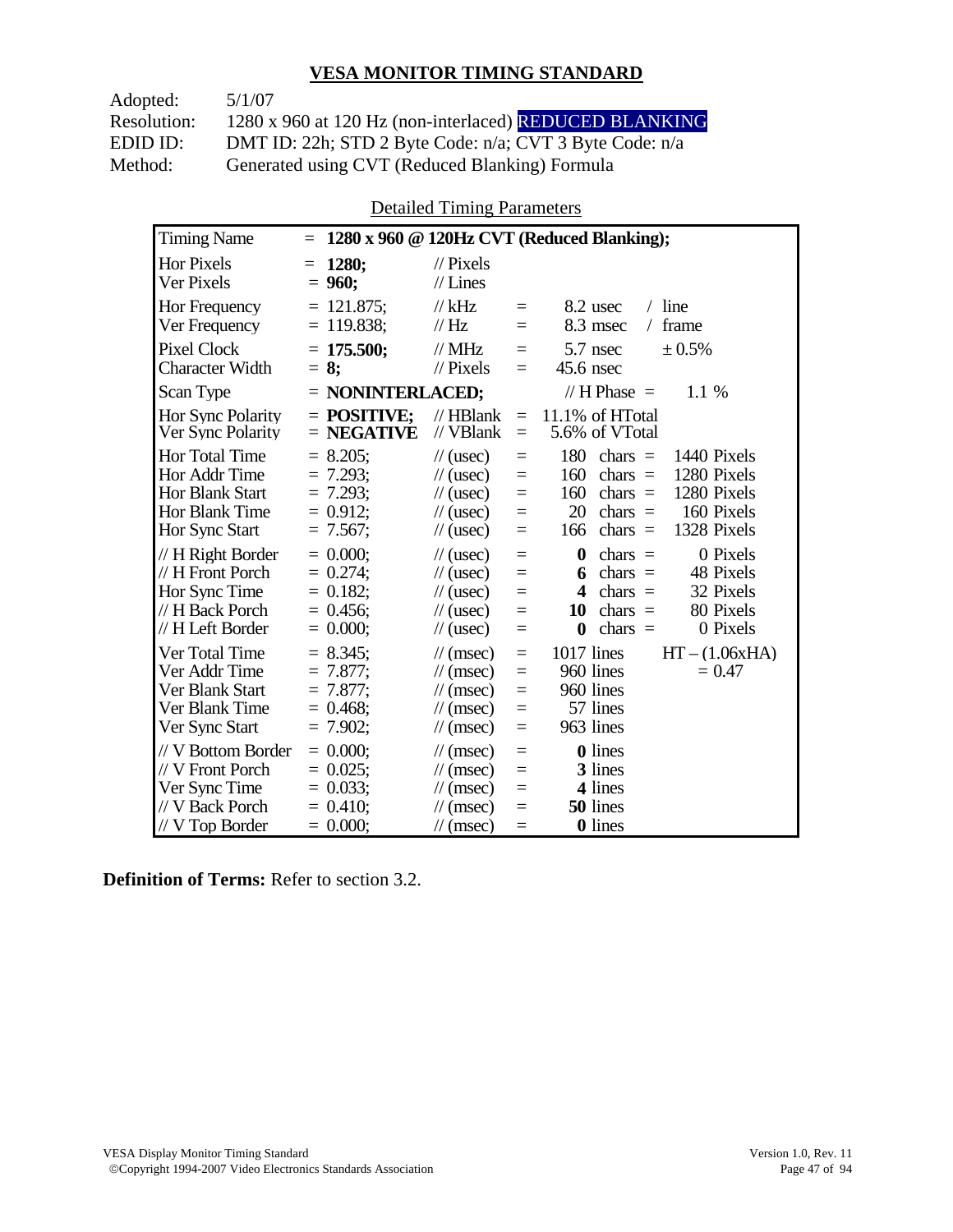| Adopted:    | 12/18/96                                                            |
|-------------|---------------------------------------------------------------------|
| Resolution: | $1280 \times 1024$ at 60 Hz (non-interlaced)                        |
| EDID ID:    | DMT ID: 23h; STD 2 Byte Code: (81, 80)h; CVT 3 Byte Code: n/a       |
|             | BIOS Modes: 106h, 107h, 119h, 11Ah, & 11Bh (4, 8, 15, 16, & 24 bpp) |
| Method:     | *** NOT CVT COMPLIANT ***                                           |

#### Detailed Timing Parameters

| <b>Timing Name</b>                                                                            | 1280 x 1024 @ 60Hz;<br>$=$                                                 |                                                                                                                                    |                                           |                                                                                                                                                                                 |
|-----------------------------------------------------------------------------------------------|----------------------------------------------------------------------------|------------------------------------------------------------------------------------------------------------------------------------|-------------------------------------------|---------------------------------------------------------------------------------------------------------------------------------------------------------------------------------|
| <b>Hor Pixels</b><br>Ver Pixels                                                               | 1280;<br>$=$<br>$= 1024;$                                                  | $\frac{1}{2}$ Pixels<br>$//$ Lines                                                                                                 |                                           |                                                                                                                                                                                 |
| Hor Frequency<br>Ver Frequency                                                                | $= 63.981$ ;<br>$= 60.020;$                                                | // $kHz$<br>//Hz                                                                                                                   | $\equiv$<br>$=$                           | $/$ line<br>$15.6$ usec<br>16.7 msec<br>frame<br>$\sqrt{2}$                                                                                                                     |
| <b>Pixel Clock</b><br><b>Character Width</b>                                                  | $= 108.000;$<br>$= 8$ ;                                                    | $\frac{1}{1}$ MHz<br>$\mathcal{U}$ Pixels                                                                                          | $=$<br>$=$                                | $\pm 0.5\%$<br>$9.3$ nsec<br>74.1 nsec                                                                                                                                          |
| Scan Type                                                                                     | $=$ NONINTERLACED;                                                         |                                                                                                                                    |                                           | // $H$ Phase $=$<br>5.9 %                                                                                                                                                       |
| Hor Sync Polarity<br>Ver Sync Polarity                                                        | $=$ POSITIVE;<br>$=$ POSITIVE;                                             | $//$ HBlank<br>// VBlank                                                                                                           | $=$<br>$\equiv$                           | 24.2% of HTotal<br>3.9% of VTotal                                                                                                                                               |
| <b>Hor Total Time</b><br>Hor Addr Time<br>Hor Blank Start<br>Hor Blank Time<br>Hor Sync Start | $= 15.630$ ;<br>$= 11.852$ ;<br>$= 11.852;$<br>$= 3.778$ ;<br>$= 12.296$ ; | $\frac{1}{2}$ (usec)<br>$\frac{1}{\sqrt{2}}$ (usec)<br>$\frac{1}{2}$ (usec)<br>$\frac{1}{\sqrt{2}}$ (usec)<br>$\frac{1}{2}$ (usec) | $=$<br>$=$<br>$=$<br>$=$<br>$=$           | 211<br>$chars =$<br>1688 Pixels<br>1280 Pixels<br>160<br>$chars =$<br>1280 Pixels<br>160<br>$chars =$<br>51<br>408 Pixels<br>$chars =$<br>1328 Pixels<br>166<br>$chars =$       |
| // H Right Border<br>// H Front Porch<br>Hor Sync Time<br>// H Back Porch<br>// H Left Border | $= 0.000;$<br>$= 0.444$ :<br>$= 1.037;$<br>$= 2.296$ ;<br>$= 0.000;$       | $\frac{1}{2}$ (usec)<br>$\frac{1}{\sqrt{2}}$ (usec)<br>$\frac{1}{2}$ (usec)<br>$\frac{1}{2}$ (usec)<br>$\frac{1}{2}$ (usec)        | $=$<br>$=$<br>$=$<br>$=$<br>$=$           | 0 Pixels<br>$\boldsymbol{0}$<br>$chars =$<br>$chars =$<br>48 Pixels<br>6<br>112 Pixels<br>14<br>$chars =$<br>248 Pixels<br>chars $=$<br>31<br>0 Pixels<br>$\bf{0}$<br>$chars =$ |
| Ver Total Time<br>Ver Addr Time<br>Ver Blank Start<br>Ver Blank Time<br>Ver Sync Start        | $= 16.661$ ;<br>$= 16.005$ ;<br>$= 16.005$ ;<br>$= 0.656$ ;<br>$= 16.020;$ | $\mathcal{U}$ (msec)<br>$\mathcal{U}$ (msec)<br>$\mathcal{U}$ (msec)<br>$\mathcal{U}$ (msec)<br>$\frac{1}{\sqrt{2}}$ (msec)        | $\equiv$<br>$=$<br>$=$<br>$\equiv$<br>$=$ | 1066 lines<br>$HT - (1.06xHA)$<br>1024 lines<br>$= 3.07$<br>1024 lines<br>42 lines<br>1025 lines                                                                                |
| // V Bottom Border<br>// V Front Porch<br>Ver Sync Time<br>// V Back Porch<br>// V Top Border | $= 0.000$<br>$= 0.016$ ;<br>$= 0.047$ ;<br>$= 0.594$ ;<br>$= 0.000;$       | $\mathcal{U}$ (msec)<br>$\mathcal{U}$ (msec)<br>$\frac{1}{\sqrt{2}}$ (msec)<br>$\frac{1}{\tan(\theta)}$<br>$\mathcal{U}$ (msec)    | $\equiv$<br>$=$<br>$=$<br>$=$<br>$=$      | 0 lines<br>1 lines<br>3 lines<br>38 lines<br><b>0</b> lines                                                                                                                     |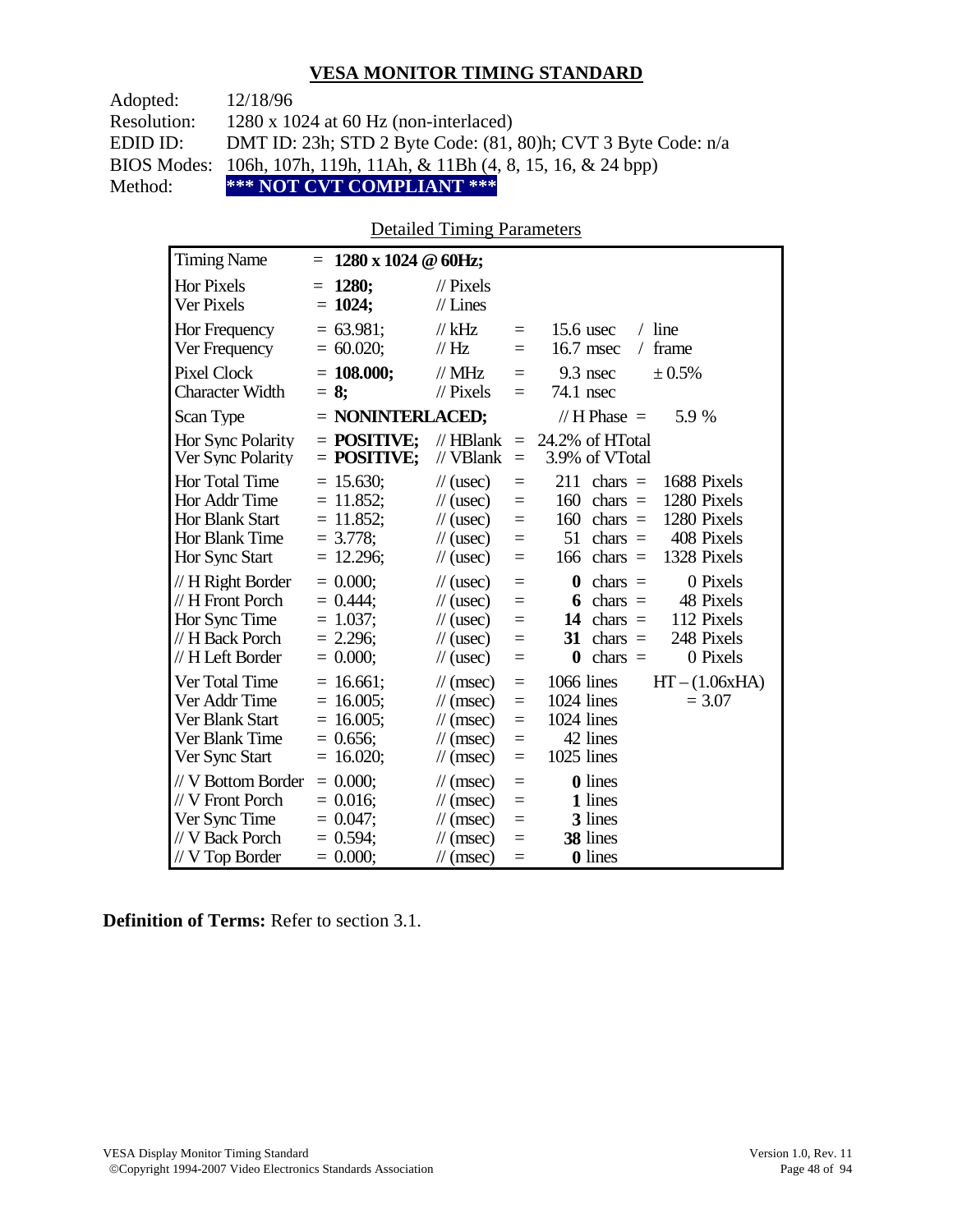| Adopted:           | 10/4/93                                                                        |
|--------------------|--------------------------------------------------------------------------------|
| <b>Resolution:</b> | $1280 \times 1024$ at 75 Hz (non-interlaced)                                   |
| EDID ID:           | DMT ID: 24h; STD 2 Byte Code: (81, 8F)h; CVT 3 Byte Code: n/a                  |
|                    | BIOS Modes: 106h, 107h, 119h, 11Ah, & 11Bh $(4, 8, 15, 16, \& 24 \text{ bpp})$ |
| Method:            | *** NOT CVT COMPLIANT ***                                                      |

#### Detailed Timing Parameters

| <b>Timing Name</b>                                                                            | 1280 x 1024 @ 75Hz;<br>$=$                                                 |                                                                                                                                             |                                 |                                                                                                                                                                                            |
|-----------------------------------------------------------------------------------------------|----------------------------------------------------------------------------|---------------------------------------------------------------------------------------------------------------------------------------------|---------------------------------|--------------------------------------------------------------------------------------------------------------------------------------------------------------------------------------------|
| Hor Pixels<br>Ver Pixels                                                                      | 1280;<br>$=$<br>$= 1024;$                                                  | $\frac{1}{2}$ Pixels<br>$//$ Lines                                                                                                          |                                 |                                                                                                                                                                                            |
| Hor Frequency<br>Ver Frequency                                                                | $= 79.976$ ;<br>$= 75.025$ ;                                               | $//$ kHz<br>// $Hz$                                                                                                                         | $\quad \  \  =$<br>$=$          | $12.5$ usec<br>$/$ line<br>13.3 msec<br>frame                                                                                                                                              |
| Pixel Clock<br><b>Character Width</b>                                                         | $= 135.000;$<br>$= 8$ ;                                                    | $//$ MHz<br>$//$ Pixels                                                                                                                     | $=$<br>$=$                      | ± 0.5%<br>7.4 nsec<br>59.3 nsec                                                                                                                                                            |
| Scan Type                                                                                     | $=$ NONINTERLACED;                                                         |                                                                                                                                             |                                 | // $H$ Phase $=$<br>6.9 %                                                                                                                                                                  |
| <b>Hor Sync Polarity</b><br>Ver Sync Polarity                                                 | $=$ POSITIVE:<br>$=$ POSITIVE;                                             | $//$ HBlank<br>// VBlank                                                                                                                    | $\quad \  \  =$<br>$\quad =$    | 24.2% of HTotal<br>3.9% of VTotal                                                                                                                                                          |
| Hor Total Time<br>Hor Addr Time<br><b>Hor Blank Start</b><br>Hor Blank Time<br>Hor Sync Start | $= 12.504$ ;<br>$= 9.481;$<br>$= 9.481$ ;<br>$= 3.022;$<br>$= 9.600;$      | $\frac{1}{2}$ (usec)<br>$\frac{1}{2}$ (usec)<br>$\frac{1}{\sqrt{2}}$ (usec)<br>$\frac{1}{2}$ (usec)<br>$\frac{1}{2}$ (usec)                 | $=$<br>$=$<br>$=$<br>$=$<br>$=$ | 211<br>1688 Pixels<br>$chars =$<br>160<br>1280 Pixels<br>chars $=$<br>1280 Pixels<br>160<br>chars $=$<br>408 Pixels<br>51<br>chars $=$<br>1296 Pixels<br>162<br>$chars =$                  |
| // H Right Border<br>// H Front Porch<br>Hor Sync Time<br>// H Back Porch<br>// H Left Border | $= 0.000$<br>$= 0.119$ ;<br>$= 1.067$ ;<br>$= 1.837;$<br>$= 0.000;$        | $\frac{1}{\sqrt{2}}$ (usec)<br>$\frac{1}{2}$ (usec)<br>$\frac{1}{2}$ (usec)<br>$\frac{1}{2}$ (usec)<br>$\frac{1}{2}$ (usec)                 | $=$<br>$=$<br>$=$<br>$=$<br>$=$ | 0 Pixels<br>$\boldsymbol{0}$<br>$chars =$<br>$\mathbf{2}$<br>16 Pixels<br>chars $=$<br>144 Pixels<br>18<br>$chars =$<br>31<br>248 Pixels<br>chars $=$<br>$\bf{0}$<br>chars $=$<br>0 Pixels |
| Ver Total Time<br>Ver Addr Time<br>Ver Blank Start<br>Ver Blank Time<br>Ver Sync Start        | $= 13.329$ ;<br>$= 12.804$ ;<br>$= 12.804$ ;<br>$= 0.525$ ;<br>$= 12.816;$ | $\mathcal{U}$ (msec)<br>$\frac{1}{\tan(\theta)}$<br>$\mathcal{U}$ (msec)<br>$\mathcal{U}$ (msec)<br>$\mathcal{U}$ (msec)                    | $=$<br>$=$<br>$=$<br>$=$<br>$=$ | 1066 lines<br>$HT - (1.06xHA)$<br>1024 lines<br>$= 2.45$<br>$1024$ lines<br>42 lines<br>1025 lines                                                                                         |
| // V Bottom Border<br>// V Front Porch<br>Ver Sync Time<br>// V Back Porch<br>// V Top Border | $= 0.000;$<br>$= 0.013$ ;<br>$= 0.038;$<br>$= 0.475$ ;<br>$= 0.000;$       | $\frac{1}{\tan(\theta)}$<br>$\frac{1}{\sqrt{2}}$ (msec)<br>$\frac{1}{\tan(\theta)}$<br>$\frac{1}{\tan(\theta)}$<br>$\frac{1}{\tan(\theta)}$ | $=$<br>$=$<br>$=$<br>$=$<br>$=$ | 0 lines<br>1 lines<br>3 lines<br>38 lines<br>0 lines                                                                                                                                       |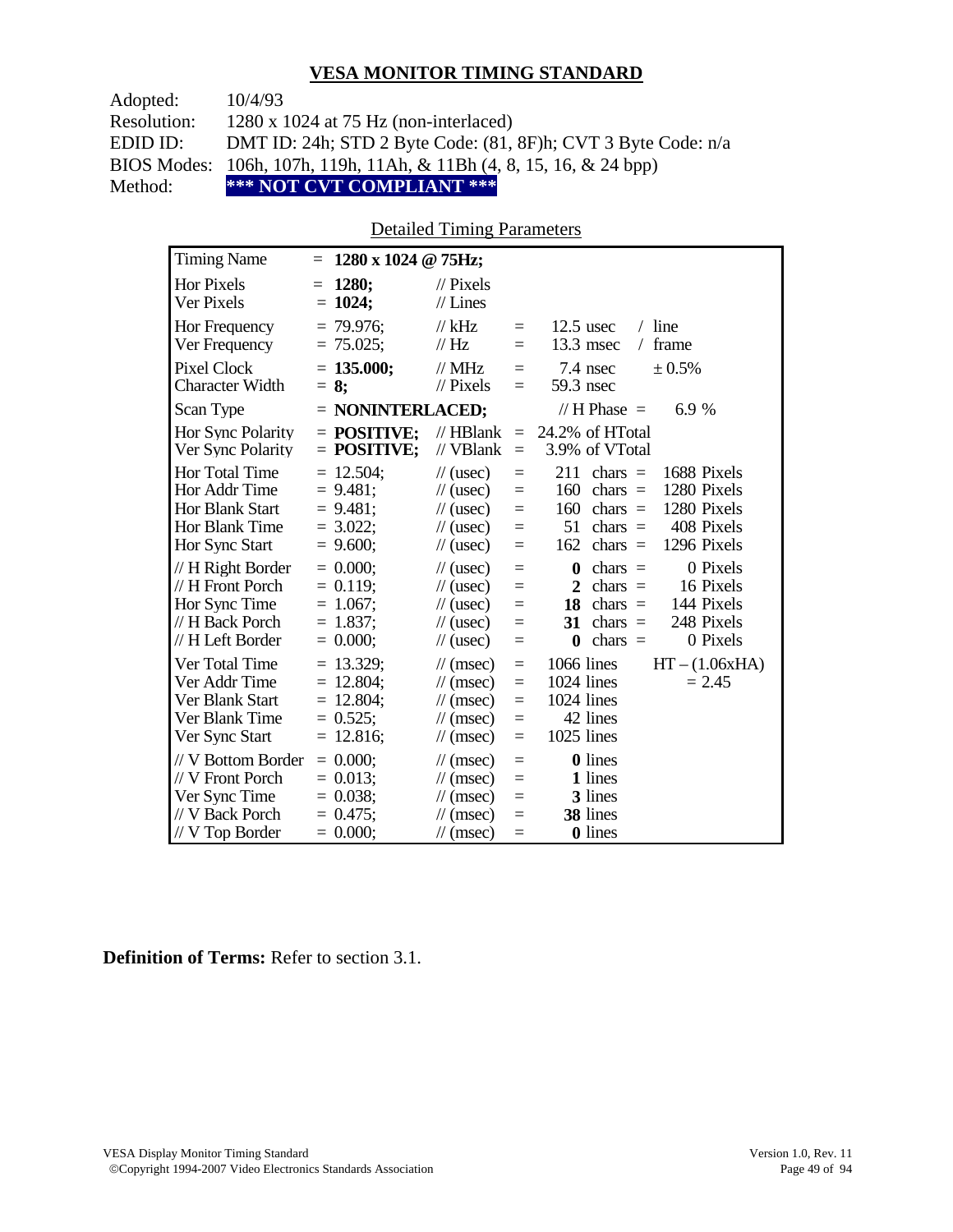| Adopted:    | 3/1/96                                                             |
|-------------|--------------------------------------------------------------------|
| Resolution: | $1280 \times 1024$ at 85 Hz (non-interlaced)                       |
| EDID ID:    | DMT ID: 25h; STD 2 Byte Code: $(81, 99)$ h; CVT 3 Byte Code: $n/a$ |
| Method:     | *** NOT CVT COMPLIANT ***                                          |

### Detailed Timing Parameters

| <b>Timing Name</b>                                                                             | $1280 \times 1024$ @ 85Hz;<br>$=$                                           |                                                                                                                                    |                                      |                                                                                                                                                                           |
|------------------------------------------------------------------------------------------------|-----------------------------------------------------------------------------|------------------------------------------------------------------------------------------------------------------------------------|--------------------------------------|---------------------------------------------------------------------------------------------------------------------------------------------------------------------------|
| <b>Hor Pixels</b><br>Ver Pixels                                                                | 1280;<br>$=$<br>$= 1024;$                                                   | $\mathcal{U}$ Pixels<br>$//$ Lines                                                                                                 |                                      |                                                                                                                                                                           |
| Hor Frequency<br>Ver Frequency                                                                 | $= 91.146$ ;<br>$= 85.024;$                                                 | $//$ kHz<br>$\frac{1}{1}$ Hz                                                                                                       | $=$<br>$=$                           | $11.0$ usec<br>$/$ line<br>11.8 msec<br>frame<br>$\sqrt{2}$                                                                                                               |
| <b>Pixel Clock</b><br><b>Character Width</b>                                                   | $= 157.500;$<br>$= 8$ ;                                                     | $//$ MHz<br>$\frac{1}{2}$ Pixels                                                                                                   | $=$<br>$\equiv$                      | 6.3 nsec<br>± 0.5%<br>$50.8$ nsec                                                                                                                                         |
| Scan Type                                                                                      | $=$ NONINTERLACED;                                                          |                                                                                                                                    |                                      | // H Phase $=$<br>4.6 %                                                                                                                                                   |
| Hor Sync Polarity<br>Ver Sync Polarity                                                         | $=$ POSITIVE:<br>$=$ POSITIVE;                                              | $//$ HBlank<br>// VBlank                                                                                                           | $\equiv$<br>$=$                      | 25.9% of HTotal<br>4.5% of VTotal                                                                                                                                         |
| Hor Total Time<br>Hor Addr Time<br><b>Hor Blank Start</b><br>Hor Blank Time<br>Hor Sync Start  | $= 10.971$ ;<br>$= 8.127$ ;<br>$= 8.127$ ;<br>$= 2.844$<br>$= 8.533;$       | $\frac{1}{2}$ (usec)<br>$\frac{1}{\sqrt{2}}$ (usec)<br>$\frac{1}{2}$ (usec)<br>$\frac{1}{\sqrt{2}}$ (usec)<br>$\frac{1}{2}$ (usec) | $=$<br>$=$<br>$=$<br>$=$<br>$=$      | 216<br>1728 Pixels<br>$chars =$<br>1280 Pixels<br>160<br>$chars =$<br>1280 Pixels<br>160<br>$chars =$<br>448 Pixels<br>56<br>chars $=$<br>1344 Pixels<br>168<br>$chars =$ |
| // H Right Border<br>// H Front Porch<br>Hor Sync Time<br>// H Back Porch<br>// H Left Border  | $= 0.000$<br>$= 0.406$ ;<br>$= 1.016$ ;<br>$= 1.422$ ;<br>$= 0.000;$        | $\frac{1}{2}$ (usec)<br>$\frac{1}{2}$ (usec)<br>$\frac{1}{2}$ (usec)<br>$\frac{1}{2}$ (usec)<br>$\frac{1}{2}$ (usec)               | $=$<br>$=$<br>$=$<br>$=$<br>$=$      | 0 Pixels<br>$\boldsymbol{0}$<br>$chars =$<br>8<br>64 Pixels<br>$chars =$<br>20<br>160 Pixels<br>$chars =$<br>224 Pixels<br>28<br>chars $=$<br>$chars =$<br>0 Pixels<br>0  |
| Ver Total Time<br>Ver Addr Time<br>Ver Blank Start<br>Ver Blank Time<br>Ver Sync Start         | $= 11.761$ ;<br>$= 11.235$ ;<br>$= 11.235$ ;<br>$= 0.527$ ;<br>$= 11.246$ ; | $\mathcal{U}$ (msec)<br>$\mathcal{U}$ (msec)<br>$\mathcal{U}$ (msec)<br>$\mathcal{U}$ (msec)<br>$\mathcal{U}$ (msec)               | $\equiv$<br>$=$<br>$=$<br>$=$<br>$=$ | 1072 lines<br>$HT - (1.06xHA)$<br>1024 lines<br>$= 2.36$<br>1024 lines<br>48 lines<br>1025 lines                                                                          |
| // V Bottom Border<br>// V Front Porch<br>Ver Sync Time<br>// V Back Porch<br>$//V$ Top Border | $= 0.000$<br>$= 0.011$ ;<br>$= 0.033$ ;<br>$= 0.483$ ;<br>$= 0.000;$        | $\mathcal{U}$ (msec)<br>$\mathcal{U}$ (msec)<br>$\frac{1}{\tan(\theta)}$<br>$\mathcal{U}$ (msec)<br>$\frac{1}{\sqrt{2}}$ (msec)    | $=$<br>$=$<br>$=$<br>$=$<br>$=$      | <b>0</b> lines<br>1 lines<br>3 lines<br>44 lines<br><b>0</b> lines                                                                                                        |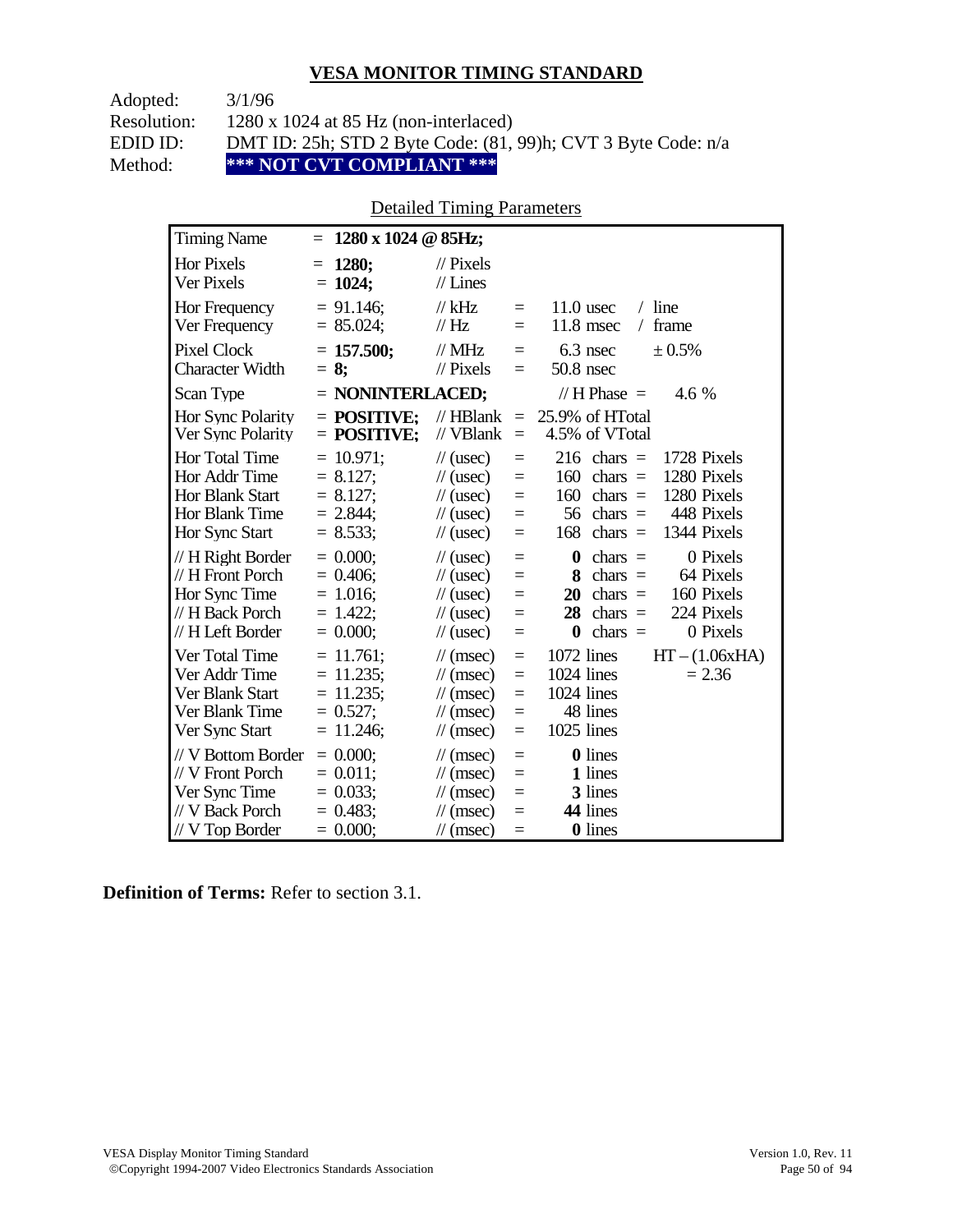Adopted: 5/1/07 Resolution: 1280 x 1024 at 120 Hz (non-interlaced) REDUCED BLANKING EDID ID: DMT ID: 26h; STD 2 Byte Code: n/a; CVT 3 Byte Code: n/a<br>Method: Generated using CVT (Reduced Blanking) Formula Generated using CVT (Reduced Blanking) Formula

Detailed Timing Parameters

| <b>Timing Name</b>                                                                                   | $=$                                                                    |                                                                                                                                    |                                      | 1280 x 1024 @ 120Hz CVT (Reduced Blanking);                                                                                                                                  |
|------------------------------------------------------------------------------------------------------|------------------------------------------------------------------------|------------------------------------------------------------------------------------------------------------------------------------|--------------------------------------|------------------------------------------------------------------------------------------------------------------------------------------------------------------------------|
| <b>Hor Pixels</b><br>Ver Pixels                                                                      | 1280:<br>$=$<br>$= 1024$ ;                                             | $\frac{1}{2}$ Pixels<br>$//$ Lines                                                                                                 |                                      |                                                                                                                                                                              |
| Hor Frequency<br>Ver Frequency                                                                       | $= 130.035$ ;<br>$= 119.958$ ;                                         | $//$ kHz<br>//Hz                                                                                                                   | $=$<br>$=$                           | $/$ line<br>$7.7$ usec<br>frame<br>8.3 msec<br>$\sqrt{2}$                                                                                                                    |
| <b>Pixel Clock</b><br><b>Character Width</b>                                                         | $= 187.250;$<br>$= 8:$                                                 | $//$ MHz<br>$//$ Pixels                                                                                                            | $=$<br>$=$                           | $5.3$ nsec<br>± 0.5%<br>42.7 nsec                                                                                                                                            |
| Scan Type                                                                                            | $=$ NONINTERLACED;                                                     |                                                                                                                                    |                                      | // H Phase $=$<br>1.1 %                                                                                                                                                      |
| Hor Sync Polarity<br>Ver Sync Polarity                                                               | $=$ POSITIVE:<br>$=$ NEGATIVE                                          | $//$ HBlank<br>// VBlank                                                                                                           | $=$<br>$=$                           | 11.1% of HTotal<br>5.5% of VTotal                                                                                                                                            |
| <b>Hor Total Time</b><br>Hor Addr Time<br><b>Hor Blank Start</b><br>Hor Blank Time<br>Hor Sync Start | $= 7.690;$<br>$= 6.836;$<br>$= 6.836;$<br>$= 0.854$<br>$= 7.092;$      | $\frac{1}{2}$ (usec)<br>$\frac{1}{2}$ (usec)<br>$\frac{1}{2}$ (usec)<br>$\frac{1}{2}$ (usec)<br>$\frac{1}{2}$ (usec)               | $=$<br>$=$<br>$=$<br>$=$<br>$=$      | 180<br>chars $=$<br>1440 Pixels<br>1280 Pixels<br>160<br>chars $=$<br>1280 Pixels<br>160<br>chars $=$<br>20<br>160 Pixels<br>$chars =$<br>chars $=$<br>1328 Pixels<br>166    |
| // H Right Border<br>// H Front Porch<br>Hor Sync Time<br>// H Back Porch<br>// H Left Border        | $= 0.000$<br>$= 0.256;$<br>$= 0.171;$<br>$= 0.427$ ;<br>$= 0.000;$     | $\frac{1}{2}$ (usec)<br>$\frac{1}{2}$ (usec)<br>$\frac{1}{2}$ (usec)<br>$\frac{1}{2}$ (usec)<br>$\frac{1}{2}$ (usec)               | $=$<br>$=$<br>$=$<br>$=$<br>$=$      | $\bf{0}$<br>0 Pixels<br>chars $=$<br>chars $=$<br>48 Pixels<br>6<br>32 Pixels<br>4<br>$chars =$<br>80 Pixels<br>$chars =$<br>10<br>0 Pixels<br>$\boldsymbol{0}$<br>$chars =$ |
| Ver Total Time<br>Ver Addr Time<br>Ver Blank Start<br>Ver Blank Time<br>Ver Sync Start               | $= 8.336$ ;<br>$= 7.875$ ;<br>$= 7.875$ ;<br>$= 0.461$ ;<br>$= 7.898;$ | $\mathcal{U}$ (msec)<br>$\frac{1}{\sqrt{2}}$ (msec)<br>$\mathcal{U}$ (msec)<br>$\mathcal{U}$ (msec)<br>$\frac{1}{\sqrt{2}}$ (msec) | $\equiv$<br>$=$<br>$=$<br>$=$<br>$=$ | 1084 lines<br>$HT - (1.06xHA)$<br>1024 lines<br>$= 0.44$<br>1024 lines<br>60 lines<br>1027 lines                                                                             |
| // V Bottom Border<br>// V Front Porch<br>Ver Sync Time<br>// V Back Porch<br>$//$ V Top Border      | $= 0.000$<br>$= 0.023$<br>$= 0.054$ ;<br>$= 0.385$ ;<br>$= 0.000;$     | $\mathcal{U}$ (msec)<br>$\mathcal{U}$ (msec)<br>$\frac{1}{\sqrt{2}}$ (msec)<br>$\mathcal{U}$ (msec)<br>$\mathcal{U}$ (msec)        | $=$<br>$=$<br>$=$<br>$=$<br>$=$      | <b>0</b> lines<br>3 lines<br>7 lines<br>50 lines<br><b>0</b> lines                                                                                                           |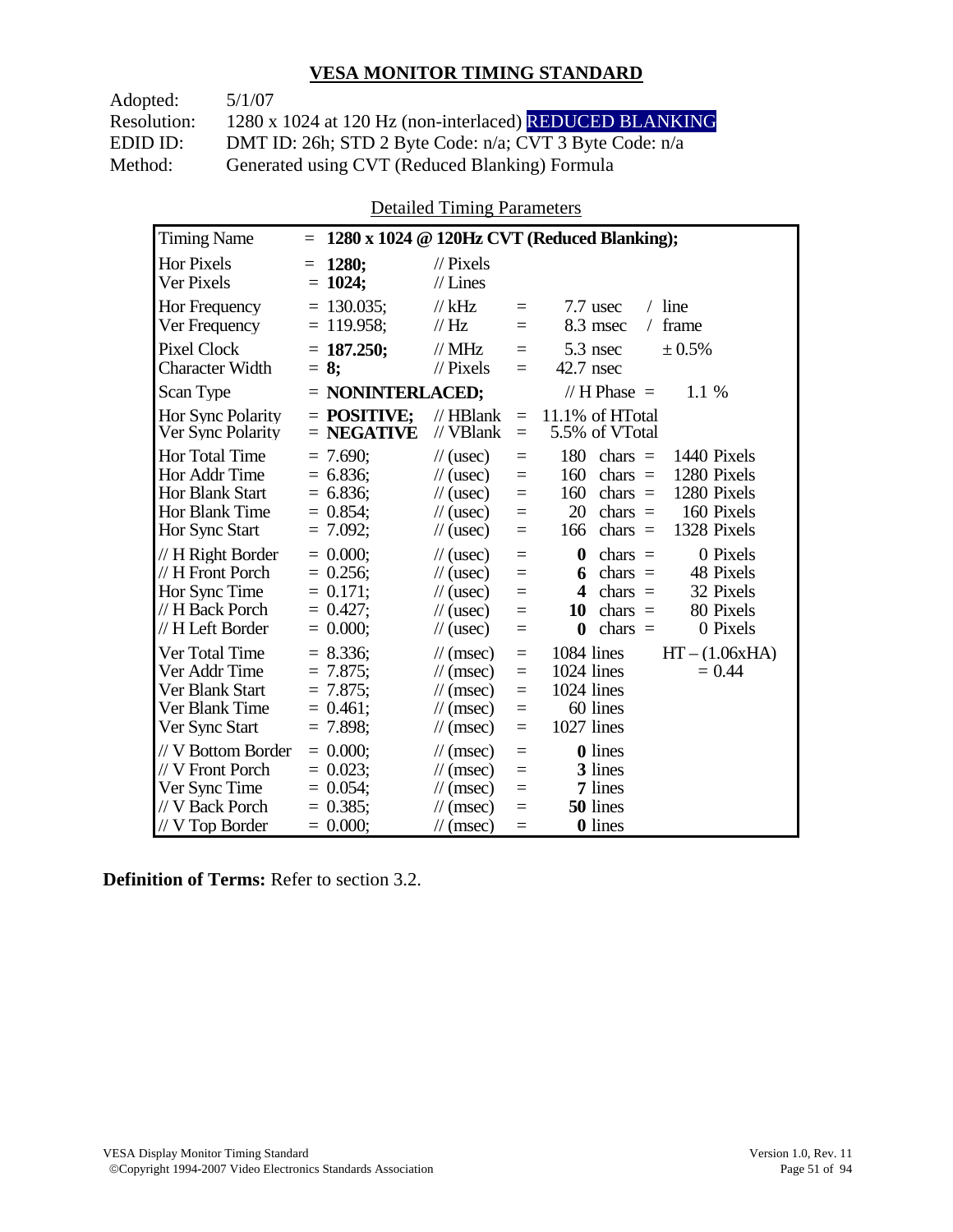| Adopted:    | 8/21/03                                                 |
|-------------|---------------------------------------------------------|
| Resolution: | 1360 x 768 at 60 Hz (non-interlaced)                    |
| EDID ID:    | DMT ID: 27h; STD 2 Byte Code: n/a; CVT 3 Byte Code: n/a |
| Method:     | *** NOT CVT COMPLIANT ***                               |

#### Detailed Timing Parameters

| <b>Timing Name</b>                                                                                          | 1360 x 768 @ 60Hz;<br>$=$                                                   |                                                                                                                                    |                                      |                                                                                                                                                                                 |
|-------------------------------------------------------------------------------------------------------------|-----------------------------------------------------------------------------|------------------------------------------------------------------------------------------------------------------------------------|--------------------------------------|---------------------------------------------------------------------------------------------------------------------------------------------------------------------------------|
| <b>Hor Pixels</b><br>Ver Pixels                                                                             | 1360;<br>$=$<br>$= 768;$                                                    | $\frac{1}{2}$ Pixels<br>$//$ Lines                                                                                                 |                                      |                                                                                                                                                                                 |
| Hor Frequency<br>Ver Frequency                                                                              | $= 47.712$ ;<br>$= 60.015$ ;                                                | $//$ kHz<br>// Hz                                                                                                                  | $\equiv$<br>$=$                      | $/$ line<br>$21.0$ usec<br>16.7 msec<br>frame<br>$\sqrt{2}$                                                                                                                     |
| <b>Pixel Clock</b><br><b>Character Width</b>                                                                | $= 85.500;$<br>$= 8:$                                                       | $//$ MHz<br>$//$ Pixels                                                                                                            | $=$<br>$=$                           | $11.7$ nsec<br>$\pm 0.5\%$<br>93.6 nsec                                                                                                                                         |
| Scan Type                                                                                                   | $=$ NONINTERLACED;                                                          |                                                                                                                                    |                                      | // H Phase $=$<br>5.4 %                                                                                                                                                         |
| Hor Sync Polarity<br>Ver Sync Polarity                                                                      | $=$ POSITIVE:<br>$=$ POSITIVE;                                              | $//$ HBlank<br>// VBlank                                                                                                           | $=$<br>$=$                           | 24.1% of HTotal<br>3.4% of VTotal                                                                                                                                               |
| <b>Hor Total Time</b><br>Hor Addr Time<br><b>Hor Blank Start</b><br><b>Hor Blank Time</b><br>Hor Sync Start | $= 20.959$ ;<br>$= 15.906$ ;<br>$= 15.906$ ;<br>$= 5.053$ ;<br>$= 16.655$ ; | $\frac{1}{2}$ (usec)<br>$\frac{1}{2}$ (usec)<br>$\frac{1}{2}$ (usec)<br>$\frac{1}{2}$ (usec)<br>$\frac{1}{2}$ (usec)               | $=$<br>$=$<br>$=$<br>$\equiv$<br>$=$ | 224<br>1792 Pixels<br>chars $=$<br>170<br>1360 Pixels<br>chars $=$<br>170<br>1360 Pixels<br>chars $=$<br>54<br>432 Pixels<br>$chars =$<br>178<br>chars $=$<br>1424 Pixels       |
| // H Right Border<br>// H Front Porch<br>Hor Sync Time<br>// H Back Porch<br>// H Left Border               | $= 0.000$<br>$= 0.749$ ;<br>$= 1.310$ ;<br>$= 2.994;$<br>$= 0.000$          | $\frac{1}{2}$ (usec)<br>$\frac{1}{2}$ (usec)<br>$\frac{1}{2}$ (usec)<br>$\frac{1}{2}$ (usec)<br>$\frac{1}{2}$ (usec)               | $=$<br>$=$<br>$=$<br>$=$<br>$=$      | $\bf{0}$<br>0 Pixels<br>$chars =$<br>$chars =$<br>64 Pixels<br>8<br>112 Pixels<br>14<br>chars $=$<br>256 Pixels<br>chars $=$<br>32<br>0 Pixels<br>$\boldsymbol{0}$<br>chars $=$ |
| Ver Total Time<br>Ver Addr Time<br>Ver Blank Start<br>Ver Blank Time<br>Ver Sync Start                      | $= 16.662$ ;<br>$= 16.097$ ;<br>$= 16.097$ ;<br>$= 0.566$ ;<br>$= 16.159;$  | $\mathcal{U}$ (msec)<br>$\mathcal{U}$ (msec)<br>$\mathcal{U}$ (msec)<br>$\mathcal{U}$ (msec)<br>$\mathcal{U}$ (msec)               | $=$<br>$=$<br>$=$<br>$=$<br>$=$      | $HT - (1.06xHA)$<br>795 lines<br>768 lines<br>$= 4.1$<br>768 lines<br>27 lines<br>771 lines                                                                                     |
| // V Bottom Border<br>// V Front Porch<br>Ver Sync Time<br>// V Back Porch<br>// V Top Border               | $= 0.000;$<br>$= 0.063$ ;<br>$= 0.126$ ;<br>$= 0.377$ ;<br>$= 0.000;$       | $\mathcal{U}$ (msec)<br>$\frac{1}{\sqrt{2}}$ (msec)<br>$\frac{1}{\sqrt{2}}$ (msec)<br>$\mathcal{U}$ (msec)<br>$\mathcal{U}$ (msec) | $=$<br>$=$<br>$=$<br>$=$<br>$=$      | <b>0</b> lines<br>3 lines<br><b>6</b> lines<br>18 lines<br>0 lines                                                                                                              |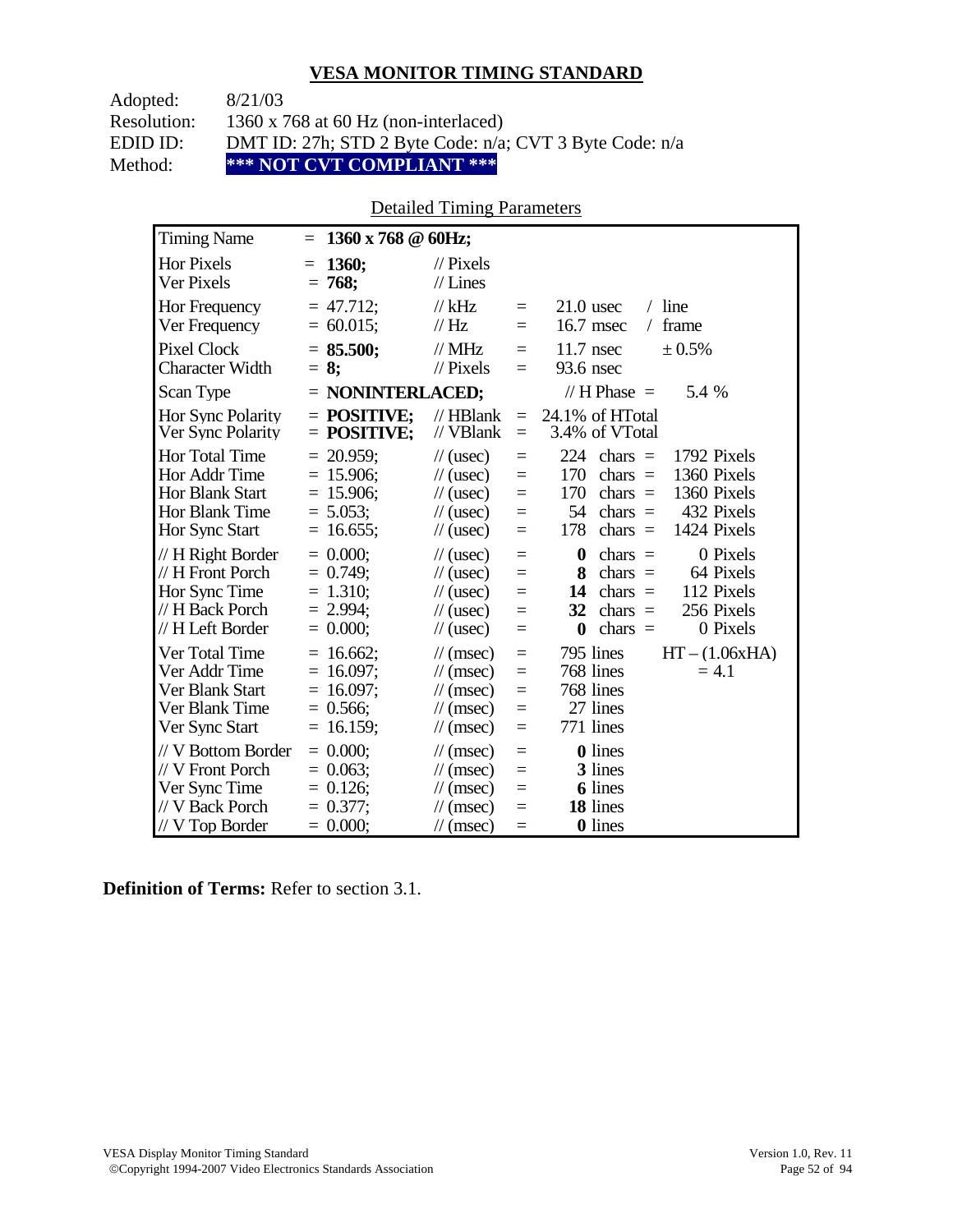| Adopted:    | 5/1/07                                                  |
|-------------|---------------------------------------------------------|
| Resolution: | 1360 x 768 at 120 Hz (non-interlaced) REDUCED BLANKING  |
| EDID ID:    | DMT ID: 28h; STD 2 Byte Code: n/a; CVT 3 Byte Code: n/a |
| Method:     | Generated using CVT (Reduced Blanking) Formula          |

Detailed Timing Parameters

| <b>Timing Name</b>                                                                            | $\equiv$                                                                |                                                                                                                                    |                                 | 1360 x 768 @ 120Hz CVT (Reduced Blanking);                                                                                                                                           |
|-----------------------------------------------------------------------------------------------|-------------------------------------------------------------------------|------------------------------------------------------------------------------------------------------------------------------------|---------------------------------|--------------------------------------------------------------------------------------------------------------------------------------------------------------------------------------|
| Hor Pixels<br>Ver Pixels                                                                      | <b>1360;</b><br>$=$<br>$= 768;$                                         | $\frac{1}{2}$ Pixels<br>$//$ Lines                                                                                                 |                                 |                                                                                                                                                                                      |
| <b>Hor Frequency</b><br>Ver Frequency                                                         | $= 97.533$ ;<br>$= 119.967$ ;                                           | $//$ kHz<br>// Hz                                                                                                                  | $=$<br>$=$                      | $/$ line<br>$10.3$ usec<br>8.3 msec<br>frame<br>$\sqrt{2}$                                                                                                                           |
| <b>Pixel Clock</b><br><b>Character Width</b>                                                  | $= 148.250$ ;<br>$= 8:$                                                 | $//$ MHz<br>$//$ Pixels                                                                                                            | $=$<br>$=$                      | 6.7 nsec<br>± 0.5%<br>54.0 nsec                                                                                                                                                      |
| Scan Type                                                                                     | $=$ NONINTERLACED;                                                      |                                                                                                                                    |                                 | // H Phase $=$<br>1.1 %                                                                                                                                                              |
| Hor Sync Polarity<br>Ver Sync Polarity                                                        | $=$ POSITIVE:<br>$=$ NEGATIVE                                           | $//$ HBlank<br>// VBlank                                                                                                           | $=$<br>$=$                      | 10.5% of HTotal<br>5.5% of VTotal                                                                                                                                                    |
| Hor Total Time<br>Hor Addr Time<br><b>Hor Blank Start</b><br>Hor Blank Time<br>Hor Sync Start | $= 10.253;$<br>$= 9.174$ ;<br>$= 9.174$ ;<br>$= 1.079$ ;<br>$= 9.497$ ; | $\frac{1}{2}$ (usec)<br>$\frac{1}{2}$ (usec)<br>$\frac{1}{2}$ (usec)<br>$\frac{1}{2}$ (usec)<br>$\frac{1}{2}$ (usec)               | $=$<br>$=$<br>$=$<br>$=$<br>$=$ | 190<br>chars $=$<br>1520 Pixels<br>1360 Pixels<br>170<br>chars $=$<br>1360 Pixels<br>170<br>chars $=$<br>20<br>160 Pixels<br>chars $=$<br>1408 Pixels<br>chars $=$<br>176            |
| // H Right Border<br>// H Front Porch<br>Hor Sync Time<br>// H Back Porch<br>// H Left Border | $= 0.000$<br>$= 0.324$ ;<br>$= 0.216;$<br>$= 0.540$ ;<br>$= 0.000;$     | $\frac{1}{2}$ (usec)<br>$\frac{1}{2}$ (usec)<br>$\frac{1}{2}$ (usec)<br>$\frac{1}{2}$ (usec)<br>$\frac{1}{2}$ (usec)               | $=$<br>$=$<br>$=$<br>$=$<br>$=$ | $\boldsymbol{0}$<br>0 Pixels<br>chars $=$<br>chars $=$<br>48 Pixels<br>6<br>32 Pixels<br>$chars =$<br>4<br>80 Pixels<br>10<br>$chars =$<br>0 Pixels<br>$\boldsymbol{0}$<br>$chars =$ |
| Ver Total Time<br>Ver Addr Time<br>Ver Blank Start<br>Ver Blank Time<br>Ver Sync Start        | $= 8.336$ ;<br>$= 7.874$ ;<br>$= 7.874$ ;<br>$= 0.461$ ;<br>$= 7.905$ ; | $\mathcal{U}$ (msec)<br>$\mathcal{U}$ (msec)<br>$\mathcal{U}$ (msec)<br>$\mathcal{U}$ (msec)<br>$\mathcal{U}$ (msec)               | $=$<br>$=$<br>$=$<br>$=$<br>$=$ | 813 lines<br>$HT - (1.06xHA)$<br>768 lines<br>$= 0.53$<br>768 lines<br>45 lines<br>771 lines                                                                                         |
| // V Bottom Border<br>// V Front Porch<br>Ver Sync Time<br>// V Back Porch<br>// V Top Border | $= 0.000$<br>$= 0.031$ :<br>$= 0.051$ ;<br>$= 0.379$ ;<br>$= 0.000;$    | $\frac{1}{\sqrt{2}}$ (msec)<br>$\mathcal{U}$ (msec)<br>$\frac{1}{\sqrt{2}}$ (msec)<br>$\mathcal{U}$ (msec)<br>$\mathcal{U}$ (msec) | $=$<br>$=$<br>$=$<br>$=$<br>$=$ | <b>0</b> lines<br>3 lines<br>5 lines<br>37 lines<br>0 lines                                                                                                                          |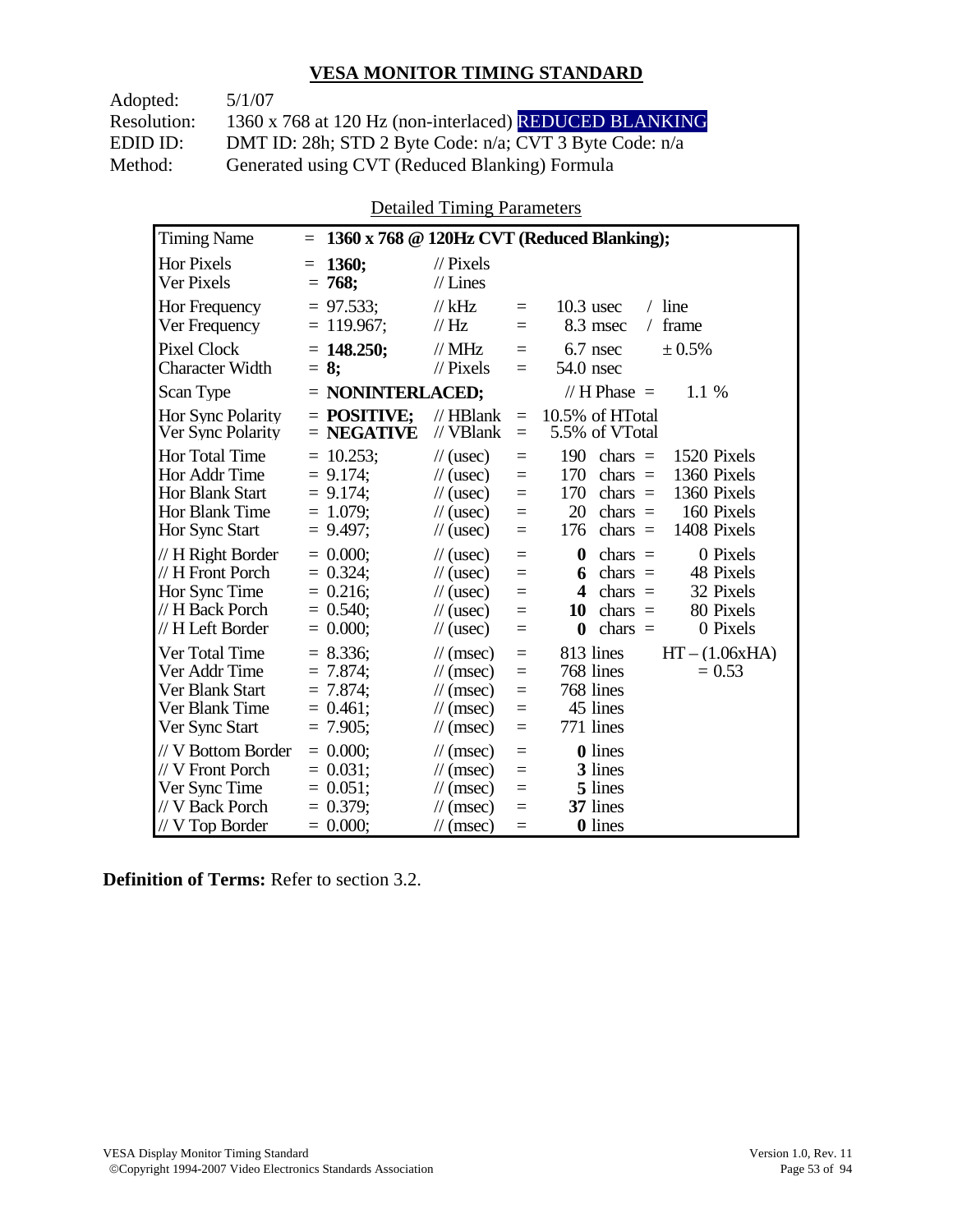| 8/21/03                                                           |
|-------------------------------------------------------------------|
| 1400 x 1050 at 60 Hz (non-interlaced) REDUCED BLANKING            |
| DMT ID: 29h; STD 2 Byte Code: n/a; CVT 3 Byte Code: (0C, 20, 21)h |
| <b>CVT Reduced Blanking</b>                                       |
|                                                                   |

Detailed Timing Parameters

| <b>Timing Name</b>                                                                                          | $=$                                                                      |                                                                                                                                                         |                                      | 1400 x 1050 @ 60Hz CVT (Reduced Blanking);                                                                                                                                           |
|-------------------------------------------------------------------------------------------------------------|--------------------------------------------------------------------------|---------------------------------------------------------------------------------------------------------------------------------------------------------|--------------------------------------|--------------------------------------------------------------------------------------------------------------------------------------------------------------------------------------|
| Hor Pixels<br>Ver Pixels                                                                                    | <b>1400:</b><br>$=$<br>$= 1050;$                                         | $\frac{1}{2}$ Pixels<br>$//$ Lines                                                                                                                      |                                      |                                                                                                                                                                                      |
| <b>Hor Frequency</b><br>Ver Frequency                                                                       | $= 64.744$ ;<br>$= 59.948$ ;                                             | $//$ kHz<br>//Hz                                                                                                                                        | $=$<br>$=$                           | $15.4$ usec<br>$/$ line<br>16.7 msec<br>frame<br>$\sqrt{2}$                                                                                                                          |
| <b>Pixel Clock</b><br><b>Character Width</b>                                                                | $= 101.000;$<br>$= 8:$                                                   | // $MHz$<br>$\frac{1}{2}$ Pixels                                                                                                                        | $=$<br>$=$                           | 9.9 nsec<br>± 0.5%<br>$79.2$ nsec                                                                                                                                                    |
| Scan Type                                                                                                   | $=$ NONINTERLACED;                                                       |                                                                                                                                                         |                                      | // H Phase $=$<br>1.0 %                                                                                                                                                              |
| Hor Sync Polarity<br>Ver Sync Polarity                                                                      | $=$ POSITIVE:<br>$=$ NEGATIVE                                            | $//$ HBlank<br>// VBlank                                                                                                                                | $=$<br>$=$                           | 10.3% of HTotal<br>2.8% of VTotal                                                                                                                                                    |
| <b>Hor Total Time</b><br>Hor Addr Time<br><b>Hor Blank Start</b><br><b>Hor Blank Time</b><br>Hor Sync Start | $= 15.446;$<br>$= 13.861;$<br>$= 13.861;$<br>$= 1.584$ ;<br>$= 14.337;$  | $\frac{1}{2}$ (usec)<br>$\frac{1}{2}$ (usec)<br>$\frac{1}{2}$ (usec)<br>$\frac{1}{2}$ (usec)<br>$\frac{1}{2}$ (usec)                                    | $=$<br>$=$<br>$=$<br>$=$<br>$=$      | 195<br>chars $=$<br>1560 Pixels<br>1400 Pixels<br>175<br>chars $=$<br>1400 Pixels<br>175<br>chars $=$<br>20<br>160 Pixels<br>$chars =$<br>1448 Pixels<br>181<br>$chars =$            |
| // H Right Border<br>// H Front Porch<br>Hor Sync Time<br>// H Back Porch<br>// H Left Border               | $= 0.000$<br>$= 0.475$ ;<br>$= 0.317$ ;<br>$= 0.792$ ;<br>$= 0.000;$     | $\frac{1}{2}$ (usec)<br>$\frac{1}{2}$ (usec)<br>$\frac{1}{2}$ (usec)<br>$\frac{1}{2}$ (usec)<br>$\frac{1}{2}$ (usec)                                    | $=$<br>$=$<br>$=$<br>$=$<br>$=$      | $\boldsymbol{0}$<br>0 Pixels<br>$chars =$<br>$chars =$<br>48 Pixels<br>6<br>32 Pixels<br>chars $=$<br>4<br>80 Pixels<br>chars $=$<br>10<br>chars $=$<br>0 Pixels<br>$\boldsymbol{0}$ |
| Ver Total Time<br>Ver Addr Time<br>Ver Blank Start<br>Ver Blank Time<br>Ver Sync Start                      | $= 16.681;$<br>$= 16.218$ ;<br>$= 16.218;$<br>$= 0.463$ ;<br>$= 16.264;$ | $\frac{1}{\sqrt{2}}$ (msec)<br>$\frac{1}{\sqrt{2}}$ (msec)<br>$\frac{1}{\sqrt{2}}$ (msec)<br>$\frac{1}{\sqrt{2}}$ (msec)<br>$\frac{1}{\sqrt{2}}$ (msec) | $=$<br>$=$<br>$\equiv$<br>$=$<br>$=$ | 1080 lines<br>$HT - (1.06xHA)$<br>1050 lines<br>$= 0.75$<br>1050 lines<br>30 lines<br>1053 lines                                                                                     |
| // V Bottom Border<br>// V Front Porch<br>Ver Sync Time<br>// V Back Porch<br>// V Top Border               | $= 0.000$<br>$= 0.046$ ;<br>$= 0.062$ ;<br>$= 0.355$ ;<br>$= 0.000;$     | $\mathcal{U}$ (msec)<br>$\frac{1}{\sqrt{2}}$ (msec)<br>$\mathcal{U}$ (msec)<br>$\frac{1}{\pi}$ (msec)<br>$\mathcal{U}$ (msec)                           | $=$<br>$=$<br>$=$<br>$=$<br>$=$      | <b>0</b> lines<br>3 lines<br>4 lines<br>23 lines<br>0 lines                                                                                                                          |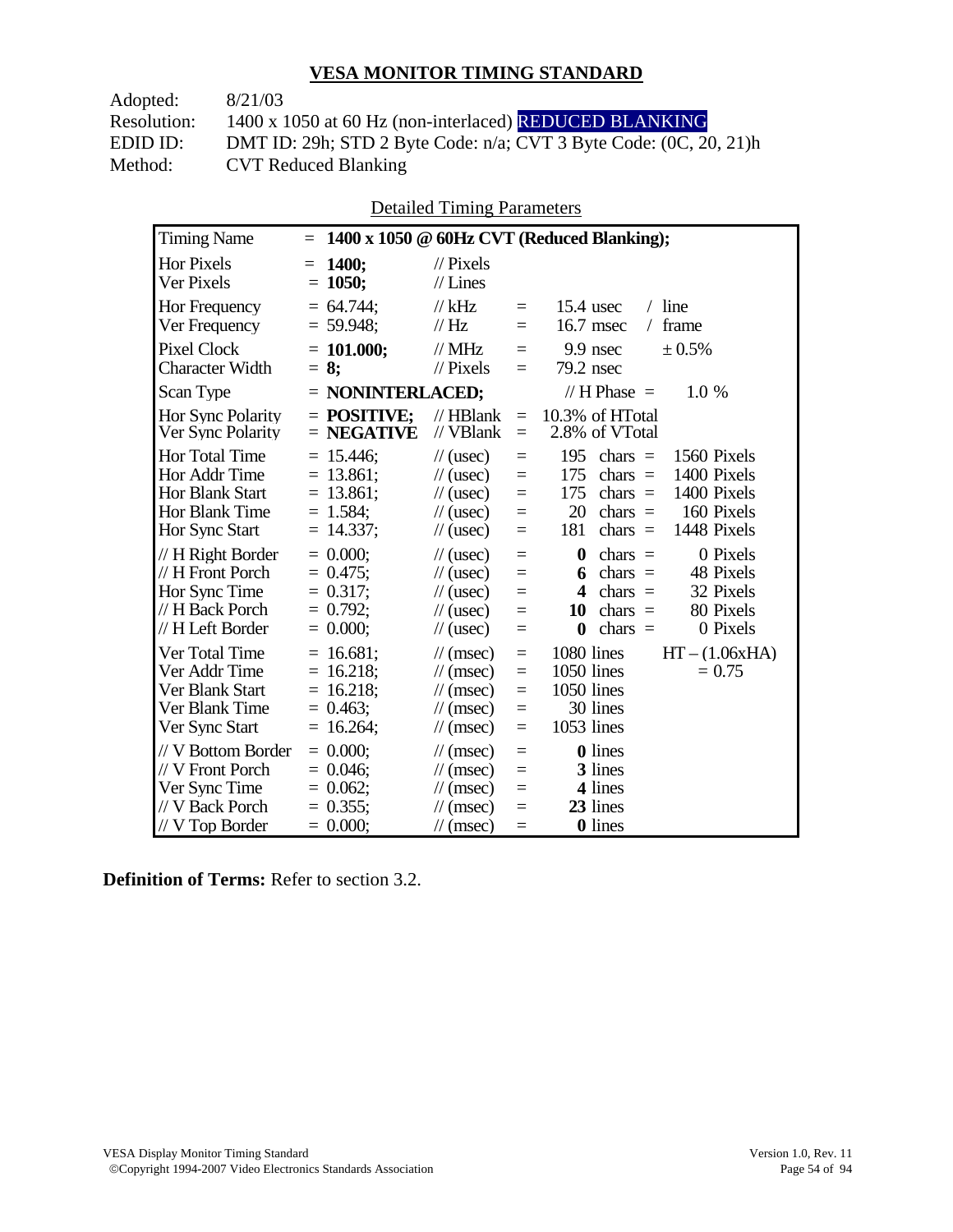| Adopted:    | 8/21/03                                                                 |
|-------------|-------------------------------------------------------------------------|
| Resolution: | $1400 \times 1050$ at 60 Hz (non-interlaced)                            |
| EDID ID:    | DMT ID: 2Ah; STD 2 Byte Code: (90, 40)h; CVT 3 Byte Code: (0C, 20, 28)h |
| Method:     | <b>CVT</b> Compliant                                                    |
|             |                                                                         |

|                                                                                               |                                                                               | Detailed Thinng I alameters                                                                                                               |                                 |                                                                                                                                                                                  |
|-----------------------------------------------------------------------------------------------|-------------------------------------------------------------------------------|-------------------------------------------------------------------------------------------------------------------------------------------|---------------------------------|----------------------------------------------------------------------------------------------------------------------------------------------------------------------------------|
| <b>Timing Name</b>                                                                            | 1400 x 1050 $\oslash$ 60Hz;;<br>$=$                                           |                                                                                                                                           |                                 |                                                                                                                                                                                  |
| <b>Hor Pixels</b><br>Ver Pixels                                                               | 1400;<br>$=$<br>1050;<br>$=$                                                  | $\frac{1}{2}$ Pixels<br>$//$ Lines                                                                                                        |                                 |                                                                                                                                                                                  |
| Hor Frequency<br>Ver Frequency                                                                | $= 65.317$ ;<br>$= 59.978$ ;                                                  | $//$ kHz<br>$\frac{1}{1}$ Hz                                                                                                              | $=$<br>$=$                      | $/$ line<br>$15.3$ usec<br>16.7 msec<br>/ frame                                                                                                                                  |
| <b>Pixel Clock</b><br><b>Character Width</b>                                                  | $= 121.750$ ;<br>$= 8:$                                                       | $//$ MHz<br>$//$ Pixels                                                                                                                   | $=$<br>$=$                      | 8.2 nsec<br>± 0.5%<br>$65.7$ nsec                                                                                                                                                |
| Scan Type                                                                                     | $=$ NONINTERLACED;                                                            |                                                                                                                                           |                                 | // $H$ Phase $=$<br>3.9 %                                                                                                                                                        |
| Hor Sync Polarity<br>Ver Sync Polarity                                                        | $=$ NEGATIVE<br>$=$ POSITIVE;                                                 | // HBlank<br>// VBlank                                                                                                                    | $=$<br>$=$                      | 24.9% of HTotal<br>3.6% of VTotal                                                                                                                                                |
| <b>Hor Total Time</b><br>Hor Addr Time<br>Hor Blank Start<br>Hor Blank Time<br>Hor Sync Start | $= 15.310;$<br>$= 11.499$ ;<br>$= 11.499$ ;<br>$= 3.811$ ;<br>$= 12.222;$     | $\frac{1}{2}$ (usec)<br>$\frac{1}{2}$ (usec)<br>$\frac{1}{2}$ (usec)<br>$\frac{1}{2}$ (usec)<br>$\frac{1}{2}$ (usec)                      | $=$<br>$=$<br>$=$<br>$=$<br>$=$ | 233<br>1864 Pixels<br>$chars =$<br>1400 Pixels<br>175<br>chars $=$<br>1400 Pixels<br>175<br>chars $=$<br>58<br>464 Pixels<br>$chars =$<br>1488 Pixels<br>186<br>$chars =$        |
| // H Right Border<br>// H Front Porch<br>Hor Sync Time<br>// H Back Porch<br>// H Left Border | $= 0.000;$<br>$= 0.723$ ;<br>$= 1.183;$<br>$= 1.906$ ;<br>$= 0.000;$          | $\frac{1}{2}$ (usec)<br>$\frac{1}{2}$ (usec)<br>$\frac{1}{2}$ (usec)<br>$\frac{1}{2}$ (usec)<br>$\frac{1}{2}$ (usec)                      | $=$<br>$=$<br>$=$<br>$=$<br>$=$ | $\bf{0}$<br>0 Pixels<br>chars $=$<br>chars $=$<br>88 Pixels<br>11<br>144 Pixels<br>18<br>$chars =$<br>232 Pixels<br>29<br>chars $=$<br>$\boldsymbol{0}$<br>chars $=$<br>0 Pixels |
| Ver Total Time<br>Ver Addr Time<br>Ver Blank Start<br>Ver Blank Time<br>Ver Sync Start        | $= 16.673$ ;<br>$= 16.076$ ;<br>$= 16.076$ ;<br>$= 0.597$ ;<br>16.121;<br>$=$ | $\mathcal{U}$ (msec)<br>$\frac{1}{\sqrt{2}}$ (msec)<br>$\mathcal{U}$ (msec)<br>$\mathcal{U}$ (msec)<br>$\frac{1}{\sqrt{2}}$ (msec)        | $=$<br>$=$<br>$=$<br>$=$<br>$=$ | 1089 lines<br>$HT - (1.06xHA)$<br>1050 lines<br>$= 3.12$<br>1050 lines<br>39 lines<br>1053 lines                                                                                 |
| // V Bottom Border<br>// V Front Porch<br>Ver Sync Time<br>// V Back Porch<br>// V Top Border | $= 0.000$<br>$= 0.046$ ;<br>$= 0.061$ ;<br>$= 0.490$ ;<br>$= 0.000;$          | $\frac{1}{\sqrt{2}}$ (msec)<br>$\mathcal{U}$ (msec)<br>$\frac{1}{\sqrt{2}}$ (msec)<br>$\frac{1}{\sqrt{2}}$ (msec)<br>$\mathcal{U}$ (msec) | $=$<br>$=$<br>$=$<br>$=$<br>$=$ | <b>0</b> lines<br>3 lines<br>4 lines<br>32 lines<br>0 lines                                                                                                                      |

Detailed Timing Parameters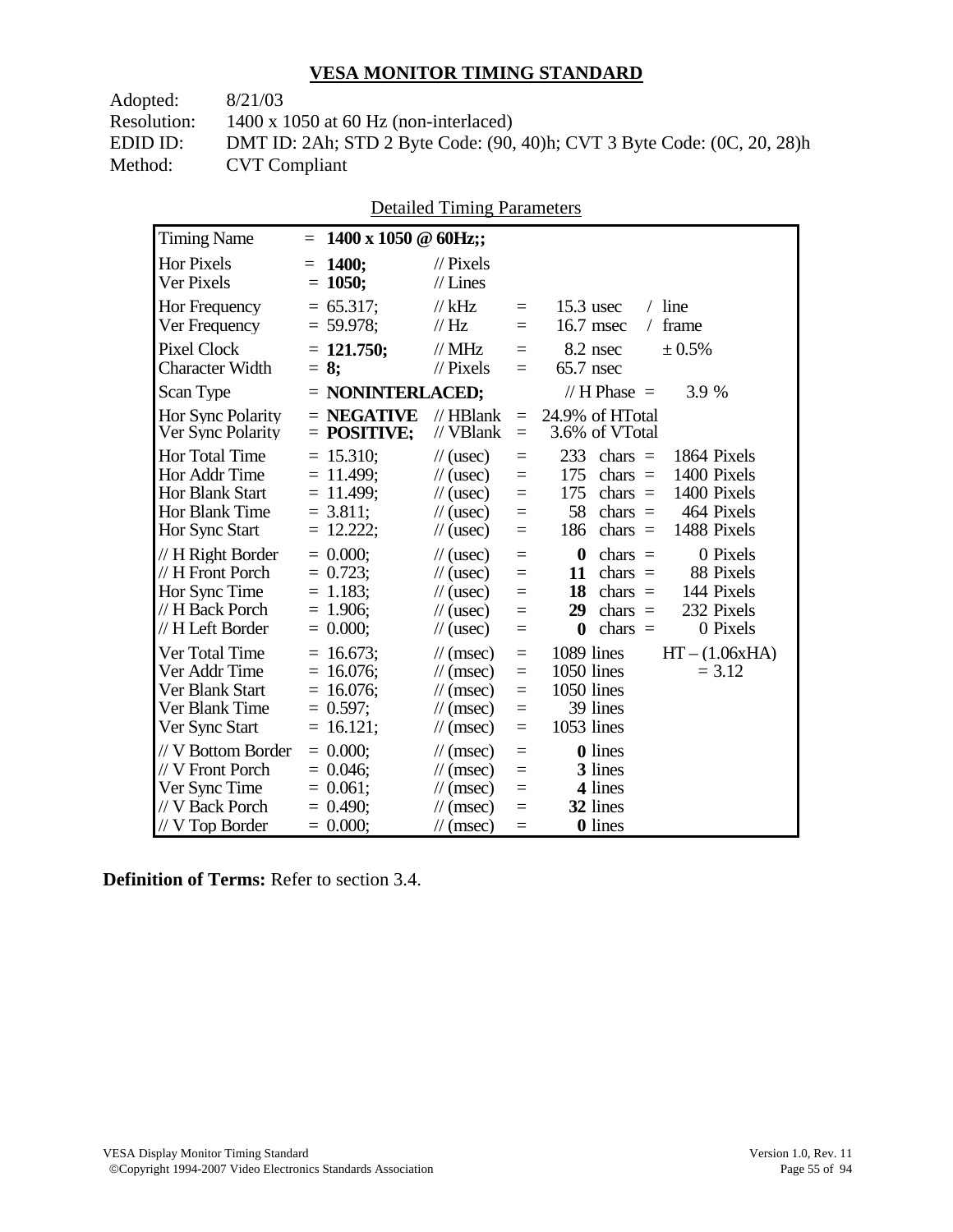| Adopted:    | 8/21/03                                                                 |
|-------------|-------------------------------------------------------------------------|
| Resolution: | $1400 \times 1050$ at 75 Hz (non-interlaced)                            |
| EDID ID:    | DMT ID: 2Bh; STD 2 Byte Code: (90, 4F)h; CVT 3 Byte Code: (0C, 20, 44)h |
| Method:     | <b>CVT</b> Compliant                                                    |
|             |                                                                         |

| <b>Detailed Timing Parameters</b> |
|-----------------------------------|
|                                   |
|                                   |
|                                   |

| Hor Pixels<br>Ver Pixels                                                                        | <b>1400;</b><br>$= 1050;$                                                | $\frac{1}{2}$ Pixels<br>$//$ Lines                                                                                          |                                                          |                                                                                                                                                                           |
|-------------------------------------------------------------------------------------------------|--------------------------------------------------------------------------|-----------------------------------------------------------------------------------------------------------------------------|----------------------------------------------------------|---------------------------------------------------------------------------------------------------------------------------------------------------------------------------|
| Hor Frequency<br>Ver Frequency                                                                  | $= 82.278;$<br>$= 74.867$ ;                                              | $//$ kHz<br>$\frac{1}{1}$ Hz                                                                                                | $\equiv$<br>$=$                                          | $/$ line<br>$12.2$ usec<br>frame<br>13.4 msec<br>$\sqrt{2}$                                                                                                               |
| Pixel Clock<br><b>Character Width</b>                                                           | $= 156.000;$<br>$= 8:$                                                   | $//$ MHz<br>$\frac{1}{2}$ Pixels                                                                                            | $=$<br>$=$                                               | ± 0.5%<br>6.4 nsec<br>$51.3$ nsec                                                                                                                                         |
| Scan Type                                                                                       | = NONINTERLACED;                                                         |                                                                                                                             |                                                          | $// H Phase =$<br>3.8 %                                                                                                                                                   |
| Hor Sync Polarity<br>Ver Sync Polarity                                                          | $=$ NEGATIVE<br>$=$ POSITIVE;                                            | $//$ HBlank<br>// VBlank                                                                                                    | $\equiv$<br>$\equiv$                                     | 26.2% of HTotal<br>4.5% of VTotal                                                                                                                                         |
| Hor Total Time<br>Hor Addr Time<br>Hor Blank Start<br>Hor Blank Time<br>Hor Sync Start          | $= 12.154;$<br>$= 8.974$ ;<br>$= 8.974$ ;<br>$= 3.179$ ;<br>$= 9.641$ ;  | $\frac{1}{2}$ (usec)<br>$\frac{1}{2}$ (usec)<br>$\frac{1}{2}$ (usec)<br>$\frac{1}{2}$ (usec)<br>$\frac{1}{2}$ (usec)        | $\equiv$<br>$\equiv$<br>$=$<br>$=$<br>$\equiv$           | 237<br>1896 Pixels<br>$chars =$<br>175<br>1400 Pixels<br>chars $=$<br>1400 Pixels<br>175<br>chars $=$<br>496 Pixels<br>62<br>$chars =$<br>188<br>1504 Pixels<br>chars $=$ |
| // H Right Border<br>// H Front Porch<br>Hor Sync Time<br>// H Back Porch<br>// H Left Border   | $= 0.000$<br>$= 0.667$ ;<br>$= 0.923$ ;<br>$= 1.590;$<br>$= 0.000;$      | $\frac{1}{2}$ (usec)<br>$\frac{1}{2}$ (usec)<br>$\frac{1}{2}$ (usec)<br>$\frac{1}{2}$ (usec)<br>$\frac{1}{2}$ (usec)        | $=$<br>$=$<br>$=$<br>$=$<br>$=$                          | $\bf{0}$<br>0 Pixels<br>chars $=$<br>104 Pixels<br>13<br>$chars =$<br>144 Pixels<br>18<br>$chars =$<br>248 Pixels<br>31<br>chars $=$<br>$\bf{0}$<br>0 Pixels<br>chars $=$ |
| Ver Total Time<br>Ver Addr Time<br>Ver Blank Start<br>Ver Blank Time<br>Ver Sync Start          | $= 13.357;$<br>$= 12.762;$<br>$= 12.762$ ;<br>$= 0.596$ ;<br>$= 12.798;$ | $\mathcal{U}$ (msec)<br>$\mathcal{U}$ (msec)<br>$\mathcal{U}$ (msec)<br>$\mathcal{U}$ (msec)<br>$\mathcal{U}$ (msec)        | $\equiv$<br>$\equiv$<br>$\equiv$<br>$\equiv$<br>$\equiv$ | 1099 lines<br>$HT - (1.06xHA)$<br>1050 lines<br>$= 2.64$<br>1050 lines<br>49 lines<br>1053 lines                                                                          |
| // V Bottom Border<br>// V Front Porch<br>Ver Sync Time<br>// V Back Porch<br>$//$ V Top Border | $= 0.000;$<br>$= 0.036$ ;<br>$= 0.049$ ;<br>$= 0.510$ ;<br>$= 0.000;$    | $\mathcal{U}$ (msec)<br>$\mathcal{U}$ (msec)<br>$\mathcal{U}$ (msec)<br>$\mathcal{U}$ (msec)<br>$\frac{1}{\sqrt{2}}$ (msec) | $=$<br>$=$<br>$\equiv$<br>$\equiv$<br>$=$                | <b>0</b> lines<br>3 lines<br>4 lines<br>42 lines<br><b>0</b> lines                                                                                                        |

**Definition of Terms:** Refer to section 3.4.

**1200 Timing Name**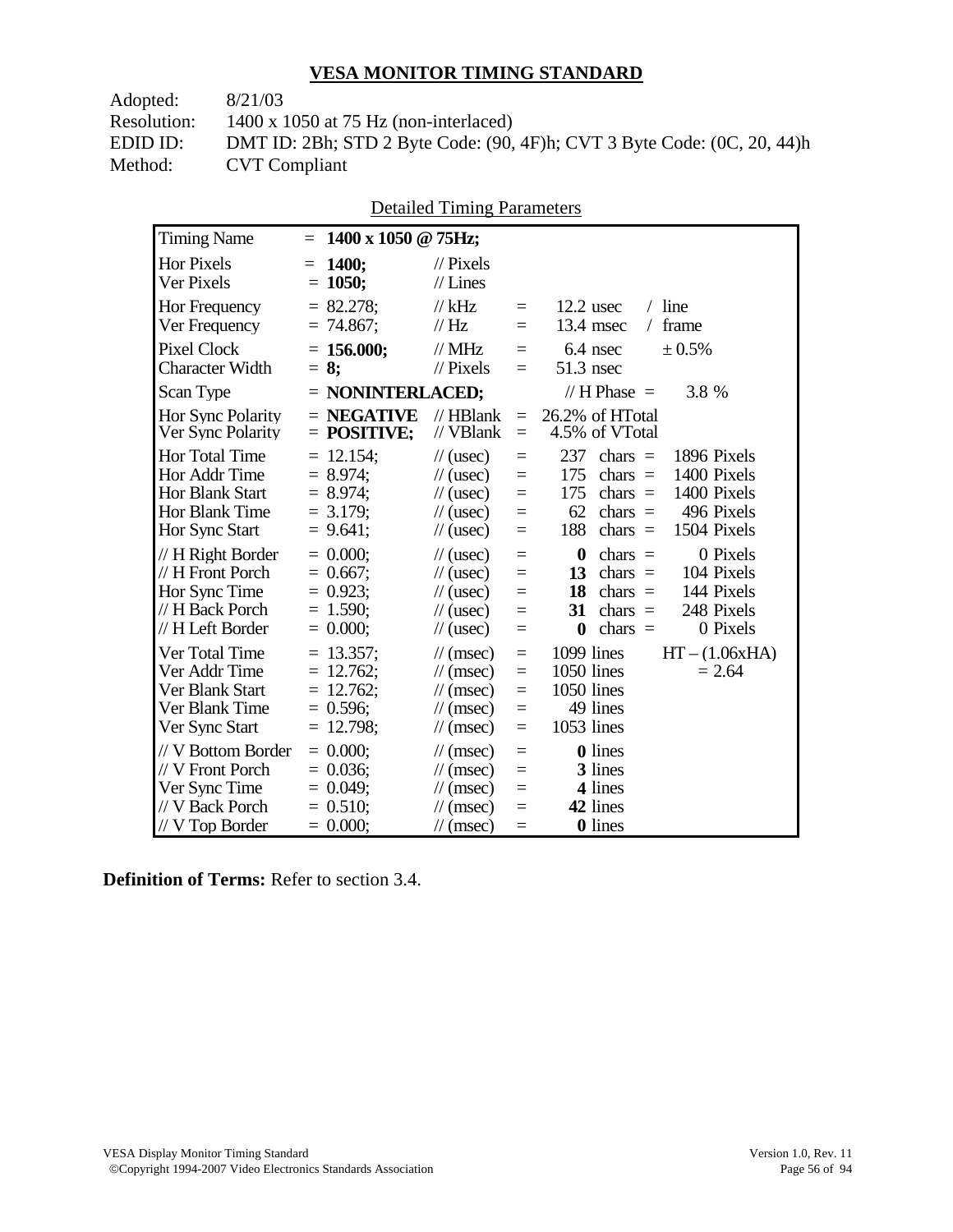| Adopted:    | 8/21/03                                                                 |
|-------------|-------------------------------------------------------------------------|
| Resolution: | $1400 \times 1050$ at 85 Hz (non-interlaced)                            |
| EDID ID:    | DMT ID: 2Ch; STD 2 Byte Code: (90, 59)h; CVT 3 Byte Code: (0C, 20, 62)h |
| Method:     | <b>CVT</b> Compliant                                                    |
|             |                                                                         |

| <b>Detailed Timing Parameters</b> |
|-----------------------------------|
|-----------------------------------|

| <b>Timing Name</b>                                                                              | $1400 \times 1050 \text{ @ } 85 \text{Hz};$<br>$=$                          |                                                                                                                                             |                                      |                                                                                                                                                                                           |
|-------------------------------------------------------------------------------------------------|-----------------------------------------------------------------------------|---------------------------------------------------------------------------------------------------------------------------------------------|--------------------------------------|-------------------------------------------------------------------------------------------------------------------------------------------------------------------------------------------|
| <b>Hor Pixels</b><br>Ver Pixels                                                                 | <b>1400:</b><br>$=$<br>$= 1050;$                                            | $\frac{1}{2}$ Pixels<br>$//$ Lines                                                                                                          |                                      |                                                                                                                                                                                           |
| <b>Hor Frequency</b><br>Ver Frequency                                                           | $= 93.881$ ;<br>$= 84.960;$                                                 | $//$ kHz<br>// Hz                                                                                                                           | $=$<br>$=$                           | $10.7$ usec<br>$/$ line<br>$11.8$ msec<br>frame<br>$\sqrt{2}$                                                                                                                             |
| <b>Pixel Clock</b><br><b>Character Width</b>                                                    | $= 179.500$ ;<br>$= 8:$                                                     | $//$ MHz<br>$//$ Pixels                                                                                                                     | $=$<br>$=$                           | $5.6$ nsec<br>± 0.5%<br>44.6 nsec                                                                                                                                                         |
| Scan Type                                                                                       | $=$ NONINTERLACED;                                                          |                                                                                                                                             |                                      | // H Phase $=$<br>4.0 %                                                                                                                                                                   |
| Hor Sync Polarity<br>Ver Sync Polarity                                                          | $=$ NEGATIVE<br>$=$ POSITIVE;                                               | $//$ HBlank<br>// VBlank                                                                                                                    | $=$<br>$=$                           | 26.8% of HTotal<br>5.0% of VTotal                                                                                                                                                         |
| Hor Total Time<br>Hor Addr Time<br><b>Hor Blank Start</b><br>Hor Blank Time<br>Hor Sync Start   | $= 10.652$ ;<br>$= 7.799$ ;<br>$= 7.799$ ;<br>$= 2.852;$<br>$= 8.379$ ;     | $\frac{1}{2}$ (usec)<br>$\frac{1}{2}$ (usec)<br>$\frac{1}{2}$ (usec)<br>$\frac{1}{2}$ (usec)<br>$\frac{1}{2}$ (usec)                        | $=$<br>$=$<br>$=$<br>$=$<br>$=$      | 239<br>chars $=$<br>1912 Pixels<br>175<br>1400 Pixels<br>$chars =$<br>1400 Pixels<br>175<br>chars $=$<br>64<br>512 Pixels<br>chars $=$<br>188<br>chars $=$<br>1504 Pixels                 |
| // H Right Border<br>// H Front Porch<br>Hor Sync Time<br>// H Back Porch<br>// H Left Border   | $= 0.000;$<br>$= 0.579;$<br>$= 0.847$ ;<br>$= 1.426$ ;<br>$= 0.000;$        | $\frac{1}{2}$ (usec)<br>$\frac{1}{2}$ (usec)<br>$\frac{1}{2}$ (usec)<br>$\frac{1}{2}$ (usec)<br>$\frac{1}{2}$ (usec)                        | $=$<br>$=$<br>$=$<br>$=$<br>$=$      | $\boldsymbol{0}$<br>0 Pixels<br>$chars =$<br>13<br>$chars =$<br>104 Pixels<br>152 Pixels<br>19<br>$chars =$<br>256 Pixels<br>32<br>$chars =$<br>0 Pixels<br>$\boldsymbol{0}$<br>$chars =$ |
| Ver Total Time<br>Ver Addr Time<br>Ver Blank Start<br>Ver Blank Time<br>Ver Sync Start          | $= 11.770$ ;<br>$= 11.184$ ;<br>$= 11.184$ ;<br>$= 0.586$ ;<br>$= 11.216$ ; | $\mathcal{U}$ (msec)<br>$\frac{1}{\sqrt{2}}$ (msec)<br>$\mathcal{U}$ (msec)<br>$\mathcal{U}$ (msec)<br>$\frac{1}{\sqrt{2}}$ (msec)          | $\equiv$<br>$=$<br>$=$<br>$=$<br>$=$ | $1105$ lines<br>$HT - (1.06xHA)$<br>1050 lines<br>$= 2.38$<br>1050 lines<br>55 lines<br>1053 lines                                                                                        |
| // V Bottom Border<br>// V Front Porch<br>Ver Sync Time<br>// V Back Porch<br>$//$ V Top Border | $= 0.000$<br>$= 0.032$<br>$= 0.043$ ;<br>$= 0.511$ ;<br>$= 0.000;$          | $\mathcal{U}$ (msec)<br>$\frac{1}{\sqrt{2}}$ (msec)<br>$\frac{1}{\sqrt{2}}$ (msec)<br>$\frac{1}{\sqrt{2}}$ (msec)<br>$\frac{1}{\pi}$ (msec) | $=$<br>$=$<br>$=$<br>$=$<br>$=$      | <b>0</b> lines<br>3 lines<br>4 lines<br>48 lines<br><b>0</b> lines                                                                                                                        |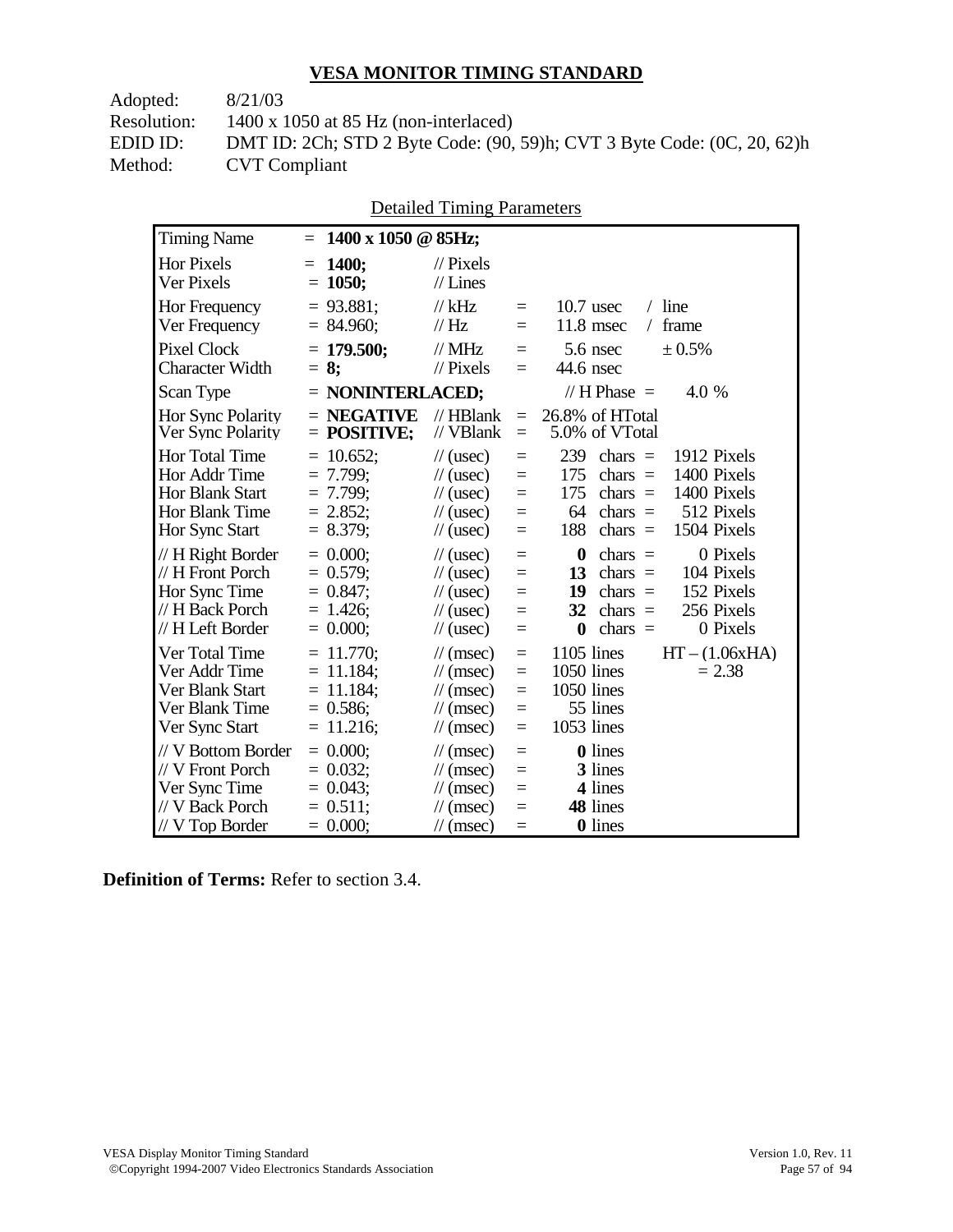Adopted: 5/1/07 Resolution: 1400 x 1050 at 120 Hz (non-interlaced) REDUCED BLANKING EDID ID: DMT ID: 2Dh; STD 2 Byte Code: n/a; CVT 3 Byte Code: n/a<br>Method: Generated using CVT (Reduced Blanking) Formula Generated using CVT (Reduced Blanking) Formula

Detailed Timing Parameters

| <b>Timing Name</b>                                                                              | $=$                                                                  |                                                                                                                        |                                      | 1400 x 1050 @ 120Hz CVT (Reduced Blanking);                                                                                                                                          |
|-------------------------------------------------------------------------------------------------|----------------------------------------------------------------------|------------------------------------------------------------------------------------------------------------------------|--------------------------------------|--------------------------------------------------------------------------------------------------------------------------------------------------------------------------------------|
| <b>Hor Pixels</b><br>Ver Pixels                                                                 | 1400;<br>$=$<br>$= 1050;$                                            | $\frac{1}{2}$ Pixels<br>$//$ Lines                                                                                     |                                      |                                                                                                                                                                                      |
| Hor Frequency<br>Ver Frequency                                                                  | $= 133.333$ ;<br>$= 119.904$ ;                                       | $//$ kHz<br>$\mathcal{U}$ Hz                                                                                           | $=$<br>$=$                           | $7.5$ usec<br>$/$ line<br>8.3 msec<br>frame<br>$\sqrt{2}$                                                                                                                            |
| <b>Pixel Clock</b><br><b>Character Width</b>                                                    | $= 208.000;$<br>$= 8:$                                               | $//$ MHz<br>$\frac{1}{2}$ Pixels                                                                                       | $=$<br>$=$                           | 4.8 nsec<br>± 0.5%<br>38.5 nsec                                                                                                                                                      |
| Scan Type                                                                                       | $=$ NONINTERLACED;                                                   |                                                                                                                        |                                      | // H Phase $=$<br>$1.0\%$                                                                                                                                                            |
| <b>Hor Sync Polarity</b><br>Ver Sync Polarity                                                   | $=$ POSITIVE;<br>$=$ NEGATIVE                                        | $//$ HBlank<br>// VBlank                                                                                               | $=$<br>$=$                           | 10.3% of HTotal<br>5.6% of VTotal                                                                                                                                                    |
| Hor Total Time<br>Hor Addr Time<br>Hor Blank Start<br>Hor Blank Time<br>Hor Sync Start          | $= 7.500;$<br>$= 6.731;$<br>$= 6.731;$<br>$= 0.769$ ;<br>$= 6.962$ ; | $\frac{1}{2}$ (usec)<br>$\frac{1}{2}$ (usec)<br>$\frac{1}{2}$ (usec)<br>$\frac{1}{2}$ (usec)<br>$\frac{1}{2}$ (usec)   | $=$<br>$=$<br>$=$<br>$=$<br>$=$      | 195<br>1560 Pixels<br>chars $=$<br>175<br>1400 Pixels<br>chars $=$<br>175<br>1400 Pixels<br>chars $=$<br>20<br>chars $=$<br>160 Pixels<br>181<br>1448 Pixels<br>chars $=$            |
| // H Right Border<br>// H Front Porch<br>Hor Sync Time<br>// H Back Porch<br>// H Left Border   | $= 0.000$<br>$= 0.231$ ;<br>$= 0.154$ ;<br>$= 0.385$<br>$= 0.000;$   | $\frac{1}{2}$ (usec)<br>$\frac{1}{2}$ (usec)<br>$\frac{1}{2}$ (usec)<br>$\frac{1}{2}$ (usec)<br>$\frac{1}{2}$ (usec)   | $=$<br>$=$<br>$=$<br>$=$<br>$=$      | 0 Pixels<br>$\boldsymbol{0}$<br>chars $=$<br>48 Pixels<br>chars $=$<br>6<br>32 Pixels<br>4<br>$chars =$<br>80 Pixels<br>10<br>chars $=$<br>0 Pixels<br>$\boldsymbol{0}$<br>chars $=$ |
| Ver Total Time<br>Ver Addr Time<br>Ver Blank Start<br>Ver Blank Time<br>Ver Sync Start          | $= 8.340$ ;<br>$= 7.875$<br>$= 7.875$ ;<br>$= 0.465$<br>$= 7.898$ ;  | $\mathcal{U}$ (msec)<br>$\frac{1}{\pi}$ (msec)<br>$\mathcal{U}$ (msec)<br>$\mathcal{U}$ (msec)<br>$\mathcal{U}$ (msec) | $\equiv$<br>$=$<br>$=$<br>$=$<br>$=$ | $HT - (1.06xHA)$<br>1112 lines<br>1050 lines<br>$= 0.37$<br>1050 lines<br>62 lines<br>1053 lines                                                                                     |
| // V Bottom Border<br>// V Front Porch<br>Ver Sync Time<br>// V Back Porch<br>$//$ V Top Border | $= 0.000$<br>$= 0.023$<br>$= 0.030;$<br>$= 0.413$ ;<br>$= 0.000;$    | $\mathcal{U}$ (msec)<br>$\mathcal{U}$ (msec)<br>$\mathcal{U}$ (msec)<br>$\mathcal{U}$ (msec)<br>$\mathcal{U}$ (msec)   | $=$<br>$=$<br>$=$<br>$=$<br>$=$      | 0 lines<br>3 lines<br>4 lines<br>55 lines<br><b>0</b> lines                                                                                                                          |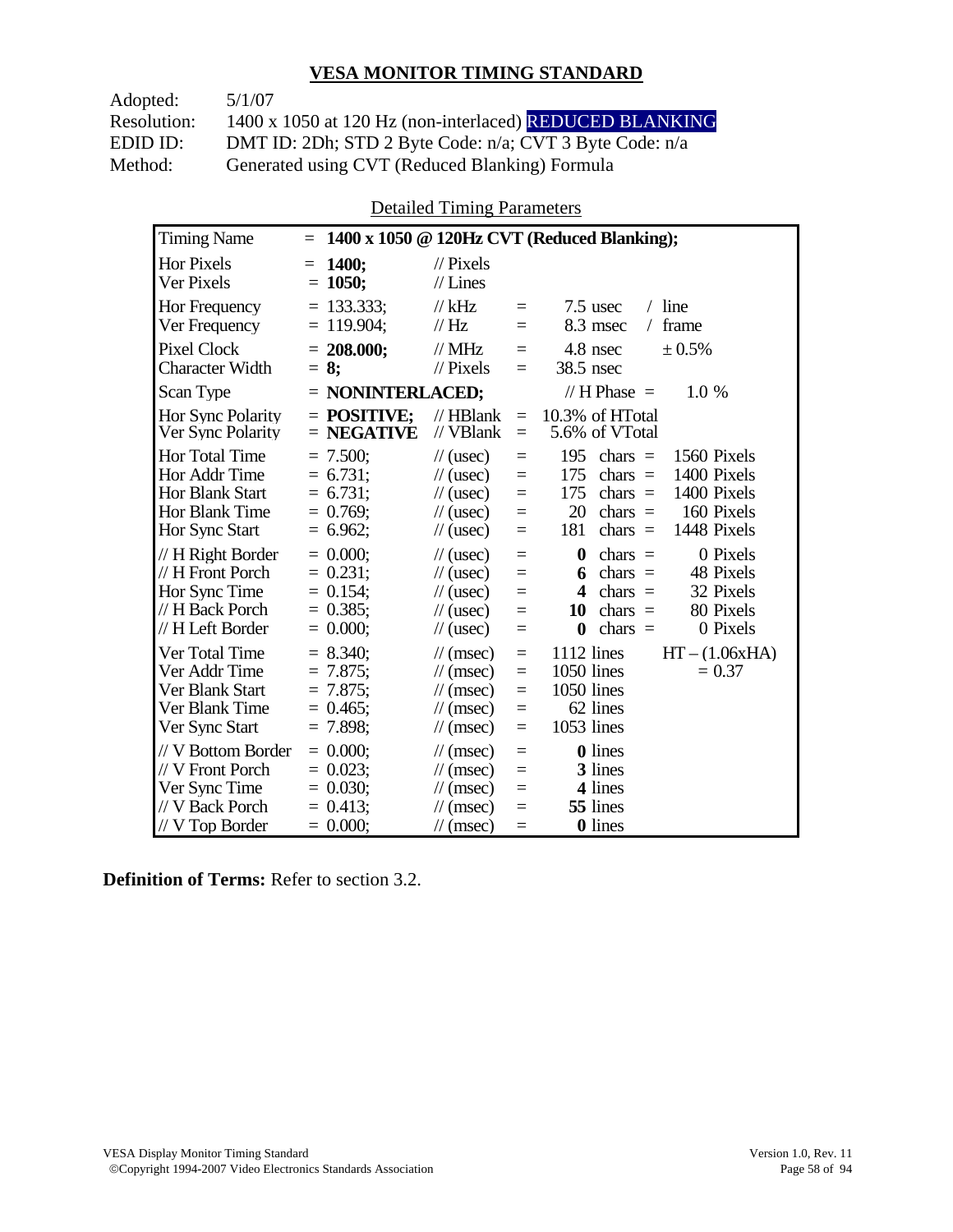| 10/24/04                                                                |
|-------------------------------------------------------------------------|
| 1440 x 900 at 60 Hz (non-interlaced) REDUCED BLANKING                   |
| DMT ID: 2Eh; STD 2 Byte Code: $n/a$ ; CVT 3 Byte Code: $(C1, 18, 21)$ h |
| <b>CVT Reduced Blanking</b>                                             |
|                                                                         |

Detailed Timing Parameters

| <b>Timing Name</b>                                                                              | $=$                                                                        |                                                                                                                      |                                      | 1440 x 900 @ 60Hz CVT (Reduced Blanking);                                                                                                                                                   |
|-------------------------------------------------------------------------------------------------|----------------------------------------------------------------------------|----------------------------------------------------------------------------------------------------------------------|--------------------------------------|---------------------------------------------------------------------------------------------------------------------------------------------------------------------------------------------|
| <b>Hor Pixels</b><br>Ver Pixels                                                                 | $= 1440$ ;<br>$= 900;$                                                     | $\mathcal{U}$ Pixels<br>$//$ Lines                                                                                   |                                      |                                                                                                                                                                                             |
| Hor Frequency<br>Ver Frequency                                                                  | $= 55.469$ ;<br>$= 59.901$ ;                                               | $//$ kHz<br>$\mathcal{U}$ Hz                                                                                         | $=$<br>$=$                           | $18.0$ usec<br>$/$ line<br>frame<br>16.7 msec<br>$\sqrt{2}$                                                                                                                                 |
| <b>Pixel Clock</b><br>Character Width                                                           | $=$ 88.750;<br>$= 8:$                                                      | $//$ MHz<br>$\mathcal{U}$ Pixels                                                                                     | $=$<br>$=$                           | $11.3$ nsec<br>± 0.5%<br>$90.1$ nsec                                                                                                                                                        |
| Scan Type                                                                                       | $=$ NONINTERLACED;                                                         |                                                                                                                      |                                      | // $H$ Phase $=$<br>1.0%                                                                                                                                                                    |
| Hor Sync Polarity<br>Ver Sync Polarity                                                          | $=$ POSITIVE:<br>$=$ NEGATIVE                                              | $//$ HBlank<br>// VBlank                                                                                             | $\equiv$<br>$=$                      | 10.0% of HTotal<br>2.8% of VTotal                                                                                                                                                           |
| Hor Total Time<br>Hor Addr Time<br><b>Hor Blank Start</b><br>Hor Blank Time<br>Hor Sync Start   | $= 18.028;$<br>$= 16.225$ ;<br>$= 16.225$ ;<br>$= 1.803$ ;<br>$= 16.766$ ; | $\frac{1}{2}$ (usec)<br>$\frac{1}{2}$ (usec)<br>$\frac{1}{2}$ (usec)<br>$\frac{1}{2}$ (usec)<br>$\frac{1}{2}$ (usec) | $=$<br>$=$<br>$=$<br>$=$<br>$=$      | 200<br>chars $=$<br>1600 Pixels<br>1440 Pixels<br>180<br>chars $=$<br>180<br>chars $=$<br>1440 Pixels<br>20<br>chars $=$<br>160 Pixels<br>chars $=$<br>1488 Pixels<br>186                   |
| // H Right Border<br>// H Front Porch<br>Hor Sync Time<br>// H Back Porch<br>// H Left Border   | $= 0.000$<br>$= 0.541$ ;<br>$= 0.361$ ;<br>$= 0.901$ ;<br>$= 0.000$ ;      | $\frac{1}{2}$ (usec)<br>$\frac{1}{2}$ (usec)<br>$\frac{1}{2}$ (usec)<br>$\frac{1}{2}$ (usec)<br>$\frac{1}{2}$ (usec) | $=$<br>$=$<br>$=$<br>$=$<br>$=$      | $\boldsymbol{0}$<br>chars $=$<br>0 Pixels<br>chars $=$<br>48 Pixels<br>6<br>32 Pixels<br>4<br>chars $=$<br>chars $=$<br>80 Pixels<br>10<br>$\boldsymbol{0}$<br>$\text{chars}$ =<br>0 Pixels |
| Ver Total Time<br>Ver Addr Time<br>Ver Blank Start<br>Ver Blank Time<br>Ver Sync Start          | $= 16.694$ ;<br>$= 16.225$ ;<br>$= 16.225$ ;<br>$= 0.469$ ;<br>$= 16.279;$ | $\mathcal{U}$ (msec)<br>$\mathcal{U}$ (msec)<br>$\mathcal{U}$ (msec)<br>$\mathcal{U}$ (msec)<br>$\mathcal{U}$ (msec) | $=$<br>$=$<br>$=$<br>$\equiv$<br>$=$ | 926 lines<br>$HT - (1.06xHA)$<br>900 lines<br>$= 0.83$<br>900 lines<br>26 lines<br>903 lines                                                                                                |
| // V Bottom Border<br>// V Front Porch<br>Ver Sync Time<br>// V Back Porch<br>$//$ V Top Border | $= 0.000;$<br>$= 0.054$ ;<br>$= 0.108$ ;<br>$= 0.306$ ;<br>$= 0.000;$      | $\mathcal{U}$ (msec)<br>$\mathcal{U}$ (msec)<br>$\mathcal{U}$ (msec)<br>$\mathcal{U}$ (msec)<br>$\mathcal{N}(msec)$  | $=$<br>$=$<br>$=$<br>$=$<br>$=$      | <b>0</b> lines<br>3 lines<br><b>6</b> lines<br>17 lines<br><b>0</b> lines                                                                                                                   |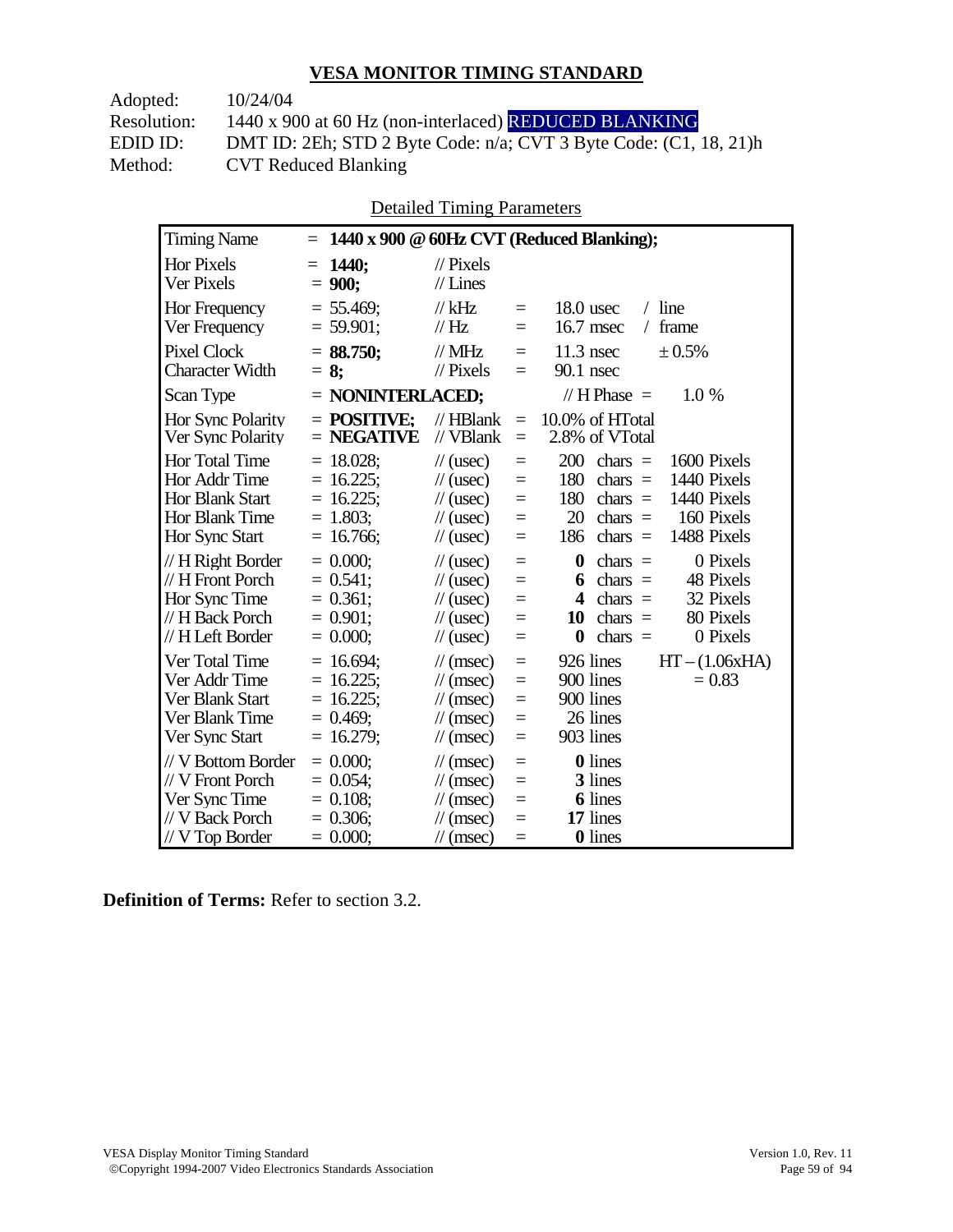| Adopted:    | 10/24/04                                                                |
|-------------|-------------------------------------------------------------------------|
| Resolution: | $1440 \times 900$ at 60 Hz (non-interlaced)                             |
| EDID ID:    | DMT ID: 2Fh; STD 2 Byte Code: (95, 00)h; CVT 3 Byte Code: (C1, 18, 28)h |
| Method:     | <b>CVT</b> Compliant                                                    |
|             |                                                                         |

|  | <b>Detailed Timing Parameters</b> |
|--|-----------------------------------|
|  |                                   |

| <b>Timing Name</b>     | $= 1440 \times 900 \text{ } @60Hz;$ |                      |     |                                                   |
|------------------------|-------------------------------------|----------------------|-----|---------------------------------------------------|
| <b>Hor Pixels</b>      | $= 1440$ ;                          | $\mathcal{U}$ Pixels |     |                                                   |
| Ver Pixels             | $= 900;$                            | $//$ Lines           |     |                                                   |
| Hor Frequency          | $= 55.935$ ;                        | // $kHz$             | $=$ | $/$ line<br>$17.9$ usec                           |
| Ver Frequency          | $= 59.887;$                         | $\frac{1}{1}$ Hz     | $=$ | frame<br>16.7 msec<br>$\sqrt{2}$                  |
| <b>Pixel Clock</b>     | $= 106.500;$                        | $\frac{1}{2}$ MHz    | $=$ | ± 0.5%<br>9.4 nsec                                |
| <b>Character Width</b> | $= 8:$                              | $//$ Pixels          | $=$ | $75.1$ nsec                                       |
| Scan Type              | $=$ NONINTERLACED;                  |                      |     | // $H$ Phase $=$<br>4.0 %                         |
| Hor Sync Polarity      | $=$ NEGATIVE                        | $//$ HBlank          | $=$ | 24.4% of HTotal                                   |
| Ver Sync Polarity      | $=$ POSITIVE;                       | // VBlank            | $=$ | 3.6% of VTotal                                    |
| Hor Total Time         | $= 17.878$ ;                        | $\frac{1}{2}$ (usec) | $=$ | 238<br>1904 Pixels<br>$chars =$                   |
| Hor Addr Time          | $= 13.521$ ;                        | $\frac{1}{2}$ (usec) | $=$ | 180<br>1440 Pixels<br>$chars =$                   |
| Hor Blank Start        | $= 13.521;$                         | $\frac{1}{2}$ (usec) | $=$ | 180<br>$chars =$<br>1440 Pixels                   |
| Hor Blank Time         | $= 4.357$ ;                         | $\frac{1}{2}$ (usec) | $=$ | 58<br>464 Pixels<br>$chars =$                     |
| Hor Sync Start         | $= 14.272;$                         | $\frac{1}{2}$ (usec) | $=$ | 190<br>1520 Pixels<br>chars $=$                   |
| // H Right Border      | $= 0.000;$                          | $\frac{1}{2}$ (usec) | $=$ | $\boldsymbol{0}$<br>0 Pixels<br>$\text{chars}$ =  |
| // H Front Porch       | $= 0.751$ ;                         | $\frac{1}{2}$ (usec) | $=$ | 10<br>$chars =$<br>80 Pixels                      |
| Hor Sync Time          | $= 1.427$ ;                         | $\frac{1}{2}$ (usec) | $=$ | 19<br>152 Pixels<br>$chars =$                     |
| // H Back Porch        | $= 2.178$ ;                         | $\frac{1}{2}$ (usec) | $=$ | 232 Pixels<br>29<br>chars $=$                     |
| // H Left Border       | $= 0.000;$                          | $\frac{1}{2}$ (usec) | $=$ | $\text{char}_s$ =<br>0 Pixels<br>$\boldsymbol{0}$ |
| Ver Total Time         | $= 16.698$ ;                        | $\mathcal{U}$ (msec) | $=$ | 934 lines<br>$HT - (1.06xHA)$                     |
| Ver Addr Time          | $= 16.090$ ;                        | $\mathcal{U}$ (msec) | $=$ | 900 lines<br>$= 3.55$                             |
| Ver Blank Start        | $= 16.090$ ;                        | $\mathcal{U}$ (msec) | $=$ | 900 lines                                         |
| Ver Blank Time         | $= 0.608;$                          | $\mathcal{U}$ (msec) | $=$ | 34 lines                                          |
| Ver Sync Start         | $= 16.144;$                         | $\mathcal{N}(msec)$  | $=$ | 903 lines                                         |
| // V Bottom Border     | $= 0.000$                           | $\mathcal{U}$ (msec) | $=$ | <b>0</b> lines                                    |
| // V Front Porch       | $= 0.054$ ;                         | $\mathcal{U}$ (msec) | $=$ | 3 lines                                           |
| Ver Sync Time          | $= 0.107$ ;                         | $\mathcal{U}$ (msec) | $=$ | <b>6</b> lines                                    |
| // V Back Porch        | $= 0.447$ ;                         | $\mathcal{U}$ (msec) | $=$ | 25 lines                                          |
| $//$ V Top Border      | $= 0.000;$                          | $\mathcal{U}$ (msec) | $=$ | <b>0</b> lines                                    |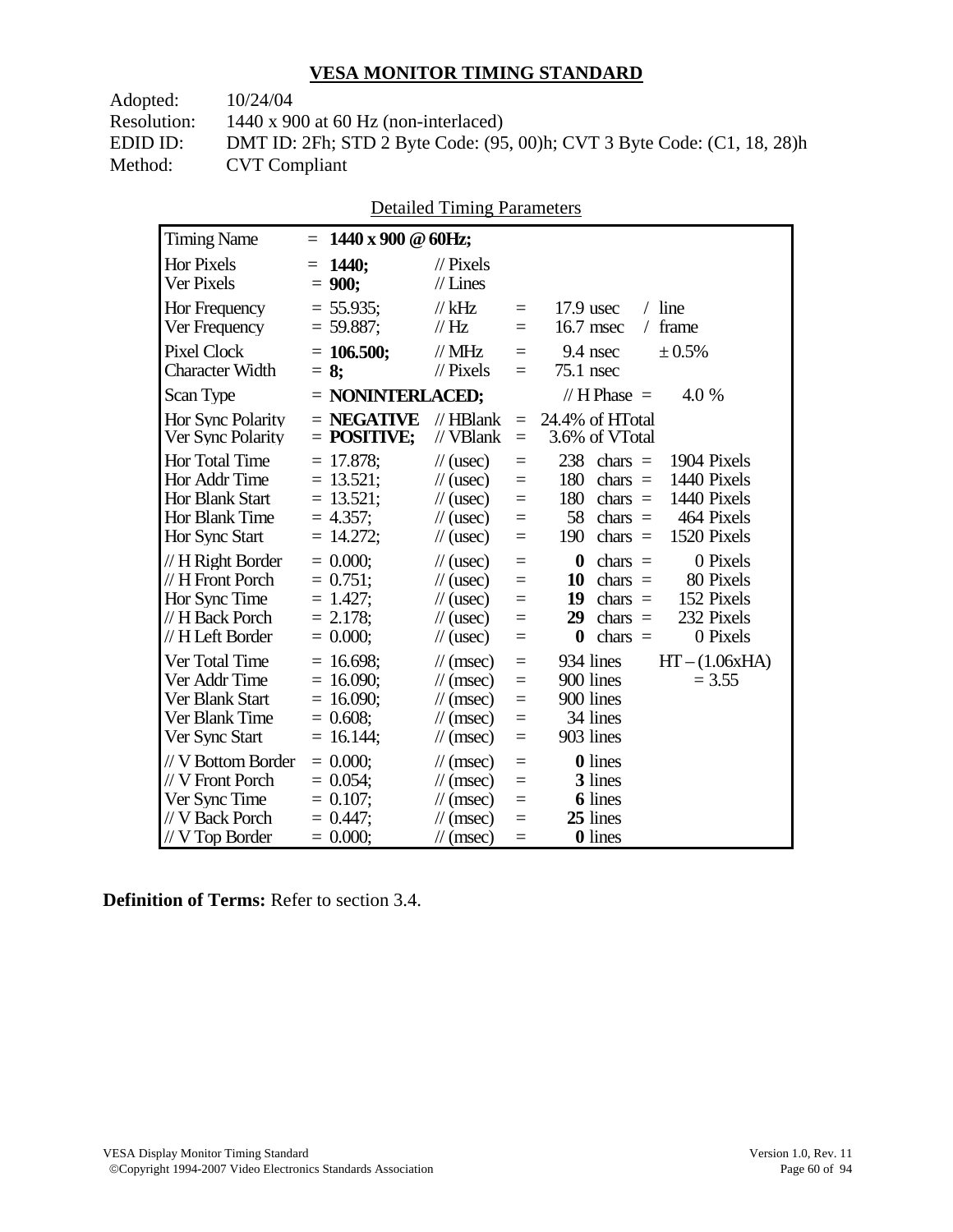| Adopted:    | 10/24/04                                                                |
|-------------|-------------------------------------------------------------------------|
| Resolution: | 1440 x 900 at 75 Hz (non-interlaced)                                    |
| EDID ID:    | DMT ID: 30h; STD 2 Byte Code: (95, 0F)h; CVT 3 Byte Code: (C1, 18, 44)h |
| Method:     | <b>CVT</b> Compliant                                                    |
|             |                                                                         |

|  | <b>Detailed Timing Parameters</b> |
|--|-----------------------------------|
|  |                                   |

| <b>Timing Name</b>                                                                             | 1440 x 900 @ 75Hz;<br>$=$                                                  |                                                                                                                             |                                                     |                                                                                                                                                                                                        |
|------------------------------------------------------------------------------------------------|----------------------------------------------------------------------------|-----------------------------------------------------------------------------------------------------------------------------|-----------------------------------------------------|--------------------------------------------------------------------------------------------------------------------------------------------------------------------------------------------------------|
| <b>Hor Pixels</b><br>Ver Pixels                                                                | $= 1440$<br>$= 900;$                                                       | $\mathcal{U}$ Pixels<br>$//$ Lines                                                                                          |                                                     |                                                                                                                                                                                                        |
| Hor Frequency<br>Ver Frequency                                                                 | $= 70.635$ ;<br>$= 74.984$ ;                                               | $//$ kHz<br>$\mathcal{U}$ Hz                                                                                                | $\equiv$<br>$=$                                     | 14.2 usec<br>$/$ line<br>$13.3$ msec<br>frame<br>$\sqrt{2}$                                                                                                                                            |
| <b>Pixel Clock</b><br><b>Character Width</b>                                                   | $= 136.750$ ;<br>$= 8:$                                                    | $//$ MHz<br>$\frac{1}{2}$ Pixels                                                                                            | $=$<br>$=$                                          | 7.3 nsec<br>± 0.5%<br>58.5 nsec                                                                                                                                                                        |
| Scan Type                                                                                      | $=$ NONINTERLACED;                                                         |                                                                                                                             |                                                     | // $H$ Phase $=$<br>3.9 %                                                                                                                                                                              |
| Hor Sync Polarity<br>Ver Sync Polarity                                                         | $=$ NEGATIVE<br>$=$ POSITIVE;                                              | $//$ HBlank<br>// VBlank                                                                                                    | $=$<br>$\equiv$                                     | 25.6% of HTotal<br>4.5% of VTotal                                                                                                                                                                      |
| Hor Total Time<br>Hor Addr Time<br>Hor Blank Start<br>Hor Blank Time<br>Hor Sync Start         | $= 14.157$ ;<br>$= 10.530$ ;<br>$= 10.530$ ;<br>$= 3.627$ ;<br>$= 11.232;$ | $\frac{1}{2}$ (usec)<br>$\frac{1}{2}$ (usec)<br>$\frac{1}{2}$ (usec)<br>$\frac{1}{2}$ (usec)<br>$\frac{1}{2}$ (usec)        | $=$<br>$=$<br>$\quad =$<br>$\quad =$<br>$=$         | 242<br>$\text{chars}$ =<br>1936 Pixels<br>180<br>1440 Pixels<br>$\text{chars}$ =<br>180<br>chars $=$<br>1440 Pixels<br>62<br>496 Pixels<br>chars $=$<br>192<br>$\text{chars}$ =<br>1536 Pixels         |
| // H Right Border<br>// H Front Porch<br>Hor Sync Time<br>// H Back Porch<br>// H Left Border  | $= 0.000$<br>$= 0.702$<br>$= 1.112$ ;<br>$= 1.814$ ;<br>$= 0.000;$         | $\frac{1}{2}$ (usec)<br>$\frac{1}{2}$ (usec)<br>$\frac{1}{2}$ (usec)<br>$\mathcal{U}$ (usec)<br>$\frac{1}{2}$ (usec)        | $=$<br>$=$<br>$=$<br>$=$<br>$=$                     | $\boldsymbol{0}$<br>0 Pixels<br>chars $=$<br>12<br>$chars =$<br>96 Pixels<br>152 Pixels<br>19<br>$chars =$<br>248 Pixels<br>31<br>$\text{chars}$ =<br>0 Pixels<br>$\boldsymbol{0}$<br>$\text{chars}$ = |
| Ver Total Time<br>Ver Addr Time<br>Ver Blank Start<br>Ver Blank Time<br>Ver Sync Start         | $= 13.336$ ;<br>$= 12.741$ ;<br>$= 12.741$ ;<br>$= 0.595$ ;<br>$= 12.784;$ | $\mathcal{U}$ (msec)<br>$\mathcal{U}$ (msec)<br>$\mathcal{U}$ (msec)<br>$\frac{1}{\sqrt{2}}$ (msec)<br>$\mathcal{U}$ (msec) | $\equiv$<br>$\equiv$<br>$=$<br>$\equiv$<br>$\equiv$ | 942 lines<br>$HT - (1.06xHA)$<br>900 lines<br>$=$ 3<br>900 lines<br>42 lines<br>903 lines                                                                                                              |
| // V Bottom Border<br>// V Front Porch<br>Ver Sync Time<br>// V Back Porch<br>$//V$ Top Border | $= 0.000$<br>$= 0.042$ ;<br>$= 0.085$ ;<br>$= 0.467$ ;<br>$= 0.000;$       | $\mathcal{U}$ (msec)<br>$\mathcal{U}$ (msec)<br>$\mathcal{U}$ (msec)<br>$\mathcal{U}$ (msec)<br>$\mathcal{U}$ (msec)        | $=$<br>$=$<br>$=$<br>$=$<br>$\equiv$                | 0 lines<br>3 lines<br>6 lines<br>33 lines<br>0 lines                                                                                                                                                   |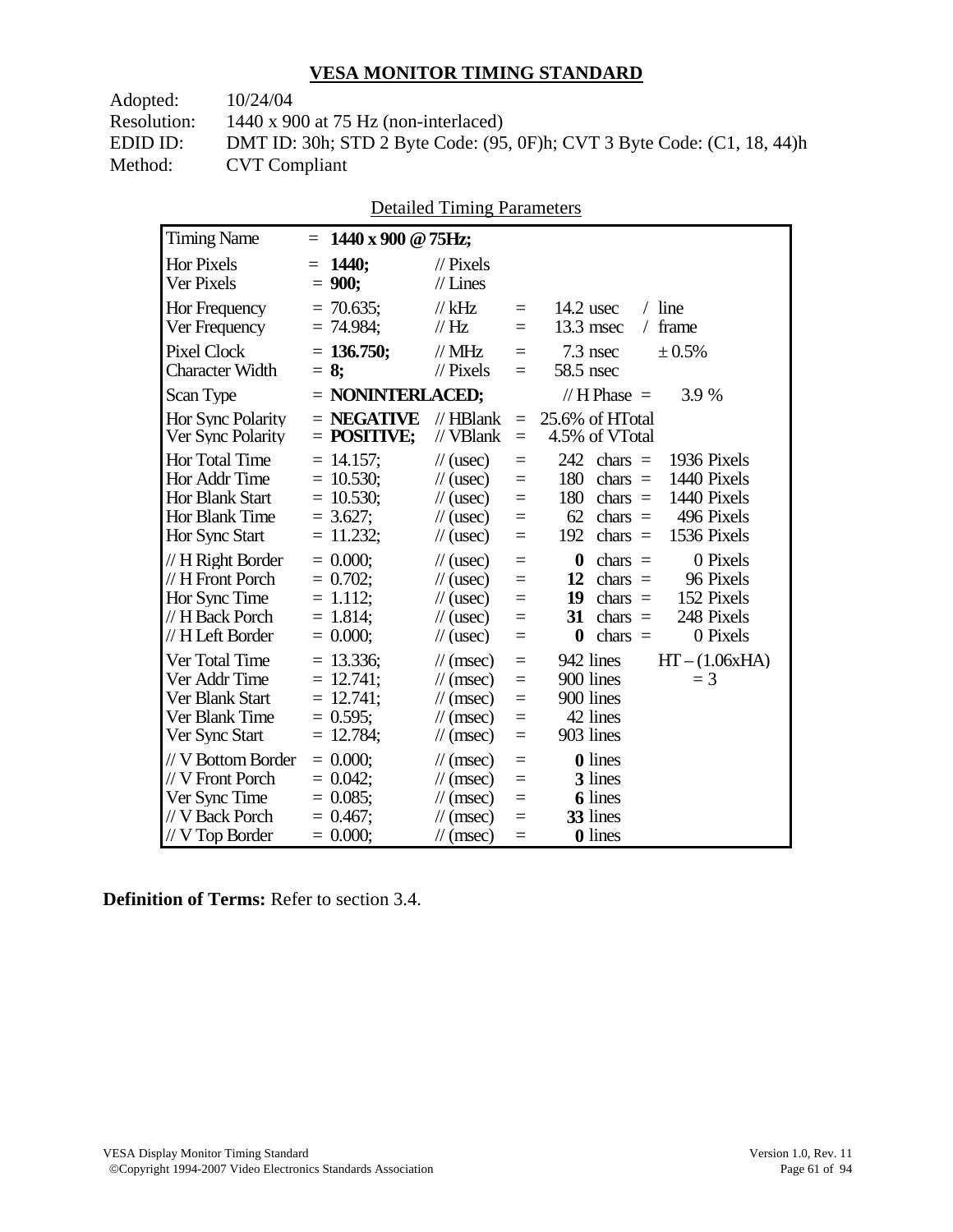Adopted: 10/24/04 Resolution: 1440 x 900 at 85 Hz (non-interlaced) EDID ID: DMT ID: 31h; STD 2 Byte Code: (95, 19)h; CVT 3 Byte Code: (C1, 18, 68)h<br>Method: CVT Compliant **CVT Compliant** 

| <b>Detailed Timing Parameters</b> |  |
|-----------------------------------|--|
|-----------------------------------|--|

| <b>Timing Name</b>                                                                                   | 1440 x 900 @ 85Hz;<br>$=$                                                  |                                                                                                                      |                                             |                                                                                                                                                                                                  |
|------------------------------------------------------------------------------------------------------|----------------------------------------------------------------------------|----------------------------------------------------------------------------------------------------------------------|---------------------------------------------|--------------------------------------------------------------------------------------------------------------------------------------------------------------------------------------------------|
| <b>Hor Pixels</b><br>Ver Pixels                                                                      | <b>1440;</b><br>$=$<br>$= 900;$                                            | $\mathcal{U}$ Pixels<br>$//$ Lines                                                                                   |                                             |                                                                                                                                                                                                  |
| Hor Frequency<br>Ver Frequency                                                                       | $= 80.430$ ;<br>$= 84.842;$                                                | $//$ kHz<br>// $Hz$                                                                                                  | $\quad \  \  =$<br>$=$                      | $/$ line<br>$12.4$ usec<br>$11.8$ msec<br>frame<br>$\sqrt{2}$                                                                                                                                    |
| <b>Pixel Clock</b><br><b>Character Width</b>                                                         | $= 157.000;$<br>$= 8:$                                                     | $\frac{1}{1}$ MHz<br>$\mathcal{U}$ Pixels                                                                            | $=$<br>$=$                                  | 6.4 nsec<br>± 0.5%<br>$51.0$ nsec                                                                                                                                                                |
| Scan Type                                                                                            | $=$ NONINTERLACED;                                                         |                                                                                                                      |                                             | // $H$ Phase $=$<br>3.9 %                                                                                                                                                                        |
| Hor Sync Polarity<br>Ver Sync Polarity                                                               | $=$ NEGATIVE<br>$=$ POSITIVE;                                              | $//$ HBlank<br>$//$ VBlank                                                                                           | $\equiv$<br>$\quad =$                       | 26.2% of HTotal<br>5.1% of VTotal                                                                                                                                                                |
| <b>Hor Total Time</b><br>Hor Addr Time<br><b>Hor Blank Start</b><br>Hor Blank Time<br>Hor Sync Start | $= 12.433$ ;<br>$= 9.172;$<br>$= 9.172$ ;<br>$= 3.261$ ;<br>$= 9.834$ ;    | $\frac{1}{2}$ (usec)<br>$\frac{1}{2}$ (usec)<br>$\frac{1}{2}$ (usec)<br>$\frac{1}{2}$ (usec)<br>$\frac{1}{2}$ (usec) | $=$<br>$=$<br>$=$<br>$\quad \  \  =$<br>$=$ | 244<br>chars $=$<br>1952 Pixels<br>180<br>1440 Pixels<br>chars $=$<br>180<br>1440 Pixels<br>chars $=$<br>512 Pixels<br>64<br>chars $=$<br>1544 Pixels<br>193<br>chars $=$                        |
| // H Right Border<br>// H Front Porch<br>Hor Sync Time<br>// H Back Porch<br>// H Left Border        | $= 0.000;$<br>$= 0.662$ ;<br>$= 0.968$ ;<br>$= 1.631$ ;<br>$= 0.000;$      | $\frac{1}{2}$ (usec)<br>$\frac{1}{2}$ (usec)<br>$\frac{1}{2}$ (usec)<br>$\frac{1}{2}$ (usec)<br>$\frac{1}{2}$ (usec) | $=$<br>$=$<br>$=$<br>$=$<br>$=$             | $\boldsymbol{0}$<br>0 Pixels<br>$\text{chars}$ =<br>104 Pixels<br>13<br>chars $=$<br>152 Pixels<br>19<br>$chars =$<br>32<br>256 Pixels<br>chars $=$<br>$\boldsymbol{0}$<br>chars $=$<br>0 Pixels |
| Ver Total Time<br>Ver Addr Time<br>Ver Blank Start<br>Ver Blank Time<br>Ver Sync Start               | $= 11.787$ ;<br>$= 11.190$ ;<br>$= 11.190$ ;<br>$= 0.597$ ;<br>$= 11.227;$ | $\mathcal{U}$ (msec)<br>$\mathcal{U}$ (msec)<br>$\mathcal{U}$ (msec)<br>$\mathcal{U}$ (msec)<br>$\mathcal{U}$ (msec) | $=$<br>$=$<br>$=$<br>$=$<br>$=$             | 948 lines<br>$HT - (1.06xHA)$<br>900 lines<br>$= 2.71$<br>900 lines<br>48 lines<br>903 lines                                                                                                     |
| // V Bottom Border<br>// V Front Porch<br>Ver Sync Time<br>// V Back Porch<br>$//$ V Top Border      | $= 0.000$<br>$= 0.037$ ;<br>$= 0.075$ ;<br>$= 0.485$ ;<br>$= 0.000;$       | $\mathcal{U}$ (msec)<br>$\mathcal{U}$ (msec)<br>$\mathcal{U}$ (msec)<br>$\mathcal{U}$ (msec)<br>$\mathcal{N}(msec)$  | $=$<br>$=$<br>$=$<br>$=$<br>$=$             | <b>0</b> lines<br>3 lines<br><b>6</b> lines<br>39 lines<br>0 lines                                                                                                                               |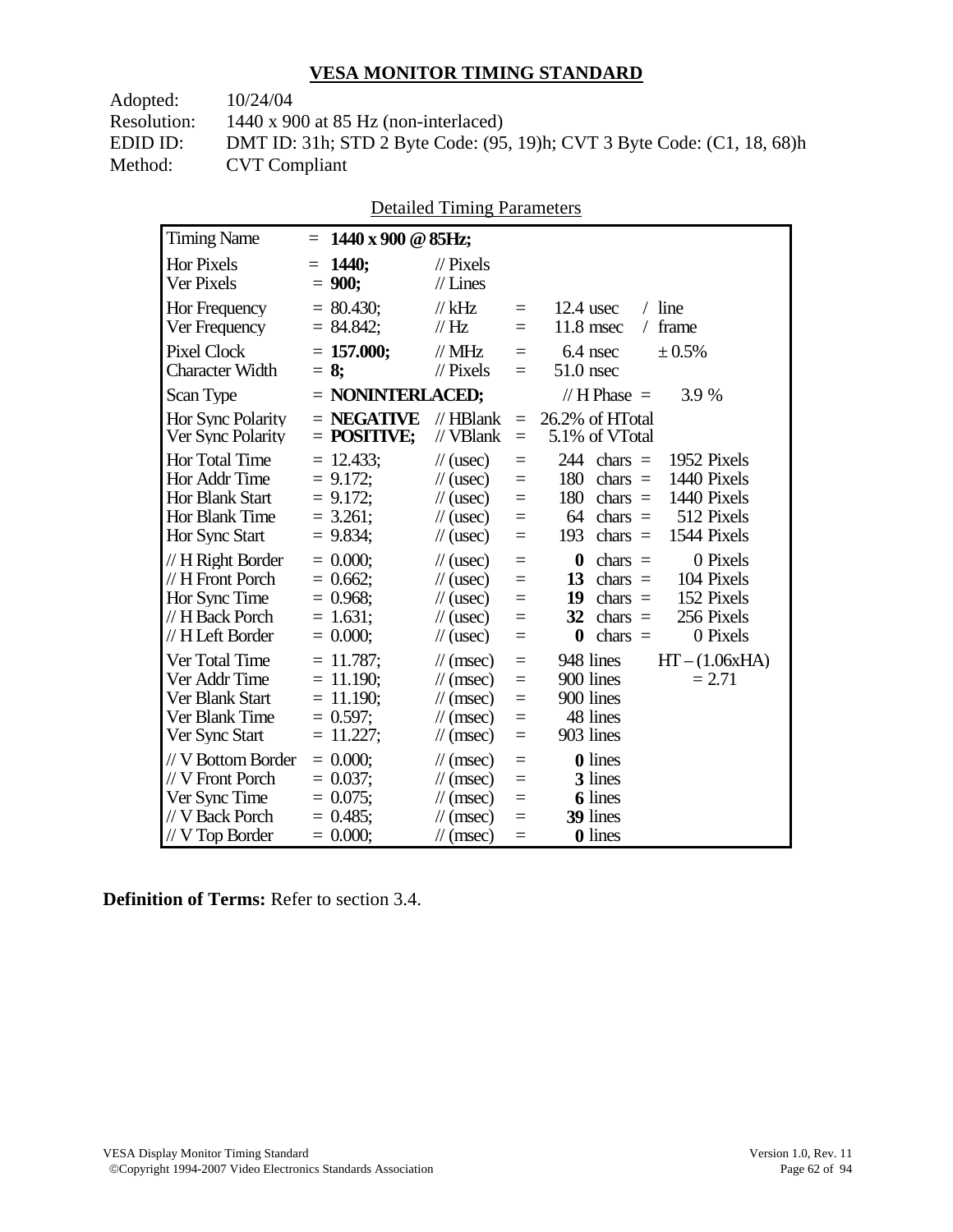| Adopted:    | 5/1/07                                                  |
|-------------|---------------------------------------------------------|
| Resolution: | 1440 x 900 at 120 Hz (non-interlaced) REDUCED BLANKING  |
| EDID ID:    | DMT ID: 32h; STD 2 Byte Code: n/a; CVT 3 Byte Code: n/a |
| Method:     | Generated using CVT (Reduced Blanking) Formula          |

Detailed Timing Parameters

| <b>Timing Name</b>                                                                                          | $=$                                                                   |                                                                                                                      |                                      | $1440 \times 900 \text{ @ } 120$ Hz CVT (Reduced Blanking);                                                                                                                                        |
|-------------------------------------------------------------------------------------------------------------|-----------------------------------------------------------------------|----------------------------------------------------------------------------------------------------------------------|--------------------------------------|----------------------------------------------------------------------------------------------------------------------------------------------------------------------------------------------------|
| <b>Hor Pixels</b><br>Ver Pixels                                                                             | <b>1440;</b><br>$=$<br>$= 900;$                                       | $\frac{1}{2}$ Pixels<br>$//$ Lines                                                                                   |                                      |                                                                                                                                                                                                    |
| Hor Frequency<br>Ver Frequency                                                                              | $= 114.219$ ;<br>$= 119.852$ ;                                        | $//$ kHz<br>$\mathcal{U}$ Hz                                                                                         | $=$<br>$=$                           | $/$ line<br>8.8 usec<br>frame<br>8.3 msec<br>$\sqrt{2}$                                                                                                                                            |
| <b>Pixel Clock</b><br><b>Character Width</b>                                                                | $= 182.750$ ;<br>$= 8:$                                               | $//$ MHz<br>$\mathcal{U}$ Pixels                                                                                     | $=$<br>$=$                           | 5.5 nsec<br>± 0.5%<br>$43.8$ nsec                                                                                                                                                                  |
| Scan Type                                                                                                   | $=$ NONINTERLACED;                                                    |                                                                                                                      |                                      | // H Phase $=$<br>1.0 %                                                                                                                                                                            |
| Hor Sync Polarity<br>Ver Sync Polarity                                                                      | $=$ POSITIVE:<br>$=$ NEGATIVE                                         | $//$ HBlank<br>// VBlank                                                                                             | $=$<br>$=$                           | 10.0% of HTotal<br>5.6% of VTotal                                                                                                                                                                  |
| <b>Hor Total Time</b><br>Hor Addr Time<br><b>Hor Blank Start</b><br><b>Hor Blank Time</b><br>Hor Sync Start | $= 8.755$ ;<br>$= 7.880$ ;<br>$= 7.880$<br>$= 0.876$ ;<br>$= 8.142$ ; | $\frac{1}{2}$ (usec)<br>$\frac{1}{2}$ (usec)<br>$\frac{1}{2}$ (usec)<br>$\frac{1}{2}$ (usec)<br>$\frac{1}{2}$ (usec) | $=$<br>$=$<br>$\equiv$<br>$=$<br>$=$ | 200<br>1600 Pixels<br>chars $=$<br>180<br>1440 Pixels<br>$chars =$<br>180<br>1440 Pixels<br>$chars =$<br>20<br>160 Pixels<br>$chars =$<br>1488 Pixels<br>186<br>$chars =$                          |
| // H Right Border<br>// H Front Porch<br>Hor Sync Time<br>// H Back Porch<br>// H Left Border               | $= 0.000$<br>$= 0.263$ ;<br>$= 0.175$ ;<br>$= 0.438$<br>$= 0.000;$    | $\frac{1}{2}$ (usec)<br>$\frac{1}{2}$ (usec)<br>$\frac{1}{2}$ (usec)<br>$\frac{1}{2}$ (usec)<br>$\frac{1}{2}$ (usec) | $=$<br>$=$<br>$=$<br>$=$<br>$=$      | $\boldsymbol{0}$<br>chars $=$<br>0 Pixels<br>48 Pixels<br>$chars =$<br>6<br>32 Pixels<br>$\overline{\mathbf{4}}$<br>$chars =$<br>chars $=$<br>80 Pixels<br>10<br>$\bf{0}$<br>chars $=$<br>0 Pixels |
| Ver Total Time<br>Ver Addr Time<br>Ver Blank Start<br>Ver Blank Time<br>Ver Sync Start                      | $= 8.344$ ;<br>$= 7.880;$<br>$= 7.880;$<br>$= 0.464$ ;<br>$= 7.906$ ; | $\mathcal{U}$ (msec)<br>$\mathcal{U}$ (msec)<br>$\mathcal{U}$ (msec)<br>$\mathcal{U}$ (msec)<br>$\mathcal{U}$ (msec) | $=$<br>$=$<br>$=$<br>$=$<br>$\equiv$ | $HT - (1.06xHA)$<br>953 lines<br>900 lines<br>$= 0.4$<br>900 lines<br>53 lines<br>903 lines                                                                                                        |
| // V Bottom Border<br>// V Front Porch<br>Ver Sync Time<br>// V Back Porch<br>$//$ V Top Border             | $= 0.000$<br>$= 0.026$ ;<br>$= 0.053$ ;<br>$= 0.385$ ;<br>$= 0.000;$  | $\mathcal{U}$ (msec)<br>$\mathcal{U}$ (msec)<br>$\mathcal{U}$ (msec)<br>$\mathcal{U}$ (msec)<br>$\mathcal{U}$ (msec) | $=$<br>$=$<br>$=$<br>$=$<br>$=$      | <b>0</b> lines<br>3 lines<br><b>6</b> lines<br>44 lines<br><b>0</b> lines                                                                                                                          |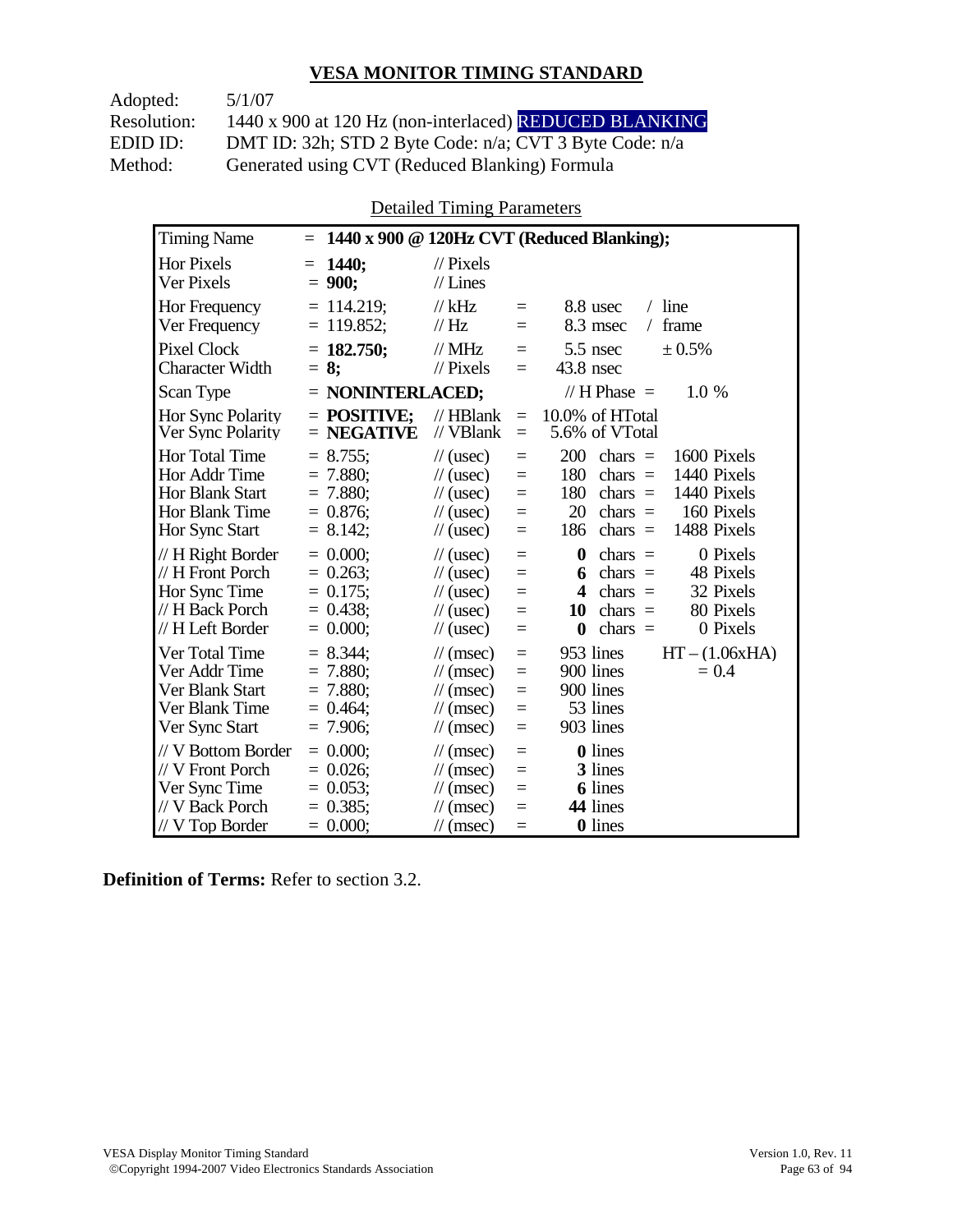| Adopted:    | 12/18/96                                                      |
|-------------|---------------------------------------------------------------|
| Resolution: | $1600 \times 1200$ at 60 Hz (non-interlaced)                  |
| EDID ID:    | DMT ID: 33h; STD 2 Byte Code: (A9, 40)h; CVT 3 Byte Code: n/a |
| Method:     | *** NOT CVT COMPLIANT ***                                     |

#### Detailed Timing Parameters

| <b>Timing Name</b>                                                                            | 1600 x 1200 @ 60Hz;<br>$=$                                                |                                                                                                                             |                                      |                                                                                                                                                                                 |
|-----------------------------------------------------------------------------------------------|---------------------------------------------------------------------------|-----------------------------------------------------------------------------------------------------------------------------|--------------------------------------|---------------------------------------------------------------------------------------------------------------------------------------------------------------------------------|
| <b>Hor Pixels</b><br>Ver Pixels                                                               | 1600;<br>Ξ<br>$= 1200;$                                                   | $\frac{1}{2}$ Pixels<br>$//$ Lines                                                                                          |                                      |                                                                                                                                                                                 |
| Hor Frequency<br>Ver Frequency                                                                | $= 75.000$ ;<br>$= 60.000;$                                               | $//$ kHz<br>//Hz                                                                                                            | $\equiv$<br>$\equiv$                 | $13.3$ usec<br>$/$ line<br>16.7 msec<br>frame<br>$\sqrt{2}$                                                                                                                     |
| <b>Pixel Clock</b><br>Character Width                                                         | $= 162.000;$<br>$= 8$ ;                                                   | $//$ MHz<br>$\mathcal{U}$ Pixels                                                                                            | $=$<br>$=$                           | $6.2$ nsec<br>± 0.5%<br>49.4 nsec                                                                                                                                               |
| Scan Type                                                                                     | $=$ NONINTERLACED;                                                        |                                                                                                                             |                                      | // $H$ Phase $=$<br>5.6 %                                                                                                                                                       |
| Hor Sync Polarity<br>Ver Sync Polarity                                                        | $=$ POSITIVE:<br>$=$ POSITIVE;                                            | $//$ HBlank<br>// VBlank                                                                                                    | $\equiv$<br>$\equiv$                 | 25.9% of HTotal<br>4.0% of VTotal                                                                                                                                               |
| <b>Hor Total Time</b><br>Hor Addr Time<br>Hor Blank Start<br>Hor Blank Time<br>Hor Sync Start | $= 13.333;$<br>$= 9.877$ ;<br>$= 9.877;$<br>$= 3.457$ :<br>$= 10.272;$    | $\frac{1}{2}$ (usec)<br>$\frac{1}{2}$ (usec)<br>$\frac{1}{2}$ (usec)<br>$\frac{1}{2}$ (usec)<br>$\frac{1}{2}$ (usec)        | $=$<br>$=$<br>$=$<br>$=$<br>$=$      | 270<br>$chars =$<br>2160 Pixels<br>1600 Pixels<br>200<br>chars $=$<br>200<br>1600 Pixels<br>chars $=$<br>70<br>560 Pixels<br>$chars =$<br>208<br>chars $=$<br>1664 Pixels       |
| // H Right Border<br>// H Front Porch<br>Hor Sync Time<br>// H Back Porch<br>// H Left Border | $= 0.000;$<br>$= 0.395$ ;<br>$= 1.185$ ;<br>$= 1.877$ ;<br>$= 0.000;$     | $\frac{1}{2}$ (usec)<br>$\frac{1}{\sqrt{2}}$ (usec)<br>$\frac{1}{2}$ (usec)<br>$\frac{1}{2}$ (usec)<br>$\frac{1}{2}$ (usec) | $=$<br>$=$<br>$=$<br>$=$<br>$=$      | 0 Pixels<br>$\bf{0}$<br>$chars =$<br>64 Pixels<br>8<br>chars $=$<br>192 Pixels<br>24<br>$chars =$<br>304 Pixels<br>38<br>chars $=$<br>0 Pixels<br>$chars =$<br>$\boldsymbol{0}$ |
| Ver Total Time<br>Ver Addr Time<br>Ver Blank Start<br>Ver Blank Time<br>Ver Sync Start        | $= 16.667$ ;<br>$= 16.000;$<br>$= 16.000$ ;<br>$= 0.667$ ;<br>$= 16.013;$ | $\mathcal{U}$ (msec)<br>$\mathcal{U}$ (msec)<br>$\mathcal{U}$ (msec)<br>$\mathcal{U}$ (msec)<br>$\mathcal{U}$ (msec)        | $\equiv$<br>$=$<br>$=$<br>$=$<br>$=$ | 1250 lines<br>$HT - (1.06xHA)$<br>1200 lines<br>$= 2.86$<br>1200 lines<br>50 lines<br>1201 lines                                                                                |
| // V Bottom Border<br>// V Front Porch<br>Ver Sync Time<br>// V Back Porch<br>// V Top Border | $= 0.000$<br>$= 0.013$ ;<br>$= 0.040$ ;<br>$= 0.613$ ;<br>$= 0.000;$      | $\mathcal{U}$ (msec)<br>$\mathcal{U}$ (msec)<br>$\mathcal{U}$ (msec)<br>$\mathcal{U}$ (msec)<br>$\mathcal{U}$ (msec)        | $=$<br>$=$<br>$=$<br>$=$<br>$\equiv$ | <b>0</b> lines<br>1 lines<br>3 lines<br>46 lines<br>0 lines                                                                                                                     |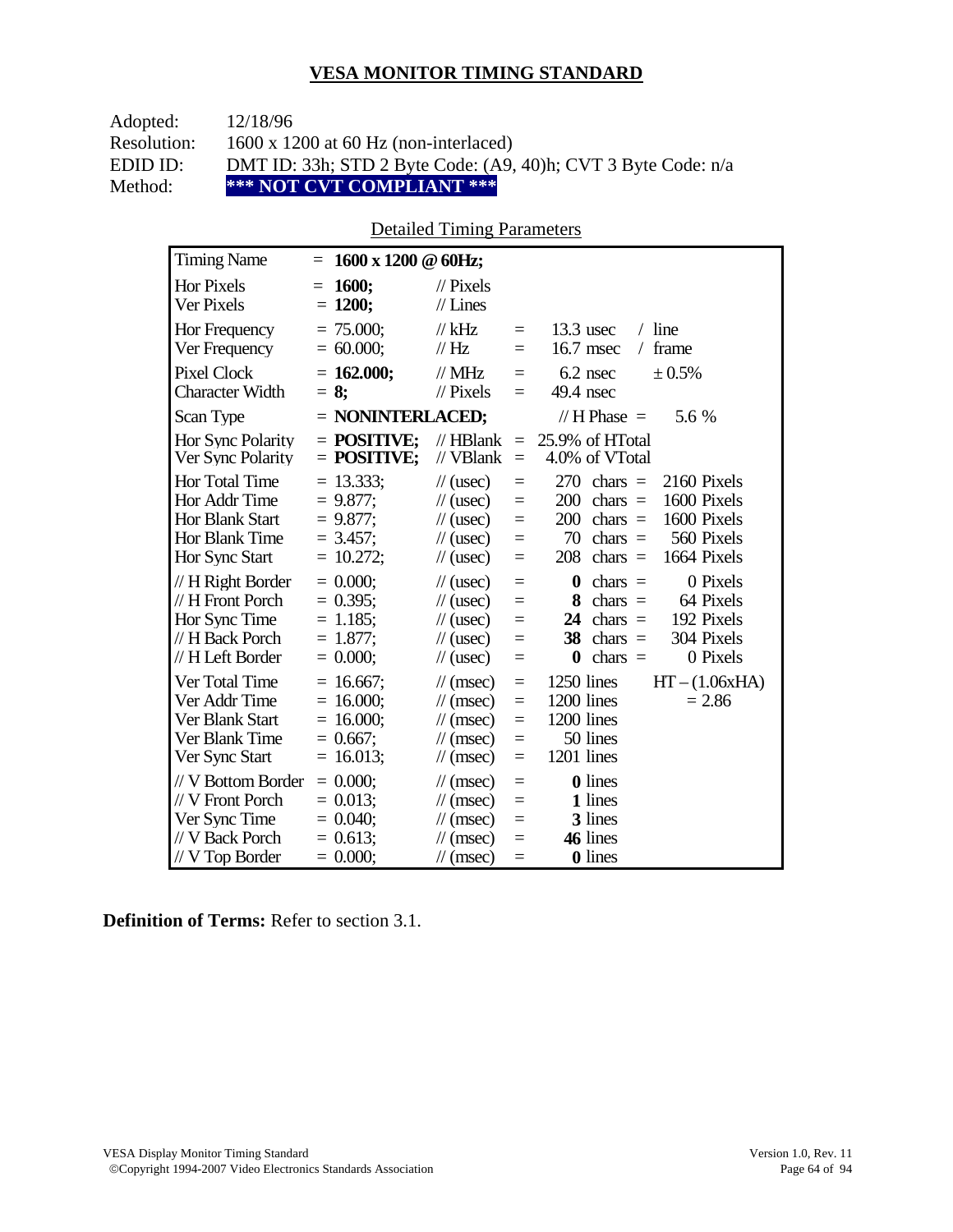| Adopted:    | 12/18/96                                                      |
|-------------|---------------------------------------------------------------|
| Resolution: | $1600 \times 1200$ at 65 Hz (non-interlaced)                  |
| EDID ID:    | DMT ID: 34h; STD 2 Byte Code: (A9, 45)h; CVT 3 Byte Code: n/a |
| Method:     | *** NOT CVT COMPLIANT ***                                     |

### Detailed Timing Parameters

| <b>Timing Name</b>                                                                            | 1600 x 1200 @ 65Hz;<br>$=$                                                 |                                                                                                                             |                                      |                                                                                                                                                                           |
|-----------------------------------------------------------------------------------------------|----------------------------------------------------------------------------|-----------------------------------------------------------------------------------------------------------------------------|--------------------------------------|---------------------------------------------------------------------------------------------------------------------------------------------------------------------------|
| <b>Hor Pixels</b><br>Ver Pixels                                                               | <b>1600;</b><br>$=$<br>$= 1200;$                                           | $\frac{1}{2}$ Pixels<br>$//$ Lines                                                                                          |                                      |                                                                                                                                                                           |
| Hor Frequency<br>Ver Frequency                                                                | $= 81.250$ ;<br>$= 65.000;$                                                | $//$ kHz<br>$\frac{1}{1}$ Hz                                                                                                | $\equiv$<br>$=$                      | $/$ line<br>$12.3$ usec<br>$15.4$ msec<br>frame<br>$\sqrt{2}$                                                                                                             |
| <b>Pixel Clock</b><br><b>Character Width</b>                                                  | $= 175.500;$<br>$= 8$ ;                                                    | $\mathcal{N}$ MHz<br>$//$ Pixels                                                                                            | $=$<br>$=$                           | 5.7 nsec<br>± 0.5%<br>45.6 nsec                                                                                                                                           |
| Scan Type                                                                                     | $=$ NONINTERLACED;                                                         |                                                                                                                             |                                      | // H Phase $=$<br>5.6 %                                                                                                                                                   |
| Hor Sync Polarity<br>Ver Sync Polarity                                                        | $=$ POSITIVE:<br>$=$ POSITIVE;                                             | $//$ HBlank<br>// VBlank                                                                                                    | $\equiv$<br>$\equiv$                 | 25.9% of HTotal<br>4.0% of VTotal                                                                                                                                         |
| Hor Total Time<br>Hor Addr Time<br><b>Hor Blank Start</b><br>Hor Blank Time<br>Hor Sync Start | $= 12.308;$<br>$= 9.117$ ;<br>$= 9.117$ ;<br>$= 3.191$ ;<br>$= 9.481;$     | $\frac{1}{2}$ (usec)<br>$\frac{1}{2}$ (usec)<br>$\frac{1}{2}$ (usec)<br>$\frac{1}{2}$ (usec)<br>$\frac{1}{2}$ (usec)        | $=$<br>$=$<br>$=$<br>$=$<br>$=$      | 270<br>2160 Pixels<br>$chars =$<br>1600 Pixels<br>200<br>$chars =$<br>1600 Pixels<br>200<br>$chars =$<br>70<br>chars $=$<br>560 Pixels<br>208<br>1664 Pixels<br>$chars =$ |
| // H Right Border<br>// H Front Porch<br>Hor Sync Time<br>// H Back Porch<br>// H Left Border | $= 0.000;$<br>$= 0.365$ ;<br>$= 1.094$ ;<br>$= 1.732$ ;<br>$= 0.000;$      | $\frac{1}{2}$ (usec)<br>$\frac{1}{2}$ (usec)<br>$\frac{1}{2}$ (usec)<br>$\frac{1}{2}$ (usec)<br>$\frac{1}{2}$ (usec)        | $=$<br>$=$<br>$=$<br>$=$<br>$=$      | 0 Pixels<br>$\bf{0}$<br>$chars =$<br>8<br>$chars =$<br>64 Pixels<br>192 Pixels<br>24<br>chars $=$<br>304 Pixels<br>38<br>$chars =$<br>0 Pixels<br>$\bf{0}$<br>$chars =$   |
| Ver Total Time<br>Ver Addr Time<br>Ver Blank Start<br>Ver Blank Time<br>Ver Sync Start        | $= 15.385$ ;<br>$= 14.769$ ;<br>$= 14.769$ ;<br>$= 0.615$ ;<br>$= 14.782;$ | $\mathcal{U}$ (msec)<br>$\mathcal{U}$ (msec)<br>$\frac{1}{\sqrt{2}}$ (msec)<br>$\mathcal{U}$ (msec)<br>$\mathcal{U}$ (msec) | $=$<br>$\equiv$<br>$=$<br>$=$<br>$=$ | 1250 lines<br>$HT - (1.06xHA)$<br>1200 lines<br>$= 2.64$<br>1200 lines<br>50 lines<br>1201 lines                                                                          |
| // V Bottom Border<br>// V Front Porch<br>Ver Sync Time<br>// V Back Porch<br>// V Top Border | $= 0.000;$<br>$= 0.012$ ;<br>$= 0.037$ ;<br>$= 0.566$ ;<br>$= 0.000;$      | $\mathcal{U}$ (msec)<br>$\mathcal{U}$ (msec)<br>$\mathcal{U}$ (msec)<br>$\mathcal{U}$ (msec)<br>$\mathcal{U}$ (msec)        | $\equiv$<br>$=$<br>$=$<br>$=$<br>$=$ | <b>0</b> lines<br>1 lines<br>3 lines<br>46 lines<br>0 lines                                                                                                               |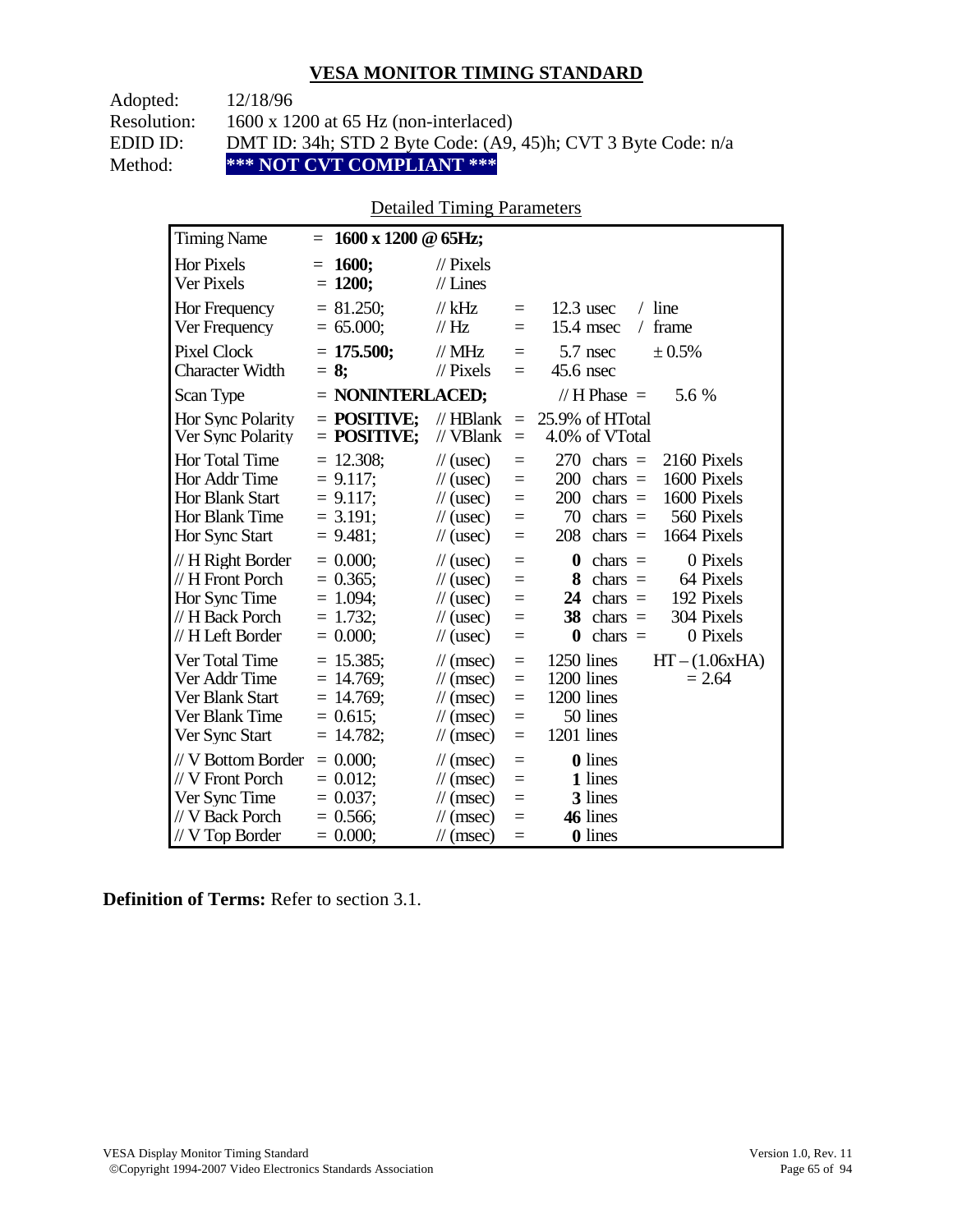| Adopted:    | 12/18/96                                                      |
|-------------|---------------------------------------------------------------|
| Resolution: | $1600 \times 1200$ at 70 Hz (non-interlaced)                  |
| EDID ID:    | DMT ID: 35h; STD 2 Byte Code: (A9, 4A)h; CVT 3 Byte Code: n/a |
| Method:     | *** NOT CVT COMPLIANT ***                                     |

### Detailed Timing Parameters

| <b>Timing Name</b>                                                                                   | 1600 x 1200 @ 70Hz;<br>$=$                                                |                                                                                                                             |                                      |                                                                                                                                                                                  |
|------------------------------------------------------------------------------------------------------|---------------------------------------------------------------------------|-----------------------------------------------------------------------------------------------------------------------------|--------------------------------------|----------------------------------------------------------------------------------------------------------------------------------------------------------------------------------|
| <b>Hor Pixels</b><br>Ver Pixels                                                                      | 1600;<br>$=$<br>$= 1200;$                                                 | $\frac{1}{2}$ Pixels<br>$//$ Lines                                                                                          |                                      |                                                                                                                                                                                  |
| Hor Frequency<br>Ver Frequency                                                                       | $= 87.500;$<br>$= 70.000;$                                                | $//$ kHz<br>$\frac{1}{1}$ Hz                                                                                                | $=$<br>$=$                           | $/$ line<br>$11.4$ usec<br>14.3 msec<br>frame<br>$\sqrt{2}$                                                                                                                      |
| <b>Pixel Clock</b><br><b>Character Width</b>                                                         | $= 189.000;$<br>$= 8$ ;                                                   | $\mathcal{U}$ MHz<br>$//$ Pixels                                                                                            | $\equiv$<br>$=$                      | $5.3$ nsec<br>$\pm 0.5\%$<br>$42.3$ nsec                                                                                                                                         |
| Scan Type                                                                                            | $=$ NONINTERLACED;                                                        |                                                                                                                             |                                      | // H Phase $=$<br>5.6 %                                                                                                                                                          |
| Hor Sync Polarity<br>Ver Sync Polarity                                                               | $=$ POSITIVE:<br>$=$ POSITIVE;                                            | $//$ HBlank<br>// VBlank                                                                                                    | $\equiv$<br>$\equiv$                 | 25.9% of HTotal<br>4.0% of VTotal                                                                                                                                                |
| <b>Hor Total Time</b><br>Hor Addr Time<br><b>Hor Blank Start</b><br>Hor Blank Time<br>Hor Sync Start | $= 11.429$ ;<br>$= 8.466$ ;<br>$= 8.466$<br>$= 2.963$ ;<br>$= 8.804;$     | $\frac{1}{2}$ (usec)<br>$\frac{1}{2}$ (usec)<br>$\frac{1}{2}$ (usec)<br>$\frac{1}{2}$ (usec)<br>$\frac{1}{2}$ (usec)        | $=$<br>$=$<br>$=$<br>$\equiv$<br>$=$ | 270<br>2160 Pixels<br>$chars =$<br>1600 Pixels<br>200<br>$chars =$<br>1600 Pixels<br>200<br>$\text{chars}$ =<br>560 Pixels<br>70<br>chars $=$<br>208<br>chars $=$<br>1664 Pixels |
| // H Right Border<br>// H Front Porch<br>Hor Sync Time<br>// H Back Porch<br>// H Left Border        | $= 0.000;$<br>$= 0.339$ ;<br>$= 1.016$ ;<br>$= 1.608$ ;<br>$= 0.000;$     | $\frac{1}{2}$ (usec)<br>$\frac{1}{2}$ (usec)<br>$\frac{1}{2}$ (usec)<br>$\frac{1}{2}$ (usec)<br>$\frac{1}{2}$ (usec)        | $=$<br>$=$<br>$=$<br>$=$<br>$=$      | $\bf{0}$<br>0 Pixels<br>$chars =$<br>8<br>chars $=$<br>64 Pixels<br>192 Pixels<br>24<br>$chars =$<br>304 Pixels<br>38<br>$chars =$<br>0 Pixels<br>chars $=$<br>$\boldsymbol{0}$  |
| Ver Total Time<br>Ver Addr Time<br>Ver Blank Start<br>Ver Blank Time<br>Ver Sync Start               | $= 14.286$ ;<br>$= 13.714;$<br>$= 13.714$ ;<br>$= 0.571$ ;<br>$= 13.726;$ | $\mathcal{U}$ (msec)<br>$\mathcal{U}$ (msec)<br>$\mathcal{U}$ (msec)<br>$\frac{1}{\sqrt{2}}$ (msec)<br>$\mathcal{U}$ (msec) | $=$<br>$=$<br>$=$<br>$=$<br>$=$      | 1250 lines<br>$HT - (1.06xHA)$<br>1200 lines<br>$= 2.46$<br>1200 lines<br>50 lines<br>1201 lines                                                                                 |
| // V Bottom Border<br>// V Front Porch<br>Ver Sync Time<br>// V Back Porch<br>// V Top Border        | $= 0.000;$<br>$= 0.011$ ;<br>$= 0.034$ ;<br>$= 0.526;$<br>$= 0.000;$      | $\mathcal{U}$ (msec)<br>$\frac{1}{\sqrt{2}}$ (msec)<br>$\mathcal{U}$ (msec)<br>$\mathcal{U}$ (msec)<br>$\mathcal{U}$ (msec) | $=$<br>$=$<br>$=$<br>$=$<br>$=$      | <b>0</b> lines<br>1 lines<br>3 lines<br>46 lines<br><b>0</b> lines                                                                                                               |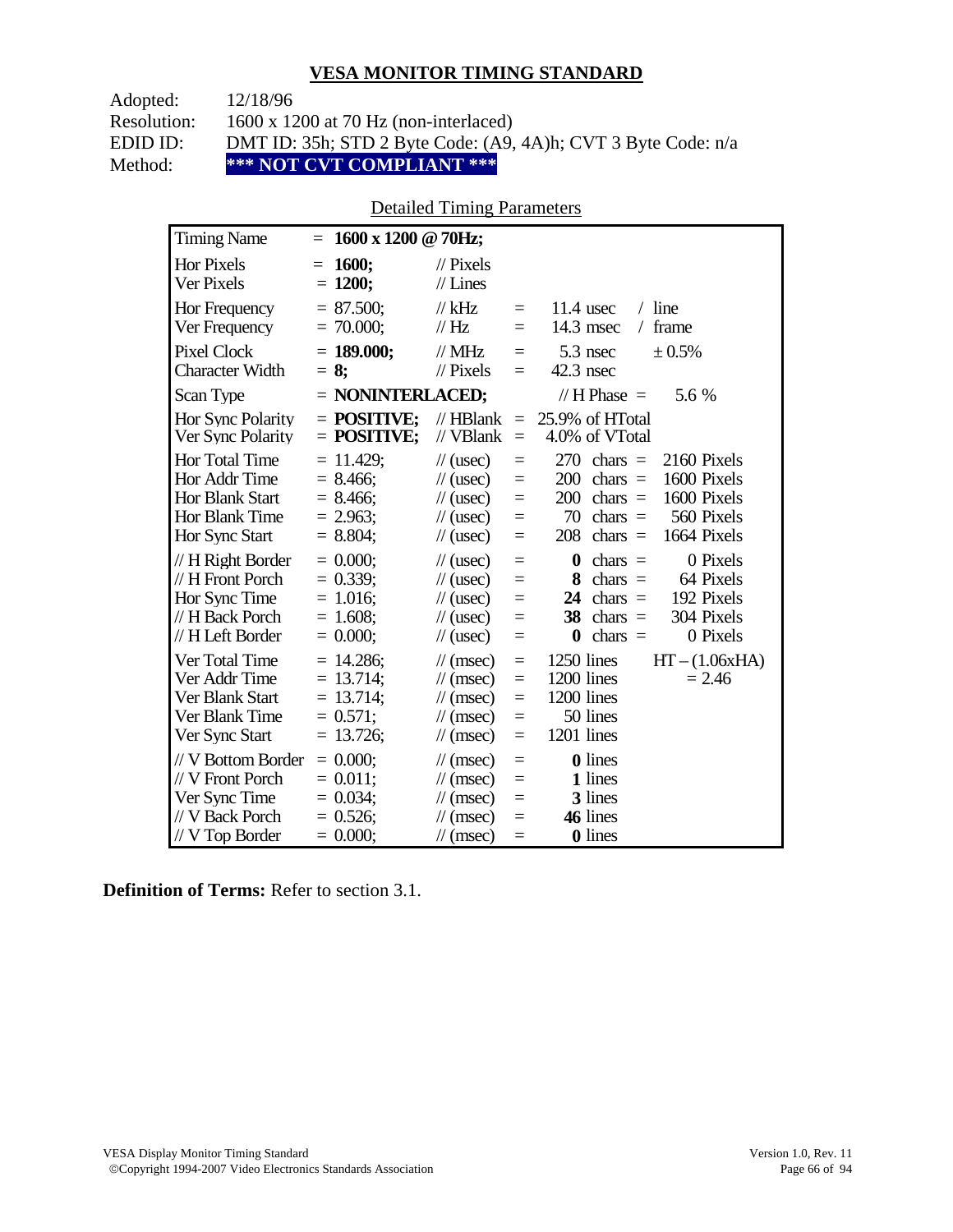| Adopted:    | 12/18/96                                                      |
|-------------|---------------------------------------------------------------|
| Resolution: | $1600 \times 1200$ at 75 Hz (non-interlaced)                  |
| EDID ID:    | DMT ID: 36h; STD 2 Byte Code: (A9, 4F)h; CVT 3 Byte Code: n/a |
| Method:     | *** NOT CVT COMPLIANT ***                                     |

### Detailed Timing Parameters

| <b>Timing Name</b>                                                                            | 1600 x 1200 @ 75Hz;<br>$=$                                              |                                                                                                                      |                                      |                                                                                                                                                                           |
|-----------------------------------------------------------------------------------------------|-------------------------------------------------------------------------|----------------------------------------------------------------------------------------------------------------------|--------------------------------------|---------------------------------------------------------------------------------------------------------------------------------------------------------------------------|
| <b>Hor Pixels</b><br>Ver Pixels                                                               | <b>1600;</b><br>$=$<br>$= 1200;$                                        | $\frac{1}{2}$ Pixels<br>$//$ Lines                                                                                   |                                      |                                                                                                                                                                           |
| Hor Frequency<br>Ver Frequency                                                                | $= 93.750$ ;<br>$= 75.000;$                                             | $//$ kHz<br>$\frac{1}{1}$ Hz                                                                                         | $\equiv$<br>$=$                      | $/$ line<br>$10.7$ usec<br>13.3 msec<br>frame<br>$\sqrt{2}$                                                                                                               |
| <b>Pixel Clock</b><br><b>Character Width</b>                                                  | $= 202.500;$<br>$= 8$ ;                                                 | // $MHz$<br>$//$ Pixels                                                                                              | $=$<br>$=$                           | 4.9 nsec<br>± 0.5%<br>39.5 nsec                                                                                                                                           |
| Scan Type                                                                                     | $=$ NONINTERLACED;                                                      |                                                                                                                      |                                      | // H Phase $=$<br>5.6 %                                                                                                                                                   |
| Hor Sync Polarity<br>Ver Sync Polarity                                                        | $=$ POSITIVE:<br>$=$ POSITIVE;                                          | $//$ HBlank<br>// VBlank                                                                                             | $\equiv$<br>$\equiv$                 | 25.9% of HTotal<br>4.0% of VTotal                                                                                                                                         |
| Hor Total Time<br>Hor Addr Time<br><b>Hor Blank Start</b><br>Hor Blank Time<br>Hor Sync Start | $= 10.667$ ;<br>$= 7.901$ ;<br>$= 7.901$ :<br>$= 2.765$ ;<br>$= 8.217;$ | $\frac{1}{2}$ (usec)<br>$\frac{1}{2}$ (usec)<br>$\frac{1}{2}$ (usec)<br>$\frac{1}{2}$ (usec)<br>$\frac{1}{2}$ (usec) | $=$<br>$=$<br>$=$<br>$=$<br>$=$      | 270<br>2160 Pixels<br>$chars =$<br>1600 Pixels<br>200<br>$chars =$<br>1600 Pixels<br>200<br>$chars =$<br>70<br>$chars =$<br>560 Pixels<br>208<br>1664 Pixels<br>$chars =$ |
| // H Right Border<br>// H Front Porch<br>Hor Sync Time<br>// H Back Porch<br>// H Left Border | $= 0.000;$<br>$= 0.316;$<br>$= 0.948$ ;<br>$= 1.501$ ;<br>$= 0.000;$    | $\frac{1}{2}$ (usec)<br>$\frac{1}{2}$ (usec)<br>$\frac{1}{2}$ (usec)<br>$\frac{1}{2}$ (usec)<br>$\frac{1}{2}$ (usec) | $=$<br>$=$<br>$=$<br>$=$<br>$=$      | 0 Pixels<br>$\bf{0}$<br>$chars =$<br>8<br>$chars =$<br>64 Pixels<br>192 Pixels<br>24<br>$chars =$<br>304 Pixels<br>38<br>$chars =$<br>0 Pixels<br>$\bf{0}$<br>$chars =$   |
| Ver Total Time<br>Ver Addr Time<br>Ver Blank Start<br>Ver Blank Time<br>Ver Sync Start        | $= 13.333;$<br>$= 12.800;$<br>$= 12.800;$<br>$= 0.533$ ;<br>$= 12.811;$ | $\mathcal{U}$ (msec)<br>$\mathcal{U}$ (msec)<br>$\mathcal{N}(msec)$<br>$\mathcal{U}$ (msec)<br>$\mathcal{U}$ (msec)  | $=$<br>$=$<br>$=$<br>$=$<br>$=$      | 1250 lines<br>$HT - (1.06xHA)$<br>1200 lines<br>$= 2.29$<br>1200 lines<br>50 lines<br>1201 lines                                                                          |
| // V Bottom Border<br>// V Front Porch<br>Ver Sync Time<br>// V Back Porch<br>// V Top Border | $= 0.000;$<br>$= 0.011$ ;<br>$= 0.032$ ;<br>$= 0.491$ ;<br>$= 0.000;$   | $\mathcal{U}$ (msec)<br>$\mathcal{U}$ (msec)<br>$\mathcal{U}$ (msec)<br>$\mathcal{U}$ (msec)<br>$\mathcal{U}$ (msec) | $\equiv$<br>$=$<br>$=$<br>$=$<br>$=$ | <b>0</b> lines<br>1 lines<br>3 lines<br>46 lines<br>0 lines                                                                                                               |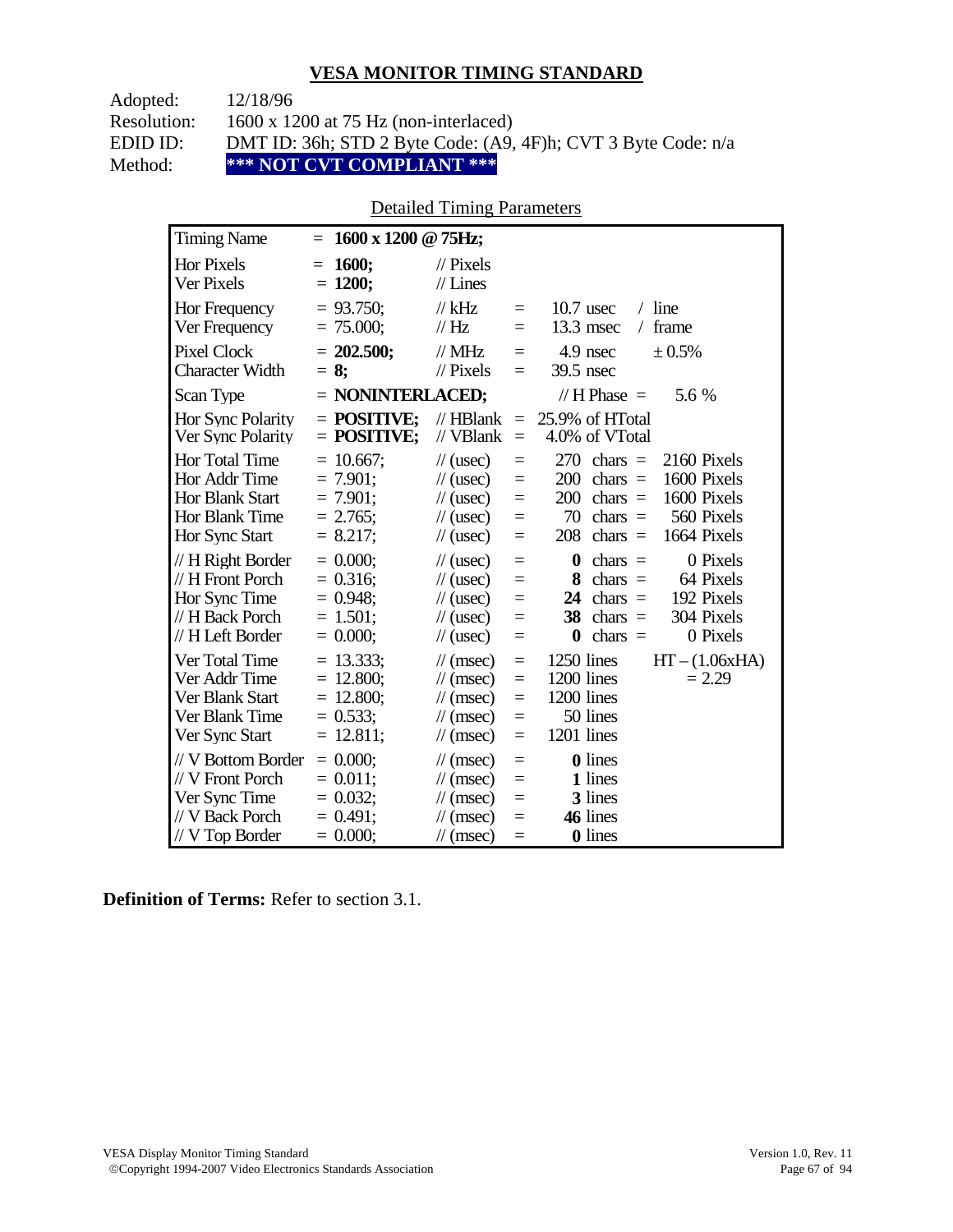| Adopted:    | 12/18/96                                                      |
|-------------|---------------------------------------------------------------|
| Resolution: | $1600 \times 1200$ at 85 Hz (non-interlaced)                  |
| EDID ID:    | DMT ID: 37h; STD 2 Byte Code: (A9, 59)h; CVT 3 Byte Code: n/a |
| Method:     | *** NOT CVT COMPLIANT ***                                     |

### Detailed Timing Parameters

| <b>Timing Name</b>                                                                            | 1600 x 1200 @ 85Hz;<br>$=$                                                 |                                                                                                                             |                                                |                                                                                                                                                                           |
|-----------------------------------------------------------------------------------------------|----------------------------------------------------------------------------|-----------------------------------------------------------------------------------------------------------------------------|------------------------------------------------|---------------------------------------------------------------------------------------------------------------------------------------------------------------------------|
| <b>Hor Pixels</b><br>Ver Pixels                                                               | 1600;<br>$=$<br>$= 1200;$                                                  | $\frac{1}{2}$ Pixels<br>$//$ Lines                                                                                          |                                                |                                                                                                                                                                           |
| Hor Frequency<br>Ver Frequency                                                                | $= 106.250$ ;<br>$= 85.000;$                                               | $//$ kHz<br>$\mathcal{U}$ Hz                                                                                                | $\equiv$<br>$=$                                | $/$ line<br>9.4 usec<br>frame<br>$11.8$ msec<br>$\sqrt{2}$                                                                                                                |
| <b>Pixel Clock</b><br><b>Character Width</b>                                                  | $= 229.500;$<br>$= 8$ ;                                                    | $//$ MHz<br>$//$ Pixels                                                                                                     | $\equiv$<br>$\equiv$                           | $\pm 0.5\%$<br>4.4 nsec<br>34.9 nsec                                                                                                                                      |
| Scan Type                                                                                     | $=$ NONINTERLACED;                                                         |                                                                                                                             |                                                | // $H$ Phase $=$<br>5.6 %                                                                                                                                                 |
| Hor Sync Polarity<br>Ver Sync Polarity                                                        | $=$ POSITIVE:<br>$=$ POSITIVE;                                             | $//$ HBlank<br>// VBlank                                                                                                    | $\equiv$<br>$\equiv$                           | 25.9% of HTotal<br>4.0% of VTotal                                                                                                                                         |
| Hor Total Time<br>Hor Addr Time<br><b>Hor Blank Start</b><br>Hor Blank Time<br>Hor Sync Start | $= 9.412$ ;<br>$= 6.972$ ;<br>$= 6.972$ ;<br>$= 2.440$ ;<br>$= 7.251$ ;    | $\frac{1}{2}$ (usec)<br>$\frac{1}{2}$ (usec)<br>$\frac{1}{2}$ (usec)<br>$\frac{1}{2}$ (usec)<br>$\frac{1}{2}$ (usec)        | $=$<br>$=$<br>$=$<br>$=$<br>$=$                | 270<br>chars $=$<br>2160 Pixels<br>200<br>1600 Pixels<br>chars $=$<br>1600 Pixels<br>200<br>$chars =$<br>70<br>560 Pixels<br>$chars =$<br>208<br>1664 Pixels<br>$chars =$ |
| // H Right Border<br>// H Front Porch<br>Hor Sync Time<br>// H Back Porch<br>// H Left Border | $= 0.000$<br>$= 0.279$ ;<br>$= 0.837;$<br>$= 1.325$ ;<br>$= 0.000;$        | $\frac{1}{2}$ (usec)<br>$\frac{1}{2}$ (usec)<br>$\frac{1}{2}$ (usec)<br>$\frac{1}{2}$ (usec)<br>$\frac{1}{2}$ (usec)        | $=$<br>$=$<br>$=$<br>$=$<br>$=$                | 0 Pixels<br>$\bf{0}$<br>$chars =$<br>64 Pixels<br>8<br>$chars =$<br>192 Pixels<br>24<br>chars $=$<br>304 Pixels<br>38<br>chars $=$<br>0 Pixels<br>$\bf{0}$<br>$chars =$   |
| Ver Total Time<br>Ver Addr Time<br>Ver Blank Start<br>Ver Blank Time<br>Ver Sync Start        | $= 11.765$ ;<br>$= 11.294$ ;<br>$= 11.294$ ;<br>$= 0.471$ ;<br>$= 11.304;$ | $\mathcal{U}$ (msec)<br>$\mathcal{U}$ (msec)<br>$\frac{1}{\sqrt{2}}$ (msec)<br>$\mathcal{U}$ (msec)<br>$\mathcal{U}$ (msec) | $\equiv$<br>$\equiv$<br>$=$<br>$=$<br>$\equiv$ | 1250 lines<br>$HT - (1.06xHA)$<br>1200 lines<br>$= 2.02$<br>1200 lines<br>50 lines<br>1201 lines                                                                          |
| // V Bottom Border<br>// V Front Porch<br>Ver Sync Time<br>// V Back Porch<br>// V Top Border | $= 0.000;$<br>$= 0.009$ ;<br>$= 0.028$ ;<br>$= 0.433;$<br>$= 0.000;$       | $\mathcal{U}$ (msec)<br>$\frac{1}{\sqrt{2}}$ (msec)<br>$\mathcal{U}$ (msec)<br>$\mathcal{U}$ (msec)<br>$\mathcal{U}$ (msec) | $\equiv$<br>$=$<br>$=$<br>$=$<br>$=$           | <b>0</b> lines<br>1 lines<br>3 lines<br>46 lines<br>0 lines                                                                                                               |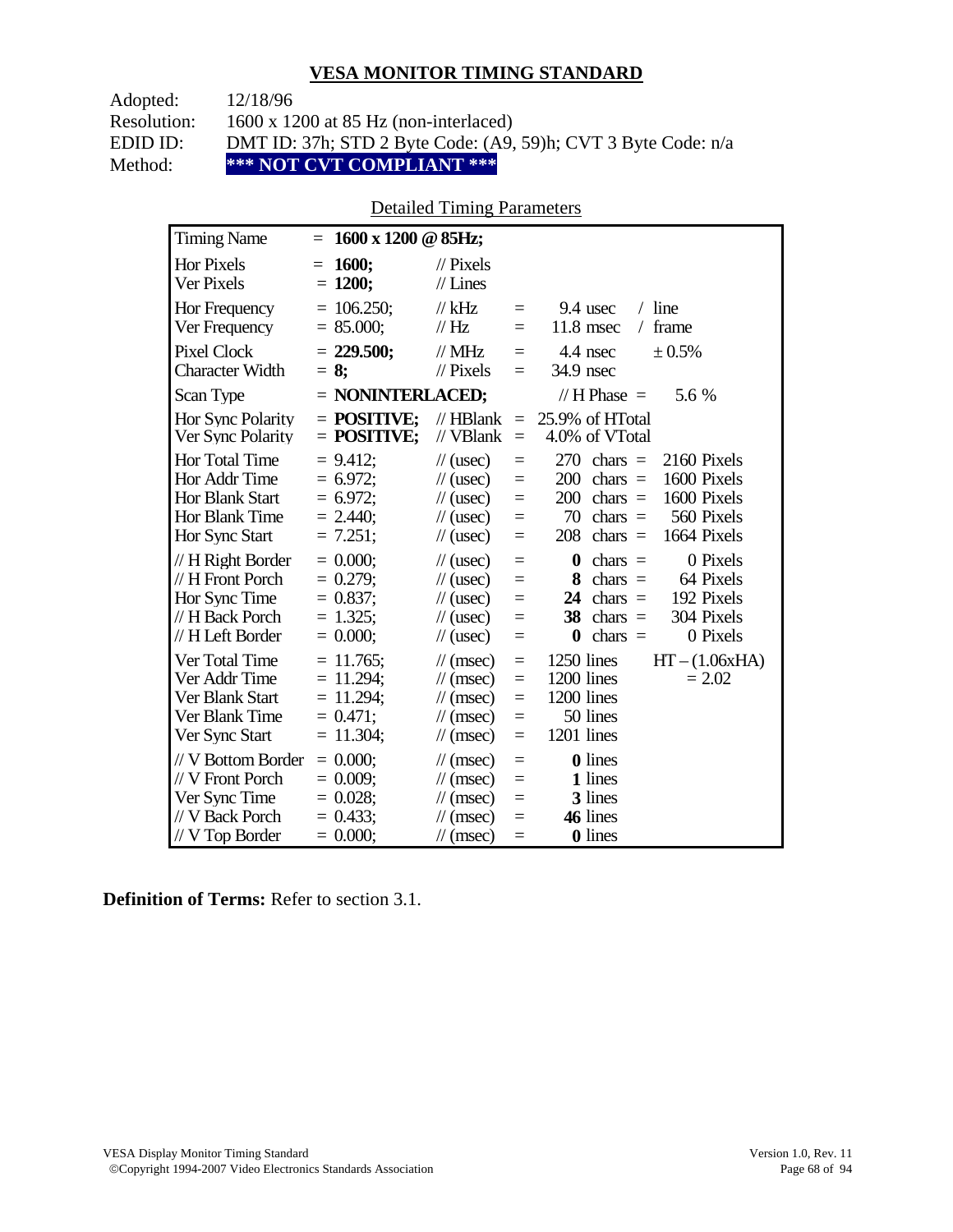Adopted: 5/1/07 Resolution: 1600 x 1200 at 120 Hz (non-interlaced) REDUCED BLANKING EDID ID: DMT ID: 38h; STD 2 Byte Code: n/a; CVT 3 Byte Code: n/a<br>Method: Generated using CVT (Reduced Blanking) Formula Generated using CVT (Reduced Blanking) Formula

Detailed Timing Parameters

| <b>Timing Name</b>                                                                              | $=$                                                                   |                                                                                                                                                                     | 1600 x 1200 @ 120Hz CVT (Reduced Blanking);                                                                                                                                  |
|-------------------------------------------------------------------------------------------------|-----------------------------------------------------------------------|---------------------------------------------------------------------------------------------------------------------------------------------------------------------|------------------------------------------------------------------------------------------------------------------------------------------------------------------------------|
| <b>Hor Pixels</b><br>Ver Pixels                                                                 | 1600:<br>$=$<br>$= 1200;$                                             | $\mathcal{U}$ Pixels<br>$//$ Lines                                                                                                                                  |                                                                                                                                                                              |
| Hor Frequency<br>Ver Frequency                                                                  | $= 152.415$ ;<br>$= 119.917$ ;                                        | $//$ kHz<br>$=$<br>//Hz<br>$=$                                                                                                                                      | $/$ line<br>$6.6$ usec<br>8.3 msec<br>frame<br>$\sqrt{2}$                                                                                                                    |
| <b>Pixel Clock</b><br><b>Character Width</b>                                                    | $= 268.250$ ;<br>$= 8:$                                               | // $MHz$<br>$=$<br>// Pixels<br>$=$                                                                                                                                 | $3.7$ nsec<br>$\pm 0.5\%$<br>$29.8$ nsec                                                                                                                                     |
| Scan Type                                                                                       | $=$ NONINTERLACED;                                                    |                                                                                                                                                                     | // H Phase $=$<br>0.9%                                                                                                                                                       |
| Hor Sync Polarity<br>Ver Sync Polarity                                                          | $=$ POSITIVE:<br>$=$ NEGATIVE                                         | $//$ HBlank<br>$\equiv$<br>// VBlank<br>$=$                                                                                                                         | 9.1% of HTotal<br>5.6% of VTotal                                                                                                                                             |
| Hor Total Time<br>Hor Addr Time<br>Hor Blank Start<br>Hor Blank Time<br>Hor Sync Start          | $= 6.561$ ;<br>$= 5.965$ ;<br>$= 5.965$ ;<br>$= 0.596$<br>$= 6.144$ ; | $\frac{1}{2}$ (usec)<br>$=$<br>$\frac{1}{2}$ (usec)<br>$=$<br>$\frac{1}{2}$ (usec)<br>$=$<br>$\frac{1}{2}$ (usec)<br>$=$<br>$\frac{1}{2}$ (usec)<br>$=$             | 220<br>chars $=$<br>1760 Pixels<br>1600 Pixels<br>200<br>chars $=$<br>1600 Pixels<br>200<br>chars $=$<br>160 Pixels<br>20<br>chars $=$<br>1648 Pixels<br>206<br>chars $=$    |
| // H Right Border<br>// H Front Porch<br>Hor Sync Time<br>// H Back Porch<br>// H Left Border   | $= 0.000;$<br>$= 0.179;$<br>$= 0.119;$<br>$= 0.298$ ;<br>$= 0.000;$   | $\frac{1}{2}$ (usec)<br>$=$<br>$\frac{1}{2}$ (usec)<br>$=$<br>$\frac{1}{2}$ (usec)<br>$=$<br>$\frac{1}{2}$ (usec)<br>$=$<br>$\frac{1}{2}$ (usec)<br>$=$             | $\bf{0}$<br>0 Pixels<br>chars $=$<br>chars $=$<br>48 Pixels<br>6<br>32 Pixels<br>4<br>$chars =$<br>80 Pixels<br>$chars =$<br>10<br>0 Pixels<br>$\boldsymbol{0}$<br>$chars =$ |
| Ver Total Time<br>Ver Addr Time<br>Ver Blank Start<br>Ver Blank Time<br>Ver Sync Start          | $= 8.339;$<br>$= 7.873$ ;<br>$= 7.873$ ;<br>$= 0.466$ ;<br>$= 7.893;$ | $\mathcal{U}$ (msec)<br>$\equiv$<br>$\mathcal{U}$ (msec)<br>$=$<br>$\mathcal{U}$ (msec)<br>$=$<br>$\mathcal{U}$ (msec)<br>$=$<br>$\frac{1}{\sqrt{2}}$ (msec)<br>$=$ | 1271 lines<br>$HT - (1.06xHA)$<br>1200 lines<br>$= 0.24$<br>1200 lines<br>71 lines<br>1203 lines                                                                             |
| // V Bottom Border<br>// V Front Porch<br>Ver Sync Time<br>// V Back Porch<br>$//$ V Top Border | $= 0.000$<br>$= 0.020$<br>$= 0.026$ ;<br>$= 0.420$<br>$= 0.000;$      | $\mathcal{U}$ (msec)<br>$=$<br>$\mathcal{U}$ (msec)<br>$=$<br>$\mathcal{U}$ (msec)<br>$=$<br>$\mathcal{U}$ (msec)<br>$=$<br>$\mathcal{U}$ (msec)<br>$=$             | <b>0</b> lines<br>3 lines<br>4 lines<br>64 lines<br><b>0</b> lines                                                                                                           |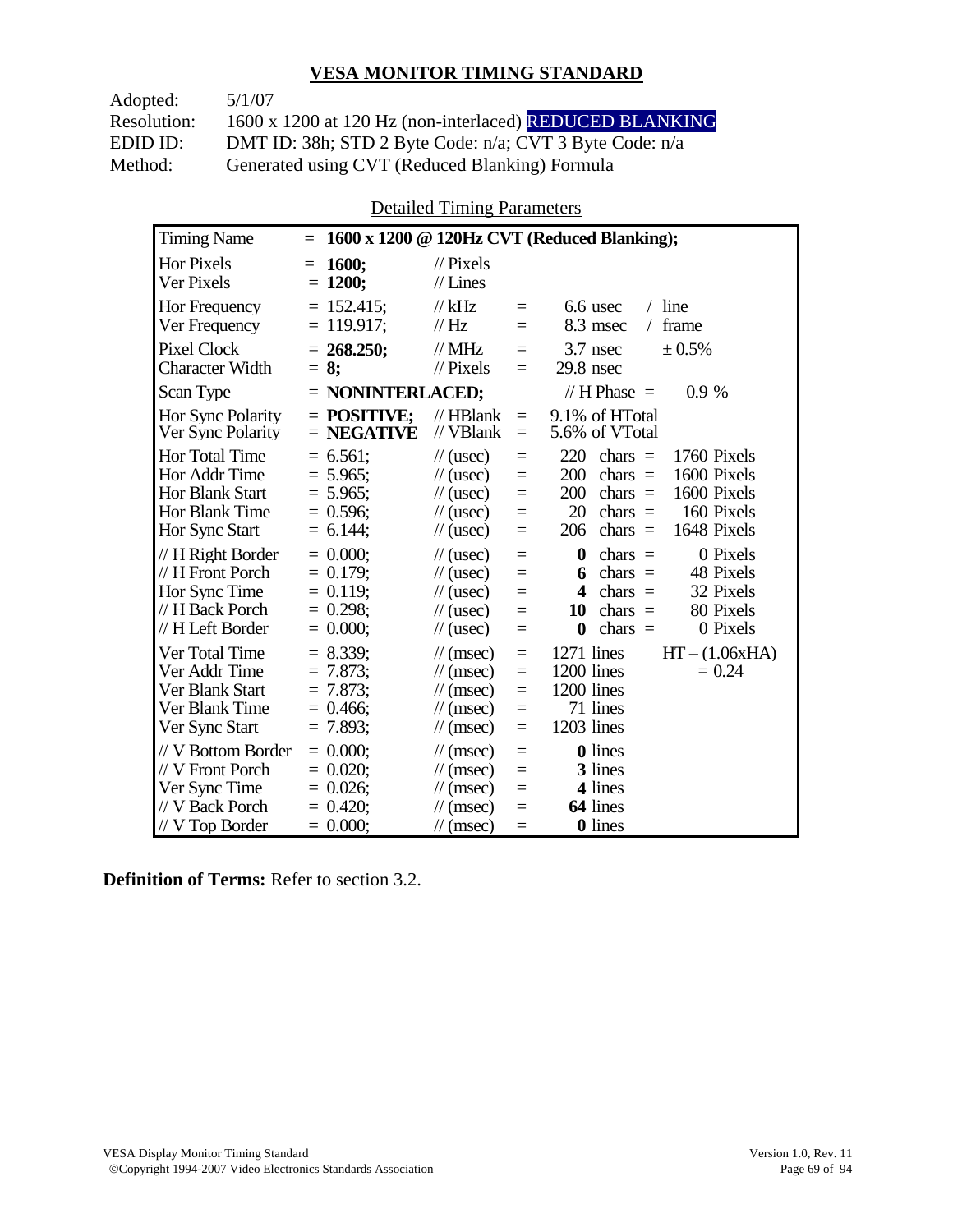| 10/24/04                                                               |
|------------------------------------------------------------------------|
| 1680 x 1050 at 60 Hz (non-interlaced) REDUCED BLANKING                 |
| DMT ID: 39h; STD 2 Byte Code: $n/a$ ; CVT 3 Byte Code: $(0C, 28, 21)h$ |
| <b>CVT Reduced Blanking</b>                                            |
|                                                                        |

Detailed Timing Parameters

| <b>Timing Name</b>                                                                             | $=$                                                                        |                                                                                                                                                               | 1680 x 1050 @ 60Hz CVT (Reduced Blanking);                                                                                                                                                 |
|------------------------------------------------------------------------------------------------|----------------------------------------------------------------------------|---------------------------------------------------------------------------------------------------------------------------------------------------------------|--------------------------------------------------------------------------------------------------------------------------------------------------------------------------------------------|
| <b>Hor Pixels</b><br>Ver Pixels                                                                | <b>1680;</b><br>$=$<br>$= 1050$ ;                                          | $\mathcal{U}$ Pixels<br>$//$ Lines                                                                                                                            |                                                                                                                                                                                            |
| Hor Frequency<br>Ver Frequency                                                                 | $= 64.674$ ;<br>$= 59.883;$                                                | $//$ kHz<br>$=$<br>// Hz<br>$=$                                                                                                                               | line<br>$15.5$ usec<br>$\sqrt{2}$<br>frame<br>$16.7$ msec<br>$\sqrt{2}$                                                                                                                    |
| <b>Pixel Clock</b><br><b>Character Width</b>                                                   | $= 119.000$ ;<br>$= 8$ ;                                                   | $//$ MHz<br>$=$<br>$\frac{1}{2}$ Pixels<br>$=$                                                                                                                | 8.4 nsec<br>± 0.5%<br>$67.2$ nsec                                                                                                                                                          |
| Scan Type                                                                                      | $=$ NONINTERLACED;                                                         |                                                                                                                                                               | // $H$ Phase $=$<br>0.9%                                                                                                                                                                   |
| Hor Sync Polarity<br>Ver Sync Polarity                                                         | $=$ POSITIVE;<br>$=$ NEGATIVE                                              | $//$ HBlank<br>$=$<br>// VBlank<br>$=$                                                                                                                        | 8.7% of HTotal<br>2.8% of VTotal                                                                                                                                                           |
| Hor Total Time<br>Hor Addr Time<br>Hor Blank Start<br>Hor Blank Time<br>Hor Sync Start         | $= 15.462$ ;<br>$= 14.118$ ;<br>$= 14.118$ ;<br>$= 1.345$ ;<br>$= 14.521;$ | $\frac{1}{2}$ (usec)<br>$=$<br>$\frac{1}{2}$ (usec)<br>$=$<br>$\frac{1}{2}$ (usec)<br>$=$<br>$\frac{1}{2}$ (usec)<br>$=$<br>$\frac{1}{2}$ (usec)<br>$=$       | 230<br>chars $=$<br>1840 Pixels<br>1680 Pixels<br>210<br>$\text{chars}$ =<br>1680 Pixels<br>210<br>chars $=$<br>20<br>chars $=$<br>160 Pixels<br>1728 Pixels<br>chars $=$<br>216           |
| // H Right Border<br>// H Front Porch<br>Hor Sync Time<br>// H Back Porch<br>// H Left Border  | $= 0.000;$<br>$= 0.403$<br>$= 0.269$ ;<br>$= 0.672$ ;<br>$= 0.000;$        | $\frac{1}{2}$ (usec)<br>$=$<br>$\frac{1}{2}$ (usec)<br>$=$<br>$\frac{1}{2}$ (usec)<br>$=$<br>$\frac{1}{2}$ (usec)<br>$=$<br>$\frac{1}{2}$ (usec)<br>$=$       | 0 Pixels<br>$\bf{0}$<br>$\text{chars}$ =<br>48 Pixels<br>$chars =$<br>6<br>32 Pixels<br>$\boldsymbol{4}$<br>$chars =$<br>80 Pixels<br>10<br>chars $=$<br>$\bf{0}$<br>0 Pixels<br>chars $=$ |
| Ver Total Time<br>Ver Addr Time<br>Ver Blank Start<br>Ver Blank Time<br>Ver Sync Start         | $= 16.699;$<br>$= 16.235$ ;<br>$= 16.235$ ;<br>$= 0.464$ ;<br>$= 16.282;$  | $\mathcal{U}$ (msec)<br>$=$<br>$\mathcal{U}$ (msec)<br>$=$<br>$\mathcal{U}$ (msec)<br>$=$<br>$\mathcal{U}$ (msec)<br>$=$<br>$\mathcal{U}$ (msec)<br>$=$       | 1080 lines<br>$HT - (1.06xHA)$<br>1050 lines<br>$= 0.5$<br>1050 lines<br>30 lines<br>1053 lines                                                                                            |
| // V Bottom Border<br>// V Front Porch<br>Ver Sync Time<br>// V Back Porch<br>$//V$ Top Border | $= 0.000$<br>$= 0.046$ ;<br>$= 0.093$ ;<br>$= 0.325$ ;<br>$= 0.000;$       | $\mathcal{U}$ (msec)<br>$=$<br>$\mathcal{U}$ (msec)<br>$=$<br>$\mathcal{U}$ (msec)<br>$=$<br>$\mathcal{U}$ (msec)<br>$=$<br>$\mathcal{U}(\text{msec})$<br>$=$ | <b>0</b> lines<br>3 lines<br>6 lines<br>21 lines<br><b>0</b> lines                                                                                                                         |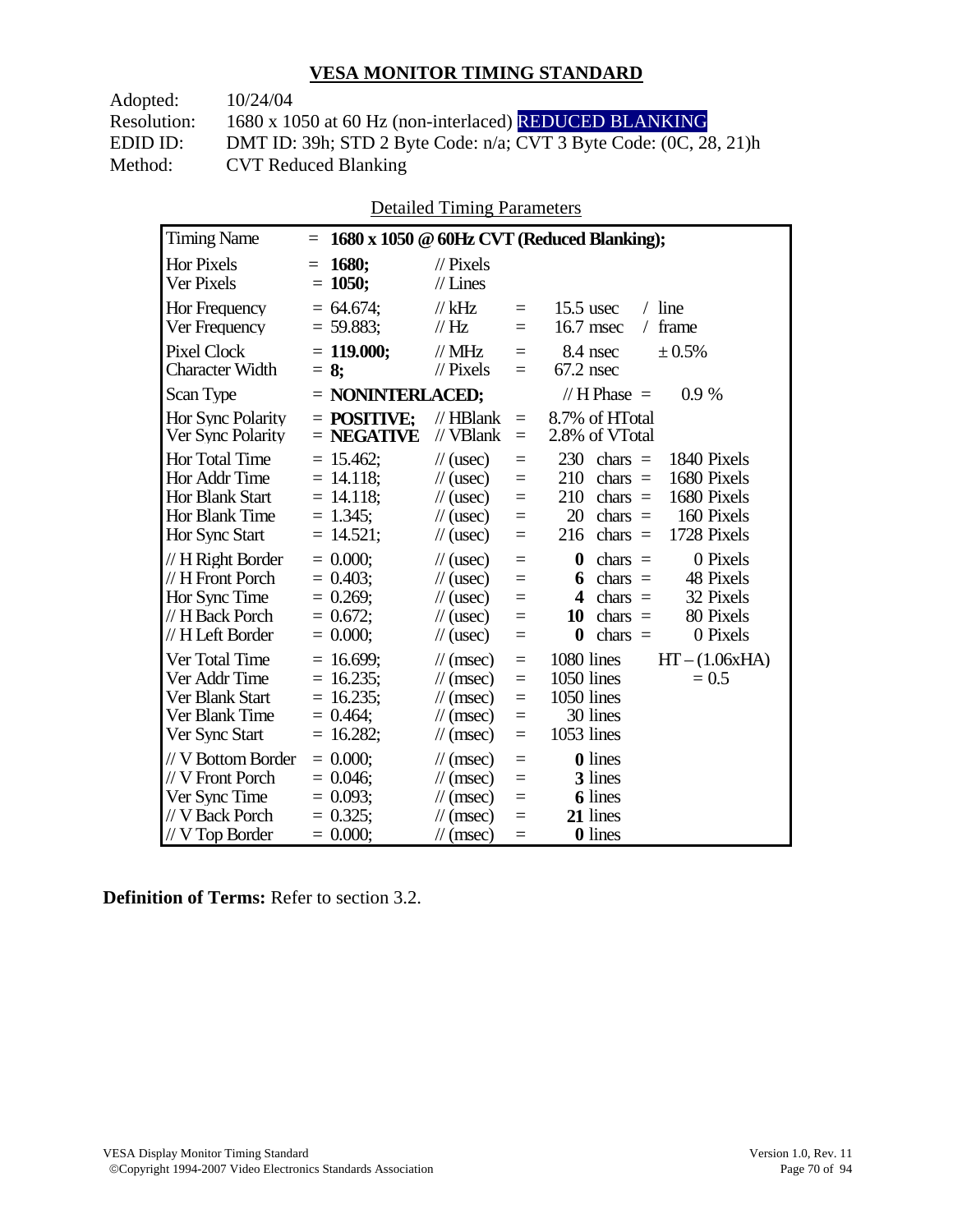Adopted: 10/24/04

Resolution: 1680 x 1050 at 60 Hz (non-interlaced)

EDID ID: DMT ID: 3Ah; STD 2 Byte Code: (B3, 00)h; CVT 3 Byte Code: (0C, 28, 28)h<br>Method: CVT Compliant **CVT Compliant** 

|                                                                                                 |            |                                                                            | <b>Detailed Timing Parameters</b>                                                                                                |                                      |                                                                                                                                                                                                |
|-------------------------------------------------------------------------------------------------|------------|----------------------------------------------------------------------------|----------------------------------------------------------------------------------------------------------------------------------|--------------------------------------|------------------------------------------------------------------------------------------------------------------------------------------------------------------------------------------------|
| <b>Timing Name</b>                                                                              | $=$        | 1680 x 1050 @ 60Hz;                                                        |                                                                                                                                  |                                      |                                                                                                                                                                                                |
| <b>Hor Pixels</b><br><b>Ver Pixels</b>                                                          | $=$<br>$=$ | 1680;<br>1050;                                                             | $\mathcal{U}$ Pixels<br>$//$ Lines                                                                                               |                                      |                                                                                                                                                                                                |
| Hor Frequency<br>Ver Frequency                                                                  |            | $= 65.290;$<br>$= 59.954$ ;                                                | $\frac{1}{kHz}$<br>$\frac{1}{1}$ Hz                                                                                              | $=$<br>$\equiv$                      | $/$ line<br>$15.3$ usec<br>frame<br>$16.7$ msec<br>$\sqrt{2}$                                                                                                                                  |
| <b>Pixel Clock</b><br><b>Character Width</b>                                                    |            | $= 146.250$ ;<br>$= 8:$                                                    | $//$ MHz<br>$\frac{1}{2}$ Pixels                                                                                                 | $=$<br>$=$                           | 6.8 nsec<br>± 0.5%<br>54.7 nsec                                                                                                                                                                |
| Scan Type                                                                                       |            | = NONINTERLACED;                                                           |                                                                                                                                  |                                      | // $H$ Phase $=$<br>3.9 %                                                                                                                                                                      |
| Hor Sync Polarity<br>Ver Sync Polarity                                                          |            | $=$ NEGATIVE<br>$=$ POSITIVE;                                              | $//$ HBlank<br>// VBlank                                                                                                         | $=$<br>$=$                           | 25.0% of HTotal<br>3.6% of VTotal                                                                                                                                                              |
| <b>Hor Total Time</b><br>Hor Addr Time<br>Hor Blank Start<br>Hor Blank Time<br>Hor Sync Start   |            | $= 15.316$ ;<br>$= 11.487$ ;<br>$= 11.487$ ;<br>$= 3.829$ ;<br>$= 12.198;$ | $\frac{1}{2}$ (usec)<br>$\frac{1}{2}$ (usec)<br>$\frac{1}{2}$ (usec)<br>$\frac{1}{2}$ (usec)<br>$\frac{1}{2}$ (usec)             | $=$<br>$=$<br>$=$<br>$\equiv$<br>$=$ | 280<br>2240 Pixels<br>$\text{chars}$ =<br>1680 Pixels<br>210<br>chars $=$<br>1680 Pixels<br>210<br>$chars =$<br>70<br>chars $=$<br>560 Pixels<br>1784 Pixels<br>223<br>chars $=$               |
| // H Right Border<br>// H Front Porch<br>Hor Sync Time<br>// H Back Porch<br>// H Left Border   |            | $= 0.000;$<br>$= 0.711;$<br>$= 1.203;$<br>$= 1.915$ ;<br>$= 0.000;$        | $\frac{1}{2}$ (usec)<br>$\frac{1}{2}$ (usec)<br>$\frac{1}{2}$ (usec)<br>$\frac{1}{2}$ (usec)<br>$\frac{1}{2}$ (usec)             | $=$<br>$=$<br>$=$<br>$=$<br>$=$      | $\bf{0}$<br>0 Pixels<br>$\text{chars}$ =<br>chars $=$<br>104 Pixels<br>13<br>176 Pixels<br>22<br>$\text{chars}$ =<br>35<br>280 Pixels<br>$\text{chars}$ =<br>$\bf{0}$<br>$chars =$<br>0 Pixels |
| Ver Total Time<br>Ver Addr Time<br>Ver Blank Start<br>Ver Blank Time<br>Ver Sync Start          |            | $= 16.679;$<br>$= 16.082$ ;<br>$= 16.082$ ;<br>$= 0.597$ ;<br>$= 16.128;$  | $\mathcal{U}$ (msec)<br>$\mathcal{U}(\text{msec})$<br>$\mathcal{U}$ (msec)<br>$\mathcal{U}$ (msec)<br>$\mathcal{U}$ (msec)       | $=$<br>$=$<br>$=$<br>$=$<br>$=$      | 1089 lines<br>$HT - (1.06xHA)$<br>1050 lines<br>$= 3.14$<br>1050 lines<br>39 lines<br>1053 lines                                                                                               |
| // V Bottom Border<br>// V Front Porch<br>Ver Sync Time<br>// V Back Porch<br>$//$ V Top Border |            | $= 0.000$<br>$= 0.046$ ;<br>$= 0.092;$<br>$= 0.459$ ;<br>$= 0.000;$        | $\mathcal{U}$ (msec)<br>$\mathcal{U}(\text{msec})$<br>$\mathcal{U}(\text{msec})$<br>$\mathcal{U}$ (msec)<br>$\mathcal{U}$ (msec) | $=$<br>$=$<br>$=$<br>$=$<br>$=$      | <b>0</b> lines<br>3 lines<br>6 lines<br>30 lines<br>0 lines                                                                                                                                    |

Detailed Timing Parameters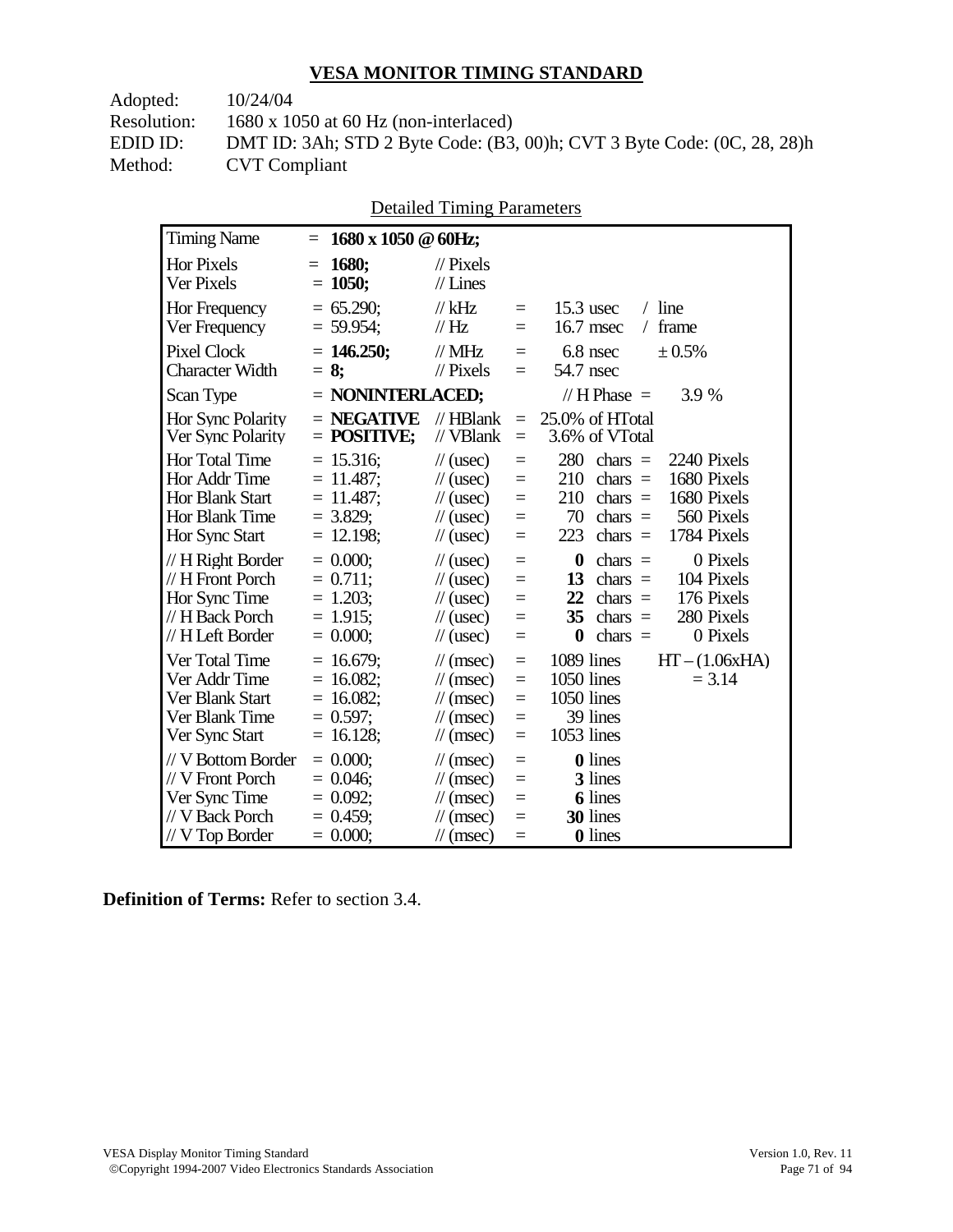Adopted: 10/24/04 Resolution: 1680 x 1050 at 75 Hz (non-interlaced)

EDID ID: DMT ID: 3Bh; STD 2 Byte Code: (B3, 0F)h; CVT 3 Byte Code: (0C, 28, 44)h **CVT Compliant** 

| <b>Detailed Timing Parameters</b> |
|-----------------------------------|
|-----------------------------------|

| <b>Timing Name</b>                                                                              | $=$        | 1680 x 1050 @ 75Hz;                                                  |                                                                                                                      |                                 |                                                                                                                                                                                                |
|-------------------------------------------------------------------------------------------------|------------|----------------------------------------------------------------------|----------------------------------------------------------------------------------------------------------------------|---------------------------------|------------------------------------------------------------------------------------------------------------------------------------------------------------------------------------------------|
| <b>Hor Pixels</b><br>Ver Pixels                                                                 | $=$        | 1680;<br>$= 1050;$                                                   | $\mathcal{U}$ Pixels<br>$//$ Lines                                                                                   |                                 |                                                                                                                                                                                                |
| Hor Frequency<br>Ver Frequency                                                                  |            | $= 82.306;$<br>$= 74.892;$                                           | $//$ kHz<br>$\mathcal{U}$ Hz                                                                                         | $=$<br>$=$                      | $/$ line<br>$12.1$ usec<br>frame<br>13.4 msec<br>$\sqrt{2}$                                                                                                                                    |
| <b>Pixel Clock</b><br><b>Character Width</b>                                                    |            | $= 187.000;$<br>$= 8:$                                               | $//$ MHz<br>$//$ Pixels                                                                                              | $=$<br>$=$                      | 5.3 nsec<br>± 0.5%<br>$42.8$ nsec                                                                                                                                                              |
| Scan Type                                                                                       |            | $=$ NONINTERLACED;                                                   |                                                                                                                      |                                 | // $H$ Phase $=$<br>3.9 %                                                                                                                                                                      |
| Hor Sync Polarity<br>Ver Sync Polarity                                                          |            | $=$ NEGATIVE<br>$=$ POSITIVE;                                        | $//$ HBlank<br>// VBlank                                                                                             | $=$<br>$\equiv$                 | 26.1% of HTotal<br>4.5% of VTotal                                                                                                                                                              |
| Hor Total Time<br>Hor Addr Time<br>Hor Blank Start<br>Hor Blank Time<br>Hor Sync Start          | $=$        | 12.150;<br>$= 8.984$ ;<br>$= 8.984$ ;<br>$= 3.166$ ;<br>$= 9.626$ ;  | $\frac{1}{2}$ (usec)<br>$\frac{1}{2}$ (usec)<br>$\frac{1}{2}$ (usec)<br>$\frac{1}{2}$ (usec)<br>$\frac{1}{2}$ (usec) | $=$<br>$=$<br>$=$<br>$=$<br>$=$ | 284<br>$\text{chars}$ =<br>2272 Pixels<br>1680 Pixels<br>210<br>$\text{chars}$ =<br>1680 Pixels<br>210<br>chars $=$<br>74<br>592 Pixels<br>$\text{chars}$ =<br>1800 Pixels<br>225<br>$chars =$ |
| // H Right Border<br>// H Front Porch<br>Hor Sync Time<br>// H Back Porch<br>// H Left Border   |            | $= 0.000$<br>$= 0.642$ ;<br>$= 0.941$ ;<br>$= 1.583$ ;<br>$= 0.000;$ | $\frac{1}{2}$ (usec)<br>$\frac{1}{2}$ (usec)<br>$\frac{1}{2}$ (usec)<br>$\frac{1}{2}$ (usec)<br>$\frac{1}{2}$ (usec) | $=$<br>$=$<br>$=$<br>$=$<br>$=$ | $\boldsymbol{0}$<br>0 Pixels<br>$\text{chars}$ =<br>chars $=$<br>120 Pixels<br>15<br>22<br>176 Pixels<br>chars $=$<br>296 Pixels<br>37<br>chars $=$<br>$\bf{0}$<br>0 Pixels<br>chars $=$       |
| Ver Total Time<br>Ver Addr Time<br>Ver Blank Start<br>Ver Blank Time<br>Ver Sync Start          | $=$<br>$=$ | $= 13.353$ ;<br>$= 12.757;$<br>12.757;<br>$= 0.595$ ;<br>12.794;     | $\mathcal{U}$ (msec)<br>$\mathcal{U}$ (msec)<br>$\mathcal{U}$ (msec)<br>$\mathcal{U}$ (msec)<br>$\mathcal{U}$ (msec) | $=$<br>$=$<br>$=$<br>$=$<br>$=$ | 1099 lines<br>$HT - (1.06xHA)$<br>1050 lines<br>$= 2.63$<br>1050 lines<br>49 lines<br>1053 lines                                                                                               |
| // V Bottom Border<br>// V Front Porch<br>Ver Sync Time<br>// V Back Porch<br>$//$ V Top Border |            | $= 0.000$<br>$= 0.036$ ;<br>$= 0.073$ ;<br>$= 0.486$ ;<br>$= 0.000;$ | $\mathcal{U}$ (msec)<br>$\mathcal{N}(msec)$<br>$\mathcal{U}$ (msec)<br>$\mathcal{U}$ (msec)<br>$\mathcal{N}(msec)$   | $=$<br>$=$<br>$=$<br>$=$<br>$=$ | <b>0</b> lines<br>3 lines<br><b>6</b> lines<br>40 lines<br>0 lines                                                                                                                             |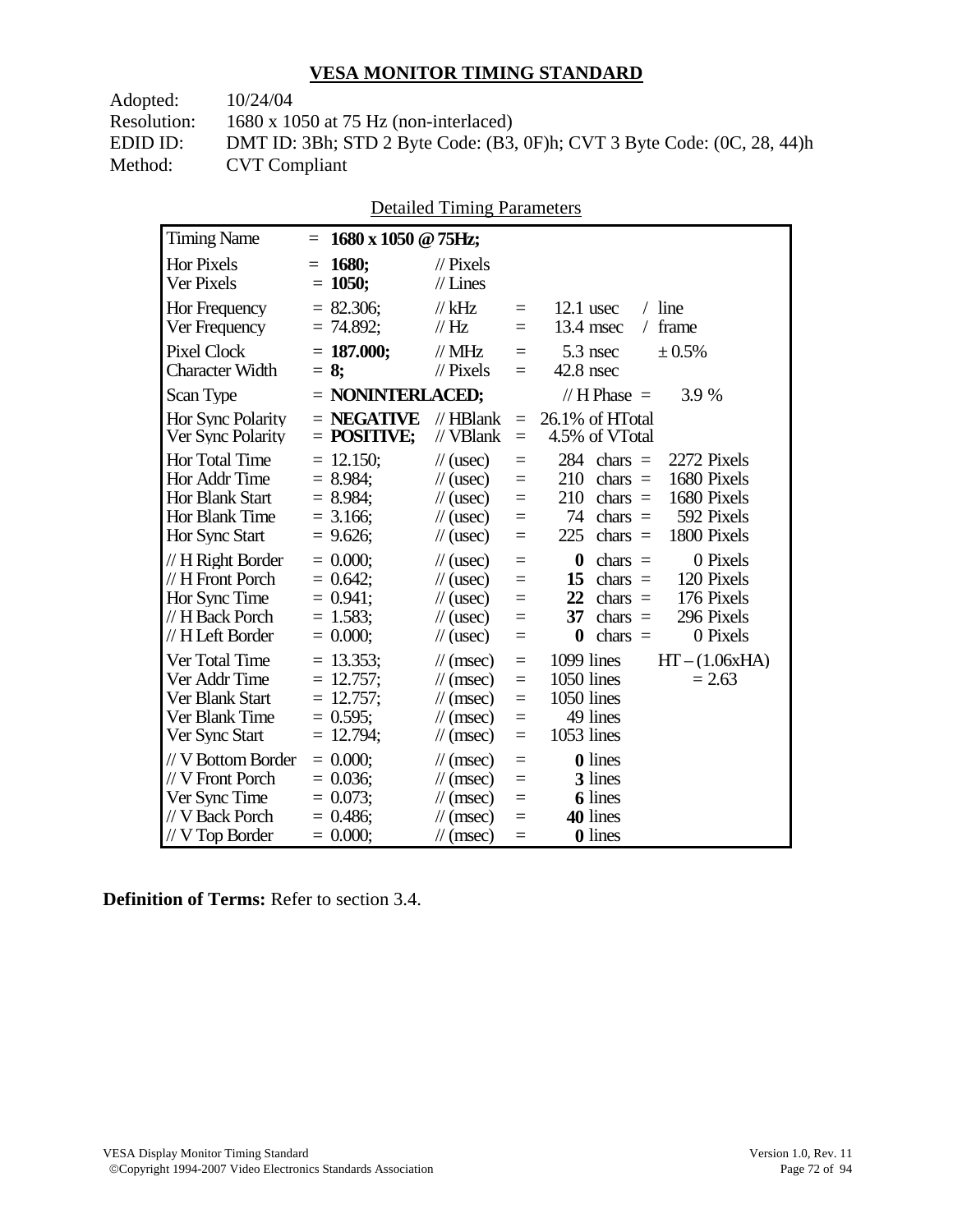Adopted: 10/24/04

**15 Timing Name** 

Resolution: 1680 x 1050 at 85 Hz (non-interlaced)

EDID ID: DMT ID: 3Ch; STD 2 Byte Code: (B3, 19)h; CVT 3 Byte Code: (0C, 28, 68)h **CVT Compliant** 

| <b>Detailed Timing Parameters</b>             |                      |  |             |     |  |
|-----------------------------------------------|----------------------|--|-------------|-----|--|
| $= 1680 \times 1050 \text{ @ } 85 \text{Hz};$ |                      |  |             |     |  |
| $= 1680;$                                     | $\mathcal{U}$ Pixels |  |             |     |  |
| $= 1050;$                                     | $//$ Lines           |  |             |     |  |
| $= 93.859$ ;                                  | // kHz               |  | $10.7$ usec | -li |  |

| <b>Hor Pixels</b><br>Ver Pixels                                                                 | 1680;<br>$=$<br>$= 1050;$                                                | $\mathcal{U}$ Pixels<br>$//$ Lines                                                                                                 |                                           |                                                                                                                                                                                  |
|-------------------------------------------------------------------------------------------------|--------------------------------------------------------------------------|------------------------------------------------------------------------------------------------------------------------------------|-------------------------------------------|----------------------------------------------------------------------------------------------------------------------------------------------------------------------------------|
| Hor Frequency<br>Ver Frequency                                                                  | $= 93.859$ ;<br>$= 84.941;$                                              | $//$ kHz<br>$\mathcal{U}$ Hz                                                                                                       | $=$<br>$=$                                | $/$ line<br>$10.7$ usec<br>11.8 msec<br>frame<br>$\sqrt{2}$                                                                                                                      |
| <b>Pixel Clock</b><br><b>Character Width</b>                                                    | $= 214.750$ ;<br>$= 8$                                                   | $\mathcal{N}$ MHz<br>$\frac{1}{2}$ Pixels                                                                                          | $=$<br>$=$                                | 4.7 nsec<br>± 0.5%<br>37.3 nsec                                                                                                                                                  |
| Scan Type                                                                                       | $=$ NONINTERLACED;                                                       |                                                                                                                                    |                                           | // H Phase $=$<br>3.8 %                                                                                                                                                          |
| Hor Sync Polarity<br>Ver Sync Polarity                                                          | $=$ NEGATIVE<br>$=$ POSITIVE;                                            | $//$ HBlank<br>// VBlank                                                                                                           | $\equiv$<br>$\equiv$                      | 26.6% of HTotal<br>5.0% of VTotal                                                                                                                                                |
| <b>Hor Total Time</b><br>Hor Addr Time<br>Hor Blank Start<br>Hor Blank Time<br>Hor Sync Start   | $= 10.654$ ;<br>$= 7.823$ ;<br>$= 7.823;$<br>$= 2.831$ ;<br>$= 8.419;$   | $\frac{1}{2}$ (usec)<br>$\frac{1}{\sqrt{2}}$ (usec)<br>$\frac{1}{\sqrt{2}}$ (usec)<br>$\frac{1}{2}$ (usec)<br>$\frac{1}{2}$ (usec) | $=$<br>$=$<br>$=$<br>$\equiv$<br>$=$      | $286$ chars =<br>2288 Pixels<br>1680 Pixels<br>210<br>$\text{chars}$ =<br>1680 Pixels<br>210<br>$chars =$<br>608 Pixels<br>76<br>chars $=$<br>1808 Pixels<br>226<br>chars $=$    |
| $// H$ Right Border<br>// H Front Porch<br>Hor Sync Time<br>// H Back Porch<br>// H Left Border | $= 0.000$<br>$= 0.596$ ;<br>$= 0.820;$<br>$= 1.416$ ;<br>$= 0.000$       | $\frac{1}{\sqrt{2}}$ (usec)<br>$\frac{1}{2}$ (usec)<br>$\frac{1}{2}$ (usec)<br>$\frac{1}{2}$ (usec)<br>$\frac{1}{2}$ (usec)        | $=$<br>$=$<br>$=$<br>$=$<br>$=$           | $\bf{0}$<br>0 Pixels<br>$\text{chars}$ =<br>128 Pixels<br>16<br>chars $=$<br>176 Pixels<br>22<br>chars $=$<br>38<br>304 Pixels<br>chars $=$<br>0 Pixels<br>$\bf{0}$<br>$chars =$ |
| Ver Total Time<br>Ver Addr Time<br>Ver Blank Start<br>Ver Blank Time<br>Ver Sync Start          | $= 11.773;$<br>$= 11.187;$<br>$= 11.187$ :<br>$= 0.586$ ;<br>$= 11.219;$ | $\mathcal{U}$ (msec)<br>$\mathcal{U}$ (msec)<br>$\mathcal{U}$ (msec)<br>$\mathcal{U}$ (msec)<br>$\mathcal{U}$ (msec)               | $=$<br>$\equiv$<br>$\equiv$<br>$=$<br>$=$ | $1105$ lines<br>$HT - (1.06xHA)$<br>1050 lines<br>$= 2.36$<br>1050 lines<br>55 lines<br>1053 lines                                                                               |
| // V Bottom Border<br>// V Front Porch<br>Ver Sync Time<br>// V Back Porch<br>$// V$ Top Border | $= 0.000;$<br>$= 0.032$<br>$= 0.064$ ;<br>$= 0.490$ ;<br>$= 0.000;$      | $\mathcal{U}$ (msec)<br>$\mathcal{U}$ (msec)<br>$\mathcal{U}$ (msec)<br>$\mathcal{U}$ (msec)<br>$\mathcal{U}$ (msec)               | $=$<br>$=$<br>$=$<br>$=$<br>$=$           | <b>0</b> lines<br>3 lines<br><b>6</b> lines<br>46 lines<br><b>0</b> lines                                                                                                        |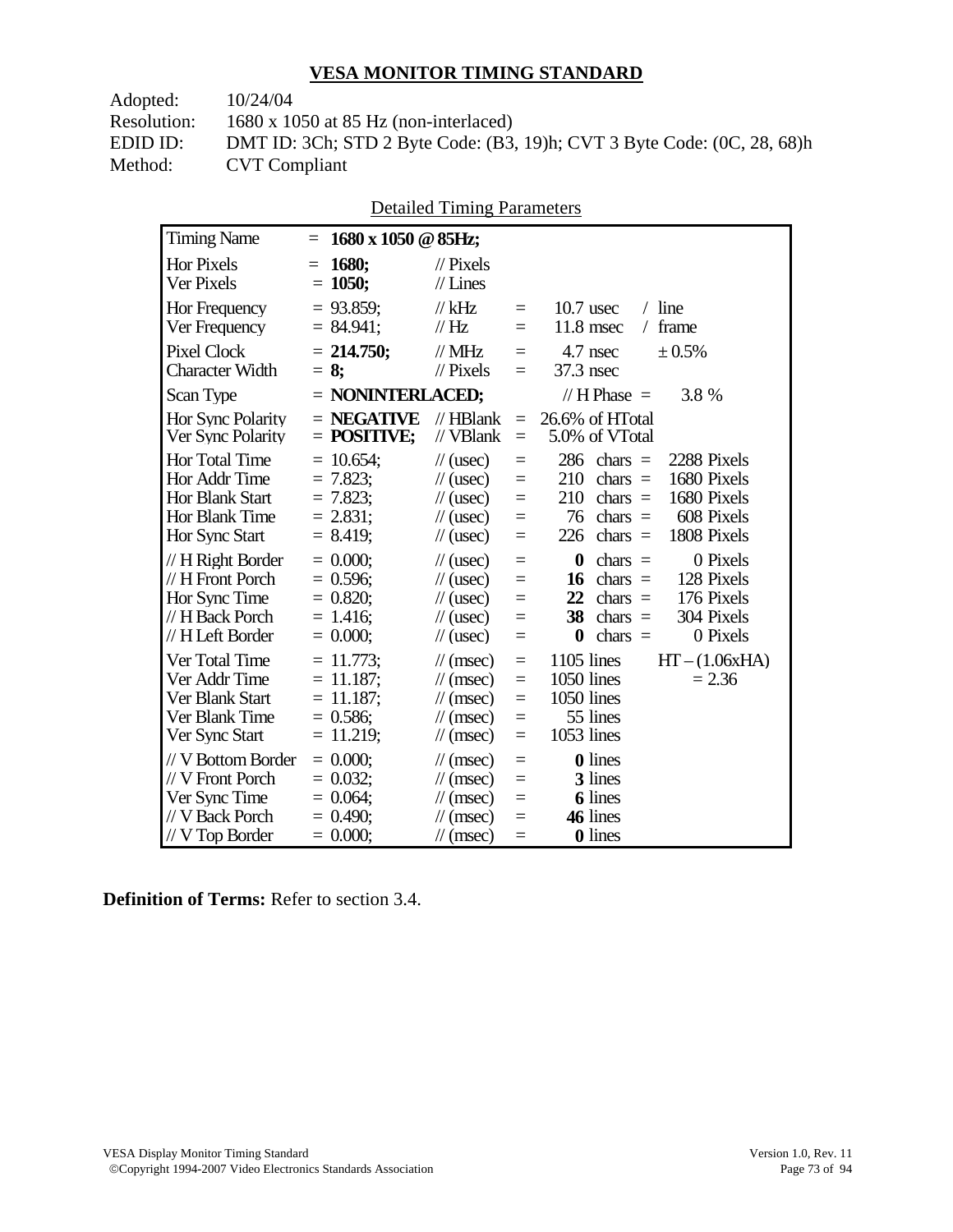Adopted: 5/1/07 Resolution: 1680 x 1050 at 120 Hz (non-interlaced) REDUCED BLANKING EDID ID: DMT ID: 3Dh; STD 2 Byte Code: n/a; CVT 3 Byte Code: n/a<br>Method: Generated using CVT (Reduced Blanking) Formula Generated using CVT (Reduced Blanking) Formula

Detailed Timing Parameters

| <b>Timing Name</b>                                                                              | $=$                                                                    |                                                                                                                                                                                     | 1680 x 1050 @ 120Hz CVT (Reduced Blanking);                                                                                                                                                        |
|-------------------------------------------------------------------------------------------------|------------------------------------------------------------------------|-------------------------------------------------------------------------------------------------------------------------------------------------------------------------------------|----------------------------------------------------------------------------------------------------------------------------------------------------------------------------------------------------|
| Hor Pixels<br>Ver Pixels                                                                        | 1680;<br>$=$<br>$= 1050;$                                              | $\frac{1}{2}$ Pixels<br>$//$ Lines                                                                                                                                                  |                                                                                                                                                                                                    |
| Hor Frequency<br>Ver Frequency                                                                  | $= 133.424$ ;<br>$= 119.986$ ;                                         | $//$ kHz<br>$=$<br>$\mathcal{U}$ Hz<br>$=$                                                                                                                                          | $/$ line<br>$7.5$ usec<br>8.3 msec<br>frame<br>$\sqrt{2}$                                                                                                                                          |
| <b>Pixel Clock</b><br><b>Character Width</b>                                                    | $= 245.500$ ;<br>$= 8:$                                                | // $MHz$<br>$=$<br>$\frac{1}{2}$ Pixels<br>$=$                                                                                                                                      | 4.1 nsec<br>± 0.5%<br>$32.6$ nsec                                                                                                                                                                  |
| Scan Type                                                                                       | $=$ NONINTERLACED;                                                     |                                                                                                                                                                                     | // H Phase $=$<br>0.9%                                                                                                                                                                             |
| <b>Hor Sync Polarity</b><br>Ver Sync Polarity                                                   | $=$ POSITIVE:<br>$=$ NEGATIVE                                          | $//$ HBlank<br>$\equiv$<br>// VBlank<br>$=$                                                                                                                                         | 8.7% of HTotal<br>5.6% of VTotal                                                                                                                                                                   |
| Hor Total Time<br>Hor Addr Time<br><b>Hor Blank Start</b><br>Hor Blank Time<br>Hor Sync Start   | $= 7.495$ ;<br>$= 6.843$ ;<br>$= 6.843$ ;<br>$= 0.652;$<br>$= 7.039$ ; | $\frac{1}{2}$ (usec)<br>$=$<br>$\frac{1}{2}$ (usec)<br>$=$<br>$\frac{1}{2}$ (usec)<br>$=$<br>$\frac{1}{2}$ (usec)<br>$=$<br>$\frac{1}{2}$ (usec)<br>$=$                             | 230<br>chars $=$<br>1840 Pixels<br>1680 Pixels<br>210<br>chars $=$<br>1680 Pixels<br>210<br>chars $=$<br>20<br>160 Pixels<br>chars $=$<br>1728 Pixels<br>216<br>$chars =$                          |
| $// H$ Right Border<br>// H Front Porch<br>Hor Sync Time<br>// H Back Porch<br>// H Left Border | $= 0.000$<br>$= 0.196$ ;<br>$= 0.130$ ;<br>$= 0.326$ ;<br>$= 0.000;$   | $\frac{1}{2}$ (usec)<br>$=$<br>$\frac{1}{2}$ (usec)<br>$=$<br>$\frac{1}{2}$ (usec)<br>$=$<br>$\frac{1}{2}$ (usec)<br>$=$<br>$\frac{1}{2}$ (usec)<br>$=$                             | 0 Pixels<br>$\boldsymbol{0}$<br>chars $=$<br>chars $=$<br>48 Pixels<br>6<br>32 Pixels<br>$\boldsymbol{4}$<br>chars $=$<br>80 Pixels<br>10<br>chars $=$<br>$\text{chars}$ =<br>0 Pixels<br>$\bf{0}$ |
| Ver Total Time<br>Ver Addr Time<br>Ver Blank Start<br>Ver Blank Time<br>Ver Sync Start          | $= 8.334;$<br>$= 7.870$ ;<br>$= 7.870;$<br>$= 0.465$ ;<br>$= 7.892;$   | $\frac{1}{\sqrt{2}}$ (msec)<br>$=$<br>$\frac{1}{\sqrt{2}}$ (msec)<br>$=$<br>$\mathcal{U}$ (msec)<br>$=$<br>$\frac{1}{\sqrt{2}}$ (msec)<br>$=$<br>$\frac{1}{\sqrt{2}}$ (msec)<br>$=$ | 1112 lines<br>$HT - (1.06xHA)$<br>1050 lines<br>$= 0.24$<br>1050 lines<br>62 lines<br>1053 lines                                                                                                   |
| // V Bottom Border<br>// V Front Porch<br>Ver Sync Time<br>// V Back Porch<br>$//$ V Top Border | $= 0.000$<br>$= 0.022$<br>$= 0.045$ ;<br>$= 0.397$ ;<br>$= 0.000;$     | $\mathcal{U}$ (msec)<br>$=$<br>$\frac{1}{\sqrt{2}}$ (msec)<br>$=$<br>$\mathcal{U}$ (msec)<br>$=$<br>$\mathcal{U}$ (msec)<br>$=$<br>$\mathcal{U}$ (msec)<br>$=$                      | <b>0</b> lines<br>3 lines<br><b>6</b> lines<br>53 lines<br>0 lines                                                                                                                                 |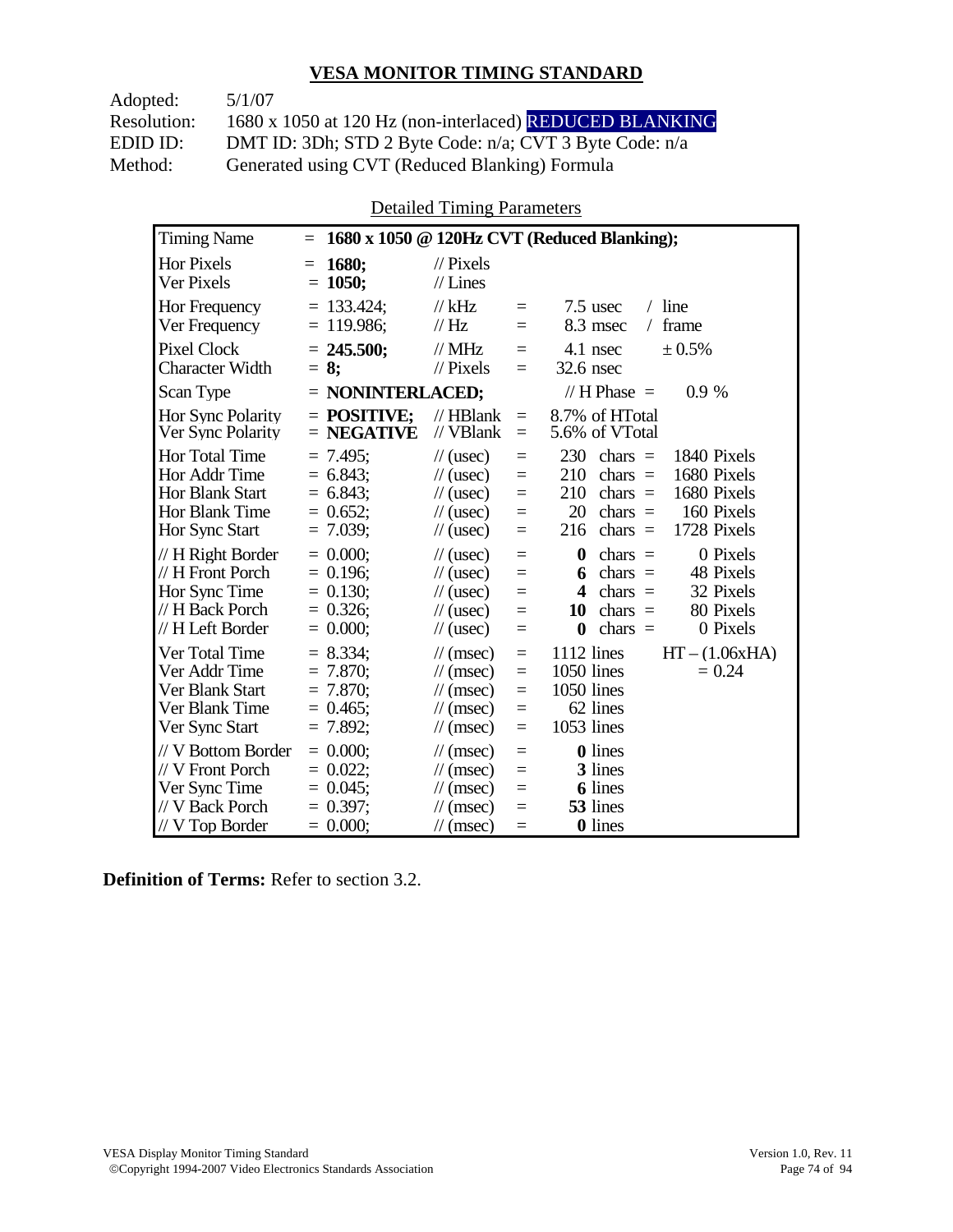| Adopted:    | 9/17/98                                                       |
|-------------|---------------------------------------------------------------|
| Resolution: | 1792 x 1344 at 60 Hz (non-interlaced)                         |
| EDID ID:    | DMT ID: 3Eh; STD 2 Byte Code: (C1, 40)h; CVT 3 Byte Code: n/a |
| Method:     | *** NOT CVT COMPLIANT ***                                     |

### Detailed Timing Parameters

| <b>Timing Name</b>                                                                             | $1792 \times 1344 \ @ 60 \text{ Hz}$<br>$=$                                |                                                                                                                      |                                      |                                                                                                                                                                                   |
|------------------------------------------------------------------------------------------------|----------------------------------------------------------------------------|----------------------------------------------------------------------------------------------------------------------|--------------------------------------|-----------------------------------------------------------------------------------------------------------------------------------------------------------------------------------|
| <b>Hor Pixels</b><br>Ver Pixels                                                                | 1792;<br>$=$<br>$= 1344$ ;                                                 | $\mathcal{U}$ Pixels<br>$//$ Lines                                                                                   |                                      |                                                                                                                                                                                   |
| Hor Frequency<br>Ver Frequency                                                                 | $= 83.640$ ;<br>$= 60.000;$                                                | $//$ kHz<br>$\mathcal{U}$ Hz                                                                                         | $\equiv$<br>$=$                      | $12.0$ usec<br>$/$ line<br>16.7 msec<br>frame<br>$\sqrt{2}$                                                                                                                       |
| <b>Pixel Clock</b><br>Character Width                                                          | $= 204.750;$<br>$= 8:$                                                     | $//$ MHz<br>$//$ Pixels                                                                                              | $=$<br>$=$                           | 4.9 nsec<br>± 0.5%<br>39.1 nsec                                                                                                                                                   |
| Scan Type                                                                                      | $=$ NONINTERLACED;                                                         |                                                                                                                      |                                      | // H Phase $=$<br>4.1 %                                                                                                                                                           |
| Hor Sync Polarity<br>Ver Sync Polarity                                                         | $=$ <b>NEGATIVE</b> ; // HBlank<br>$=$ POSITIVE;                           | // VBlank                                                                                                            | $=$<br>$\equiv$                      | 26.8% of HTotal<br>3.6% of VTotal                                                                                                                                                 |
| Hor Total Time<br>Hor Addr Time<br><b>Hor Blank Start</b><br>Hor Blank Time<br>Hor Sync Start  | $= 11.956$ ;<br>$= 8.752;$<br>$= 8.752;$<br>$= 3.204$ ;<br>$= 9.377$ ;     | $\frac{1}{2}$ (usec)<br>$\frac{1}{2}$ (usec)<br>$\frac{1}{2}$ (usec)<br>$\frac{1}{2}$ (usec)<br>$\frac{1}{2}$ (usec) | $=$<br>$=$<br>$=$<br>$=$<br>$=$      | 306<br>2448 Pixels<br>$chars =$<br>224<br>1792 Pixels<br>chars $=$<br>224<br>1792 Pixels<br>$chars =$<br>82<br>656 Pixels<br>chars $=$<br>240<br>chars $=$<br>1920 Pixels         |
| // H Right Border<br>// H Front Porch<br>Hor Sync Time<br>// H Back Porch<br>// H Left Border  | $= 0.000$<br>$= 0.625$ ;<br>$= 0.977$ ;<br>$= 1.602$ ;<br>$= 0.000;$       | $\frac{1}{2}$ (usec)<br>$\frac{1}{2}$ (usec)<br>$\frac{1}{2}$ (usec)<br>$\frac{1}{2}$ (usec)<br>$\frac{1}{2}$ (usec) | $=$<br>$=$<br>$=$<br>$=$<br>$=$      | $\bf{0}$<br>0 Pixels<br>$chars =$<br>128 Pixels<br>$chars =$<br>16<br>200 Pixels<br>25<br>$chars =$<br>41<br>328 Pixels<br>$chars =$<br>chars $=$<br>0 Pixels<br>$\boldsymbol{0}$ |
| Ver Total Time<br>Ver Addr Time<br>Ver Blank Start<br>Ver Blank Time<br>Ver Sync Start         | $= 16.667$ ;<br>$= 16.069$ ;<br>$= 16.069$ ;<br>$= 0.598$ ;<br>$= 16.081;$ | $\mathcal{U}$ (msec)<br>$\mathcal{U}$ (msec)<br>$\mathcal{U}$ (msec)<br>$\mathcal{U}$ (msec)<br>$\mathcal{U}$ (msec) | $=$<br>$=$<br>$=$<br>$=$<br>$=$      | 1394 lines<br>$HT - (1.06xHA)$<br>1344 lines<br>$= 2.68$<br>1344 lines<br>50 lines<br>1345 lines                                                                                  |
| // V Bottom Border<br>// V Front Porch<br>Ver Sync Time<br>// V Back Porch<br>$//V$ Top Border | $= 0.000;$<br>$= 0.012$ ;<br>$= 0.036$ ;<br>$= 0.550;$<br>$= 0.000;$       | $\mathcal{U}$ (msec)<br>$\mathcal{U}$ (msec)<br>$\mathcal{U}$ (msec)<br>$\mathcal{U}$ (msec)<br>$\mathcal{U}$ (msec) | $\equiv$<br>$=$<br>$=$<br>$=$<br>$=$ | 0 lines<br>1 lines<br>3 lines<br>46 lines<br>0 lines                                                                                                                              |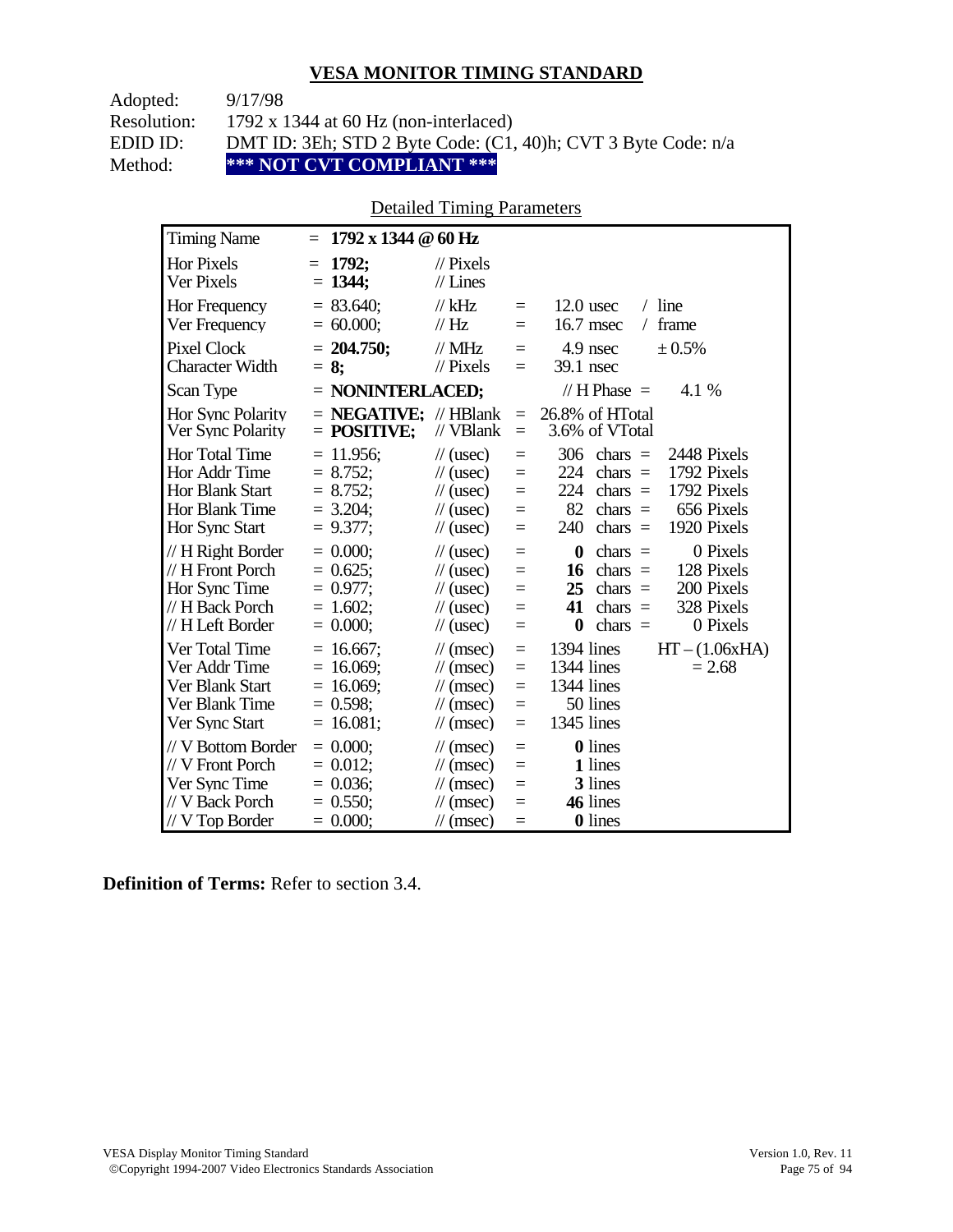| Adopted:    | 9/17/98                                                       |
|-------------|---------------------------------------------------------------|
| Resolution: | 1792 x 1344 at 75 Hz (non-interlaced)                         |
| EDID ID:    | DMT ID: 3Fh; STD 2 Byte Code: (C1, 4F)h; CVT 3 Byte Code: n/a |
| Method:     | *** NOT CVT COMPLIANT ***                                     |

#### Detailed Timing Parameters

| <b>Timing Name</b>                                                                              | $1792 \times 1344 \odot 75$ Hz;<br>$=$                                  |                                                                                                                      |                                      |                                                                                                                                                                                  |
|-------------------------------------------------------------------------------------------------|-------------------------------------------------------------------------|----------------------------------------------------------------------------------------------------------------------|--------------------------------------|----------------------------------------------------------------------------------------------------------------------------------------------------------------------------------|
| <b>Hor Pixels</b><br>Ver Pixels                                                                 | 1792:<br>$=$<br>$= 1344$ ;                                              | $\mathcal{U}$ Pixels<br>$//$ Lines                                                                                   |                                      |                                                                                                                                                                                  |
| Hor Frequency<br>Ver Frequency                                                                  | $= 106.270$ ;<br>$= 74.997$ ;                                           | $//$ kHz<br>$\frac{1}{1}$ Hz                                                                                         | $=$<br>$=$                           | $/$ line<br>9.4 usec<br>$13.3$ msec<br>frame<br>$\sqrt{2}$                                                                                                                       |
| <b>Pixel Clock</b><br><b>Character Width</b>                                                    | $= 261.000;$<br>$= 8$ ;                                                 | $//$ MHz<br>$\frac{1}{2}$ Pixels                                                                                     | $\equiv$<br>$=$                      | 3.8 nsec<br>± 0.5%<br>30.7 nsec                                                                                                                                                  |
| Scan Type                                                                                       | $=$ NONINTERLACED;                                                      |                                                                                                                      |                                      | 5.2 %<br>// H Phase $=$                                                                                                                                                          |
| Hor Sync Polarity<br>Ver Sync Polarity                                                          | $=$ <b>NEGATIVE</b> ; // HBlank<br>$=$ POSITIVE;                        | // VBlank                                                                                                            | $\equiv$<br>$\equiv$                 | 27.0% of HTotal<br>5.2% of VTotal                                                                                                                                                |
| Hor Total Time<br>Hor Addr Time<br><b>Hor Blank Start</b><br>Hor Blank Time<br>Hor Sync Start   | $= 9.410$ ;<br>$= 6.866$ ;<br>$= 6.866$ ;<br>$= 2.544$ ;<br>$= 7.234$ ; | $\frac{1}{2}$ (usec)<br>$\frac{1}{2}$ (usec)<br>$\frac{1}{2}$ (usec)<br>$\frac{1}{2}$ (usec)<br>$\frac{1}{2}$ (usec) | $=$<br>$=$<br>$=$<br>$\equiv$<br>$=$ | 307<br>2456 Pixels<br>chars $=$<br>1792 Pixels<br>224<br>chars $=$<br>224<br>1792 Pixels<br>$chars =$<br>83<br>664 Pixels<br>chars $=$<br>236<br>1888 Pixels<br>chars $=$        |
| // H Right Border<br>// H Front Porch<br>Hor Sync Time<br>// H Back Porch<br>// H Left Border   | $= 0.000$<br>$= 0.368$ ;<br>$= 0.828$ ;<br>$= 1.349$ ;<br>$= 0.000$     | $\frac{1}{2}$ (usec)<br>$\frac{1}{2}$ (usec)<br>$\frac{1}{2}$ (usec)<br>$\frac{1}{2}$ (usec)<br>$\frac{1}{2}$ (usec) | $=$<br>$=$<br>$=$<br>$=$<br>$=$      | 0 Pixels<br>$\bf{0}$<br>chars $=$<br>96 Pixels<br>12<br>$chars =$<br>27<br>216 Pixels<br>chars $=$<br>44<br>352 Pixels<br>chars $=$<br>0 Pixels<br>$\boldsymbol{0}$<br>chars $=$ |
| Ver Total Time<br>Ver Addr Time<br>Ver Blank Start<br>Ver Blank Time<br>Ver Sync Start          | $= 13.334$ ;<br>$= 12.647;$<br>$= 12.647$ ;<br>$= 0.687;$<br>12.656;    | $\mathcal{U}$ (msec)<br>$\mathcal{U}$ (msec)<br>$\mathcal{U}$ (msec)<br>$\mathcal{U}$ (msec)<br>$\mathcal{U}$ (msec) | $\equiv$<br>$=$<br>$=$<br>$=$<br>$=$ | 1417 lines<br>$HT - (1.06xHA)$<br>1344 lines<br>$= 2.13$<br>1344 lines<br>73 lines<br>1345 lines                                                                                 |
| // V Bottom Border<br>// V Front Porch<br>Ver Sync Time<br>// V Back Porch<br>$//$ V Top Border | $= 0.000;$<br>$= 0.009$<br>$= 0.028;$<br>$= 0.649$ ;<br>$= 0.000;$      | $\mathcal{U}$ (msec)<br>$\mathcal{U}$ (msec)<br>$\mathcal{U}$ (msec)<br>$\mathcal{U}$ (msec)<br>$\mathcal{U}$ (msec) | $\equiv$<br>$=$<br>$=$<br>$=$<br>$=$ | <b>0</b> lines<br>1 lines<br>3 lines<br>69 lines<br>0 lines                                                                                                                      |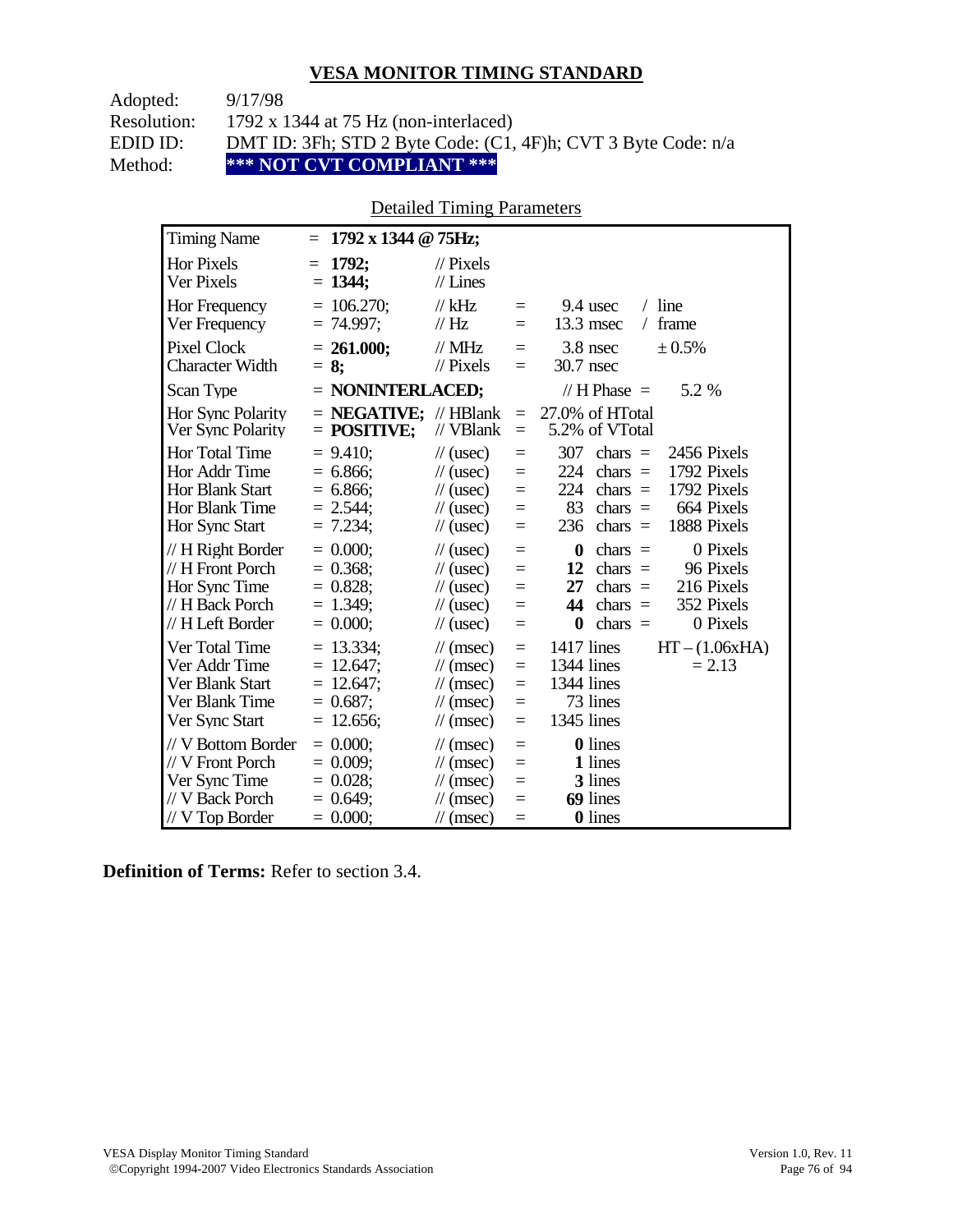Adopted: 5/1/07

Resolution: 1792 x 1344 at 120 Hz (non-interlaced) REDUCED BLANKING EDID ID: DMT ID: 40h; STD 2 Byte Code: n/a; CVT 3 Byte Code: n/a<br>Method: Generated using CVT (Reduced Blanking) Formula Generated using CVT (Reduced Blanking) Formula

Detailed Timing Parameters

| <b>Timing Name</b>                                                                              | $=$                                                                    |                                                                                                                                                                | 1792 x 1344 @ 120Hz CVT (Reduced Blanking);                                                                                                                               |
|-------------------------------------------------------------------------------------------------|------------------------------------------------------------------------|----------------------------------------------------------------------------------------------------------------------------------------------------------------|---------------------------------------------------------------------------------------------------------------------------------------------------------------------------|
| <b>Hor Pixels</b><br>Ver Pixels                                                                 | 1792;<br>$=$<br>$= 1344$ ;                                             | $\frac{1}{2}$ Pixels<br>$//$ Lines                                                                                                                             |                                                                                                                                                                           |
| Hor Frequency<br>Ver Frequency                                                                  | $= 170.722$ ;<br>$= 119.974$ ;                                         | $//$ kHz<br>$=$<br>$\mathcal{U}$ Hz<br>$=$                                                                                                                     | $/$ line<br>5.9 usec<br>8.3 msec<br>frame<br>$\sqrt{2}$                                                                                                                   |
| <b>Pixel Clock</b><br><b>Character Width</b>                                                    | $= 333.250$ ;<br>$= 8:$                                                | $//$ MHz<br>$=$<br>$\frac{1}{2}$ Pixels<br>$=$                                                                                                                 | 3.0 nsec<br>± 0.5%<br>$24.0$ nsec                                                                                                                                         |
| Scan Type                                                                                       | $=$ NONINTERLACED;                                                     |                                                                                                                                                                | // H Phase $=$<br>$0.8 \%$                                                                                                                                                |
| <b>Hor Sync Polarity</b><br>Ver Sync Polarity                                                   | $=$ POSITIVE:<br>$=$ NEGATIVE                                          | $//$ HBlank<br>$=$<br>// VBlank<br>$=$                                                                                                                         | 8.2% of HTotal<br>5.6% of VTotal                                                                                                                                          |
| Hor Total Time<br>Hor Addr Time<br>Hor Blank Start<br>Hor Blank Time<br>Hor Sync Start          | $= 5.857$ ;<br>$= 5.377$ ;<br>$= 5.377$ ;<br>$= 0.480$ ;<br>$= 5.521;$ | $\frac{1}{2}$ (usec)<br>$=$<br>$\frac{1}{2}$ (usec)<br>$=$<br>$\frac{1}{2}$ (usec)<br>$=$<br>$\frac{1}{2}$ (usec)<br>$=$<br>$\frac{1}{2}$ (usec)<br>$=$        | 1952 Pixels<br>244<br>chars $=$<br>1792 Pixels<br>224<br>chars $=$<br>224<br>1792 Pixels<br>chars $=$<br>20<br>chars $=$<br>160 Pixels<br>230<br>1840 Pixels<br>chars $=$ |
| // H Right Border<br>// H Front Porch<br>Hor Sync Time<br>// H Back Porch<br>// H Left Border   | $= 0.000$<br>$= 0.144$ ;<br>$= 0.096$ ;<br>$= 0.240$ ;<br>$= 0.000;$   | $\frac{1}{2}$ (usec)<br>$=$<br>$\frac{1}{2}$ (usec)<br>$=$<br>$\frac{1}{2}$ (usec)<br>$=$<br>$\frac{1}{2}$ (usec)<br>$=$<br>$\frac{1}{2}$ (usec)<br>$=$        | 0 Pixels<br>0<br>$chars =$<br>48 Pixels<br>chars $=$<br>6<br>32 Pixels<br>4<br>chars $=$<br>80 Pixels<br>10<br>chars $=$<br>$\bf{0}$<br>chars $=$<br>0 Pixels             |
| Ver Total Time<br>Ver Addr Time<br>Ver Blank Start<br>Ver Blank Time<br>Ver Sync Start          | $= 8.335$<br>$= 7.872$<br>$= 7.872$ ;<br>$= 0.463$ ;<br>$= 7.890$ ;    | $\mathcal{U}$ (msec)<br>$=$<br>$\frac{1}{\pi}$ (msec)<br>$=$<br>$\mathcal{U}$ (msec)<br>$\equiv$<br>$\mathcal{U}$ (msec)<br>$=$<br>$\mathcal{U}$ (msec)<br>$=$ | $HT - (1.06xHA)$<br>1423 lines<br>1344 lines<br>$= 0.16$<br>1344 lines<br>79 lines<br>1347 lines                                                                          |
| // V Bottom Border<br>// V Front Porch<br>Ver Sync Time<br>// V Back Porch<br>$//$ V Top Border | $= 0.000$<br>$= 0.018$ ;<br>$= 0.023$ ;<br>$= 0.422$ ;<br>$= 0.000;$   | $\mathcal{U}$ (msec)<br>$=$<br>$\mathcal{U}$ (msec)<br>$=$<br>$\mathcal{U}$ (msec)<br>$=$<br>$\mathcal{U}$ (msec)<br>$=$<br>$\mathcal{U}$ (msec)<br>$=$        | <b>0</b> lines<br>3 lines<br>4 lines<br>72 lines<br><b>0</b> lines                                                                                                        |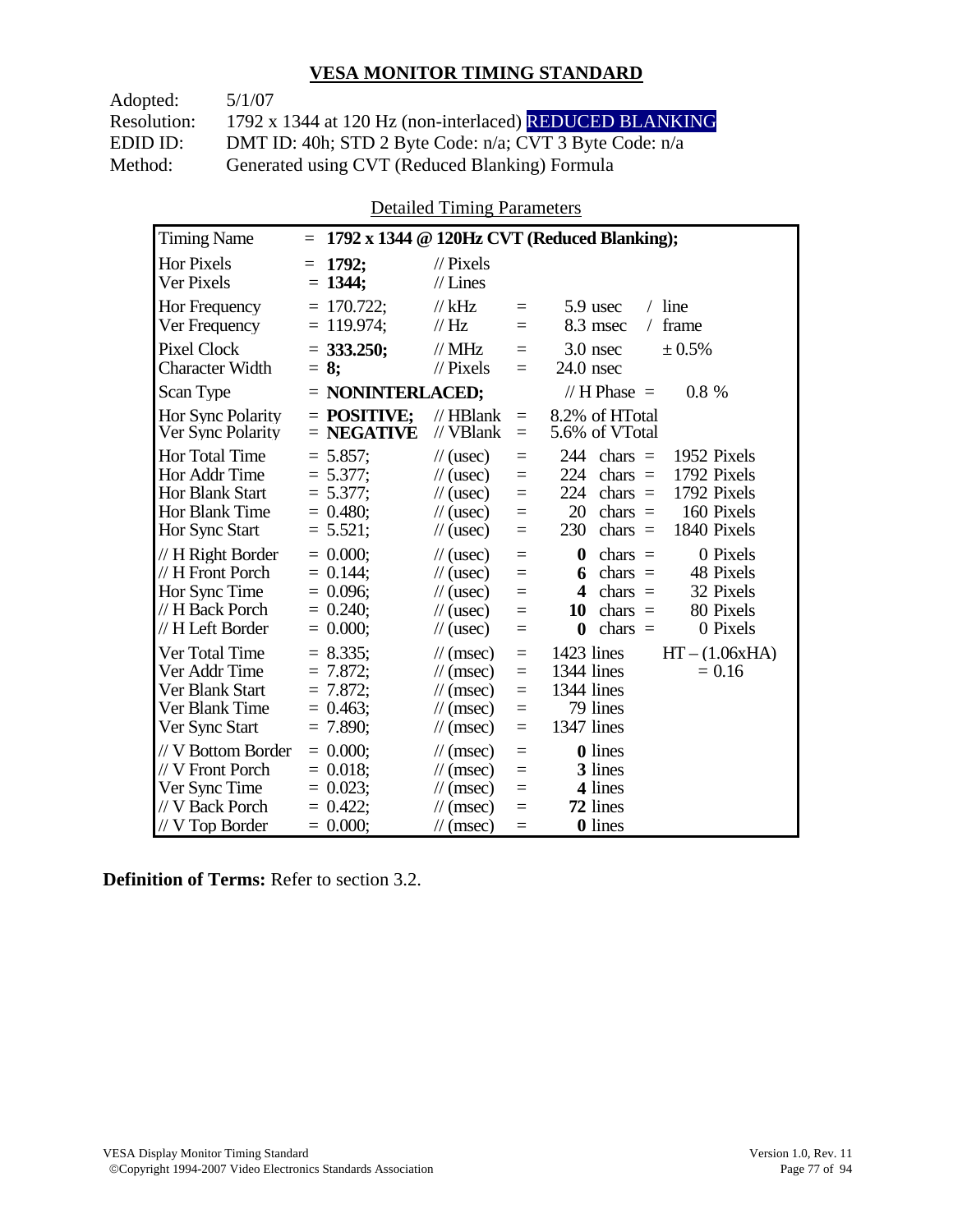| Adopted:    | 9/17/98                                                       |
|-------------|---------------------------------------------------------------|
| Resolution: | 1856 x 1392 at 60 Hz (non-interlaced)                         |
| EDID ID:    | DMT ID: 41h; STD 2 Byte Code: (C9, 40)h; CVT 3 Byte Code: n/a |
| Method:     | *** NOT CVT COMPLIANT ***                                     |

#### Detailed Timing Parameters

| <b>Timing Name</b>                                                                                   | $=$                                                                        | 1856 x 1392 at 60Hz;                                                                                                                                                                                                                                                                                                                      |
|------------------------------------------------------------------------------------------------------|----------------------------------------------------------------------------|-------------------------------------------------------------------------------------------------------------------------------------------------------------------------------------------------------------------------------------------------------------------------------------------------------------------------------------------|
| Hor Pixels<br>Ver Pixels                                                                             | 1856:<br>$=$<br>$= 1392;$                                                  | $\frac{1}{2}$ Pixels<br>$//$ Lines                                                                                                                                                                                                                                                                                                        |
| Hor Frequency<br>Ver Frequency                                                                       | $= 86.333;$<br>$= 59.995$ ;                                                | $/$ line<br>$//$ kHz<br>$11.6$ usec<br>$\equiv$<br>$\frac{1}{1}$ Hz<br>16.7 msec<br>frame<br>$\sqrt{2}$<br>$=$                                                                                                                                                                                                                            |
| Pixel Clock<br><b>Character Width</b>                                                                | $= 218.250;$<br>$= 8;$                                                     | // $MHz$<br>4.6 nsec<br>$\pm 0.5\%$<br>$\equiv$<br>$//$ Pixels<br>36.7 nsec<br>$\equiv$                                                                                                                                                                                                                                                   |
| Scan Type                                                                                            |                                                                            | $=$ NONINTERLACED;<br>// H Phase $=$<br>5.1 %                                                                                                                                                                                                                                                                                             |
| Hor Sync Polarity<br>Ver Sync Polarity                                                               | $=$ POSITIVE;                                                              | $=$ <b>NEGATIVE</b> ; // HBlank<br>26.6% of HTotal<br>$\equiv$<br>// VBlank<br>3.3% of VTotal<br>$=$                                                                                                                                                                                                                                      |
| <b>Hor Total Time</b><br>Hor Addr Time<br><b>Hor Blank Start</b><br>Hor Blank Time<br>Hor Sync Start | $= 11.583$ ;<br>$= 8.504$ ;<br>$= 8.504$ ;<br>$= 3.079$ ;<br>$= 8.944$ ;   | $\frac{1}{2}$ (usec)<br>316<br>chars $=$<br>2528 Pixels<br>$\equiv$<br>1856 Pixels<br>232<br>$chars =$<br>$\frac{1}{2}$ (usec)<br>$=$<br>232<br>1856 Pixels<br>$\frac{1}{2}$ (usec)<br>$chars =$<br>$=$<br>84<br>672 Pixels<br>$chars =$<br>$\frac{1}{2}$ (usec)<br>$=$<br>1952 Pixels<br>244<br>chars $=$<br>$\frac{1}{2}$ (usec)<br>$=$ |
| // H Right Border<br>// H Front Porch<br>Hor Sync Time<br>// H Back Porch<br>// H Left Border        | $= 0.000;$<br>$= 0.440$<br>$= 1.026$ ;<br>$= 1.613$ ;<br>$= 0.000$         | 0 Pixels<br>chars $=$<br>$\frac{1}{2}$ (usec)<br>$\bf{0}$<br>$\equiv$<br>12<br>$chars =$<br>96 Pixels<br>$\frac{1}{2}$ (usec)<br>$=$<br>28<br>224 Pixels<br>$chars =$<br>$\frac{1}{2}$ (usec)<br>$=$<br>44<br>352 Pixels<br>chars $=$<br>$\frac{1}{2}$ (usec)<br>$=$<br>0 Pixels<br>chars $=$<br>$\frac{1}{2}$ (usec)<br>$\bf{0}$<br>$=$  |
| Ver Total Time<br>Ver Addr Time<br>Ver Blank Start<br>Ver Blank Time<br>Ver Sync Start               | $= 16.668$ ;<br>$= 16.124$ ;<br>$= 16.124$ ;<br>$= 0.544$ ;<br>$= 16.135;$ | $HT - (1.06xHA)$<br>$1439$ lines<br>$\mathcal{U}$ (msec)<br>$\equiv$<br>1392 lines<br>$\mathcal{U}$ (msec)<br>$= 2.57$<br>$=$<br>1392 lines<br>$\mathcal{U}$ (msec)<br>$=$<br>47 lines<br>$\mathcal{U}$ (msec)<br>$=$<br>1393 lines<br>$\mathcal{U}$ (msec)<br>$\equiv$                                                                   |
| // V Bottom Border<br>// V Front Porch<br>Ver Sync Time<br>// V Back Porch<br>$//$ V Top Border      | $= 0.000$<br>$= 0.012$ ;<br>$= 0.035$ ;<br>$= 0.498$<br>$= 0.000;$         | 0 lines<br>$\mathcal{U}$ (msec)<br>$\equiv$<br>1 lines<br>$\mathcal{U}$ (msec)<br>$\equiv$<br>3 lines<br>$\mathcal{U}$ (msec)<br>$=$<br>43 lines<br>$\mathcal{U}$ (msec)<br>$=$<br>0 lines<br>$\mathcal{U}$ (msec)<br>$=$                                                                                                                 |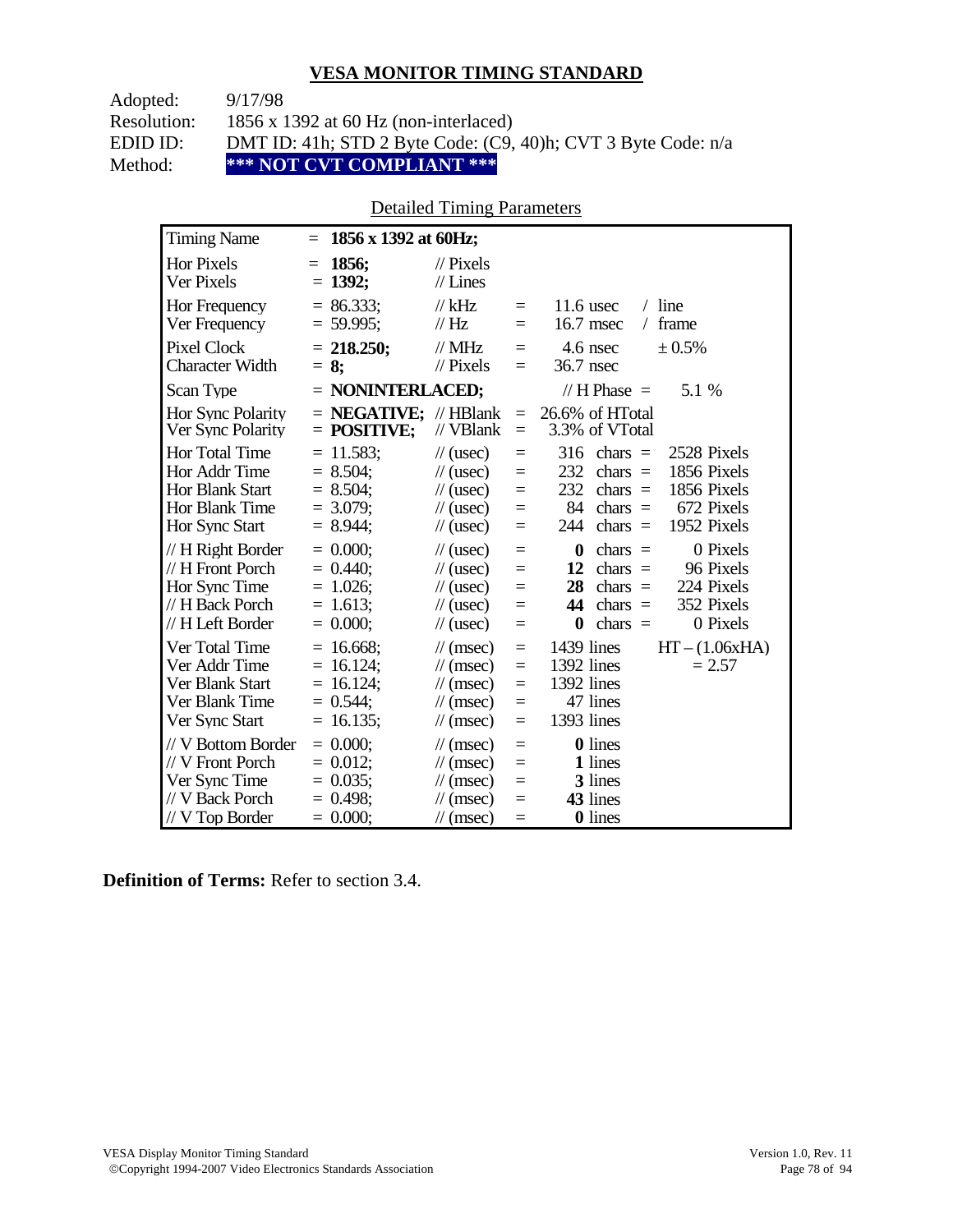| Adopted:    | 9/17/98                                                       |
|-------------|---------------------------------------------------------------|
| Resolution: | 1856 x 1392 at 75 Hz (non-interlaced)                         |
| EDID ID:    | DMT ID: 42h; STD 2 Byte Code: (C9, 4F)h; CVT 3 Byte Code: n/a |
| Method:     | *** NOT CVT COMPLIANT ***                                     |

### Detailed Timing Parameters

| <b>Timing Name</b>                                                                              | 1856 x 1392 @ 75Hz;<br>$=$                                             |                                                                                                                                    |                                           |                                                                                                                                                                           |
|-------------------------------------------------------------------------------------------------|------------------------------------------------------------------------|------------------------------------------------------------------------------------------------------------------------------------|-------------------------------------------|---------------------------------------------------------------------------------------------------------------------------------------------------------------------------|
| Hor Pixels<br>Ver Pixels                                                                        | 1856;<br>$=$<br>$= 1392;$                                              | $\mathcal{U}$ Pixels<br>$//$ Lines                                                                                                 |                                           |                                                                                                                                                                           |
| <b>Hor Frequency</b><br>Ver Frequency                                                           | $= 112.500$ ;<br>$= 75.000;$                                           | $//$ kHz<br>// Hz                                                                                                                  | $\equiv$<br>$=$                           | $/$ line<br>8.9 usec<br>13.3 msec<br>frame<br>$\sqrt{2}$                                                                                                                  |
| <b>Pixel Clock</b><br><b>Character Width</b>                                                    | $= 288.000;$<br>$= 8$ ;                                                | $\frac{1}{1}$ MHz<br>$\frac{1}{2}$ Pixels                                                                                          | $\equiv$<br>$=$                           | $3.5$ nsec<br>± 0.5%<br>$27.8$ nsec                                                                                                                                       |
| Scan Type                                                                                       | = NONINTERLACED;                                                       |                                                                                                                                    |                                           | // H Phase $=$<br>4.4 %                                                                                                                                                   |
| Hor Sync Polarity<br>Ver Sync Polarity                                                          | $=$ <b>NEGATIVE</b> ; // HBlank<br>$=$ POSITIVE;                       | // VBlank                                                                                                                          | $=$<br>$\equiv$                           | 27.5% of HTotal<br>7.2% of VTotal                                                                                                                                         |
| Hor Total Time<br>Hor Addr Time<br><b>Hor Blank Start</b><br>Hor Blank Time<br>Hor Sync Start   | $= 8.889$<br>$= 6.444$ ;<br>$= 6.444$<br>$= 2.444$ ;<br>$= 6.889$ ;    | $\frac{1}{2}$ (usec)<br>$\frac{1}{2}$ (usec)<br>$\frac{1}{2}$ (usec)<br>$\frac{1}{2}$ (usec)<br>$\frac{1}{2}$ (usec)               | $=$<br>$=$<br>$=$<br>$=$<br>$=$           | 320<br>chars $=$<br>2560 Pixels<br>232<br>1856 Pixels<br>chars $=$<br>232<br>1856 Pixels<br>chars $=$<br>88<br>704 Pixels<br>chars $=$<br>248<br>chars $=$<br>1984 Pixels |
| // H Right Border<br>// H Front Porch<br>Hor Sync Time<br>// H Back Porch<br>// H Left Border   | $= 0.000$<br>$= 0.444$<br>$= 0.778$ ;<br>$= 1.222$ ;<br>$= 0.000;$     | $\frac{1}{2}$ (usec)<br>$\frac{1}{2}$ (usec)<br>$\frac{1}{2}$ (usec)<br>$\frac{1}{2}$ (usec)<br>$\frac{1}{2}$ (usec)               | $=$<br>$=$<br>$=$<br>$=$<br>$=$           | 0 Pixels<br>$\bf{0}$<br>chars $=$<br>16<br>chars $=$<br>128 Pixels<br>28<br>224 Pixels<br>$chars =$<br>44<br>352 Pixels<br>$chars =$<br>0 Pixels<br>chars $=$<br>$\bf{0}$ |
| Ver Total Time<br>Ver Addr Time<br>Ver Blank Start<br>Ver Blank Time<br>Ver Sync Start          | $= 13.333$ ;<br>$= 12.373$ ;<br>$= 12.373$ ;<br>$= 0.960$ ;<br>12.382; | $\frac{1}{\sqrt{2}}$ (msec)<br>$\frac{1}{\sqrt{2}}$ (msec)<br>$\mathcal{U}$ (msec)<br>$\mathcal{U}$ (msec)<br>$\mathcal{U}$ (msec) | $\equiv$<br>$\equiv$<br>$=$<br>$=$<br>$=$ | 1500 lines<br>$HT - (1.06xHA)$<br>1392 lines<br>$= 2.06$<br>1392 lines<br>108 lines<br>1393 lines                                                                         |
| // V Bottom Border<br>// V Front Porch<br>Ver Sync Time<br>// V Back Porch<br>$//$ V Top Border | $= 0.000;$<br>$= 0.009$ ;<br>$= 0.027$ ;<br>$= 0.924$<br>$= 0.000;$    | $\mathcal{U}$ (msec)<br>$\mathcal{U}$ (msec)<br>$\mathcal{U}$ (msec)<br>$\mathcal{U}$ (msec)<br>$\mathcal{U}$ (msec)               | $=$<br>$=$<br>$=$<br>$=$<br>$=$           | <b>0</b> lines<br>1 lines<br>3 lines<br>104 lines<br>0 lines                                                                                                              |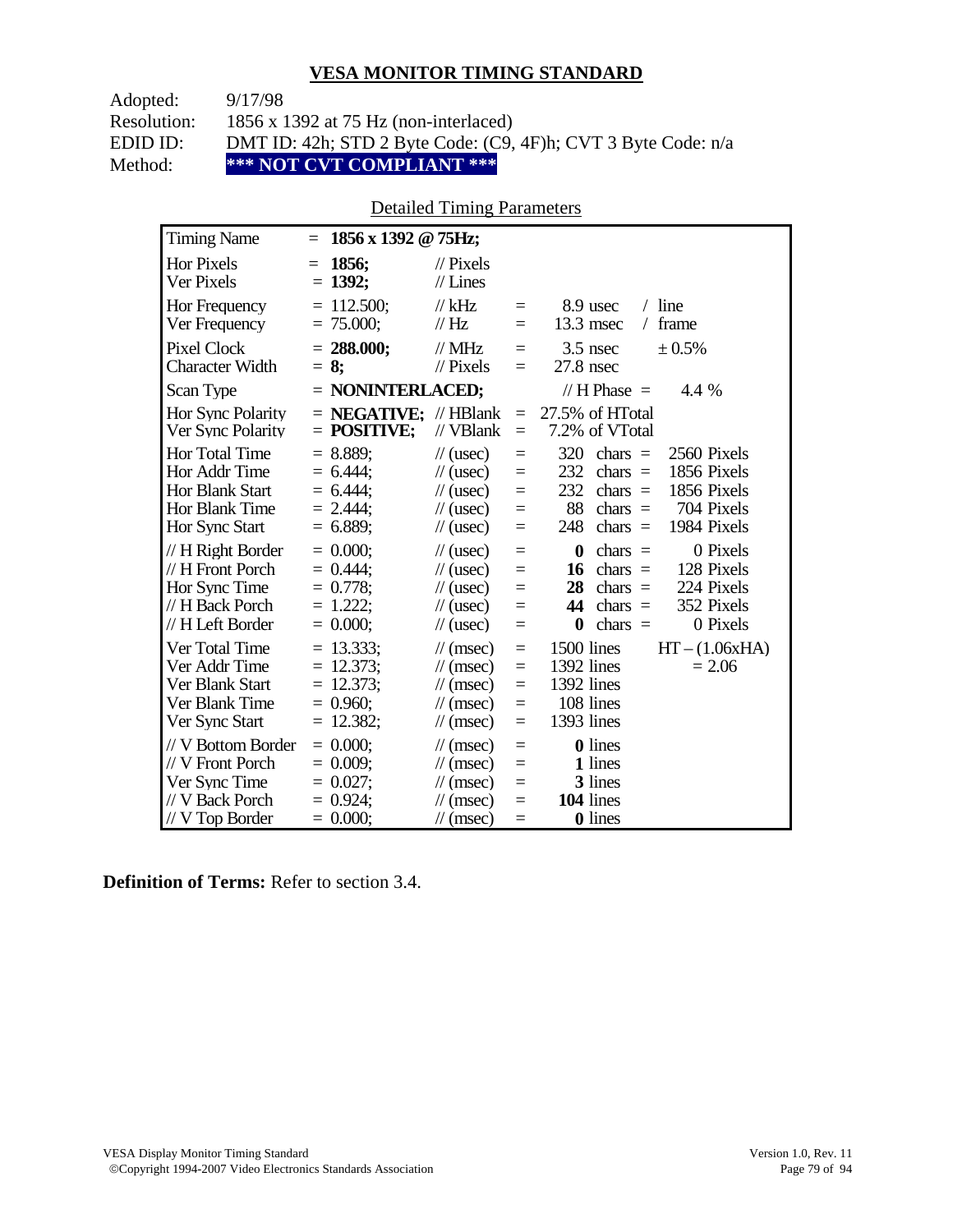Adopted: 5/1/07 Resolution: 1856 x 1392 at 120 Hz (non-interlaced) REDUCED BLANKING EDID ID: DMT ID: 43h; STD 2 Byte Code: n/a; CVT 3 Byte Code: n/a<br>Method: Generated using CVT (Reduced Blanking) Formula Generated using CVT (Reduced Blanking) Formula

Detailed Timing Parameters

| <b>Timing Name</b>                                                                              | $=$                                                                    |                                                                                                                                                         | 1856 x 1392 @ 120Hz CVT (Reduced Blanking);                                                                                                                                                        |
|-------------------------------------------------------------------------------------------------|------------------------------------------------------------------------|---------------------------------------------------------------------------------------------------------------------------------------------------------|----------------------------------------------------------------------------------------------------------------------------------------------------------------------------------------------------|
| <b>Hor Pixels</b><br>Ver Pixels                                                                 | 1856;<br>$=$<br>$= 1392$ ;                                             | $\frac{1}{2}$ Pixels<br>$//$ Lines                                                                                                                      |                                                                                                                                                                                                    |
| Hor Frequency<br>Ver Frequency                                                                  | $= 176.835$ ;<br>$= 119.970$ ;                                         | $//$ kHz<br>$=$<br>$\mathcal{U}$ Hz<br>$=$                                                                                                              | $/$ line<br>5.7 usec<br>frame<br>8.3 msec<br>$\sqrt{2}$                                                                                                                                            |
| <b>Pixel Clock</b><br><b>Character Width</b>                                                    | $= 356.500$ ;<br>$= 8:$                                                | $//$ MHz<br>$=$<br>$\mathcal{U}$ Pixels<br>$=$                                                                                                          | 2.8 nsec<br>± 0.5%<br>$22.4$ nsec                                                                                                                                                                  |
| Scan Type                                                                                       | $=$ NONINTERLACED;                                                     |                                                                                                                                                         | // H Phase $=$<br>$0.8 \%$                                                                                                                                                                         |
| <b>Hor Sync Polarity</b><br>Ver Sync Polarity                                                   | $=$ POSITIVE:<br>$=$ NEGATIVE                                          | $//$ HBlank<br>$=$<br>// VBlank<br>$\equiv$                                                                                                             | 7.9% of HTotal<br>5.6% of VTotal                                                                                                                                                                   |
| Hor Total Time<br>Hor Addr Time<br>Hor Blank Start<br>Hor Blank Time<br>Hor Sync Start          | $= 5.655$ ;<br>$= 5.206$ ;<br>$= 5.206$ ;<br>$= 0.449$ ;<br>$= 5.341;$ | $\frac{1}{2}$ (usec)<br>$=$<br>$\frac{1}{2}$ (usec)<br>$=$<br>$\frac{1}{2}$ (usec)<br>$=$<br>$\mathcal{U}$ (usec)<br>$=$<br>$\frac{1}{2}$ (usec)<br>$=$ | 252<br>2016 Pixels<br>chars $=$<br>232<br>1856 Pixels<br>chars $=$<br>232<br>1856 Pixels<br>chars $=$<br>20<br>chars $=$<br>160 Pixels<br>238<br>1904 Pixels<br>chars $=$                          |
| // H Right Border<br>// H Front Porch<br>Hor Sync Time<br>// H Back Porch<br>// H Left Border   | $= 0.000$ :<br>$= 0.135$ ;<br>$= 0.090;$<br>$= 0.224$ ;<br>$= 0.000;$  | $\frac{1}{2}$ (usec)<br>$=$<br>$\frac{1}{2}$ (usec)<br>$=$<br>$\frac{1}{2}$ (usec)<br>$=$<br>$\frac{1}{2}$ (usec)<br>$=$<br>$\frac{1}{2}$ (usec)<br>$=$ | 0 Pixels<br>$\boldsymbol{0}$<br>$chars =$<br>48 Pixels<br>chars $=$<br>6<br>32 Pixels<br>$\overline{\mathbf{4}}$<br>chars $=$<br>80 Pixels<br>10<br>chars $=$<br>chars $=$<br>0 Pixels<br>$\bf{0}$ |
| Ver Total Time<br>Ver Addr Time<br>Ver Blank Start<br>Ver Blank Time<br>Ver Sync Start          | $= 8.335$<br>7.872;<br>$= 7.872$ ;<br>$= 0.464$ ;<br>$= 7.889$ ;       | $\mathcal{U}$ (msec)<br>$=$<br>$\mathcal{U}$ (msec)<br>$=$<br>$\mathcal{U}$ (msec)<br>$=$<br>$\mathcal{U}$ (msec)<br>$=$<br>$\mathcal{U}$ (msec)<br>$=$ | $HT - (1.06xHA)$<br>1474 lines<br>1392 lines<br>$= 0.14$<br>1392 lines<br>82 lines<br>1395 lines                                                                                                   |
| // V Bottom Border<br>// V Front Porch<br>Ver Sync Time<br>// V Back Porch<br>$//$ V Top Border | $= 0.000$<br>$= 0.017$ :<br>$= 0.023$ ;<br>$= 0.424$ ;<br>$= 0.000;$   | $\mathcal{U}$ (msec)<br>$=$<br>$\mathcal{U}$ (msec)<br>$=$<br>$\mathcal{U}$ (msec)<br>$=$<br>$\mathcal{U}$ (msec)<br>$=$<br>$\mathcal{U}$ (msec)<br>$=$ | <b>0</b> lines<br>3 lines<br>4 lines<br>75 lines<br>0 lines                                                                                                                                        |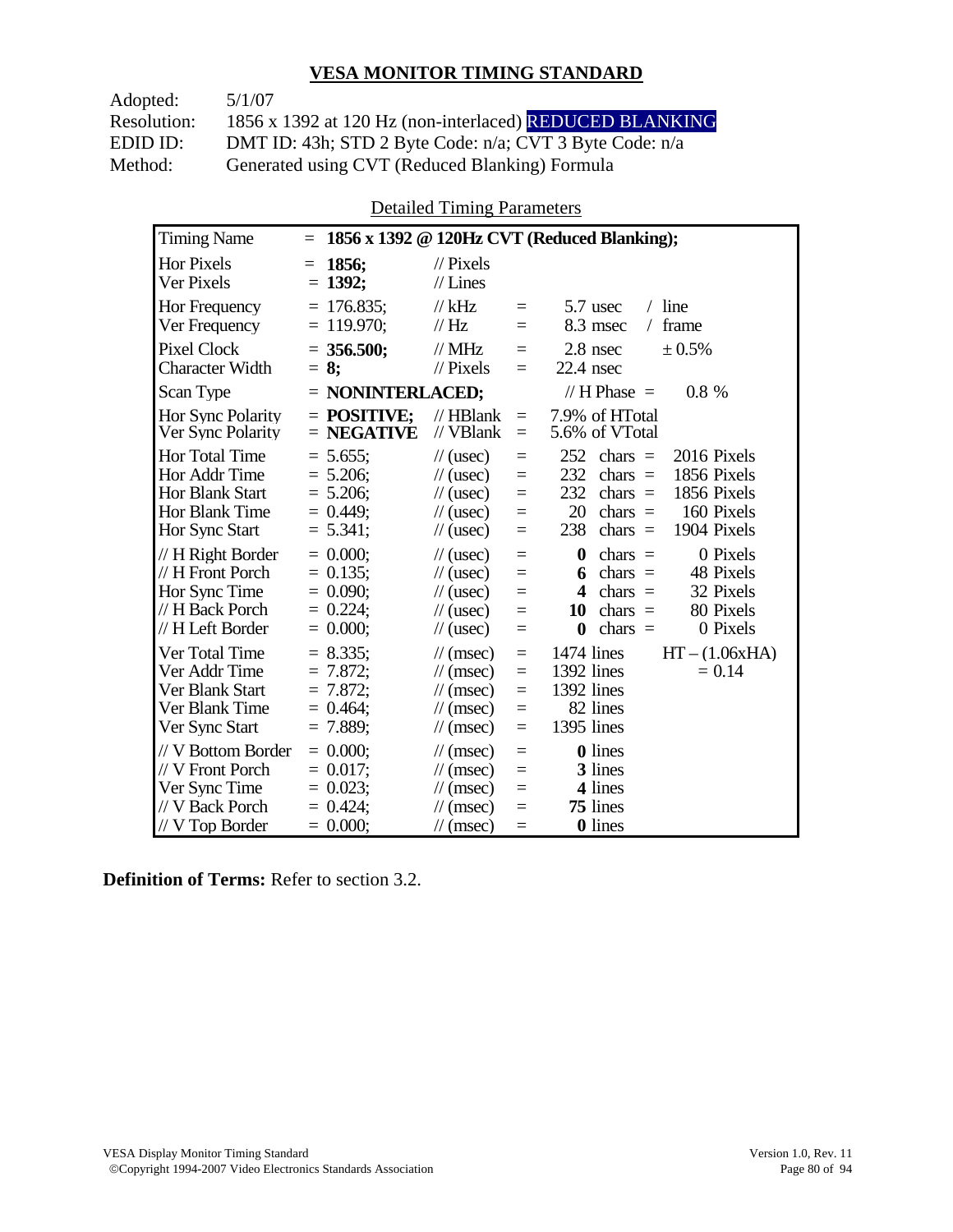| 8/21/03                                                                 |
|-------------------------------------------------------------------------|
| 1920 x 1200 at 60 Hz (non-interlaced) REDUCED BLANKING                  |
| DMT ID: 44h; STD 2 Byte Code: $n/a$ ; CVT 3 Byte Code: $(57, 28, 21)$ h |
| <b>CVT Reduced Blanking</b>                                             |
|                                                                         |

Detailed Timing Parameters

| <b>Timing Name</b>                                                                              | $=$                                                                        |                                                                                                                                                                       | 1920 x 1200 @ 60Hz CVT (Reduced Blanking);                                                                                                                                   |
|-------------------------------------------------------------------------------------------------|----------------------------------------------------------------------------|-----------------------------------------------------------------------------------------------------------------------------------------------------------------------|------------------------------------------------------------------------------------------------------------------------------------------------------------------------------|
| <b>Hor Pixels</b><br>Ver Pixels                                                                 | 1920;<br>$=$<br>$= 1200;$                                                  | $\frac{1}{2}$ Pixels<br>$//$ Lines                                                                                                                                    |                                                                                                                                                                              |
| Hor Frequency<br>Ver Frequency                                                                  | $= 74.038$ ;<br>$= 59.950$ ;                                               | $//$ kHz<br>$\equiv$<br>$\frac{1}{1}$ Hz<br>$=$                                                                                                                       | $/$ line<br>$13.5$ usec<br>16.7 msec<br>frame<br>$\sqrt{2}$                                                                                                                  |
| <b>Pixel Clock</b><br><b>Character Width</b>                                                    | $= 154.000$ ;<br>$= 8:$                                                    | $//$ MHz<br>$=$<br>$\frac{1}{2}$ Pixels<br>$=$                                                                                                                        | $6.5$ nsec<br>± 0.5%<br>$51.9$ nsec                                                                                                                                          |
| Scan Type                                                                                       | $=$ NONINTERLACED;                                                         |                                                                                                                                                                       | // H Phase $=$<br>$0.8 \%$                                                                                                                                                   |
| <b>Hor Sync Polarity</b><br>Ver Sync Polarity                                                   | $=$ POSITIVE:<br>$=$ NEGATIVE                                              | $//$ HBlank<br>$\equiv$<br>// VBlank<br>$=$                                                                                                                           | 7.7% of HTotal<br>2.8% of VTotal                                                                                                                                             |
| Hor Total Time<br>Hor Addr Time<br><b>Hor Blank Start</b><br>Hor Blank Time<br>Hor Sync Start   | $= 13.506$ ;<br>$= 12.468$ ;<br>$= 12.468$ ;<br>$= 1.039$ ;<br>$= 12.779;$ | $\frac{1}{2}$ (usec)<br>$=$<br>$\frac{1}{2}$ (usec)<br>$=$<br>$\frac{1}{2}$ (usec)<br>$=$<br>$\frac{1}{2}$ (usec)<br>$=$<br>$\frac{1}{2}$ (usec)<br>$=$               | 260<br>2080 Pixels<br>chars $=$<br>240<br>1920 Pixels<br>chars $=$<br>240<br>1920 Pixels<br>chars $=$<br>20<br>160 Pixels<br>$chars =$<br>1968 Pixels<br>246<br>chars $=$    |
| // H Right Border<br>// H Front Porch<br>Hor Sync Time<br>// H Back Porch<br>// H Left Border   | $= 0.000$<br>$= 0.312$ ;<br>$= 0.208$ ;<br>$= 0.519$ ;<br>$= 0.000;$       | $\frac{1}{2}$ (usec)<br>$=$<br>$\frac{1}{2}$ (usec)<br>$=$<br>$\frac{1}{2}$ (usec)<br>$=$<br>$\frac{1}{2}$ (usec)<br>$=$<br>$\frac{1}{2}$ (usec)<br>$=$               | 0 Pixels<br>$\boldsymbol{0}$<br>$chars =$<br>48 Pixels<br>chars $=$<br>6<br>32 Pixels<br>4<br>chars $=$<br>chars $=$<br>80 Pixels<br>10<br>$\bf{0}$<br>0 Pixels<br>chars $=$ |
| Ver Total Time<br>Ver Addr Time<br>Ver Blank Start<br>Ver Blank Time<br>Ver Sync Start          | $= 16.681;$<br>$= 16.208$ ;<br>$= 16.208$ ;<br>$= 0.473$ ;<br>$= 16.248$ ; | $\mathcal{U}$ (msec)<br>$=$<br>$\mathcal{U}$ (msec)<br>$=$<br>$\mathcal{U}$ (msec)<br>$=$<br>$\mathcal{U}$ (msec)<br>$=$<br>$\mathcal{U}$ (msec)<br>$=$               | 1235 lines<br>$HT - (1.06xHA)$<br>1200 lines<br>$= 0.29$<br>1200 lines<br>35 lines<br>1203 lines                                                                             |
| // V Bottom Border<br>// V Front Porch<br>Ver Sync Time<br>// V Back Porch<br>$//$ V Top Border | $= 0.000$<br>$= 0.041$ ;<br>$= 0.081$ ;<br>$= 0.351$ ;<br>$= 0.000;$       | $\mathcal{U}$ (msec)<br>$=$<br>$\mathcal{U}$ (msec)<br>$=$<br>$\frac{1}{\sqrt{2}}$ (msec)<br>$=$<br>$\mathcal{U}$ (msec)<br>$=$<br>$\frac{1}{\sqrt{2}}$ (msec)<br>$=$ | <b>0</b> lines<br>3 lines<br><b>6</b> lines<br>26 lines<br><b>0</b> lines                                                                                                    |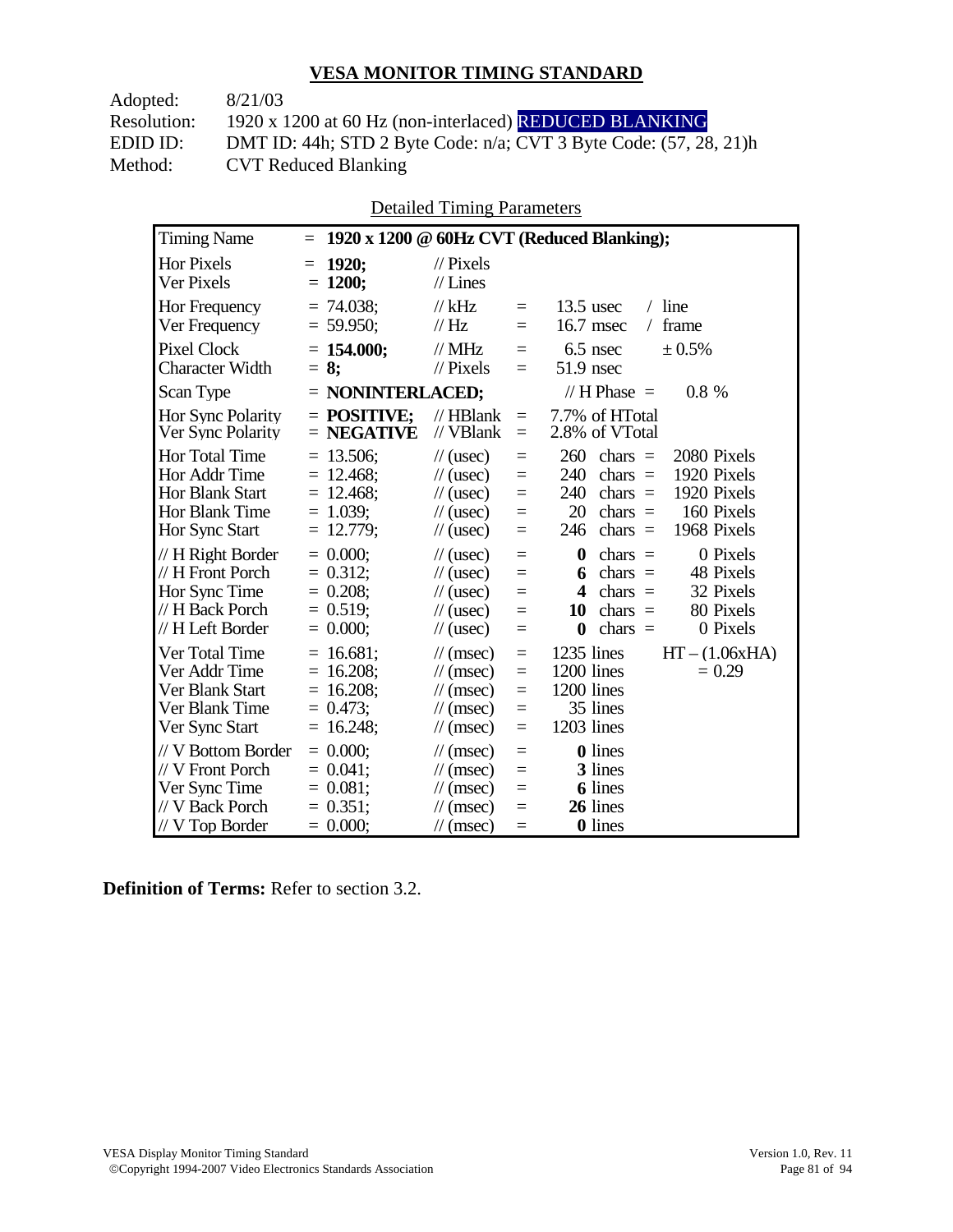| Adopted:    | 8/21/03                                                                 |
|-------------|-------------------------------------------------------------------------|
| Resolution: | 1920 x 1200 at 60 Hz (non-interlaced)                                   |
| EDID ID:    | DMT ID: 45h; STD 2 Byte Code: (D1, 00)h; CVT 3 Byte Code: (57, 28, 28)h |
| Method:     | <b>CVT</b> Compliant                                                    |
|             |                                                                         |

| <b>Timing Name</b>                     | $= 1920 \times 1200 \text{ } \textcircled{a}$ 60Hz; |                                    |            |                                                                           |               |
|----------------------------------------|-----------------------------------------------------|------------------------------------|------------|---------------------------------------------------------------------------|---------------|
| Hor Pixels<br>Ver Pixels               | $= 1920;$<br>$= 1200;$                              | $\frac{1}{2}$ Pixels<br>$//$ Lines |            |                                                                           |               |
| Hor Frequency<br>Ver Frequency         | $= 74.556$ ;<br>$= 59.885$ ;                        | // $kHz$<br>// Hz                  | $=$<br>$=$ | $13.4$ usec<br>$16.7$ msec                                                | line<br>frame |
| Pixel Clock<br><b>Character Width</b>  | $= 193.250$ ;<br>$= 8:$                             | // $MHz$<br>$\frac{1}{2}$ Pixels   | $=$<br>$=$ | $5.2$ nsec<br>41.4 nsec                                                   | $\pm 0.5\%$   |
| Scan Type                              | $=$ NONINTERLACED;                                  |                                    |            | // H Phase $=$                                                            | 3.9           |
| Hor Sync Polarity<br>Ver Sync Polarity | $=$ NEGATIVE<br>$=$ POSITIVE:                       |                                    |            | // HBlank $= 25.9\%$ of HTotal<br>$\textdegree N$ VBlank = 3.6% of VTotal |               |

Detailed Timing Parameters

| Pixel Clock<br><b>Character Width</b>                                                           | $= 193.250;$<br>$= 8$ ;                                                  | // $MHz$<br>$\frac{1}{2}$ Pixels                                                                                     | $=$                                       | 5.2 nsec<br>$± 0.5\%$<br>$=$ $-$<br>$41.4$ nsec                                                                                                                                               |
|-------------------------------------------------------------------------------------------------|--------------------------------------------------------------------------|----------------------------------------------------------------------------------------------------------------------|-------------------------------------------|-----------------------------------------------------------------------------------------------------------------------------------------------------------------------------------------------|
| Scan Type                                                                                       | $=$ NONINTERLACED;                                                       |                                                                                                                      |                                           | // H Phase $=$<br>3.9 %                                                                                                                                                                       |
| <b>Hor Sync Polarity</b><br>Ver Sync Polarity                                                   | $=$ NEGATIVE<br>$=$ POSITIVE;                                            | $\frac{1}{2}$ HBlank<br>// VBlank                                                                                    | $\equiv$ .                                | $= 25.9\%$ of HTotal<br>3.6% of VTotal                                                                                                                                                        |
| Hor Total Time<br>Hor Addr Time<br>Hor Blank Start<br>Hor Blank Time<br>Hor Sync Start          | $= 13.413$ ;<br>$= 9.935$ ;<br>$= 9.935$ ;<br>$= 3.477$ ;<br>$= 10.639;$ | $\frac{1}{2}$ (usec)<br>$\frac{1}{2}$ (usec)<br>$\frac{1}{2}$ (usec)<br>$\frac{1}{2}$ (usec)<br>$\frac{1}{2}$ (usec) | $\equiv$<br>$=$<br>$\equiv$<br>$=$<br>$=$ | $324 \text{ chars} =$<br>2592 Pixels<br>1920 Pixels<br>$240$ chars =<br>1920 Pixels<br>$240 \text{ chars} =$<br>672 Pixels<br>$84 \text{ chars} =$<br>2056 Pixels<br>$257 \text{ chars} =$    |
| $// H$ Right Border<br>// H Front Porch<br>Hor Sync Time<br>// H Back Porch<br>// H Left Border | $= 0.000;$<br>$= 0.704$ ;<br>$= 1.035$ ;<br>$= 1.739;$<br>$= 0.000;$     | $\frac{1}{2}$ (usec)<br>$\frac{1}{2}$ (usec)<br>$\frac{1}{2}$ (usec)<br>$\frac{1}{2}$ (usec)<br>$\frac{1}{2}$ (usec) | $=$<br>$\equiv$<br>$\equiv$<br>$=$        | 0 Pixels<br>$\mathbf{0}$<br>$chars =$<br>136 Pixels<br>$\text{chars}$ =<br>17<br>200 Pixels<br>$25$ chars =<br>$42 \text{ chars} =$<br>336 Pixels<br>$\equiv$<br>$\theta$ chars =<br>0 Pixels |
| Ver Total Time<br>Ver Addr Time<br>Ver Blank Start<br>Ver Blank Time<br>Ver Sync Start          | $= 16.699;$<br>$= 16.095$ ;<br>$= 16.095$ ;<br>$= 0.604;$<br>$= 16.135;$ | $\mathcal{U}$ (msec)<br>$\mathcal{U}$ (msec)<br>$\mathcal{U}$ (msec)<br>$\mathcal{U}$ (msec)<br>$\mathcal{U}$ (msec) | $\equiv$<br>$=$<br>$=$<br>$=$<br>$\equiv$ | $1245$ lines<br>$HT - (1.06xHA)$<br>1200 lines<br>$= 2.88$<br>1200 lines<br>45 lines<br>1203 lines                                                                                            |
| // V Bottom Border<br>$//V$ Front Porch<br>Ver Sync Time<br>// V Back Porch<br>// V Top Border  | $= 0.000;$<br>$= 0.040$ ;<br>$= 0.080;$<br>$= 0.483;$<br>$= 0.000;$      | $\mathcal{U}$ (msec)<br>$\mathcal{U}$ (msec)<br>$\mathcal{U}$ (msec)<br>$\mathcal{U}$ (msec)<br>$\mathcal{U}$ (msec) | $=$<br>$=$<br>$\equiv$<br>$=$<br>$\equiv$ | <b>0</b> lines<br>3 lines<br><b>6</b> lines<br>36 lines<br><b>0</b> lines                                                                                                                     |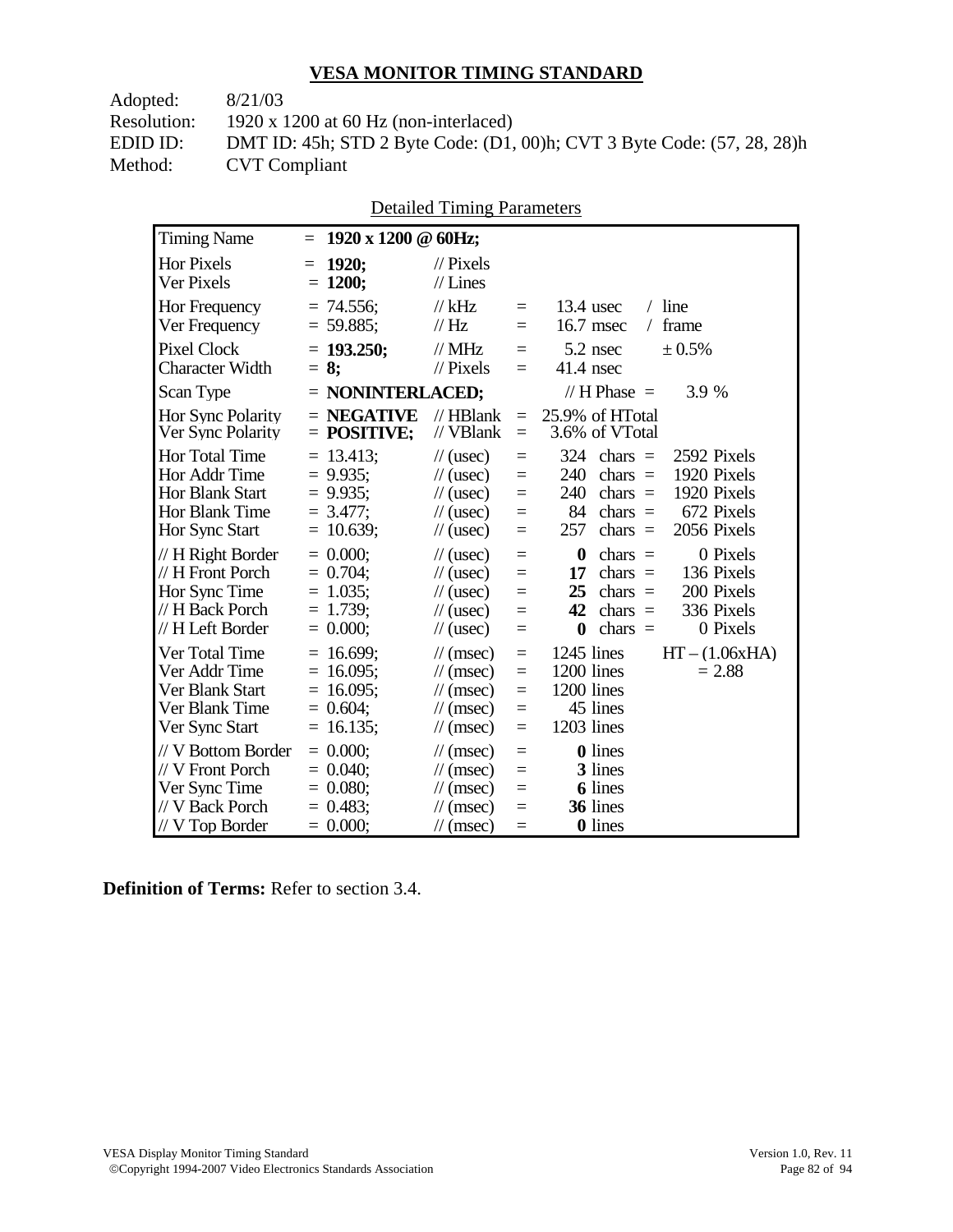| Adopted:    | 8/21/03                                                                 |
|-------------|-------------------------------------------------------------------------|
| Resolution: | 1920 x 1200 at 75 Hz (non-interlaced)                                   |
| EDID ID:    | DMT ID: 46h; STD 2 Byte Code: (D1, 0F)h; CVT 3 Byte Code: (57, 28, 44)h |
| Method:     | <b>CVT Compliant</b>                                                    |
|             |                                                                         |

| <b>Detailed Timing Parameters</b> |
|-----------------------------------|
|-----------------------------------|

| <b>Timing Name</b>                                                                              | 1920 x 1200 @ 75Hz;<br>$=$                                                   |                                                                                                                                                                                                                                                                                                                                                        |
|-------------------------------------------------------------------------------------------------|------------------------------------------------------------------------------|--------------------------------------------------------------------------------------------------------------------------------------------------------------------------------------------------------------------------------------------------------------------------------------------------------------------------------------------------------|
| Hor Pixels<br>Ver Pixels                                                                        | 1920;<br>$=$<br>$= 1200;$                                                    | $\mathcal{U}$ Pixels<br>$//$ Lines                                                                                                                                                                                                                                                                                                                     |
| Hor Frequency<br>Ver Frequency                                                                  | $= 94.038$ ;<br>$= 74.930$ ;                                                 | $//$ kHz<br>$/$ line<br>$10.6$ usec<br>$=$<br>// Hz<br>$13.3$ msec<br>frame<br>$\sqrt{2}$<br>$=$                                                                                                                                                                                                                                                       |
| <b>Pixel Clock</b><br><b>Character Width</b>                                                    | $= 245.250;$<br>$= 8$ ;                                                      | $//$ MHz<br>± 0.5%<br>4.1 nsec<br>$\equiv$<br>$//$ Pixels<br>32.6 nsec<br>$=$                                                                                                                                                                                                                                                                          |
| Scan Type                                                                                       | $=$ NONINTERLACED;                                                           | // H Phase $=$<br>4.0 %                                                                                                                                                                                                                                                                                                                                |
| Hor Sync Polarity<br>Ver Sync Polarity                                                          | $=$ NEGATIVE<br>$=$ POSITIVE;                                                | $//$ HBlank<br>26.4% of HTotal<br>$=$<br>// VBlank<br>4.4% of VTotal<br>$\equiv$                                                                                                                                                                                                                                                                       |
| Hor Total Time<br>Hor Addr Time<br><b>Hor Blank Start</b><br>Hor Blank Time<br>Hor Sync Start   | $= 10.634$ ;<br>$= 7.829$ ;<br>$= 7.829$ ;<br>$= 2.805$ ;<br>$= 8.383$ ;     | 326<br>2608 Pixels<br>$\frac{1}{2}$ (usec)<br>$chars =$<br>$=$<br>1920 Pixels<br>$\frac{1}{2}$ (usec)<br>240<br>$chars =$<br>$=$<br>240<br>1920 Pixels<br>$chars =$<br>$\frac{1}{2}$ (usec)<br>$=$<br>86<br>688 Pixels<br>$chars =$<br>$\frac{1}{2}$ (usec)<br>$=$<br>257<br>2056 Pixels<br>$chars =$<br>$\frac{1}{2}$ (usec)<br>$=$                   |
| $// H$ Right Border<br>// H Front Porch<br>Hor Sync Time<br>// H Back Porch<br>// H Left Border | $= 0.000$<br>$= 0.555;$<br>$= 0.848;$<br>$= 1.403$ ;<br>$= 0.000$            | 0 Pixels<br>$\boldsymbol{0}$<br>$\frac{1}{2}$ (usec)<br>$chars =$<br>$=$<br>$chars =$<br>136 Pixels<br>17<br>$\frac{1}{2}$ (usec)<br>$=$<br>208 Pixels<br>$\frac{1}{2}$ (usec)<br>26<br>$chars =$<br>$=$<br>344 Pixels<br>43<br>chars $=$<br>$\frac{1}{2}$ (usec)<br>$\equiv$<br>0 Pixels<br>$\bf{0}$<br>chars $=$<br>$\frac{1}{2}$ (usec)<br>$\equiv$ |
| Ver Total Time<br>Ver Addr Time<br>Ver Blank Start<br>Ver Blank Time<br>Ver Sync Start          | $= 13.346$ ;<br>$= 12.761;$<br>$= 12.761$ ;<br>$= 0.585$ ;<br>12.793;<br>$=$ | $1255$ lines<br>$HT - (1.06xHA)$<br>$\mathcal{U}$ (msec)<br>$=$<br>1200 lines<br>$= 2.34$<br>$\mathcal{U}$ (msec)<br>$=$<br>1200 lines<br>$\mathcal{U}$ (msec)<br>$=$<br>55 lines<br>$\mathcal{U}$ (msec)<br>$=$<br>1203 lines<br>$\mathcal{U}$ (msec)<br>$=$                                                                                          |
| // V Bottom Border<br>// V Front Porch<br>Ver Sync Time<br>// V Back Porch<br>$//$ V Top Border | $= 0.000;$<br>$= 0.032$ ;<br>$= 0.064$ ;<br>$= 0.489$ ;<br>$= 0.000;$        | <b>0</b> lines<br>$\frac{1}{\pi}$ (msec)<br>$\equiv$<br>3 lines<br>$\mathcal{U}$ (msec)<br>$=$<br><b>6</b> lines<br>$\mathcal{U}$ (msec)<br>$=$<br>46 lines<br>$\mathcal{U}$ (msec)<br>$=$<br>0 lines<br>$\mathcal{U}$ (msec)<br>$=$                                                                                                                   |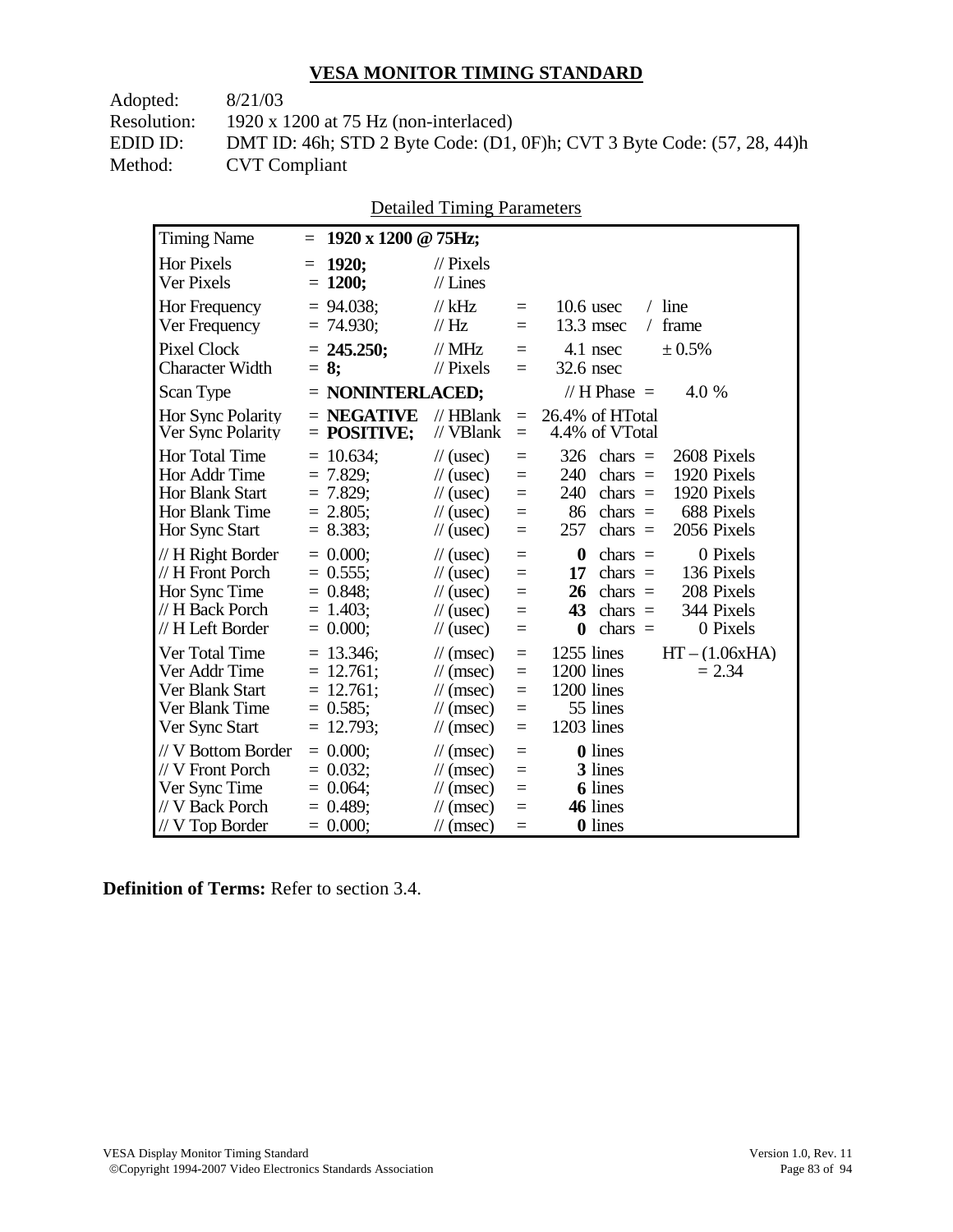| DMT ID: 47h; STD 2 Byte Code: (D1, 19)h; CVT 3 Byte Code: (57, 28, 62)h |
|-------------------------------------------------------------------------|
|                                                                         |
|                                                                         |

| <b>Detailed Timing Parameters</b> |
|-----------------------------------|
|-----------------------------------|

| <b>Timing Name</b>                                                                              | 1920 x 1200 @ 85Hz;<br>$=$                                                 |                                                                                                                             |                                      |                                                                                                                                                                                   |
|-------------------------------------------------------------------------------------------------|----------------------------------------------------------------------------|-----------------------------------------------------------------------------------------------------------------------------|--------------------------------------|-----------------------------------------------------------------------------------------------------------------------------------------------------------------------------------|
| <b>Hor Pixels</b><br>Ver Pixels                                                                 | 1920;<br>$=$<br>$= 1200;$                                                  | $\frac{1}{2}$ Pixels<br>$//$ Lines                                                                                          |                                      |                                                                                                                                                                                   |
| Hor Frequency<br>Ver Frequency                                                                  | $= 107.184$ ;<br>$= 84.932;$                                               | $//$ kHz<br>$\mathcal{U}$ Hz                                                                                                | $=$<br>$=$                           | $/$ line<br>9.3 usec<br>$11.8$ msec<br>frame<br>$\sqrt{2}$                                                                                                                        |
| <b>Pixel Clock</b><br><b>Character Width</b>                                                    | $= 281.250;$<br>$= 8:$                                                     | $//$ MHz<br>// Pixels                                                                                                       | $\equiv$<br>$=$                      | $3.6$ nsec<br>± 0.5%<br>28.4 nsec                                                                                                                                                 |
| Scan Type                                                                                       | $=$ NONINTERLACED;                                                         |                                                                                                                             |                                      | // H Phase $=$<br>4.0 %                                                                                                                                                           |
| Hor Sync Polarity<br>Ver Sync Polarity                                                          | $=$ NEGATIVE<br>$=$ POSITIVE;                                              | $//$ HBlank<br>// VBlank                                                                                                    | $=$<br>$=$                           | 26.8% of HTotal<br>4.9% of VTotal                                                                                                                                                 |
| <b>Hor Total Time</b><br>Hor Addr Time<br>Hor Blank Start<br>Hor Blank Time<br>Hor Sync Start   | $= 9.330$ ;<br>$= 6.827$ ;<br>$= 6.827$ ;<br>$= 2.503$ ;<br>$= 7.339;$     | $\frac{1}{2}$ (usec)<br>$\frac{1}{2}$ (usec)<br>$\frac{1}{2}$ (usec)<br>$\frac{1}{2}$ (usec)<br>$\frac{1}{2}$ (usec)        | $=$<br>$=$<br>$=$<br>$=$<br>$=$      | 328<br>chars $=$<br>2624 Pixels<br>1920 Pixels<br>240<br>chars $=$<br>1920 Pixels<br>240<br>chars $=$<br>88<br>704 Pixels<br>chars $=$<br>258<br>$chars =$<br>2064 Pixels         |
| // H Right Border<br>// H Front Porch<br>Hor Sync Time<br>// H Back Porch<br>// H Left Border   | $= 0.000;$<br>$= 0.512;$<br>$= 0.740$ ;<br>$= 1.252$ ;<br>$= 0.000;$       | $\frac{1}{2}$ (usec)<br>$\frac{1}{2}$ (usec)<br>$\frac{1}{2}$ (usec)<br>$\frac{1}{2}$ (usec)<br>$\frac{1}{2}$ (usec)        | $=$<br>$=$<br>$=$<br>$=$<br>$=$      | $\boldsymbol{0}$<br>0 Pixels<br>chars $=$<br>18<br>$chars =$<br>144 Pixels<br>208 Pixels<br>26<br>$chars =$<br>352 Pixels<br>44<br>$chars =$<br>0 Pixels<br>$\bf{0}$<br>$chars =$ |
| Ver Total Time<br>Ver Addr Time<br>Ver Blank Start<br>Ver Blank Time<br>Ver Sync Start          | $= 11.774$ ;<br>$= 11.196$ ;<br>$= 11.196$ ;<br>$= 0.578$ ;<br>$= 11.224;$ | $\mathcal{U}$ (msec)<br>$\mathcal{U}$ (msec)<br>$\mathcal{U}$ (msec)<br>$\mathcal{U}$ (msec)<br>$\frac{1}{\sqrt{2}}$ (msec) | $\equiv$<br>$=$<br>$=$<br>$=$<br>$=$ | 1262 lines<br>$HT - (1.06xHA)$<br>1200 lines<br>$= 2.09$<br>1200 lines<br>62 lines<br>1203 lines                                                                                  |
| // V Bottom Border<br>// V Front Porch<br>Ver Sync Time<br>// V Back Porch<br>$//$ V Top Border | $= 0.000$<br>$= 0.028$<br>$= 0.056$ ;<br>$= 0.494$ :<br>$= 0.000;$         | $\mathcal{U}$ (msec)<br>$\mathcal{U}$ (msec)<br>$\mathcal{U}$ (msec)<br>$\mathcal{U}$ (msec)<br>$\frac{1}{\sqrt{2}}$ (msec) | $=$<br>$=$<br>$=$<br>$=$<br>$=$      | <b>0</b> lines<br>3 lines<br><b>6</b> lines<br>53 lines<br><b>0</b> lines                                                                                                         |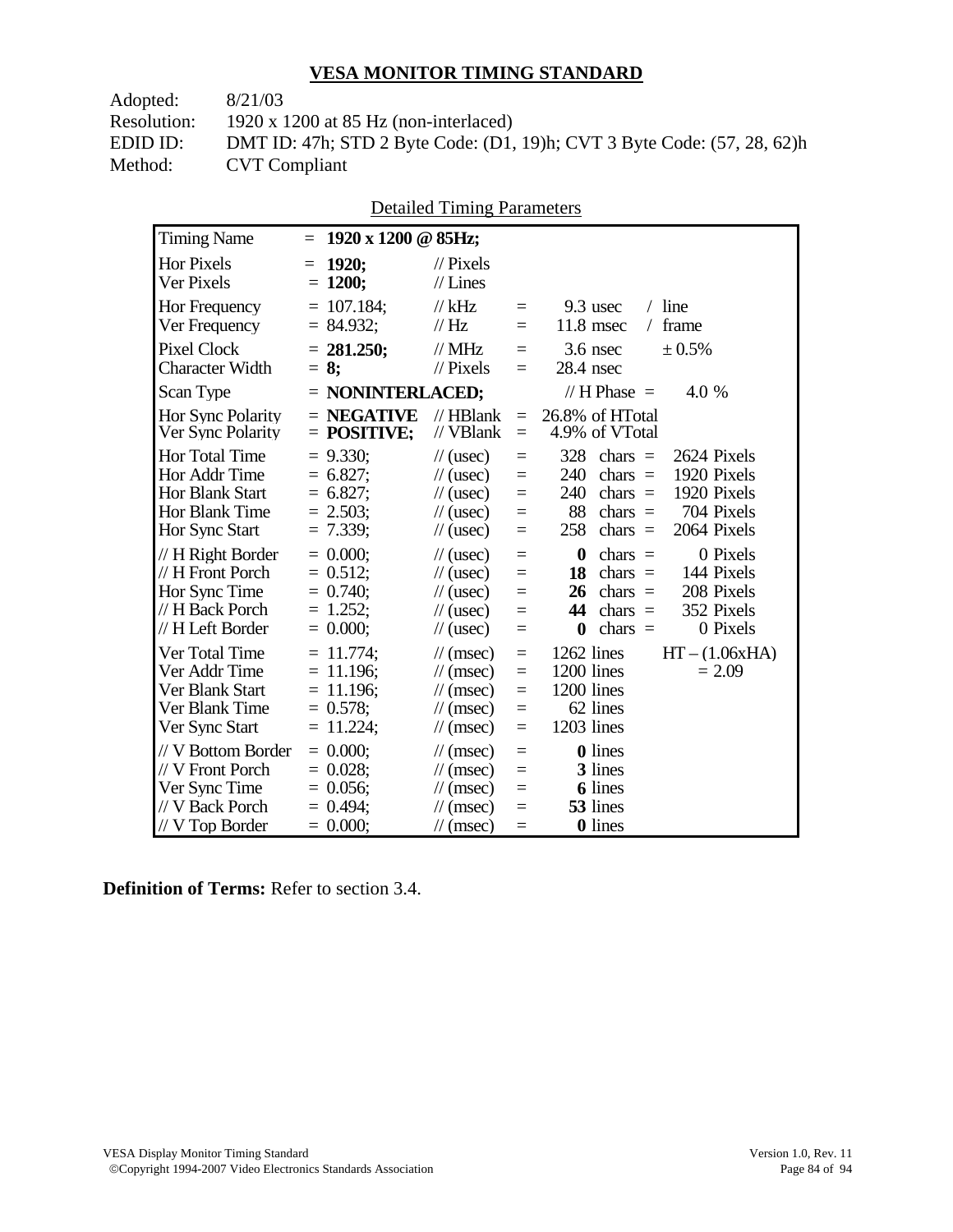Adopted: 5/1/07 Resolution: 1920 x 1200 at 120 Hz (non-interlaced) REDUCED BLANKING EDID ID: DMT ID: 48h; STD 2 Byte Code: n/a; CVT 3 Byte Code: n/a<br>Method: Generated using CVT (Reduced Blanking) Formula Generated using CVT (Reduced Blanking) Formula

Detailed Timing Parameters

| <b>Timing Name</b>                                                                              | $=$                                                                    |                                                                                                                                                                | 1920 x 1200 @ 120Hz CVT (Reduced Blanking);                                                                                                                                                        |
|-------------------------------------------------------------------------------------------------|------------------------------------------------------------------------|----------------------------------------------------------------------------------------------------------------------------------------------------------------|----------------------------------------------------------------------------------------------------------------------------------------------------------------------------------------------------|
| <b>Hor Pixels</b><br>Ver Pixels                                                                 | 1920;<br>$=$<br>$= 1200;$                                              | $\frac{1}{2}$ Pixels<br>$//$ Lines                                                                                                                             |                                                                                                                                                                                                    |
| Hor Frequency<br>Ver Frequency                                                                  | $= 152.404$ ;<br>$= 119.909$ ;                                         | $//$ kHz<br>$=$<br>$\mathcal{U}$ Hz<br>$=$                                                                                                                     | $/$ line<br>6.6 usec<br>8.3 msec<br>frame<br>$\sqrt{2}$                                                                                                                                            |
| <b>Pixel Clock</b><br><b>Character Width</b>                                                    | $= 317.000$ ;<br>$= 8:$                                                | $//$ MHz<br>$=$<br>$\frac{1}{2}$ Pixels<br>$=$                                                                                                                 | $3.2$ nsec<br>± 0.5%<br>$25.2$ nsec                                                                                                                                                                |
| Scan Type                                                                                       | $=$ NONINTERLACED;                                                     |                                                                                                                                                                | // H Phase $=$<br>$0.8 \%$                                                                                                                                                                         |
| <b>Hor Sync Polarity</b><br>Ver Sync Polarity                                                   | $=$ POSITIVE:<br>$=$ NEGATIVE                                          | $//$ HBlank<br>$=$<br>// VBlank<br>$\equiv$                                                                                                                    | 7.7% of HTotal<br>5.6% of VTotal                                                                                                                                                                   |
| Hor Total Time<br>Hor Addr Time<br>Hor Blank Start<br>Hor Blank Time<br>Hor Sync Start          | $= 6.562$ ;<br>$= 6.057$ ;<br>$= 6.057$<br>$= 0.505$ ;<br>$= 6.208$ ;  | $\frac{1}{2}$ (usec)<br>$=$<br>$\frac{1}{2}$ (usec)<br>$=$<br>$\frac{1}{2}$ (usec)<br>$=$<br>$\mathcal{U}$ (usec)<br>$=$<br>$\frac{1}{2}$ (usec)<br>$=$        | 260<br>2080 Pixels<br>chars $=$<br>240<br>1920 Pixels<br>chars $=$<br>240<br>1920 Pixels<br>chars $=$<br>20<br>chars $=$<br>160 Pixels<br>1968 Pixels<br>246<br>chars $=$                          |
| // H Right Border<br>// H Front Porch<br>Hor Sync Time<br>// H Back Porch<br>// H Left Border   | $= 0.000$ :<br>$= 0.151$ ;<br>$= 0.101$ ;<br>$= 0.252$ ;<br>$= 0.000;$ | $\frac{1}{2}$ (usec)<br>$=$<br>$\frac{1}{2}$ (usec)<br>$=$<br>$\frac{1}{2}$ (usec)<br>$=$<br>$\frac{1}{2}$ (usec)<br>$=$<br>$\frac{1}{2}$ (usec)<br>$=$        | 0 Pixels<br>$\boldsymbol{0}$<br>$chars =$<br>48 Pixels<br>chars $=$<br>6<br>32 Pixels<br>$\overline{\mathbf{4}}$<br>chars $=$<br>80 Pixels<br>10<br>chars $=$<br>chars $=$<br>0 Pixels<br>$\bf{0}$ |
| Ver Total Time<br>Ver Addr Time<br>Ver Blank Start<br>Ver Blank Time<br>Ver Sync Start          | $= 8.340$ ;<br>$= 7.874$<br>$= 7.874$ ;<br>$= 0.466$<br>$= 7.894$ ;    | $\mathcal{U}$ (msec)<br>$=$<br>$\mathcal{U}$ (msec)<br>$=$<br>$\mathcal{U}$ (msec)<br>$=$<br>$\mathcal{U}$ (msec)<br>$=$<br>$\mathcal{U}$ (msec)<br>$=$        | 1271 lines<br>$HT - (1.06xHA)$<br>1200 lines<br>$= 0.14$<br>1200 lines<br>71 lines<br>1203 lines                                                                                                   |
| // V Bottom Border<br>// V Front Porch<br>Ver Sync Time<br>// V Back Porch<br>$//$ V Top Border | $= 0.000$<br>$= 0.020$<br>$= 0.039$ ;<br>$= 0.407$ ;<br>$= 0.000;$     | $\frac{1}{\sqrt{2}}$ (msec)<br>$=$<br>$\mathcal{U}$ (msec)<br>$=$<br>$\mathcal{U}$ (msec)<br>$=$<br>$\mathcal{U}$ (msec)<br>$=$<br>$\mathcal{U}$ (msec)<br>$=$ | <b>0</b> lines<br>3 lines<br><b>6</b> lines<br>62 lines<br>0 lines                                                                                                                                 |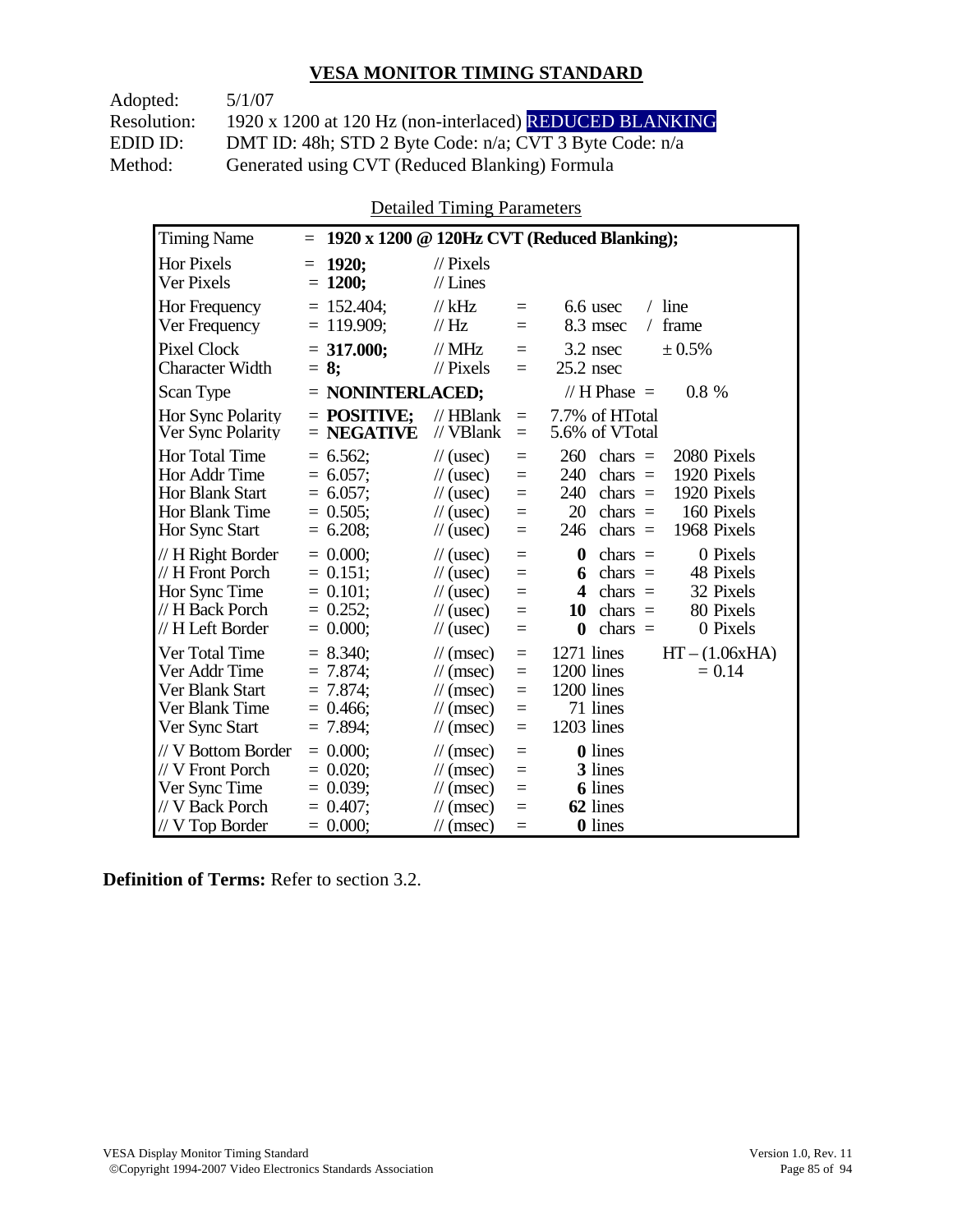| Adopted:    | 9/17/98                                                       |
|-------------|---------------------------------------------------------------|
| Resolution: | 1920 x 1440 at 60 Hz (non-interlaced)                         |
| EDID ID:    | DMT ID: 49h; STD 2 Byte Code: (D1, 40)h; CVT 3 Byte Code: n/a |
| Method:     | *** NOT CVT COMPLIANT ***                                     |

### Detailed Timing Parameters

| <b>Timing Name</b>                                                                              | $1920 \times 1440 \odot 60$ Hz;<br>$=$                                   |                                                                                                                      |                                 |                                                                                                                                                                                   |
|-------------------------------------------------------------------------------------------------|--------------------------------------------------------------------------|----------------------------------------------------------------------------------------------------------------------|---------------------------------|-----------------------------------------------------------------------------------------------------------------------------------------------------------------------------------|
| <b>Hor Pixels</b><br>Ver Pixels                                                                 | 1920:<br>$=$<br>$= 1440;$                                                | $\mathcal{U}$ Pixels<br>$//$ Lines                                                                                   |                                 |                                                                                                                                                                                   |
| Hor Frequency<br>Ver Frequency                                                                  | $= 90.000;$<br>$= 60.000;$                                               | $//$ kHz<br>$\frac{1}{1}$ Hz                                                                                         | $=$<br>$=$                      | $/$ line<br>$11.1$ usec<br>16.7 msec<br>frame<br>$\sqrt{2}$                                                                                                                       |
| <b>Pixel Clock</b><br><b>Character Width</b>                                                    | $= 234.000$ ;<br>$= 8$ ;                                                 | $//$ MHz<br>$\frac{1}{2}$ Pixels                                                                                     | $=$<br>$=$                      | 4.3 nsec<br>$\pm 0.5\%$<br>34.2 nsec                                                                                                                                              |
| Scan Type                                                                                       | $=$ NONINTERLACED;                                                       |                                                                                                                      |                                 | // H Phase $=$<br>4.2 %                                                                                                                                                           |
| Hor Sync Polarity<br>Ver Sync Polarity                                                          | $=$ <b>NEGATIVE:</b> // HBlank<br>$=$ POSITIVE;                          | // VBlank                                                                                                            | $=$<br>$=$                      | 26.2% of HTotal<br>4.0% of VTotal                                                                                                                                                 |
| Hor Total Time<br>Hor Addr Time<br><b>Hor Blank Start</b><br>Hor Blank Time<br>Hor Sync Start   | $= 11.111;$<br>$= 8.205$ ;<br>$= 8.205$ ;<br>$= 2.906$ ;<br>$= 8.752;$   | $\frac{1}{2}$ (usec)<br>$\frac{1}{2}$ (usec)<br>$\frac{1}{2}$ (usec)<br>$\frac{1}{2}$ (usec)<br>$\frac{1}{2}$ (usec) | $=$<br>$=$<br>$=$<br>$=$<br>$=$ | 325<br>chars $=$<br>2600 Pixels<br>1920 Pixels<br>240<br>chars $=$<br>1920 Pixels<br>240<br>chars $=$<br>85<br>680 Pixels<br>chars $=$<br>2048 Pixels<br>256<br>chars $=$         |
| // H Right Border<br>// H Front Porch<br>Hor Sync Time<br>// H Back Porch<br>// H Left Border   | $= 0.000$<br>$= 0.547$ ;<br>$= 0.889$ ;<br>$= 1.470$ ;<br>$= 0.000;$     | $\frac{1}{2}$ (usec)<br>$\frac{1}{2}$ (usec)<br>$\frac{1}{2}$ (usec)<br>$\frac{1}{2}$ (usec)<br>$\frac{1}{2}$ (usec) | $=$<br>$=$<br>$=$<br>$=$<br>$=$ | 0 Pixels<br>$\boldsymbol{0}$<br>$chars =$<br>128 Pixels<br>chars $=$<br>16<br>208 Pixels<br>26<br>chars $=$<br>344 Pixels<br>43<br>chars $=$<br>0 Pixels<br>$\bf{0}$<br>chars $=$ |
| Ver Total Time<br>Ver Addr Time<br>Ver Blank Start<br>Ver Blank Time<br>Ver Sync Start          | $= 16.667$ ;<br>$= 16.000;$<br>$= 16.000;$<br>$= 0.667$ ;<br>$= 16.011;$ | $\mathcal{U}$ (msec)<br>$\mathcal{U}$ (msec)<br>$\mathcal{U}$ (msec)<br>$\mathcal{U}$ (msec)<br>$\mathcal{U}$ (msec) | $=$<br>$=$<br>$=$<br>$=$<br>$=$ | $HT - (1.06xHA)$<br>1500 lines<br>1440 lines<br>$= 2.41$<br>1440 lines<br>60 lines<br>1441 lines                                                                                  |
| // V Bottom Border<br>// V Front Porch<br>Ver Sync Time<br>// V Back Porch<br>$//$ V Top Border | $= 0.000;$<br>$= 0.011$ ;<br>$= 0.033;$<br>$= 0.622$ ;<br>$= 0.000;$     | $\mathcal{U}$ (msec)<br>$\mathcal{U}$ (msec)<br>$\mathcal{U}$ (msec)<br>$\mathcal{U}$ (msec)<br>$\mathcal{U}$ (msec) | $=$<br>$=$<br>$=$<br>$=$<br>$=$ | <b>0</b> lines<br>1 lines<br>3 lines<br>56 lines<br>0 lines                                                                                                                       |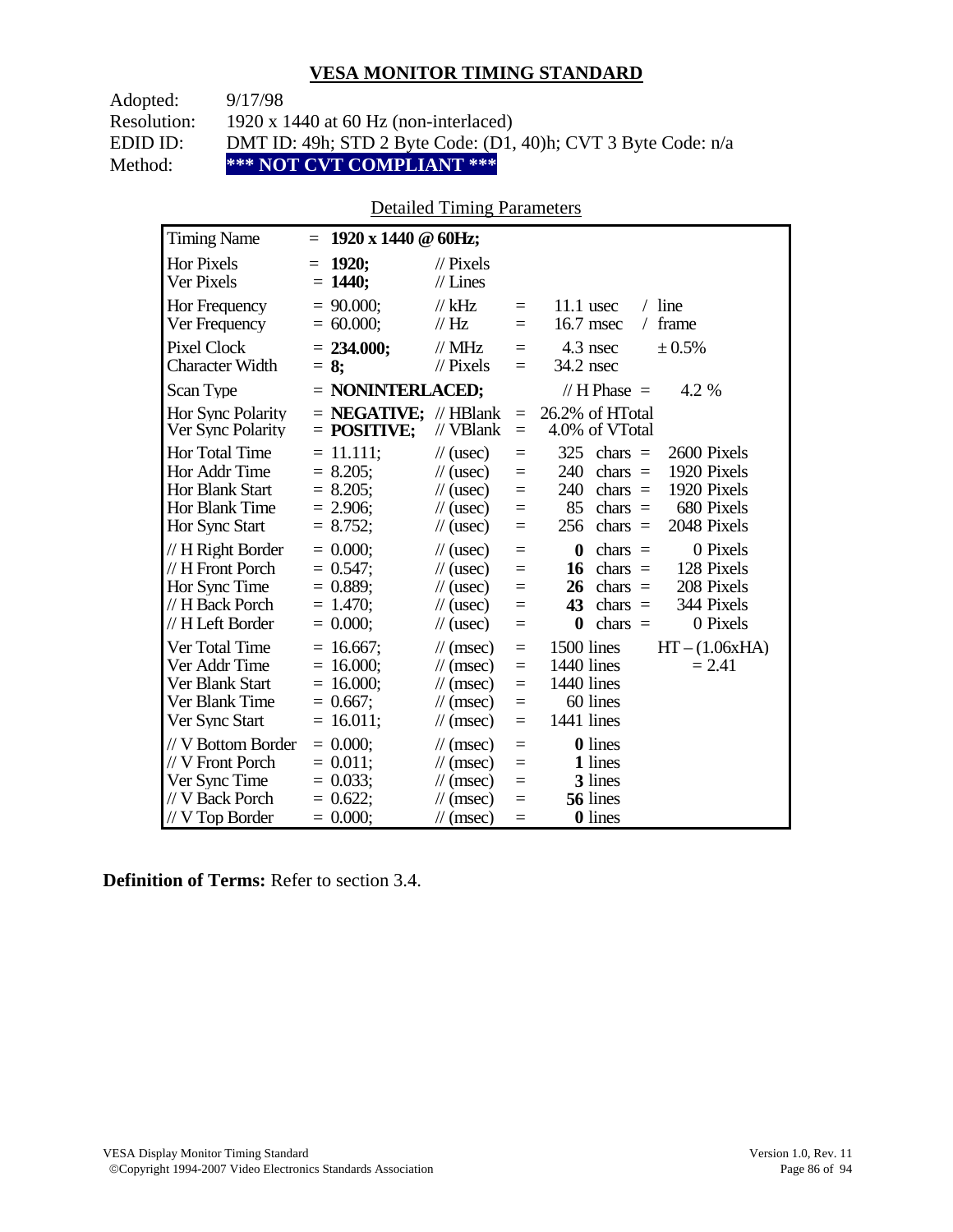Adopted: 9/17/98 Resolution: 1920 x 1440 at 75 Hz (non-interlaced) EDID ID: DMT ID: 4Ah; STD 2 Byte Code: (D1, 4F)h; CVT 3 Byte Code: n/a<br>Method: \*\*\* NOT CVT COMPLIANT \*\*\* **\*\*\* NOT CVT COMPLIANT \*\*\*** 

### Detailed Timing Parameters

| <b>Timing Name</b>                                                                             | $= 1920 \times 1440 \text{ } \textcircled{g}$ 75Hz;                     |                                                                                                                             |                                      |                                                                                                                                                                           |
|------------------------------------------------------------------------------------------------|-------------------------------------------------------------------------|-----------------------------------------------------------------------------------------------------------------------------|--------------------------------------|---------------------------------------------------------------------------------------------------------------------------------------------------------------------------|
| <b>Hor Pixels</b><br>Ver Pixels                                                                | 1920;<br>$\equiv$<br>$= 1440$ ;                                         | $\mathcal{U}$ Pixels<br>$//$ Lines                                                                                          |                                      |                                                                                                                                                                           |
| Hor Frequency<br>Ver Frequency                                                                 | $= 112.500$ ;<br>$= 75.000;$                                            | $//$ kHz<br>$\frac{1}{1}$ Hz                                                                                                | $=$<br>$=$                           | $/$ line<br>8.9 usec<br>13.3 msec<br>frame<br>$\sqrt{2}$                                                                                                                  |
| <b>Pixel Clock</b><br><b>Character Width</b>                                                   | $= 297.000;$<br>$= 8$ ;                                                 | $//$ MHz<br>$//$ Pixels                                                                                                     | $=$<br>$=$                           | 3.4 nsec<br>± 0.5%<br>$26.9$ nsec                                                                                                                                         |
| Scan Type                                                                                      | $=$ NONINTERLACED;                                                      |                                                                                                                             |                                      | // H Phase $=$<br>3.9 %                                                                                                                                                   |
| Hor Sync Polarity<br>Ver Sync Polarity                                                         | $=$ NEGATIVE<br>$=$ POSITIVE;                                           | $//$ HBlank<br>// VBlank                                                                                                    | $\equiv$<br>$=$                      | 27.3% of HTotal<br>4.0% of VTotal                                                                                                                                         |
| Hor Total Time<br>Hor Addr Time<br><b>Hor Blank Start</b><br>Hor Blank Time<br>Hor Sync Start  | $= 8.889$ ;<br>$= 6.465$ ;<br>$= 6.465$ ;<br>$= 2.424$ ;<br>$= 6.949$ ; | $\frac{1}{2}$ (usec)<br>$\frac{1}{2}$ (usec)<br>$\frac{1}{2}$ (usec)<br>$\frac{1}{2}$ (usec)<br>$\frac{1}{2}$ (usec)        | $=$<br>$=$<br>$=$<br>$=$<br>$=$      | 330<br>2640 Pixels<br>$chars =$<br>1920 Pixels<br>240<br>$chars =$<br>1920 Pixels<br>240<br>$chars =$<br>720 Pixels<br>90<br>$chars =$<br>2064 Pixels<br>258<br>$chars =$ |
| // H Right Border<br>// H Front Porch<br>Hor Sync Time<br>// H Back Porch<br>// H Left Border  | $= 0.000$<br>$= 0.485$ ;<br>$= 0.754$ ;<br>$= 1.185$ ;<br>$= 0.000;$    | $\frac{1}{2}$ (usec)<br>$\frac{1}{2}$ (usec)<br>$\frac{1}{2}$ (usec)<br>$\frac{1}{2}$ (usec)<br>$\frac{1}{2}$ (usec)        | $=$<br>$=$<br>$=$<br>$=$<br>$=$      | $\bf{0}$<br>0 Pixels<br>$chars =$<br>18<br>chars $=$<br>144 Pixels<br>28<br>224 Pixels<br>$chars =$<br>44<br>chars $=$<br>352 Pixels<br>$chars =$<br>0 Pixels<br>0        |
| Ver Total Time<br>Ver Addr Time<br>Ver Blank Start<br>Ver Blank Time<br>Ver Sync Start         | $= 13.333;$<br>$= 12.800;$<br>$= 12.800;$<br>$= 0.533;$<br>$= 12.809;$  | $\mathcal{U}$ (msec)<br>$\mathcal{U}$ (msec)<br>$\mathcal{U}$ (msec)<br>$\mathcal{U}$ (msec)<br>$\mathcal{U}$ (msec)        | $\equiv$<br>$=$<br>$=$<br>$=$<br>$=$ | 1500 lines<br>$HT - (1.06xHA)$<br>1440 lines<br>$= 2.04$<br>1440 lines<br>60 lines<br>1441 lines                                                                          |
| // V Bottom Border<br>// V Front Porch<br>Ver Sync Time<br>// V Back Porch<br>$//V$ Top Border | $= 0.000$<br>$= 0.009$ ;<br>$= 0.027$ ;<br>$= 0.498$ ;<br>$= 0.000;$    | $\mathcal{U}$ (msec)<br>$\mathcal{U}$ (msec)<br>$\mathcal{U}$ (msec)<br>$\mathcal{U}$ (msec)<br>$\frac{1}{\sqrt{2}}$ (msec) | $\equiv$<br>$=$<br>$=$<br>$=$<br>$=$ | <b>0</b> lines<br>1 lines<br>3 lines<br>56 lines<br><b>0</b> lines                                                                                                        |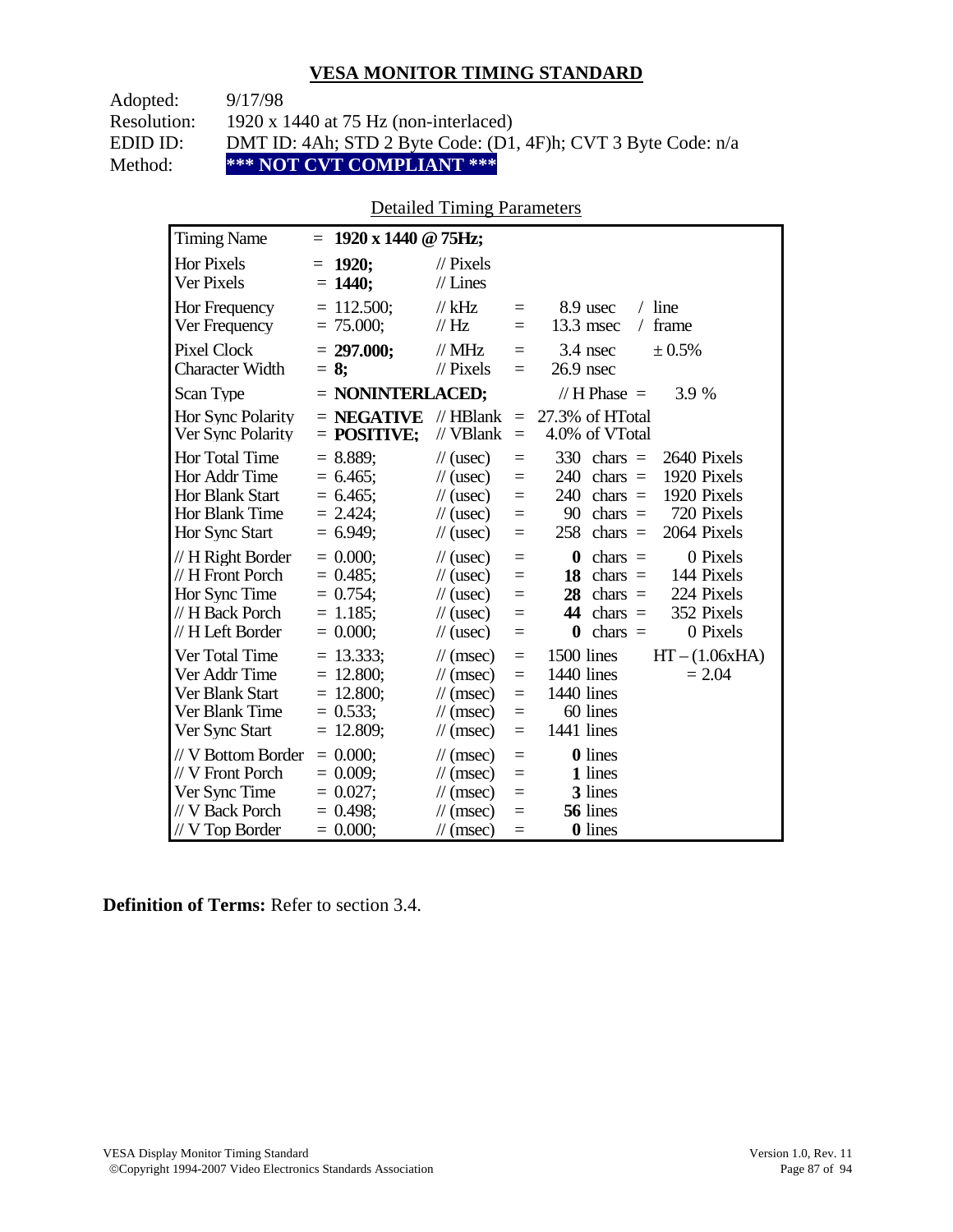Adopted: 5/1/07

Resolution: 1920 x 1440 at 120 Hz (non-interlaced) REDUCED BLANKING EDID ID: DMT ID: 4Bh; STD 2 Byte Code: n/a; CVT 3 Byte Code: n/a<br>Method: Generated using CVT (Reduced Blanking) Formula Generated using CVT (Reduced Blanking) Formula

Detailed Timing Parameters

| <b>Timing Name</b>                                                                              | $=$                                                                    |                                                                                                                                                                  | 1920 x 1440 @ 120Hz CVT (Reduced Blanking);                                                                                                                                  |
|-------------------------------------------------------------------------------------------------|------------------------------------------------------------------------|------------------------------------------------------------------------------------------------------------------------------------------------------------------|------------------------------------------------------------------------------------------------------------------------------------------------------------------------------|
| <b>Hor Pixels</b><br>Ver Pixels                                                                 | 1920;<br>$=$<br>$= 1440;$                                              | $\frac{1}{2}$ Pixels<br>$//$ Lines                                                                                                                               |                                                                                                                                                                              |
| Hor Frequency<br>Ver Frequency                                                                  | $= 182.933$ ;<br>$= 119.956$ ;                                         | $//$ kHz<br>$=$<br>// Hz<br>$=$                                                                                                                                  | $/$ line<br>$5.5$ usec<br>8.3 msec<br>frame<br>$\sqrt{2}$                                                                                                                    |
| <b>Pixel Clock</b><br><b>Character Width</b>                                                    | $=$ 380.500;<br>$= 8:$                                                 | $//$ MHz<br>$=$<br>$//$ Pixels<br>$=$                                                                                                                            | ± 0.5%<br>$2.6$ nsec<br>$21.0$ nsec                                                                                                                                          |
| Scan Type                                                                                       | = NONINTERLACED;                                                       |                                                                                                                                                                  | // H Phase $=$<br>0.8 %                                                                                                                                                      |
| Hor Sync Polarity<br>Ver Sync Polarity                                                          | $=$ POSITIVE:<br>$=$ NEGATIVE                                          | $//$ HBlank<br>$\equiv$<br>// VBlank<br>$=$                                                                                                                      | 7.7% of HTotal<br>5.6% of VTotal                                                                                                                                             |
| Hor Total Time<br>Hor Addr Time<br><b>Hor Blank Start</b><br>Hor Blank Time<br>Hor Sync Start   | $= 5.466$ ;<br>$= 5.046$ ;<br>$= 5.046$ ;<br>$= 0.420$ ;<br>$= 5.172;$ | $\frac{1}{2}$ (usec)<br>$=$<br>$\frac{1}{2}$ (usec)<br>$=$<br>$\frac{1}{2}$ (usec)<br>$=$<br>$\frac{1}{2}$ (usec)<br>$=$<br>$\frac{1}{2}$ (usec)<br>$=$          | 260<br>2080 Pixels<br>chars $=$<br>1920 Pixels<br>240<br>chars $=$<br>1920 Pixels<br>240<br>chars $=$<br>20<br>160 Pixels<br>$chars =$<br>1968 Pixels<br>246<br>$chars =$    |
| // H Right Border<br>// H Front Porch<br>Hor Sync Time<br>// H Back Porch<br>// H Left Border   | $= 0.000$<br>$= 0.126$ ;<br>$= 0.084$ ;<br>$= 0.210$ ;<br>$= 0.000$    | $\frac{1}{2}$ (usec)<br>$=$<br>$\frac{1}{2}$ (usec)<br>$=$<br>$\frac{1}{2}$ (usec)<br>$=$<br>$\frac{1}{2}$ (usec)<br>$=$<br>$\frac{1}{2}$ (usec)<br>$=$          | 0 Pixels<br>$\boldsymbol{0}$<br>chars $=$<br>chars $=$<br>48 Pixels<br>6<br>32 Pixels<br>4<br>chars $=$<br>80 Pixels<br>10<br>chars $=$<br>$\bf{0}$<br>chars $=$<br>0 Pixels |
| Ver Total Time<br>Ver Addr Time<br>Ver Blank Start<br>Ver Blank Time<br>Ver Sync Start          | $= 8.336$<br>$= 7.872$<br>$= 7.872$ ;<br>$= 0.465$ ;<br>$= 7.888$ ;    | $\mathcal{U}$ (msec)<br>$=$<br>$\frac{1}{\pi}$ (msec)<br>$=$<br>$\mathcal{U}$ (msec)<br>$=$<br>$\mathcal{U}$ (msec)<br>$=$<br>$\mathcal{U}$ (msec)<br>$=$        | $HT - (1.06xHA)$<br>1525 lines<br>1440 lines<br>$= 0.12$<br>1440 lines<br>85 lines<br>1443 lines                                                                             |
| // V Bottom Border<br>// V Front Porch<br>Ver Sync Time<br>// V Back Porch<br>$//$ V Top Border | $= 0.000;$<br>$= 0.016$ ;<br>$= 0.022$ ;<br>$= 0.426$ ;<br>$= 0.000;$  | $\mathcal{U}$ (msec)<br>$=$<br>$\mathcal{U}$ (msec)<br>$=$<br>$\mathcal{U}$ (msec)<br>$=$<br>$\frac{1}{\pi}$ (msec)<br>$=$<br>$\frac{1}{\sqrt{2}}$ (msec)<br>$=$ | <b>0</b> lines<br>3 lines<br>4 lines<br>78 lines<br>0 lines                                                                                                                  |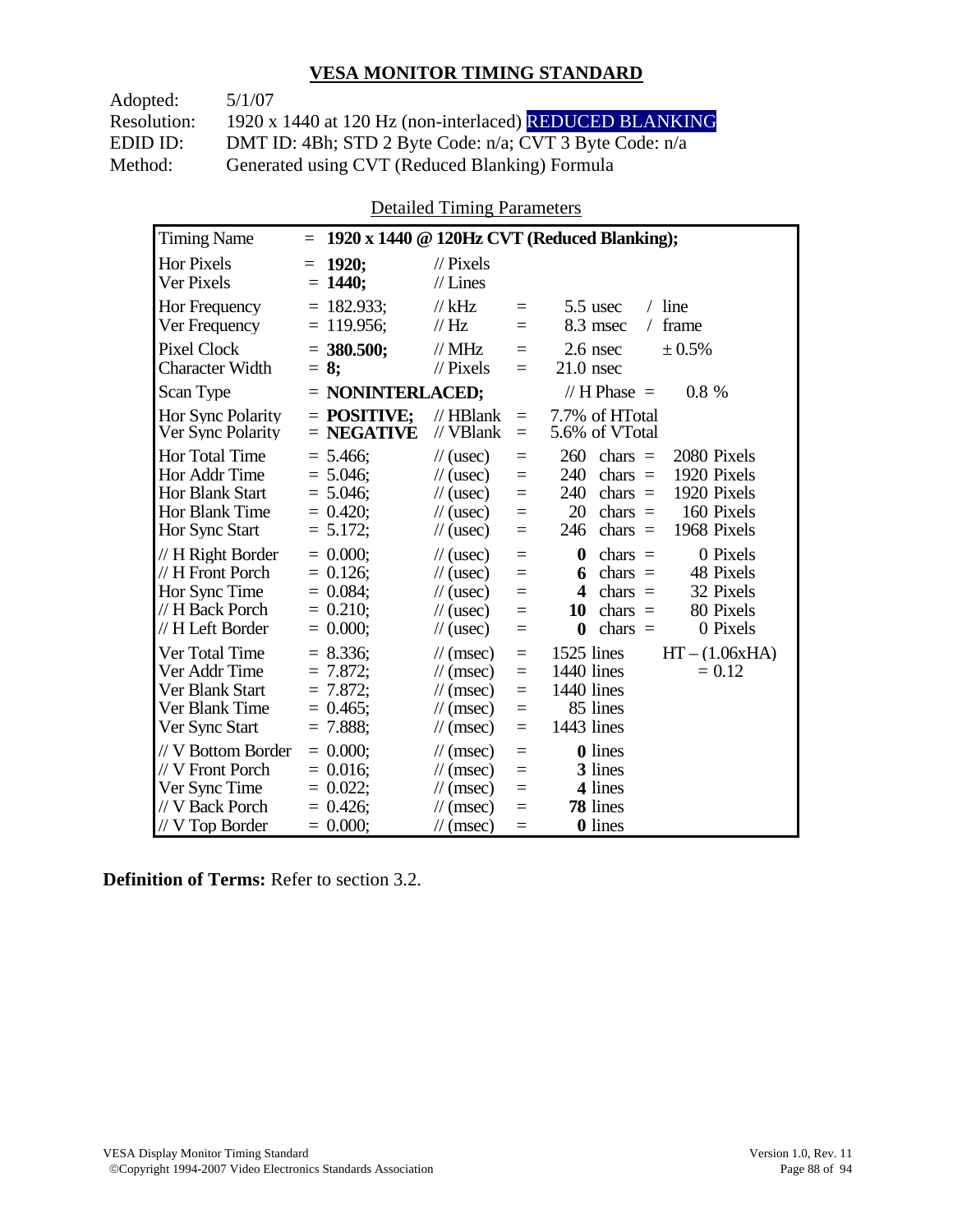Adopted: 5/1/07 **CVT Compliant** 

Resolution: 2560 x 1600 at 60 Hz (non-interlaced) REDUCED BLANKING EDID ID: DMT ID: 4Ch; STD 2 Byte Code: n/a; CVT 3 Byte Code: (1F, 38, 21)h<br>Method: CVT Compliant

Detailed Timing Parameters

| <b>Timing Name</b>                                                                                   | 2560 x 1600 @ 60Hz CVT (Reduced Blanking);<br>$=$                                                                                                                                                                                                                                                                                                                                                                                              |
|------------------------------------------------------------------------------------------------------|------------------------------------------------------------------------------------------------------------------------------------------------------------------------------------------------------------------------------------------------------------------------------------------------------------------------------------------------------------------------------------------------------------------------------------------------|
| <b>Hor Pixels</b><br>Ver Pixels                                                                      | 2560;<br>$\mathcal{U}$ Pixels<br>$=$<br>$//$ Lines<br>$= 1600;$                                                                                                                                                                                                                                                                                                                                                                                |
| Hor Frequency<br>Ver Frequency                                                                       | $= 98.713$ ;<br>$//$ kHz<br>$/$ line<br>$10.1$ usec<br>$=$<br>// $\rm Hz$<br>frame<br>$= 59.972$ ;<br>$16.7$ msec<br>$\sqrt{2}$<br>$=$                                                                                                                                                                                                                                                                                                         |
| <b>Pixel Clock</b><br><b>Character Width</b>                                                         | $//$ MHz<br>$3.7$ nsec<br>± 0.5%<br>$= 268.500;$<br>$=$<br>$//$ Pixels<br>$29.8$ nsec<br>$= 8$ ;<br>$=$                                                                                                                                                                                                                                                                                                                                        |
| Scan Type                                                                                            | $=$ NONINTERLACED;<br>// H Phase $=$<br>$0.6\%$                                                                                                                                                                                                                                                                                                                                                                                                |
| Hor Sync Polarity<br>Ver Sync Polarity                                                               | 5.9% of HTotal<br>$=$ POSITIVE:<br>$//$ HBlank<br>$=$<br>// VBlank<br>2.8% of VTotal<br>$=$ NEGATIVE;<br>$=$                                                                                                                                                                                                                                                                                                                                   |
| <b>Hor Total Time</b><br>Hor Addr Time<br><b>Hor Blank Start</b><br>Hor Blank Time<br>Hor Sync Start | $= 10.130$ ;<br>340<br>chars $=$<br>2720 Pixels<br>$\frac{1}{2}$ (usec)<br>$=$<br>$= 9.534$ ;<br>320<br>2560 Pixels<br>$\frac{1}{2}$ (usec)<br>chars $=$<br>$=$<br>$= 9.534$ ;<br>320<br>2560 Pixels<br>$chars =$<br>$\frac{1}{2}$ (usec)<br>$=$<br>$= 0.596$ ;<br>20<br>chars $=$<br>160 Pixels<br>$\frac{1}{2}$ (usec)<br>$=$<br>2608 Pixels<br>$= 9.713$ ;<br>326<br>$chars =$<br>$\frac{1}{2}$ (usec)<br>$=$                               |
| // H Right Border<br>// H Front Porch<br>Hor Sync Time<br>// H Back Porch<br>// H Left Border        | $= 0.000;$<br>0 Pixels<br>$\frac{1}{2}$ (usec)<br>$\boldsymbol{0}$<br>chars $=$<br>$=$<br>48 Pixels<br>$= 0.179$ ;<br>$chars =$<br>$\frac{1}{2}$ (usec)<br>6<br>$=$<br>$= 0.119$ ;<br>32 Pixels<br>$\overline{\mathbf{4}}$<br>$chars =$<br>$\frac{1}{2}$ (usec)<br>$=$<br>$= 0.298$ ;<br>chars $=$<br>80 Pixels<br>10<br>$\frac{1}{2}$ (usec)<br>$=$<br>$= 0.000;$<br>0 Pixels<br>$\boldsymbol{0}$<br>$chars =$<br>$\frac{1}{2}$ (usec)<br>$=$ |
| Ver Total Time<br>Ver Addr Time<br>Ver Blank Start<br>Ver Blank Time<br>Ver Sync Start               | $= 16.675$ ;<br>1646 lines<br>$HT - (1.06xHA)$<br>$\frac{1}{\sqrt{2}}$ (msec)<br>$=$<br>$= 16.209;$<br>1600 lines<br>$= 0.02$<br>$\mathcal{U}$ (msec)<br>$=$<br>1600 lines<br>$= 16.209$ ;<br>$\mathcal{U}$ (msec)<br>$=$<br>46 lines<br>$= 0.466$ ;<br>$\mathcal{U}$ (msec)<br>$=$<br>1603 lines<br>$= 16.239;$<br>$\mathcal{U}$ (msec)<br>$=$                                                                                                |
| // V Bottom Border<br>// V Front Porch<br>Ver Sync Time<br>// V Back Porch<br>$//V$ Top Border       | $= 0.000$<br><b>0</b> lines<br>$\mathcal{U}$ (msec)<br>$=$<br>$= 0.030$ ;<br>3 lines<br>$\frac{1}{\sqrt{2}}$ (msec)<br>$=$<br>6 lines<br>$= 0.061$ ;<br>$\mathcal{U}$ (msec)<br>$=$<br>37 lines<br>$= 0.375$ ;<br>$\mathcal{U}$ (msec)<br>$=$<br>0 lines<br>$= 0.000;$<br>$\mathcal{U}$ (msec)<br>$=$                                                                                                                                          |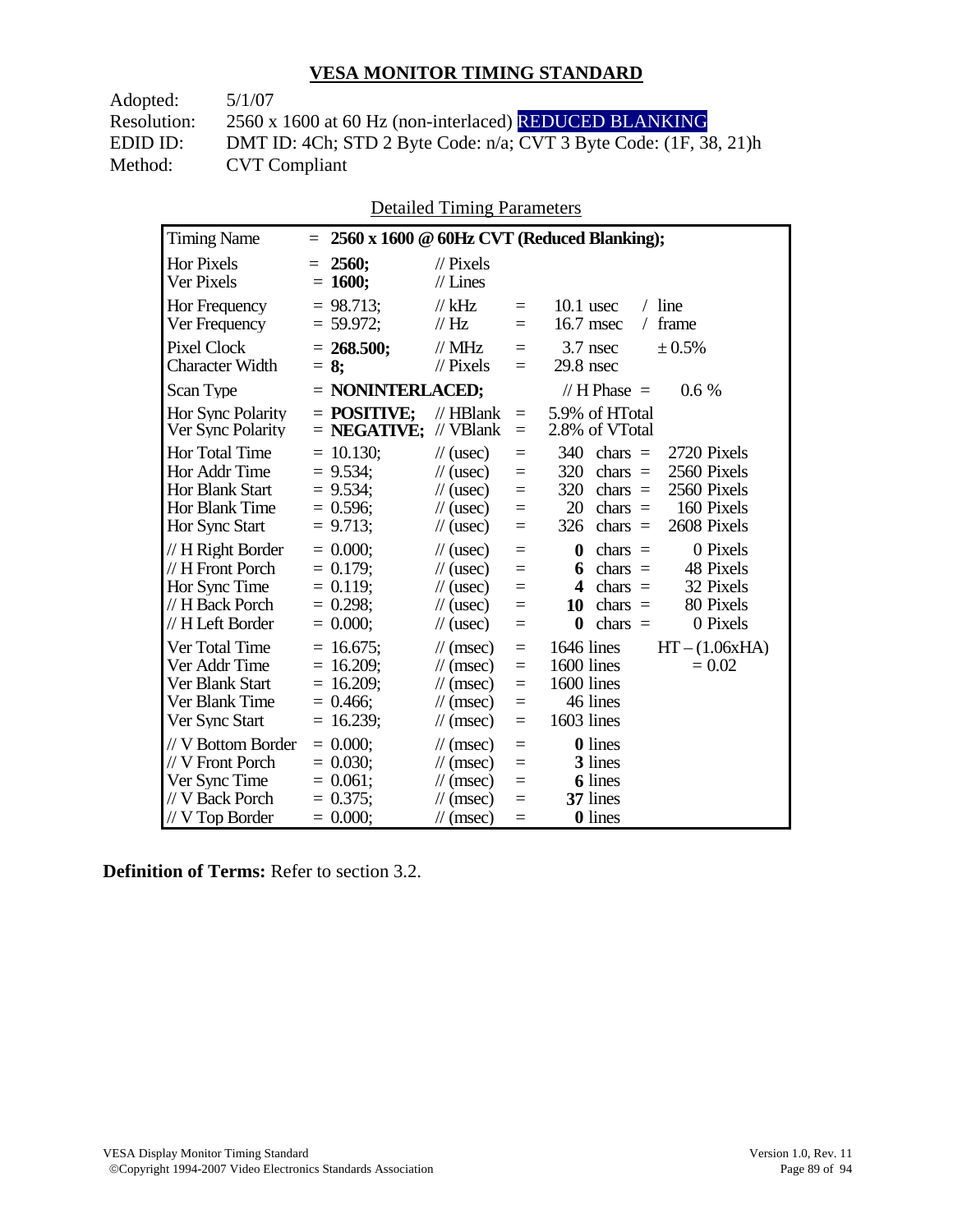| DMT ID: 4Dh; STD 2 Byte Code: n/a; CVT 3 Byte Code: (1F, 38, 28)h |
|-------------------------------------------------------------------|
|                                                                   |
|                                                                   |

|  | <b>Detailed Timing Parameters</b> |
|--|-----------------------------------|
|  |                                   |

| <b>Timing Name</b>                                                                                   | $=$                                                                         | 2560 x 1600 @ 60Hz;                                                                                                                                                                                                                                                                                                                          |
|------------------------------------------------------------------------------------------------------|-----------------------------------------------------------------------------|----------------------------------------------------------------------------------------------------------------------------------------------------------------------------------------------------------------------------------------------------------------------------------------------------------------------------------------------|
| <b>Hor Pixels</b><br>Ver Pixels                                                                      | 2560;<br>$=$<br>$= 1600;$                                                   | $\mathcal{U}$ Pixels<br>$//$ Lines                                                                                                                                                                                                                                                                                                           |
| Hor Frequency<br>Ver Frequency                                                                       | $= 99.458$ ;<br>$= 59.987$ ;                                                | $//$ kHz<br>$10.1$ usec<br>$/$ line<br>$=$<br>// Hz<br>16.7 msec<br>frame<br>$\sqrt{2}$<br>$=$                                                                                                                                                                                                                                               |
| <b>Pixel Clock</b><br>Character Width                                                                | $=$ 348.500;<br>$= 8$ ;                                                     | $//$ MHz<br>2.9 nsec<br>± 0.5%<br>$=$<br>// Pixels<br>$23.0$ nsec<br>$=$                                                                                                                                                                                                                                                                     |
| Scan Type                                                                                            |                                                                             | $=$ NONINTERLACED;<br>// H Phase $=$<br>4.0 %                                                                                                                                                                                                                                                                                                |
| Hor Sync Polarity<br>Ver Sync Polarity                                                               | $=$ NEGATIVE<br>$=$ POSITIVE;                                               | $//$ HBlank<br>26.9% of HTotal<br>$=$<br>// VBlank<br>3.5% of VTotal<br>$=$                                                                                                                                                                                                                                                                  |
| <b>Hor Total Time</b><br>Hor Addr Time<br><b>Hor Blank Start</b><br>Hor Blank Time<br>Hor Sync Start | $= 10.055$ ;<br>$= 7.346$ ;<br>$= 7.346$ ;<br>$= 2.709$ ;<br>$= 7.897$ ;    | 438<br>3504 Pixels<br>$\frac{1}{2}$ (usec)<br>$\text{chars}$ =<br>$=$<br>2560 Pixels<br>320<br>chars $=$<br>$\frac{1}{2}$ (usec)<br>$=$<br>320<br>2560 Pixels<br>$\frac{1}{2}$ (usec)<br>chars $=$<br>$=$<br>944 Pixels<br>118<br>chars $=$<br>$\frac{1}{2}$ (usec)<br>$=$<br>2752 Pixels<br>344<br>$chars =$<br>$\frac{1}{2}$ (usec)<br>$=$ |
| // H Right Border<br>// H Front Porch<br>Hor Sync Time<br>// H Back Porch<br>// H Left Border        | $= 0.000$<br>$= 0.551$ ;<br>$= 0.803$ ;<br>$= 1.354$ ;<br>$= 0.000;$        | 0 Pixels<br>$\frac{1}{2}$ (usec)<br>chars $=$<br>$\boldsymbol{0}$<br>$=$<br>192 Pixels<br>24<br>chars $=$<br>$\frac{1}{2}$ (usec)<br>$=$<br>280 Pixels<br>35<br>$\frac{1}{2}$ (usec)<br>$chars =$<br>$=$<br>472 Pixels<br>59<br>$chars =$<br>$\frac{1}{2}$ (usec)<br>$=$<br>$\bf{0}$<br>chars $=$<br>0 Pixels<br>$\frac{1}{2}$ (usec)<br>$=$ |
| Ver Total Time<br>Ver Addr Time<br>Ver Blank Start<br>Ver Blank Time<br>Ver Sync Start               | $= 16.670$ ;<br>$= 16.087$ ;<br>$= 16.087$ ;<br>$= 0.583$ ;<br>$= 16.117$ ; | 1658 lines<br>$HT - (1.06xHA)$<br>$\mathcal{U}$ (msec)<br>$=$<br>1600 lines<br>$= 2.27$<br>$\mathcal{U}$ (msec)<br>$=$<br>1600 lines<br>$\mathcal{U}$ (msec)<br>$=$<br>58 lines<br>$\mathcal{U}$ (msec)<br>$=$<br>1603 lines<br>$\mathcal{U}$ (msec)<br>$=$                                                                                  |
| // V Bottom Border<br>// V Front Porch<br>Ver Sync Time<br>// V Back Porch<br>$//$ V Top Border      | $= 0.000;$<br>$= 0.030$<br>$= 0.060;$<br>$= 0.493$ ;<br>$= 0.000;$          | <b>0</b> lines<br>$\mathcal{U}$ (msec)<br>$=$<br>3 lines<br>$\mathcal{U}$ (msec)<br>$=$<br><b>6</b> lines<br>$\mathcal{U}$ (msec)<br>$=$<br>49 lines<br>$\mathcal{U}$ (msec)<br>$=$<br>0 lines<br>$\mathcal{U}$ (msec)<br>$=$                                                                                                                |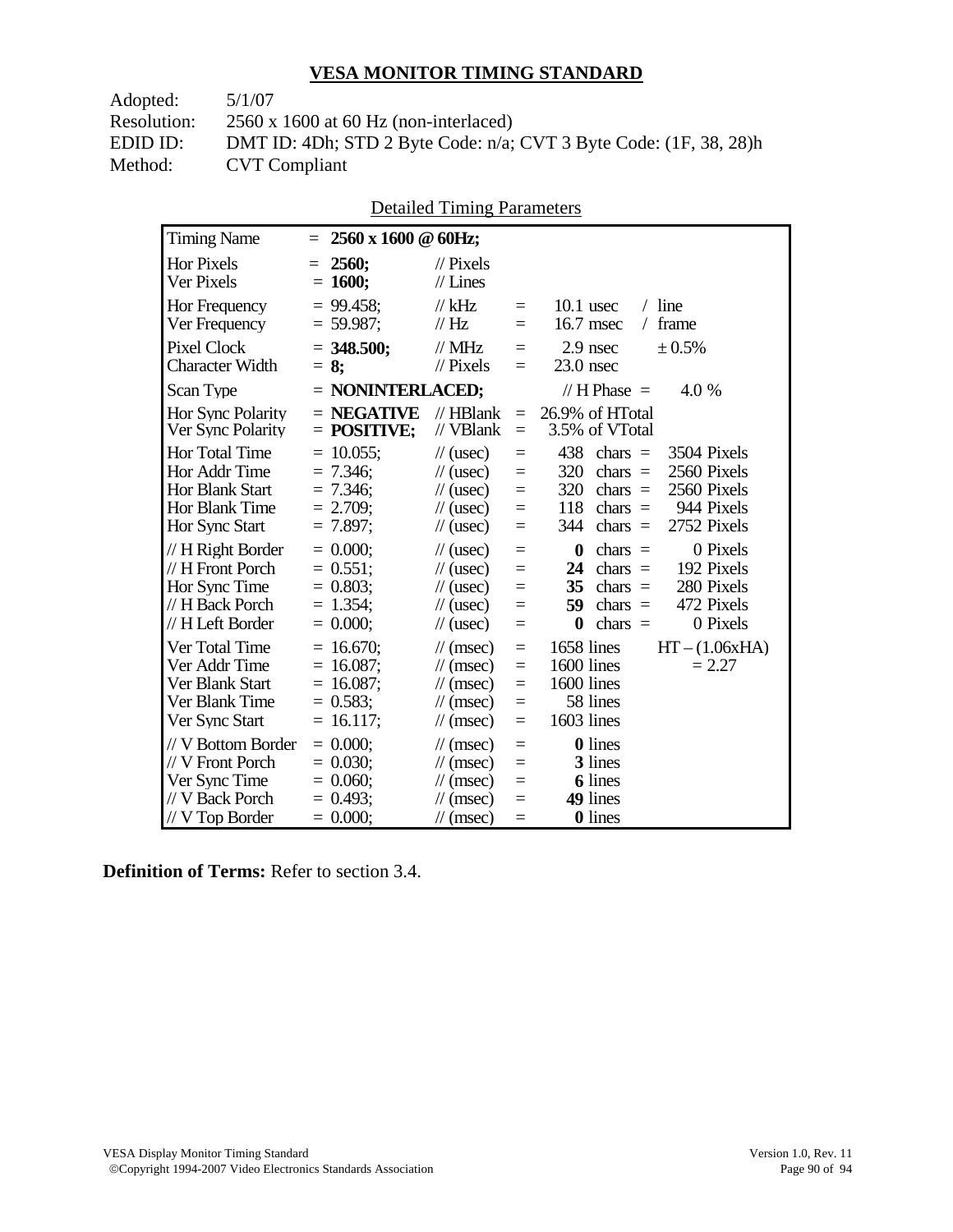| Adopted:    | 5/1/07                                                            |
|-------------|-------------------------------------------------------------------|
| Resolution: | $2560 \times 1600$ at 75 Hz (non-interlaced)                      |
| EDID ID:    | DMT ID: 4Eh; STD 2 Byte Code: n/a; CVT 3 Byte Code: (1F, 38, 44)h |
| Method:     | <b>CVT</b> Compliant                                              |
|             |                                                                   |

| <b>Detailed Timing Parameters</b> |
|-----------------------------------|
|-----------------------------------|

| <b>Timing Name</b>                                                                              | 2560 x 1600 @ 75Hz;<br>Ξ                                                  |                                                                                                                      |                                 |                                                                                                                                                                                   |
|-------------------------------------------------------------------------------------------------|---------------------------------------------------------------------------|----------------------------------------------------------------------------------------------------------------------|---------------------------------|-----------------------------------------------------------------------------------------------------------------------------------------------------------------------------------|
| <b>Hor Pixels</b><br>Ver Pixels                                                                 | 2560;<br>$=$<br>$= 1600;$                                                 | $\mathcal{U}$ Pixels<br>$//$ Lines                                                                                   |                                 |                                                                                                                                                                                   |
| Hor Frequency<br>Ver Frequency                                                                  | $= 125.354;$<br>$= 74.972$ ;                                              | $//$ kHz<br>// $Hz$                                                                                                  | $=$<br>$=$                      | $/$ line<br>8.0 usec<br>$13.3$ msec<br>frame<br>$\sqrt{2}$                                                                                                                        |
| <b>Pixel Clock</b><br><b>Character Width</b>                                                    | $= 443.250$ ;<br>$= 8$ ;                                                  | $//$ MHz<br>$//$ Pixels                                                                                              | $=$<br>$=$                      | 2.3 nsec<br>± 0.5%<br>18.0 nsec                                                                                                                                                   |
| Scan Type                                                                                       | $=$ NONINTERLACED;                                                        |                                                                                                                      |                                 | // H Phase $=$<br>4.0 %                                                                                                                                                           |
| Hor Sync Polarity<br>Ver Sync Polarity                                                          | $=$ NEGATIVE<br>$=$ POSITIVE;                                             | $//$ HBlank<br>// VBlank                                                                                             | $=$<br>$=$                      | 27.6% of HTotal<br>4.3% of VTotal                                                                                                                                                 |
| Hor Total Time<br>Hor Addr Time<br><b>Hor Blank Start</b><br>Hor Blank Time<br>Hor Sync Start   | $= 7.977$ ;<br>$= 5.776$ ;<br>$= 5.776$ ;<br>$= 2.202$<br>$= 6.245$ ;     | $\frac{1}{2}$ (usec)<br>$\frac{1}{2}$ (usec)<br>$\frac{1}{2}$ (usec)<br>$\frac{1}{2}$ (usec)<br>$\frac{1}{2}$ (usec) | $=$<br>$=$<br>$=$<br>$=$<br>$=$ | 442<br>3536 Pixels<br>chars $=$<br>2560 Pixels<br>320<br>$chars =$<br>320<br>2560 Pixels<br>chars $=$<br>122<br>chars $=$<br>976 Pixels<br>2768 Pixels<br>346<br>$\text{chars}$ = |
| // H Right Border<br>// H Front Porch<br>Hor Sync Time<br>// H Back Porch<br>// H Left Border   | $= 0.000$<br>$= 0.469$ ;<br>$= 0.632;$<br>$= 1.101$ ;<br>$= 0.000;$       | $\frac{1}{2}$ (usec)<br>$\frac{1}{2}$ (usec)<br>$\frac{1}{2}$ (usec)<br>$\frac{1}{2}$ (usec)<br>$\frac{1}{2}$ (usec) | $=$<br>$=$<br>$=$<br>$=$<br>$=$ | 0 Pixels<br>$chars =$<br>$\boldsymbol{0}$<br>208 Pixels<br>26<br>$chars =$<br>35<br>280 Pixels<br>$chars =$<br>488 Pixels<br>61<br>$chars =$<br>$\bf{0}$<br>chars $=$<br>0 Pixels |
| Ver Total Time<br>Ver Addr Time<br>Ver Blank Start<br>Ver Blank Time<br>Ver Sync Start          | $= 13.338;$<br>$= 12.764$ ;<br>$= 12.764$ ;<br>$= 0.574$ ;<br>$= 12.788;$ | $\mathcal{U}$ (msec)<br>$\mathcal{U}$ (msec)<br>$\mathcal{U}$ (msec)<br>$\mathcal{U}$ (msec)<br>$\mathcal{U}$ (msec) | $=$<br>$=$<br>$=$<br>$=$<br>$=$ | 1672 lines<br>$HT - (1.06xHA)$<br>1600 lines<br>$= 1.86$<br>1600 lines<br>72 lines<br>1603 lines                                                                                  |
| // V Bottom Border<br>// V Front Porch<br>Ver Sync Time<br>// V Back Porch<br>$//$ V Top Border | $= 0.000;$<br>$= 0.024$<br>$= 0.048;$<br>$= 0.503$ ;<br>$= 0.000;$        | $\mathcal{U}$ (msec)<br>$\mathcal{U}$ (msec)<br>$\mathcal{U}$ (msec)<br>$\mathcal{U}$ (msec)<br>$\mathcal{U}$ (msec) | $=$<br>$=$<br>$=$<br>$=$<br>$=$ | <b>0</b> lines<br>3 lines<br><b>6</b> lines<br>63 lines<br>0 lines                                                                                                                |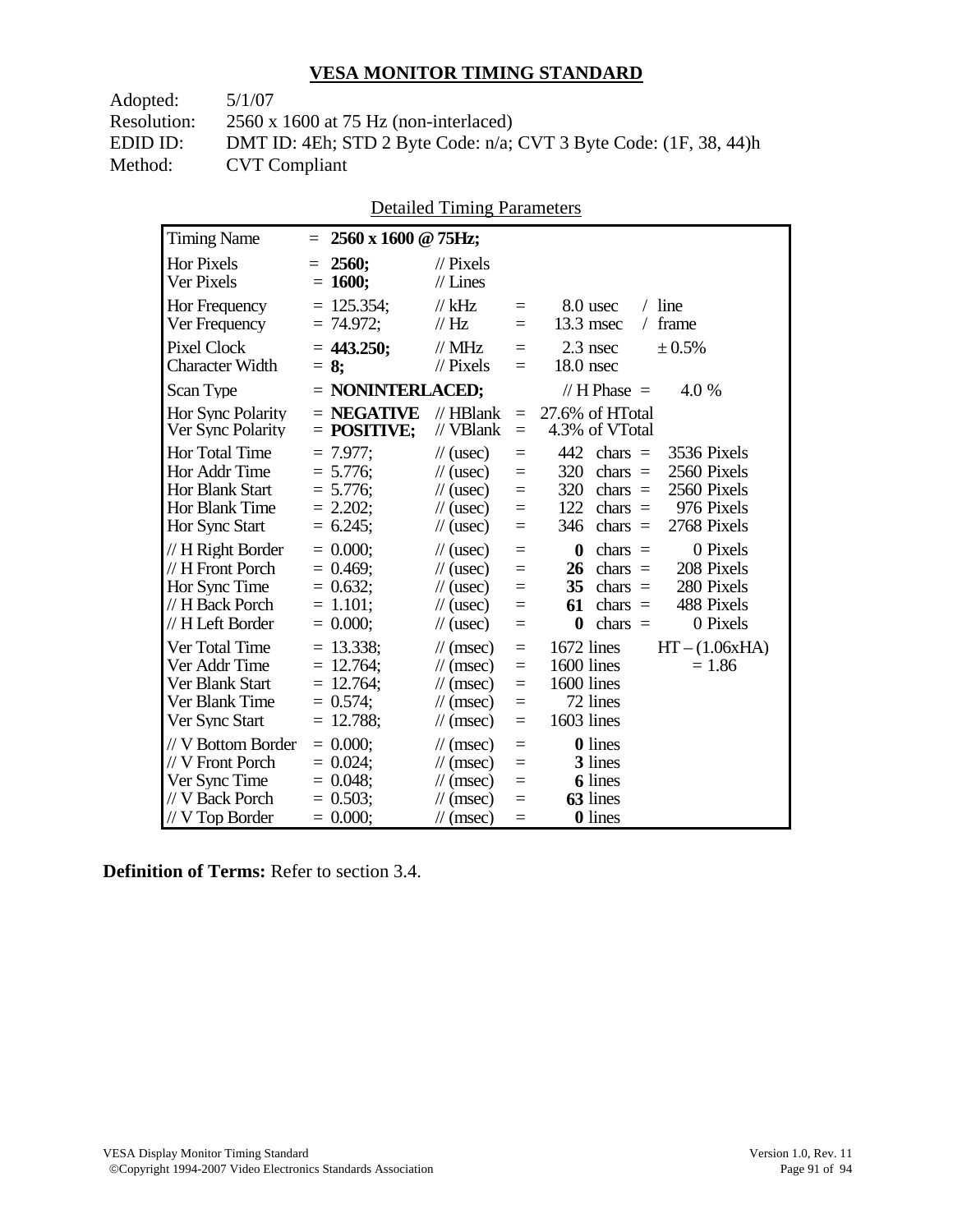| DMT ID: 4Fh; STD 2 Byte Code: $n/a$ ; CVT 3 Byte Code: $(1F, 38, 62)h$ |
|------------------------------------------------------------------------|
|                                                                        |
|                                                                        |

| <b>Detailed Timing Parameters</b> |
|-----------------------------------|
|-----------------------------------|

| <b>Timing Name</b>                                                                             | 2560 x 1600 @ 85Hz;<br>$=$                                                |                                                                                                                             |                                                     |                                                                                                                                                                                          |
|------------------------------------------------------------------------------------------------|---------------------------------------------------------------------------|-----------------------------------------------------------------------------------------------------------------------------|-----------------------------------------------------|------------------------------------------------------------------------------------------------------------------------------------------------------------------------------------------|
| <b>Hor Pixels</b><br>Ver Pixels                                                                | 2560;<br>$=$<br>$= 1600;$                                                 | $\mathcal{U}$ Pixels<br>$//$ Lines                                                                                          |                                                     |                                                                                                                                                                                          |
| Hor Frequency<br>Ver Frequency                                                                 | $= 142.887;$<br>$= 84.951$ ;                                              | $//$ kHz<br>$\frac{1}{1}$ Hz                                                                                                | $=$<br>$=$                                          | $/$ line<br>7.0 usec<br>$11.8$ msec<br>frame<br>$\sqrt{2}$                                                                                                                               |
| <b>Pixel Clock</b><br><b>Character Width</b>                                                   | $= 505.250;$<br>$= 8$ ;                                                   | $//$ MHz<br>$//$ Pixels                                                                                                     | $\equiv$<br>$\equiv$                                | $2.0$ nsec<br>± 0.5%<br>15.8 nsec                                                                                                                                                        |
| Scan Type                                                                                      | $=$ NONINTERLACED;                                                        |                                                                                                                             |                                                     | // H Phase $=$<br>4.0 %                                                                                                                                                                  |
| Hor Sync Polarity<br>Ver Sync Polarity                                                         | $=$ NEGATIVE<br>$=$ POSITIVE;                                             | $//$ HBlank<br>// VBlank                                                                                                    | $\equiv$<br>$\equiv$                                | 27.6% of HTotal<br>4.9% of VTotal                                                                                                                                                        |
| Hor Total Time<br>Hor Addr Time<br><b>Hor Blank Start</b><br>Hor Blank Time<br>Hor Sync Start  | $= 6.999$ ;<br>$= 5.067$ ;<br>$= 5.067$ ;<br>$= 1.932;$<br>$= 5.478$ ;    | $\frac{1}{2}$ (usec)<br>$\frac{1}{2}$ (usec)<br>$\frac{1}{2}$ (usec)<br>$\frac{1}{2}$ (usec)<br>$\frac{1}{2}$ (usec)        | $\equiv$<br>$=$<br>$=$<br>$=$<br>$\equiv$           | 442<br>3536 Pixels<br>chars $=$<br>320<br>2560 Pixels<br>$chars =$<br>320<br>2560 Pixels<br>chars $=$<br>122<br>976 Pixels<br>chars $=$<br>346<br>chars $=$<br>2768 Pixels               |
| // H Right Border<br>// H Front Porch<br>Hor Sync Time<br>// H Back Porch<br>// H Left Border  | $= 0.000$<br>$= 0.412$ ;<br>$= 0.554$ ;<br>$= 0.966$ ;<br>$= 0.000;$      | $\frac{1}{2}$ (usec)<br>$\frac{1}{2}$ (usec)<br>$\frac{1}{2}$ (usec)<br>$\frac{1}{2}$ (usec)<br>$\frac{1}{2}$ (usec)        | $\equiv$<br>$=$<br>$=$<br>$=$<br>$\equiv$           | 0 Pixels<br>$\boldsymbol{0}$<br>$\text{chars}$ =<br>208 Pixels<br>chars $=$<br>26<br>35<br>280 Pixels<br>$chars =$<br>488 Pixels<br>61<br>$chars =$<br>$\bf{0}$<br>chars $=$<br>0 Pixels |
| Ver Total Time<br>Ver Addr Time<br>Ver Blank Start<br>Ver Blank Time<br>Ver Sync Start         | $= 11.772$ ;<br>$= 11.198$ ;<br>$= 11.198$ ;<br>$= 0.574;$<br>$= 11.219;$ | $\mathcal{U}$ (msec)<br>$\mathcal{U}$ (msec)<br>$\mathcal{U}$ (msec)<br>$\frac{1}{\sqrt{2}}$ (msec)<br>$\mathcal{U}$ (msec) | $\equiv$<br>$\equiv$<br>$\equiv$<br>$=$<br>$\equiv$ | 1682 lines<br>$HT - (1.06xHA)$<br>1600 lines<br>$= 1.63$<br>1600 lines<br>82 lines<br>1603 lines                                                                                         |
| // V Bottom Border<br>// V Front Porch<br>Ver Sync Time<br>// V Back Porch<br>$//V$ Top Border | $= 0.000$<br>$= 0.021$ ;<br>$= 0.042;$<br>$= 0.511$ ;<br>$= 0.000;$       | $\mathcal{U}$ (msec)<br>$\mathcal{U}$ (msec)<br>$\mathcal{U}$ (msec)<br>$\mathcal{U}$ (msec)<br>$\mathcal{U}$ (msec)        | $\equiv$<br>$\equiv$<br>$=$<br>$=$<br>$=$           | 0 lines<br>3 lines<br><b>6</b> lines<br>73 lines<br>0 lines                                                                                                                              |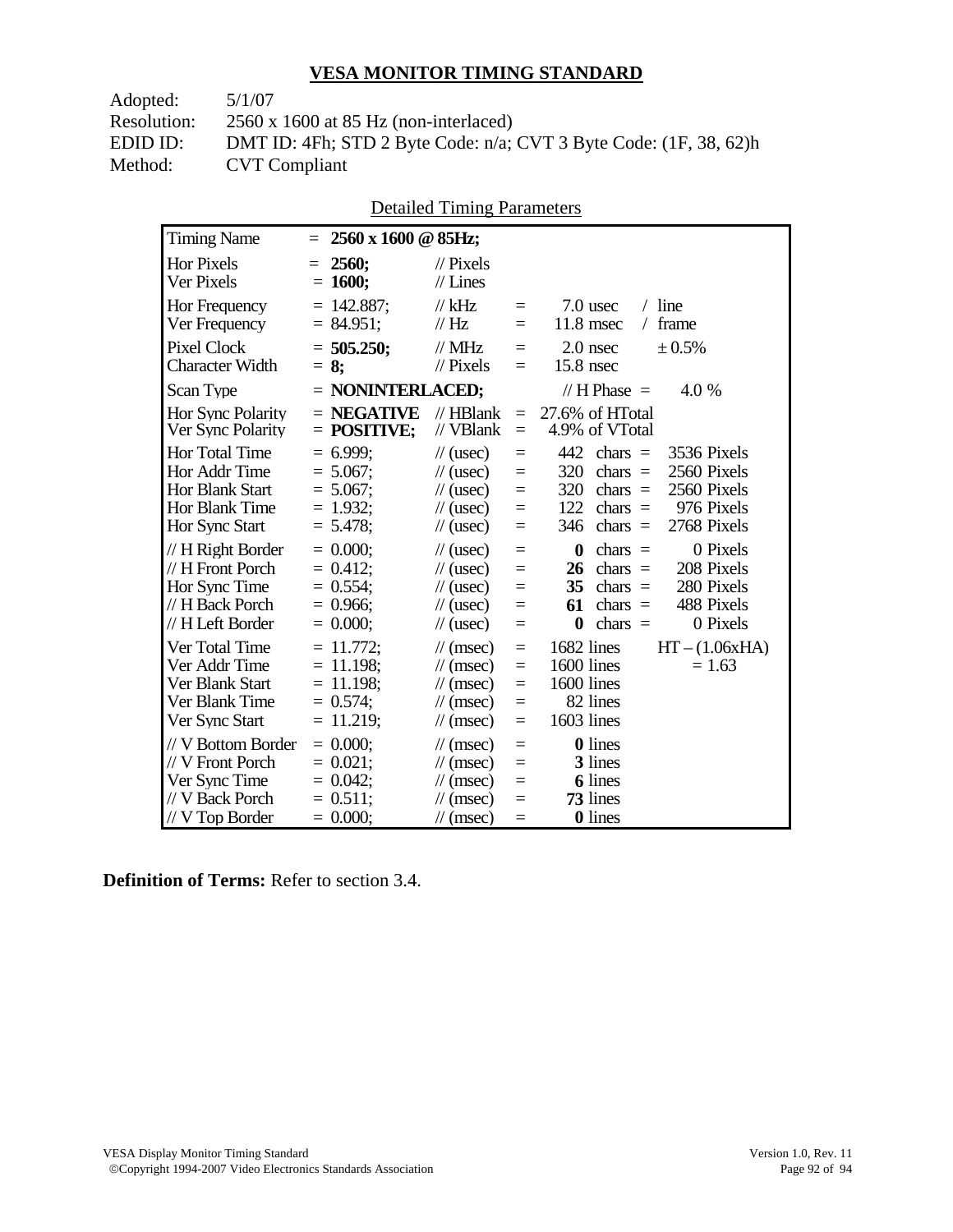Adopted: 5/1/07 Resolution: 2560 x 1600 at 120 Hz (non-interlaced) REDUCED BLANKING EDID ID: DMT ID: 50h; STD 2 Byte Code: n/a; CVT 3 Byte Code: n/a<br>Method: Generated using CVT (Reduced Blanking) Formula Generated using CVT (Reduced Blanking) Formula

Detailed Timing Parameters

| <b>Timing Name</b>                                                                              | 2560 x 1600 @ 120Hz CVT (Reduced Blanking);<br>$=$                                                                                                                                                                                                                                                                                                                                                              |  |
|-------------------------------------------------------------------------------------------------|-----------------------------------------------------------------------------------------------------------------------------------------------------------------------------------------------------------------------------------------------------------------------------------------------------------------------------------------------------------------------------------------------------------------|--|
| Hor Pixels<br>Ver Pixels                                                                        | 2560;<br>$\frac{1}{2}$ Pixels<br>$=$<br>$= 1600;$<br>$//$ Lines                                                                                                                                                                                                                                                                                                                                                 |  |
| Hor Frequency<br>Ver Frequency                                                                  | $= 203.217$ ;<br>$//$ kHz<br>$/$ line<br>4.9 usec<br>$\equiv$<br>$= 119.963$ ;<br>// Hz<br>8.3 msec<br>frame<br>$\sqrt{2}$<br>$=$                                                                                                                                                                                                                                                                               |  |
| <b>Pixel Clock</b><br><b>Character Width</b>                                                    | $//$ MHz<br>1.8 nsec<br>± 0.5%<br>$= 552.750$ ;<br>$=$<br>$//$ Pixels<br>$14.5$ nsec<br>$= 8:$<br>$=$                                                                                                                                                                                                                                                                                                           |  |
| Scan Type                                                                                       | // $H$ Phase $=$<br>$=$ NONINTERLACED;<br>$0.6\%$                                                                                                                                                                                                                                                                                                                                                               |  |
| Hor Sync Polarity<br>Ver Sync Polarity                                                          | $=$ POSITIVE:<br>$//$ HBlank<br>5.9% of HTotal<br>$\equiv$<br>$//$ VBlank<br>$=$ NEGATIVE<br>5.5% of VTotal<br>$=$                                                                                                                                                                                                                                                                                              |  |
| Hor Total Time<br>Hor Addr Time<br>Hor Blank Start<br>Hor Blank Time<br>Hor Sync Start          | $= 4.921$ ;<br>340<br>2720 Pixels<br>$\frac{1}{2}$ (usec)<br>chars $=$<br>$=$<br>$= 4.631;$<br>320<br>chars $=$<br>2560 Pixels<br>$\frac{1}{2}$ (usec)<br>$=$<br>2560 Pixels<br>$= 4.631;$<br>320<br>chars $=$<br>$\frac{1}{2}$ (usec)<br>$=$<br>160 Pixels<br>$= 0.289$ ;<br>20<br>chars $=$<br>$\frac{1}{2}$ (usec)<br>$=$<br>2608 Pixels<br>$= 4.718$ ;<br>chars $=$<br>$\frac{1}{2}$ (usec)<br>326<br>$=$   |  |
| // H Right Border<br>// H Front Porch<br>Hor Sync Time<br>// H Back Porch<br>// H Left Border   | $= 0.000$<br>$\boldsymbol{0}$<br>0 Pixels<br>$\frac{1}{2}$ (usec)<br>chars $=$<br>$=$<br>$= 0.087$ ;<br>chars $=$<br>48 Pixels<br>$\frac{1}{2}$ (usec)<br>6<br>$=$<br>$= 0.058$ ;<br>32 Pixels<br>chars $=$<br>$\frac{1}{2}$ (usec)<br>4<br>$=$<br>80 Pixels<br>$= 0.145$ ;<br>10<br>$chars =$<br>$\frac{1}{2}$ (usec)<br>$=$<br>$= 0.000;$<br>0 Pixels<br>$\bf{0}$<br>$chars =$<br>$\frac{1}{2}$ (usec)<br>$=$ |  |
| Ver Total Time<br>Ver Addr Time<br>Ver Blank Start<br>Ver Blank Time<br>Ver Sync Start          | $= 8.336;$<br>1694 lines<br>$HT - (1.06xHA)$<br>$\mathcal{U}$ (msec)<br>$=$<br>1600 lines<br>$= 7.873$ ;<br>$= 0.01$<br>$\mathcal{U}$ (msec)<br>$=$<br>$= 7.873$ ;<br>1600 lines<br>$\mathcal{U}$ (msec)<br>$=$<br>94 lines<br>$= 0.463$<br>$\mathcal{U}$ (msec)<br>$=$<br>1603 lines<br>$= 7.888;$<br>$\mathcal{U}$ (msec)<br>$=$                                                                              |  |
| // V Bottom Border<br>// V Front Porch<br>Ver Sync Time<br>// V Back Porch<br>$//$ V Top Border | $= 0.000$<br><b>0</b> lines<br>$\frac{1}{\sqrt{2}}$ (msec)<br>$=$<br>3 lines<br>$= 0.015$ ;<br>$\mathcal{U}$ (msec)<br>$=$<br>$= 0.030$ ;<br><b>6</b> lines<br>$\frac{1}{\sqrt{2}}$ (msec)<br>$=$<br>85 lines<br>$= 0.418$ ;<br>$\mathcal{U}$ (msec)<br>$=$<br>$= 0.000;$<br><b>0</b> lines<br>$\mathcal{U}$ (msec)<br>$=$                                                                                      |  |